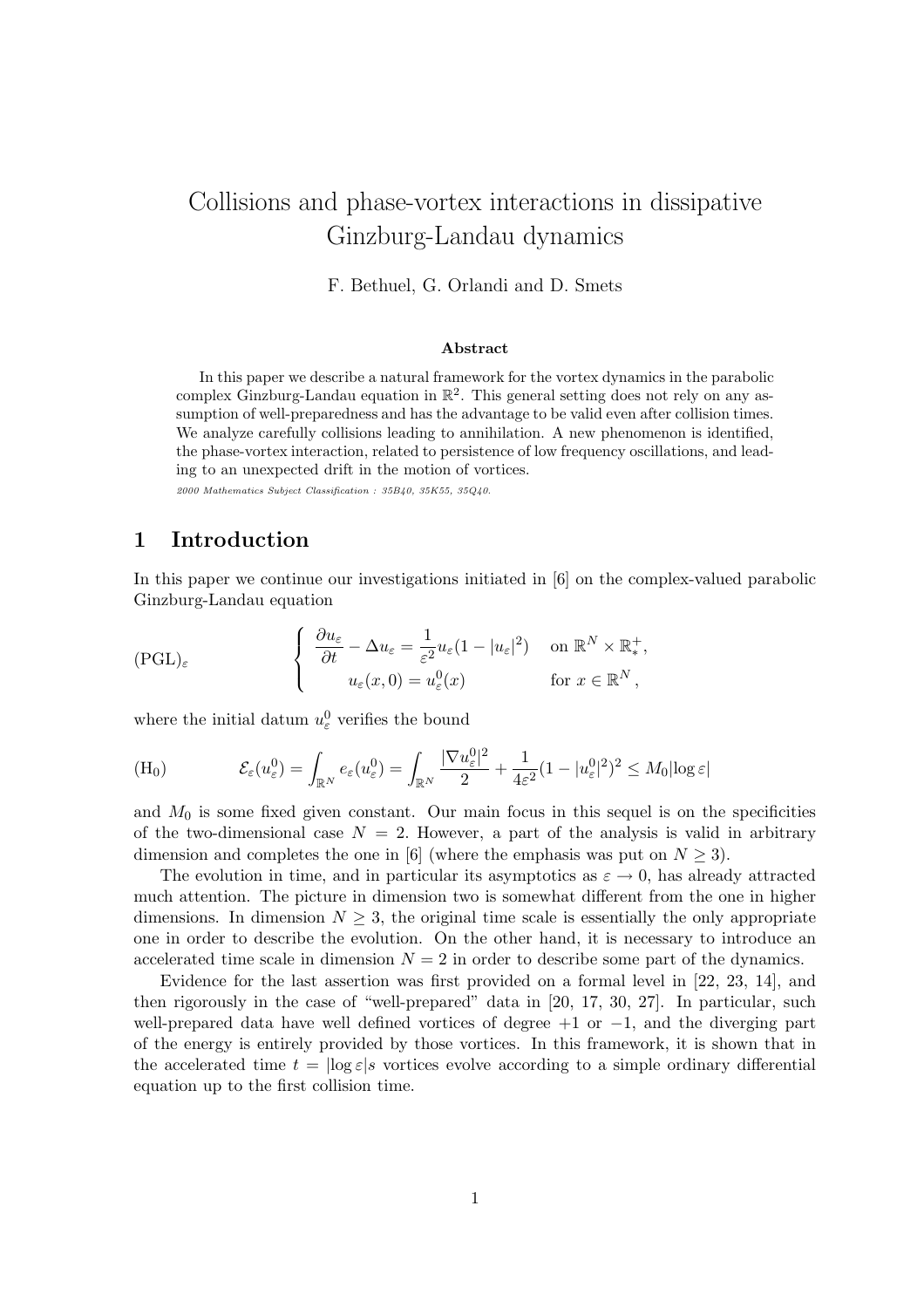Our purpose in this paper is to study similarly the asymptotics in dimension  $N = 2$  relaxing completely the assumption on the well-preparedness. More precisely, the only assumption on the initial data is the natural energy bound  $(H_0)$ . The motivation comes from our previous investigation on the higher dimensional case [6], where important differences with the case of prepared data were pointed out<sup>1</sup>.

A typical initial datum which we wish to handle<sup>2</sup> is given by

$$
u_{\varepsilon}^{0}(z) = \exp(i\varphi_{\varepsilon}^{0}(z)) \prod_{i=1}^{l} f(\frac{|z-a_{i}|}{\varepsilon}) \left(\frac{z-a_{i}}{|z-a_{i}|}\right)^{d_{i}} \quad \text{on } \mathbb{R}^{2}, \tag{1}
$$

where f is a smooth non negative function on  $\mathbb{R}^+$  such that  $f(0) = 0$ ,  $f \equiv 1$  outside of a compact set,  $d_i \in \mathbb{Z}$  with  $\sum_i d_i = 0$ , and the phase  $\varphi_{\varepsilon}^0$  verifies the bound

$$
\|\nabla\varphi_{\varepsilon}^0\|_{L^2(\mathbb{R}^2)}^2 \leq C|\log\varepsilon|.
$$

Our analysis shows that, in contrast with the higher dimensional case and with existing results on the two-dimensional case, the phase and the vortices<sup>3</sup> do actually interact in the accelerated time scale  $t = \log \varepsilon |s|$ . This phenomenon is related to persistence of low frequency oscillations in the phase, leading to an additional and somewhat unexpected drift term acting on vortices. This phenomenon would not be observed on a fixed bounded domain.<sup>4</sup>

The second point we wish to emphasize is that our analysis is not restricted by the occurrence of collisions. On the other hand, our results provide only a weak form of regularity for motion of vortices: in particular the motion of multiple degree vortices, with possible splittings and recombinations, remains a delicate open issue. A first step in this direction is provided by Theorem 3, where we describe the evolution of clusters of vortices of total degree zero. We show complete annihilation after a time proportional to the square of the confinement radius. In particular, vortices of degree zero are excluded except at a finite number of occurrences, which correspond to collisions. Even in the case of well-prepared data, this provides some new information, and also answers an open question raised by Jerrard and Soner ([17], Remark 2.2).

In the accelerated time, we set

$$
\mathfrak{u}_{\varepsilon}(z,s)=u_{\varepsilon}(z,s|\log \varepsilon|).
$$

Our first result establishes some compactness and rigidity for  $\mathfrak{u}_{\varepsilon}$ .

**Theorem 1.** There exist a function  $\vec{c} : \mathbb{R}^+_* \to \mathbb{R}^2$ , and for each  $s > 0$ , a finite set  $\{a_i(s)\}_{1 \leq i \leq l(s)}$ of  $\mathbb{R}^2$  and  $l(s)$  integers  $d_i(s) \in \mathbb{Z}$ , such that, for a subsequence  $\varepsilon_n \to 0$ ,

$$
\mathfrak{u}_{\varepsilon_n} \times \nabla \mathfrak{u}_{\varepsilon_n}(z,s) \to w_* \times \nabla w_*(z,s) + \vec{c}(s) \qquad \text{as } n \to +\infty,
$$
 (2)

and  $|\mathfrak{u}_{\varepsilon_n}| \to 1$ , uniformly on every compact set  $K \subset \mathbb{R}^2 \times \mathbb{R}_*^+$  $\frac{+}{*}\setminus \Sigma_{\mathfrak{v}}$ . Here, we have set

$$
w_*(z,s) = \prod_{i=1}^{l(s)} \left(\frac{z - a_i(s)}{|z - a_i(s)|}\right)^{d_i(s)},\tag{3}
$$

<sup>&</sup>lt;sup>1</sup>The evolution in case of prepared data in dimension  $N \geq 3$  has been studied in [23, 18, 21].

<sup>&</sup>lt;sup>2</sup>Assumption  $(H_0)$  obviously allows to handle a much larger class.

<sup>&</sup>lt;sup>3</sup>Which we termed the linear and the topological modes respectively in [6].

<sup>&</sup>lt;sup>4</sup>One may wonder if it is physically relevant to work on the whole of  $\mathbb{R}^2$ . For the related Gorkov-Eliashberg equation for superconductivity, the physical domain has to be rescaled by a factor diverging with  $\varepsilon$ , which allows the same long-range interaction phenomenon.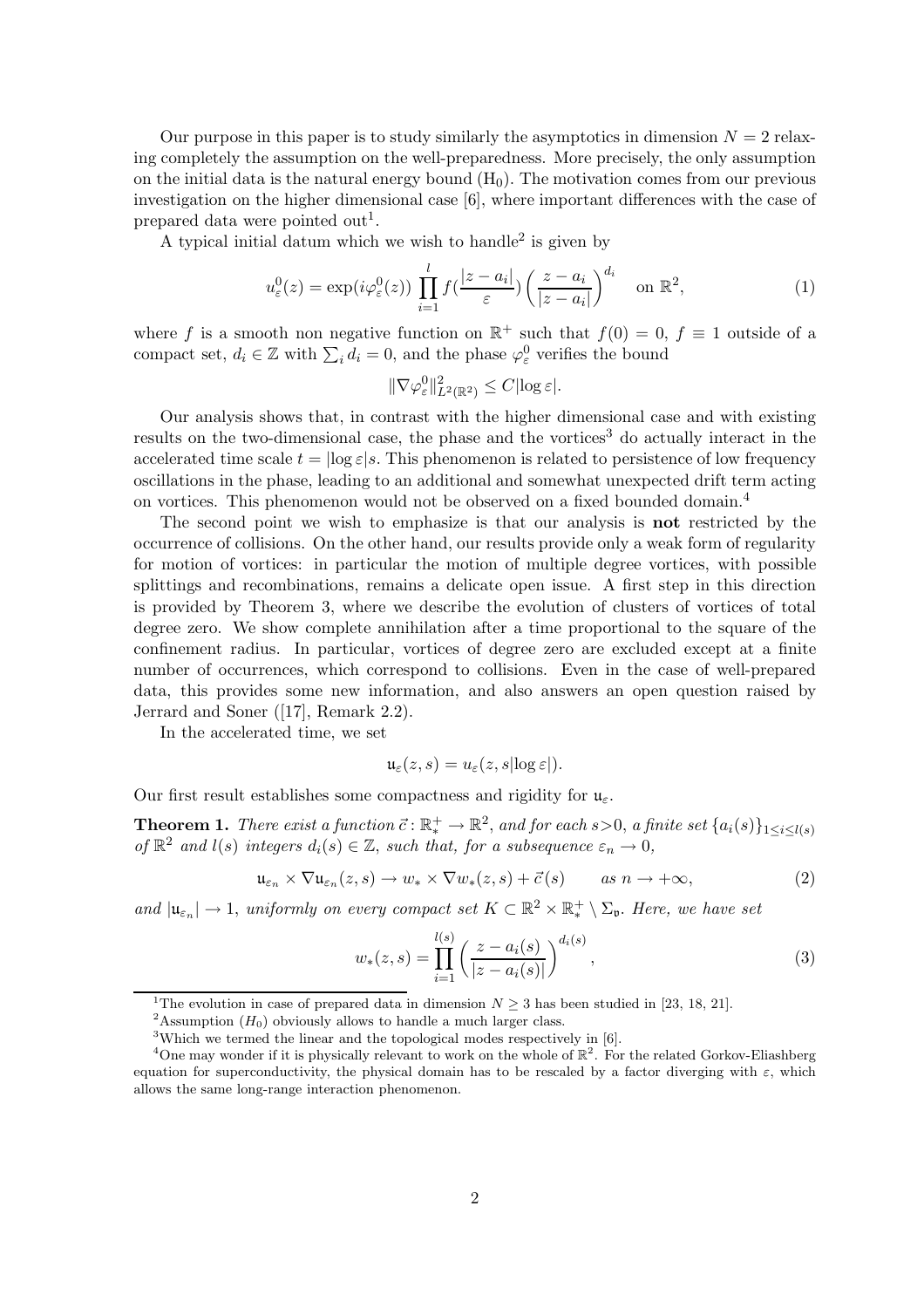and

$$
\Sigma_{\mathfrak{v}} = \cup_{s>0} \Sigma_{\mathfrak{v}}^s = \cup_{s>0} \cup_{i=1}^{l(s)} \{ a_i(s) \}.
$$

Moreover, there exist constants  $l_0$ ,  $d_0$  and  $c_0$  depending only on  $M_0$  such that for every  $s > 0$ ,

$$
l(s) \le l_0, \quad |d_i(s)| \le d_0, \quad and \quad |\vec{c}(s)| \le \frac{c_0}{\sqrt{s}}.
$$

We would like to draw the attention of the reader to the fact that degree zero vortices, i.e. points  $a_i(s)$  such that  $d_i(s) = 0$  do not enter explicitly in the expression (3) of  $w_*(z,s)$ . However, their possible presence plays an important role in the description of the set  $\Sigma_{\nu}$  and in the convergence stated in (2), so that at this stage of the analysis they cannot be removed a priori (see Proposition 1 below for further results on this issue).

Theorem 1 should be compared with the higher dimensional counterpart obtained in [6]. In the original time scale, there is no compactness for the functions due to possible wild oscillations in the phase. After times of the order of  $|\log \varepsilon|$ , these oscillations have been damped to order one.

In the special case of well-prepared data, similar results have been established, up to collision time, in [17, 20]: in their case, however, the additional term  $\vec{c}$  is not observed. This new term is related to possible divergence of energy in the phase, and more precisely to (extremely) low frequency terms. Here is an explicit example of initial datum giving rise to a non-zero term  $\vec{c}$ : take  $u_0^{\varepsilon}$  as in (1) and

$$
\varphi_{\varepsilon}^{0}(z)=\sqrt{|\text{log}\,\varepsilon|}e^{-\frac{|z-a(\varepsilon)|^{2}}{4|\text{log}\,\varepsilon|}},
$$

where  $a(\varepsilon) = \sqrt{\log \varepsilon} \cdot \vec{e}_1$ . Using the explicit evolution of Gaussians by the heat equation, an elementary computation leads to the formula<sup>5</sup>  $\vec{c}(s) = \frac{1}{2(1+s)^2} \exp(-\frac{1}{4(1+s)}) \vec{e}_1$ .

Clearly, the set  $\Sigma_{\mathfrak{v}}$  in Theorem 1 contains the trajectory of vortices (as far as they can be defined!). Our next result provides some regularity properties for  $\Sigma_{\mathfrak{v}}$ .

**Theorem 2.** The set  $\Sigma_{\mathfrak{v}}$  is closed in  $\mathbb{R}^2 \times \mathbb{R}^+$  and of locally finite two-dimensional parabolic Hausdorff measure. Moreover, there exists  $\alpha > 0$  depending only on  $M_0$  such that for each  $s > 0$  there exists  $s' > s$  such that

$$
\Sigma_{\mathfrak{v}} \cap \mathbb{R}^2 \times [s, s') \subset \cup_{i=1}^{l(s)} \mathcal{P}(a_i(s), s), \tag{4}
$$

where, for  $(z, s) \in \mathbb{R}^2 \times \mathbb{R}^+_*$  $^+$ ,  $\mathcal{P}(z,s)$  denotes the parabolic cone defined by

$$
\mathcal{P}(z,s) = \{ (z',s') \in \mathbb{R}^2 \times \mathbb{R}^+ \, s.t. \, s' - s \ge \alpha |z' - z|^2 \}.
$$

In the case of well-prepared initial data, with  $d_i = \pm 1$ , it is known from [20, 17] that the points  $a_i(s)$  evolve according to the motion law

$$
\frac{d}{ds}a_i(s) = 2\nabla_{a_i}\Big(\sum_{j\neq i} d_i d_j \log |a_i - a_j|\Big),\,
$$

<sup>&</sup>lt;sup>5</sup>In order to keep this paper of reasonable size we will not work out the details here.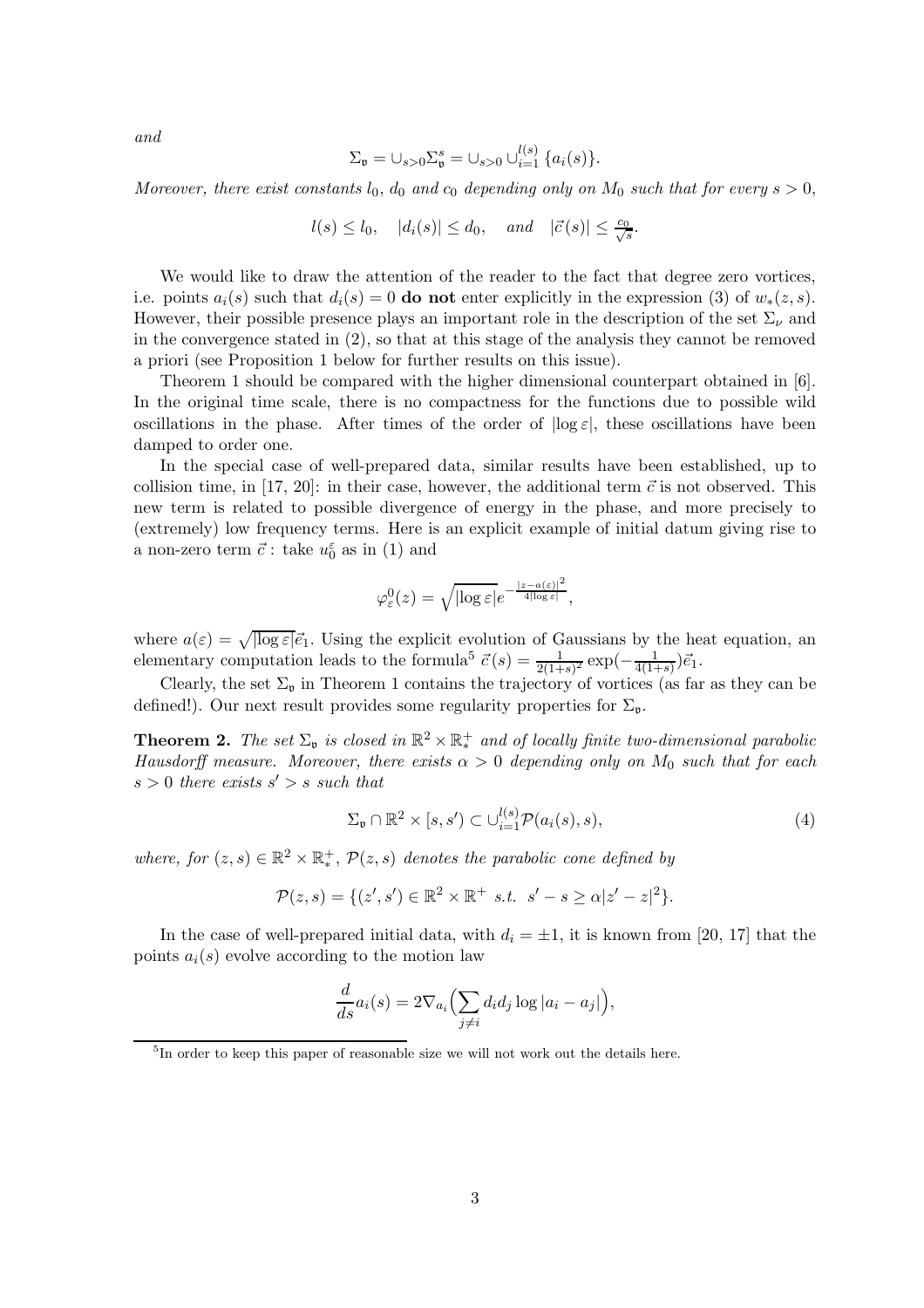up to the first collision time. For initial data of the form (1) and with  $d_i = \pm 1$  for all i, the motion law for the vortices would be given, similarly, by

$$
\frac{d}{ds}a_i(s) = 2\nabla_{a_i}\left(\sum_{j\neq i} d_i d_j \log|a_i - a_j|\right) + d_i \vec{c}(s)^{\perp}.
$$
\n(5)

In particular, in this range, the set  $\Sigma_{\mathfrak{v}}$  is a disjoint finite union of smooth curves. We therefore strongly believe that Theorem 2 is not optimal, and that in the general case  $\Sigma_{\mathfrak{p}}$  is a finite union of smooth curves, with possible branching corresponding to collisions and splitting of vortices of multiple degree. As a consequence, such a set would be one-dimensional rectifiable, whereas we only obtained a bound on the two-dimensional parabolic Hausdorff measure. However, to improve Theorem 2 and go beyond the parabolic scaling, one will need some way to describe the evolution of the vortex cores.<sup>6</sup>

Our next theorem settles the question of annihilation.<sup>7</sup>

**Theorem 3.** Let  $s_0 > 0$ ,  $R > 0$  and  $a \in \mathbb{R}^2$ . Assume that  $a_i(s_0) \in B(a,R)$  $d_i(s_0) = 0$  and that for some  $0 < \kappa < 1$ 

$$
\Sigma_{\mathfrak{v}}^{s_0} \cap B(a, R) \subset B(a, \kappa R). \tag{6}
$$

.

There exists positive constants  $\kappa_0$ ,  $K_1$  and  $K_2$  depending only on  $M_0$  such that, if  $\kappa \leq \kappa_0$ then

$$
\Sigma_{\mathfrak{v}}^{s} \cap B(a, \frac{R}{2}) = \emptyset,
$$

for every  $s \in [s_0 + K_1 \kappa^2 R^2, s_0 + K_2 R^2]$ .

Theorem 3 has several consequences, both of global and local nature. First, if at some time  $s_0$  all vortices  $a_i(s_0)$  are contained in a ball of radius R, and of total degree zero<sup>8</sup>, then at a later time  $s_0 + CR^2$  they have completely disappeared and  $w_*$  is constant. A second one is the following:

#### **Proposition 1.** The topological degrees  $d_i(s)$  are non zero except for a finite number of times.

Remark 1. The result described in Theorem 3 and Proposition 1 do not hold for the original time scale, or even intermediate time scales. In particular degree zero vortices may survive on a full time interval in the original time scale. A way to construct such limit vortices is to take a vortex-antivortex pair (for more details, see the "additional comments" in Section 3, after the proof of Theorem 3.1).

As previously mentioned, the above results allow to give an answer to Remark 2.2 in  $[17]^9$ , concerning collision for a prepared datum with two vortices of degree  $+1$  and  $-1$ , for instance

$$
u_{\varepsilon}^{0}(z) = f(\frac{z-1}{\varepsilon}) f(\frac{z+1}{\varepsilon}) \frac{(z-1)}{|z-1|} \left(\frac{(z+1)}{|z+1|}\right)^{-1}
$$

 $6$ This can be done in some specific cases, for instance we believe that our method would allow us to handle the case  $|d_i| \leq 1$ , but that the general case presumably does not have a simple answer. Indeed, splitting of multiple degree vortices involves discussions related to stable and unstable manifolds, and the resulting behavior is therefore very sensitive to the initial datum.

 $7R$ elated results are announced for [28] based on different type of arguments.

<sup>&</sup>lt;sup>8</sup>This is not always the case under assumption  $(H_0)$ . Take as initial datum  $u_\varepsilon^0$  with a +1 vortex at the origin and a -1 vortex at a distance of order  $\varepsilon^{-1}$ . Then  $l(s) = 1$  for all s,  $a_1(s) = 0$ ,  $d_1(s) = 1$  and  $w_*(z) = z/|z|$ .

<sup>&</sup>lt;sup>9</sup>The method described allows to treat collisions of total degree zero. However collisions with total non zero degree are not excluded, and are not treated here.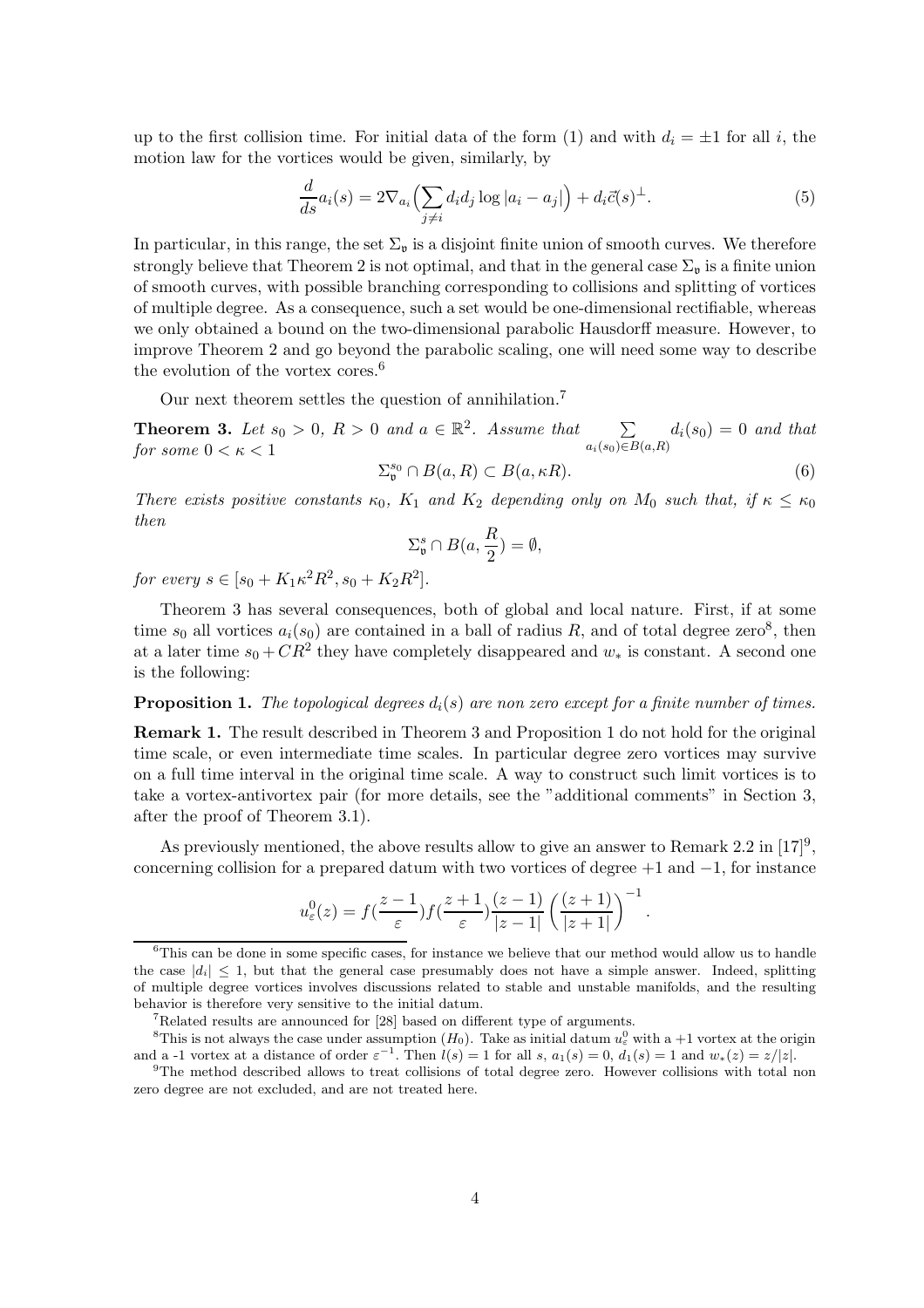In view of [17], it is known that the solution has two vortices  $a_i$ ,  $i = -1, 1$  given by  $a_i(s) =$  $(-1)^i \sqrt{1-2s}$ . In particular, these two vortices will collide at time  $S=\frac{1}{2}$  $\frac{1}{2}$ . They disappear after this collision time, as a consequence of Theorem 3, and  $w_*$  is constant afterward.

Although they did not appear explicitly in our previous statements, the Radon measures  $\mathfrak{v}_{\varepsilon}^s$  defined for  $s \geq 0$  on  $\mathbb{R}^2 \times \{s\}$  by

$$
\mathfrak{v}_{\varepsilon}^{s}(x) = \frac{e_{\varepsilon}(\mathfrak{u}_{\varepsilon}(x,s))}{|\log \varepsilon|} dx
$$

are central in the proofs. These quantities possess remarkable properties inherited from the equation  $(PGL)_{\varepsilon}$ . As a matter of fact, the points  $a_i$  will appear as concentration points of these measures. The following preliminary result insures first that their asymptotic limits actually do exist.

**Theorem 4.** Assume  $(H_0)$  holds. There exist a sequence  $\varepsilon_n \to 0$  and, for each  $s \geq 0$ , a measure  $\mathfrak{v}^s_*$  on  $\mathbb{R}^2 \times \{s\}$  such that

$$
\mathfrak{v}_{\varepsilon_n}^s \rightharpoonup \mathfrak{v}_*^s \qquad \text{as } n \to \infty. \tag{7}
$$

In view of assumption (H<sub>0</sub>) and the energy inequality  $\|\mathfrak{v}_{\varepsilon}^s\| \leq M_0$ ,  $\forall s \geq 0$ , for fixed s it is straightforward to find a sequence  $\varepsilon_n \to 0$  such that  $\mathfrak{v}_{\varepsilon_n}^s$  converges as  $n \to +\infty$ . The main difficulty in Theorem 4 is to find a sequence  $\varepsilon_n$  for which the convergence holds for all positive times. Clearly, convergence in (7) requires some specific property for the family  $(\mathfrak{v}_{\varepsilon}^s)_{0<\varepsilon<1}$ , which may be interpreted as a regularity in time. In the original time scale, the result described in Theorem 4 is well-known, and its proof relies on the so-called semi-decreasing property (see [8]). In contrast, in the accelerated time scale, the proof is much less direct, and is obtained at a late stage of our PDE analysis.

Finally, our last result relates the points  $a_i(s)$  with the measures  $\mathfrak{v}_*^s$ ∗ , and provides some further properties of  $\mathfrak{v}^s_*$ ∗ .

**Theorem 5.** i) For every  $s > 0$ , we have

$$
\mathfrak{v}^s_* = \sum_{i=1}^{l(s)} \theta_i(s) \delta_{a_i(s)}
$$

for some non negative densities  $\theta_i(s)$ . Moreover, we have

$$
\theta_i(s) \ge \pi |d_i(s)| \qquad \forall \, i = 1, \dots, l(s). \tag{8}
$$

ii) For every  $s_0 > 0$  and every  $\chi \in \mathcal{D}(\mathbb{R}^2, \mathbb{R}^+)$  such that  $\text{supp}(\nabla \chi) \cap \bigcup_{i=1}^{l(s)} \{a_i(s_0)\} = \emptyset$ , the function  $s \mapsto \mathfrak{v}^s_*$  $\binom{s}{x}$  is non-increasing on some interval  $[s_0, s'_0]$  with  $s'_0 > s_0$ . Moreover, the  $function s \mapsto ||\mathfrak{v}_*^s||$  is non-increasing on  $\mathbb{R}^+_*$ ∗ .

iii) There exists some universal constant  $\eta_0 > 0$  such that if for some time  $s_0 > 0$ , and some  $i \in \{1, ..., l(s_0)\},\$ 

$$
d_i(s_0)=0,
$$

then

$$
\lim_{s \to s_0^-} ||\mathfrak{v}_*^s|| - \lim_{s \to s_0^+} ||\mathfrak{v}_*^s|| \ge \frac{\eta_0}{2}.
$$
 (9)

In particular, for all but finitely many  $s > 0$ ,  $|d_i(s)| \geq 1$  and thus  $\theta_i(s) \geq \pi$ .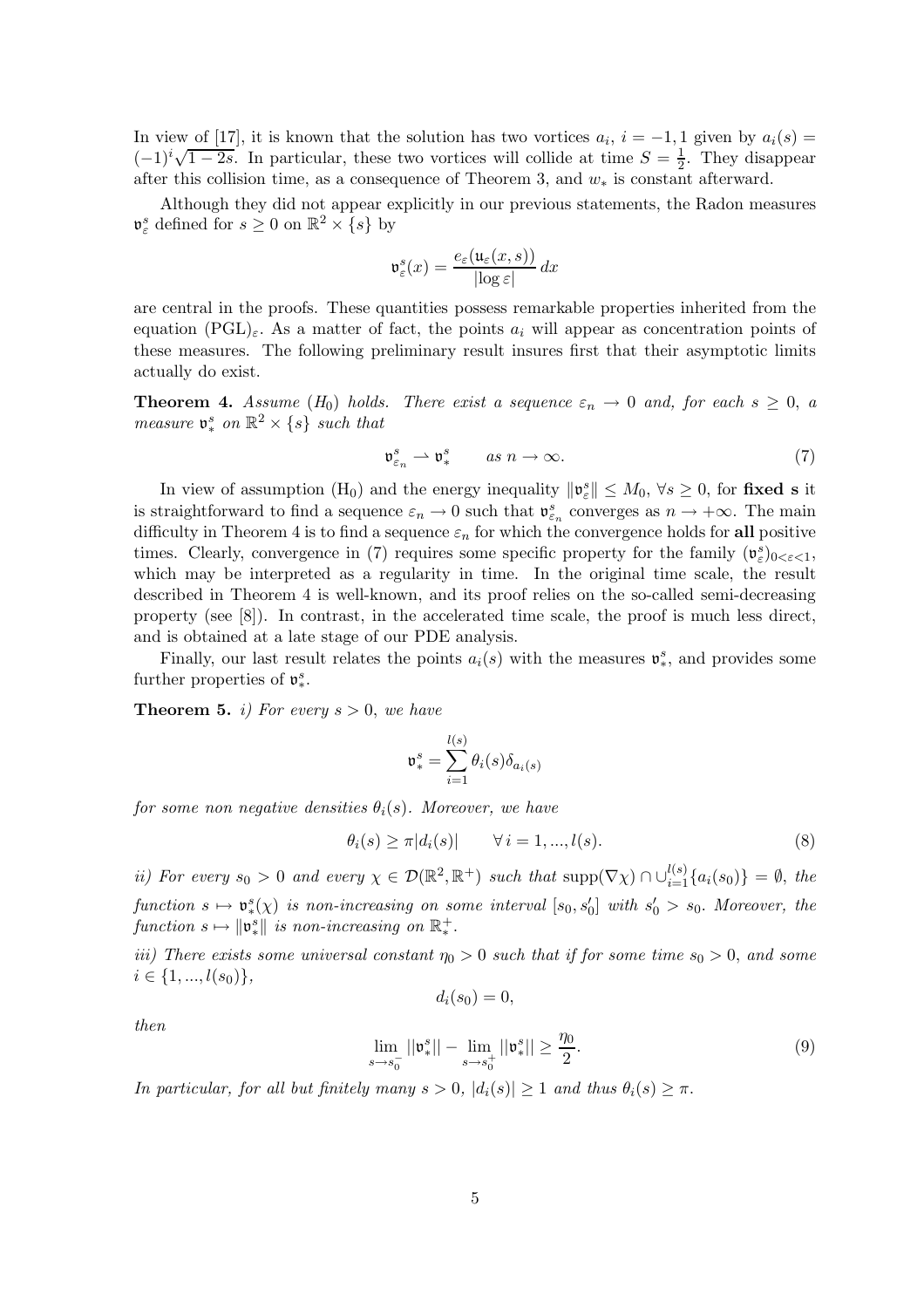The plan of the paper does not follow the order of the Theorems, which was chosen for expository purposes. As already mentioned, the guiding thread will be the concentration points of energy measures which in turn allow to define the vortices and their degrees. A preliminary step is to describe the asymptotic in the original time scale.<sup>10</sup> We then first prove Theorem 2, 4 and 5 i). Our analysis relies heavily on three distinct ingredients. The first one is the decomposition of  $u_{\varepsilon}$  given in Proposition 4.1, which allows to identify and remove the oscillatory and non topological part of the energy. This technique was used extensively in [6], here we extend it to the long time range. It requires therefore specific parabolic and elliptic linear estimates for measure data unbounded in one direction.<sup>11</sup> The second ingredient, the Cylinders Lemma (Proposition 4.3), gives an upper bound on the speed of concentration sets. This kind of lemma have already a long history [10, 25, 20, 19], our arguments are however qualitatively different and do not rely on energy lower bounds nor on the precise description of vortex cores. Finally, concentration sets and vortices are related through a third ingredient, the Clearing-Out Lemma.<sup>12</sup>

In the last part of the paper, starting in Section 6, we prove some compactness properties for the functions  $u_{\varepsilon}$  themselves, and obtain rigidity formulas leading to Theorem 1, 3, and 5 ii) and iii).

In order to conclude this introduction, we would like to emphasize once more that our work has left aside the difficult question of the precise dynamics in the general setting considered here. As mentioned, this would require a further understanding of high multiplicity vortices, and in particular the mechanism of their splittings and possible recombinations. The case  $d_i = \pm 1$  is much simpler, we intend to establish rigorously the motion law (5) in a different place. The general case is still a challenge to us.

Acknowledgments. We wish to thank warmly the referee for his judicious remarks and his very careful reading, which we believe led to a substantial improvement of the manuscript.

# 2 Some properties of  $(PGL)_\varepsilon$

In this section we collect some elements entering in the study of  $(PGL)_{\varepsilon}$ . Set

$$
\mu_{\varepsilon}^{t}(x) = \frac{e_{\varepsilon}(u_{\varepsilon}(x,t))}{|\log \varepsilon|} dx.
$$

We begin with

# 2.1 Classical identities for the evolution of  $\mu_{\varepsilon}^{t}$

**Lemma 2.1.** Let  $u_{\varepsilon}$  be a solution of  $(PGL)_{\varepsilon}$ . Then,  $\forall \chi \in \mathcal{D}(\mathbb{R}^N)$  and  $\forall t \geq 0$  we have

$$
\frac{d}{dt} \int_{\mathbb{R}^N} \chi(x) \, d\mu_{\varepsilon}^t = -\int_{\mathbb{R}^N \times \{t\}} \chi(x) \frac{|\partial_t u_{\varepsilon}|^2}{|\log \varepsilon|} \, dx + \int_{\mathbb{R}^N \times \{t\}} \nabla \chi(x) \cdot \frac{-\partial_t u_{\varepsilon} \cdot \nabla u_{\varepsilon}}{|\log \varepsilon|} \, dx. \tag{2.1}
$$

In most applications we will assume  $\chi \geq 0$ , so that the first term on the r.h.s. of (2.1) is non positive. In order to handle the second term, and to get rid of the time derivative  $\partial_t u_{\varepsilon}$ , it is often useful to invoke another identity involving the stress-energy tensor.

 $10$ In particular, we complete in Appendix C some arguments which were only briefly sketched in [6].

<sup>&</sup>lt;sup>11</sup>These are developed in an Appendix.

 $12$ Another approach avoiding this type of argument is exposed in [27] and [28].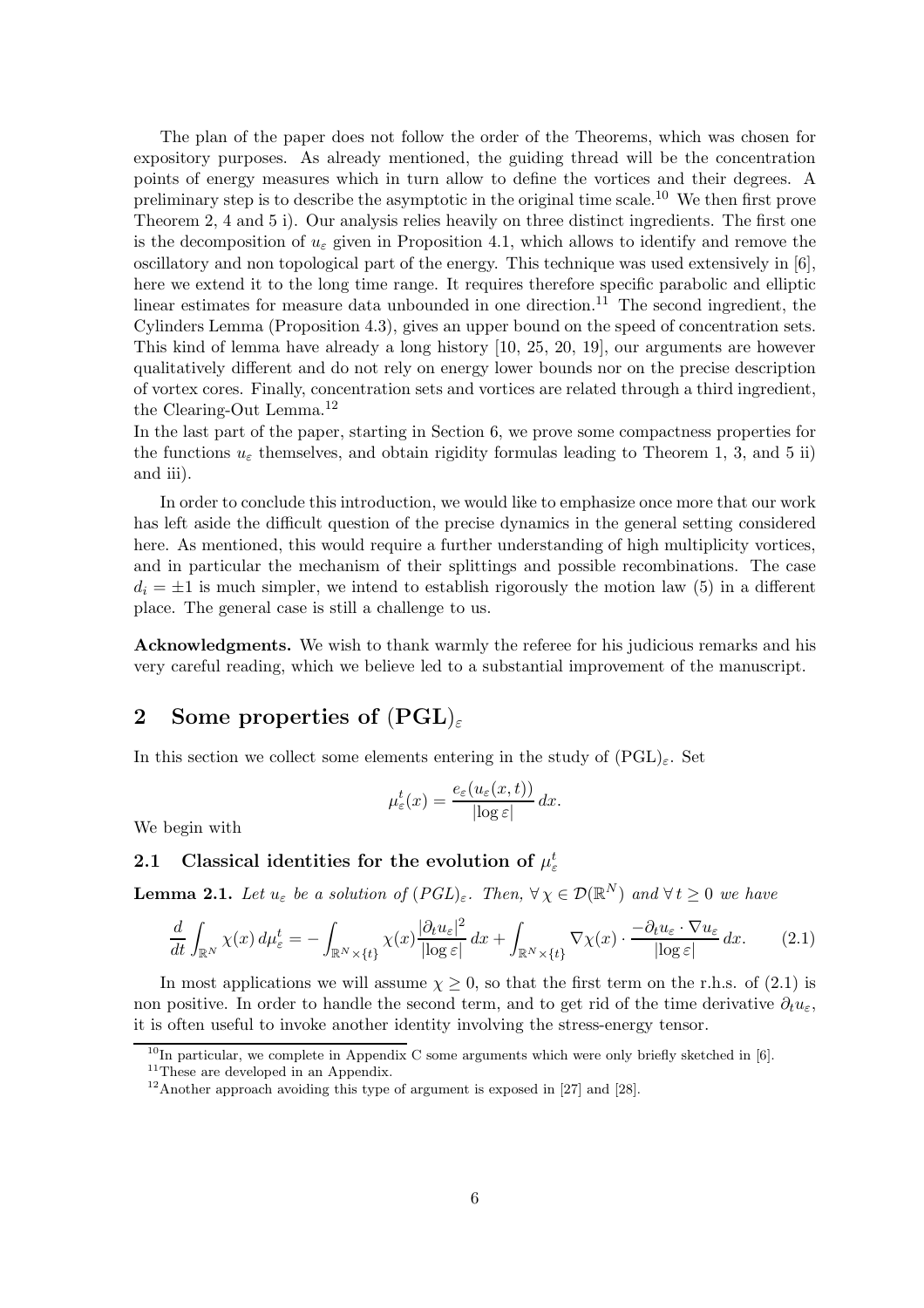**Lemma 2.2.** Let  $\vec{X} \in \mathcal{D}(\mathbb{R}^N, \mathbb{R}^N)$ . Then,  $\forall t \geq 0$ ,

$$
\frac{1}{|\log \varepsilon|} \int_{\mathbb{R}^N \times \{t\}} \left( e_{\varepsilon}(u_{\varepsilon}) \delta_{ij} - \frac{\partial u_{\varepsilon}}{\partial x_i} \cdot \frac{\partial u_{\varepsilon}}{\partial x_j} \right) \frac{\partial X_i}{\partial x_j} dx = - \int_{\mathbb{R}^N \times \{t\}} \vec{X} \cdot \frac{-\partial_t u_{\varepsilon} \cdot \nabla u_{\varepsilon}}{|\log \varepsilon|} dx. \tag{2.2}
$$

The proofs of the above identities are standard (see [6] and references therein). The l.h.s. of (2.2) involves the stress-energy matrix  $A_{\varepsilon}$  given, in case  $N=2$ , by

$$
A_{\varepsilon} \equiv A_{\varepsilon}(u_{\varepsilon}) = T(u_{\varepsilon}) + V_{\varepsilon}(u_{\varepsilon}) \operatorname{Id}, \qquad (2.3)
$$

where the matrix  $T(u)$  is defined by

$$
T(u) = \frac{1}{2} \begin{pmatrix} |u_{x_2}|^2 - |u_{x_1}|^2 & -2u_{x_1} \cdot u_{x_2} \\ -2u_{x_1} \cdot u_{x_2} & |u_{x_1}|^2 - |u_{x_2}|^2 \end{pmatrix},
$$
\n(2.4)

and the function  $V_{\varepsilon}$  denotes the potential

$$
V_{\varepsilon}(u_{\varepsilon}) = \frac{(1 - |u_{\varepsilon}|^2)^2}{4\varepsilon^2}.
$$
\n(2.5)

In dimension two, the product  $T_{ij} \frac{\partial X_i}{\partial x_i}$  $\frac{\partial X_i}{\partial x_j}$  has a particularly simple expression using complex notation. Set<sup>13</sup>

$$
X = X_1 + iX_2
$$
 and  $\omega = |u_{x_1}|^2 - |u_{x_2}|^2 - 2iu_{x_1} \cdot u_{x_2}$ .

Then, we have

$$
\int_{\mathbb{R}^2} T_{ij}(u) \frac{\partial X_i}{\partial x_j} = \text{Re}\left(-\int_{\mathbb{R}^2} \omega \frac{\partial X}{\partial \bar{z}}\right).
$$
\n(2.6)

Combining Lemma 2.1 and Lemma 2.2 with the choice  $\vec{X} = \nabla \chi$ , we get rid of the time derivative on the r.h.s. of (2.1). More precisely

**Lemma 2.3.** We have, for  $t \geq 0$ ,

$$
\frac{d}{dt} \int_{\mathbb{R}^N} \chi(x) \, d\mu_{\varepsilon}^t = - \int_{\mathbb{R}^N \times \{t\}} \chi(x) \frac{|\partial_t u_{\varepsilon}|^2}{|\log \varepsilon|} \, dx + \frac{1}{|\log \varepsilon|} \mathcal{F}_S(t, \chi, u_{\varepsilon}),\tag{2.7}
$$

where

$$
\mathcal{F}_S(t,\chi,u_\varepsilon)=\int_{\mathbb{R}^N\times\{t\}}\left(D^2\chi\nabla u_\varepsilon\cdot\nabla u_\varepsilon-\Delta\chi e_\varepsilon(u_\varepsilon)\right)\,dx.
$$

Another simple yet important consequence of Lemma 2.1 is

**Lemma 2.4.** Let  $\chi$  be as above. Then

$$
\frac{d}{dt} \int_{\mathbb{R}^N \times \{t\}} \chi^2(x) e_{\varepsilon}(u_{\varepsilon}) dx \le 2 \| \nabla \chi \|_{L^{\infty}}^2 M_0 |\log \varepsilon| \,. \tag{2.8}
$$

<sup>&</sup>lt;sup>13</sup>The quantity  $\omega$  is usually termed the Hopf differential of u.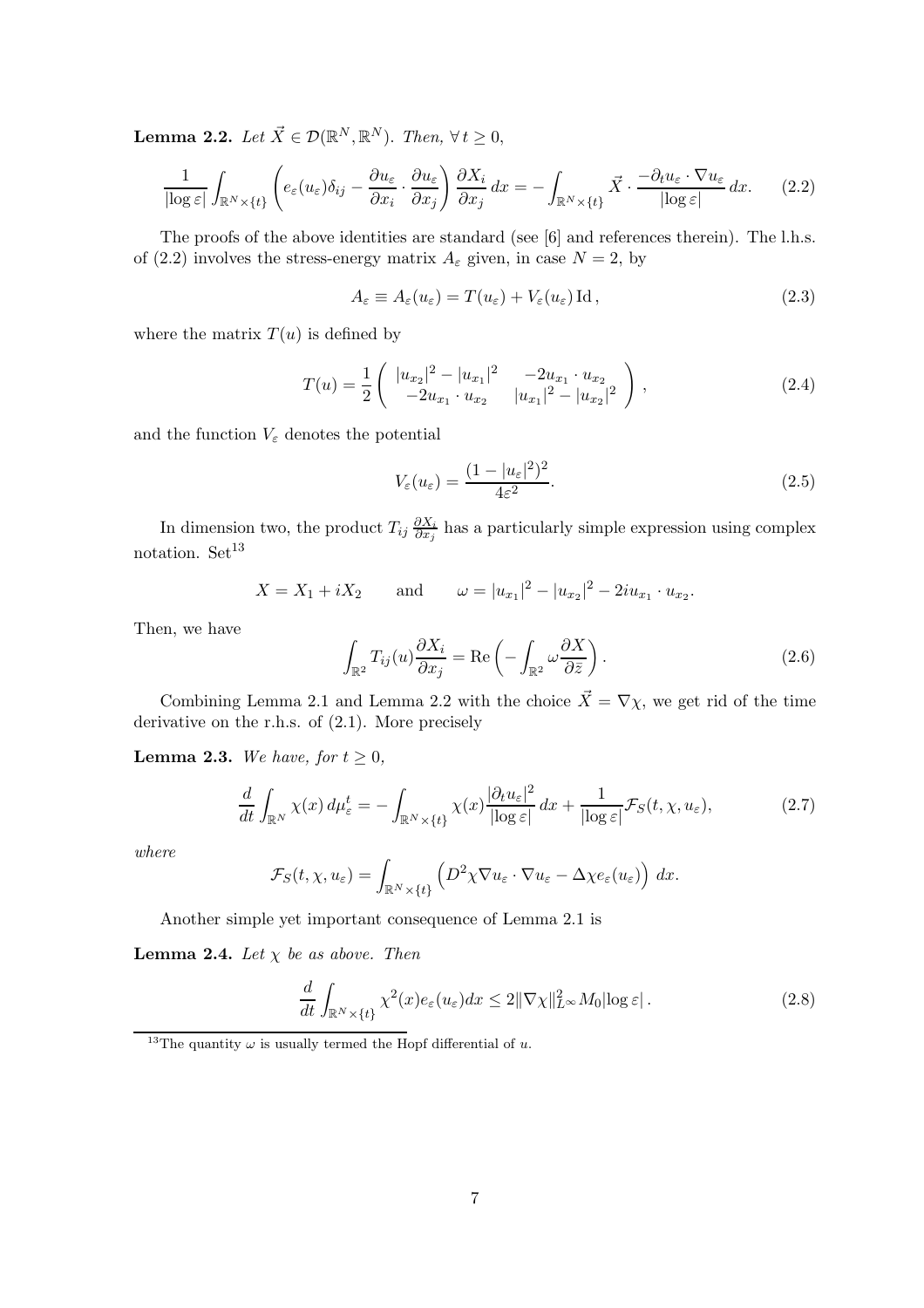### 2.2 Phase-Vortex interaction

In this paragraph we consider a real-valued function  $\phi_{\varepsilon}$  defined on  $\mathbb{R}^2 \times \mathbb{R}^+$  satisfying the heat equation, the function  $w_{\varepsilon}$  defined by  $w_{\varepsilon} = u_{\varepsilon} \exp(-i\phi_{\varepsilon})$ , and the measure  $\nu_{\varepsilon}^{t}$  defined by

$$
\nu_{\varepsilon}^{t} = \frac{e_{\varepsilon}(w_{\varepsilon}(\cdot, t))}{|\log \varepsilon|} dx.
$$
\n(2.9)

This kind of decomposition will be motivated in particular by Proposition 4.1. The purpose is to describe the evolution of  $\nu_{\varepsilon}^{t}$  in the spirit of Lemma 2.3. In view of the r.h.s. of formula (2.7), we are led to consider the bilinear form

$$
\mathcal{B}_{\chi}(A,B) = \int_{\mathbb{R}^N} D^2 \chi A \cdot B - \frac{\Delta \chi}{2} (A \cdot B). \tag{2.10}
$$

This quantity has remarkable algebraic properties, as the following formula shows.

**Lemma 2.5.** Let  $\chi \in \mathcal{D}(\mathbb{R}^N, \mathbb{R})$ , and consider two 1-forms A and B belonging to  $H^1_{loc}(\mathbb{R}^N)$ . The following identity holds:

$$
\mathcal{B}_{\chi}(A,B) = \frac{1}{2} \int_{\mathbb{R}^N} dA \cdot (d\chi \wedge B) + dB \cdot (d\chi \wedge A) - \frac{1}{2} \int_{\mathbb{R}^N} d^*A (d\chi \cdot B) + d^*B (d\chi \cdot A). \tag{2.11}
$$

Proof. First we write in coordinates

$$
D^2 \chi A \cdot B = \sum_{i,j} \partial_{ij}^2 \chi A_i B_j = \frac{1}{2} \sum_{i,j} (\partial_{ij}^2 \chi + \partial_{ji}^2 \chi) A_i B_j.
$$

Integrating by parts on  $\mathbb{R}^N$  we obtain

$$
\int_{\mathbb{R}^N} D^2 \chi A \cdot B = -\frac{1}{2} \sum_{i,j} \int_{\mathbb{R}^N} \partial_i A_i \partial_j \chi B_j + A_i \partial_j \chi \partial_i B_j
$$
\n
$$
- \frac{1}{2} \sum_{i,j} \int_{\mathbb{R}^N} \partial_j A_i \partial_i \chi B_j + A_i \partial_i \chi \partial_j B_j.
$$
\n(2.12)

Similarly, we can write

$$
-\frac{1}{2}\sum_{i,j}\int_{\mathbb{R}^N}\partial_{ii}^2\chi A_jB_j=\frac{1}{2}\sum_{i,j}\int_{\mathbb{R}^N}\partial_iA_j\partial_i\chi B_j+A_i\partial_j\chi\partial_jB_i.
$$

The result follows adding the previous equalities.

Specifying (2.11) with  $A = d\phi_{\varepsilon}, B = w_{\varepsilon} \times dw_{\varepsilon}$ , we obtain

### Corollary 2.1. Set

$$
\mathcal{F}_I(t,\chi,\nabla\phi_{\varepsilon},w_{\varepsilon})=\mathcal{B}_{\chi}(d\phi_{\varepsilon}(\cdot,t),\,w_{\varepsilon}\times dw_{\varepsilon}(\cdot,t)).\tag{2.13}
$$

 $\Box$ 

If  $N = 2$ , we have the identity

$$
\mathcal{F}_I(t, \chi, \nabla \phi_{\varepsilon}, w_{\varepsilon}) = \int_{\mathbb{R}^2 \times \{t\}} (\nabla \phi_{\varepsilon} \times \nabla \chi) J w_{\varepsilon} + \mathcal{R}_I(t, \chi, \nabla \phi_{\varepsilon}, w_{\varepsilon}), \tag{2.14}
$$

where

$$
\mathcal{R}_I(t,\chi,\nabla\phi_{\varepsilon},w_{\varepsilon})=-\int_{\mathbb{R}^2\times\{t\}}\nabla\phi_{\varepsilon}\cdot\nabla\chi\mathrm{div}(w_{\varepsilon}\times\nabla w_{\varepsilon})+\Delta\phi_{\varepsilon}\nabla\chi(w_{\varepsilon}\times\nabla w_{\varepsilon}).\tag{2.15}
$$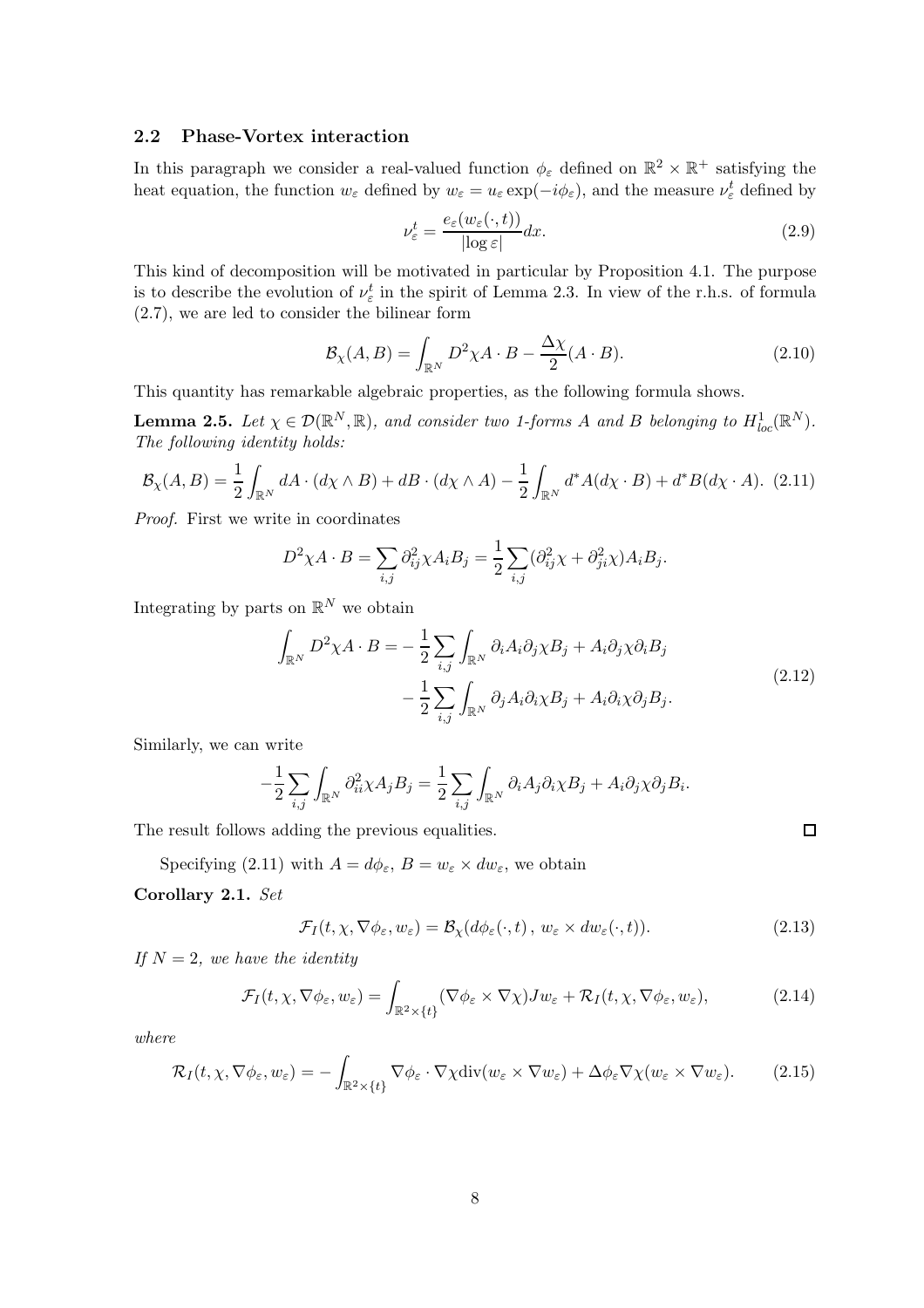After this digression we go back to the description of the evolution of  $\nu_{\varepsilon}^{t}$ .

Lemma 2.6. We have

$$
\frac{d}{dt} \int_{\mathbb{R}^2} \chi(x) d\nu_{\varepsilon}^t = -\int_{\mathbb{R}^2} \chi(x) \frac{|\partial_t w_{\varepsilon}|^2}{|\log \varepsilon|} + \frac{1}{|\log \varepsilon|} \mathcal{F}_S(t, \chi, w_{\varepsilon}) \n+ \frac{1}{|\log \varepsilon|} \mathcal{F}_I(t, \chi, \nabla \phi_{\varepsilon}, w_{\varepsilon}) + \frac{1}{|\log \varepsilon|} \mathcal{R}(t, \chi, \nabla \phi_{\varepsilon}, w_{\varepsilon}),
$$
\n(2.16)

where

$$
\mathcal{R}(t, \chi, \nabla \phi_{\varepsilon}, w_{\varepsilon}) = -\frac{d}{dt} \int_{\mathbb{R}^2 \times \{t\}} \chi \left( \nabla \phi_{\varepsilon} \cdot w_{\varepsilon} \times \nabla w_{\varepsilon} + (|u_{\varepsilon}|^2 - 1) \frac{|\nabla \phi_{\varepsilon}|^2}{2} \right) + \int_{\mathbb{R}^2} 2\chi \frac{\partial \phi_{\varepsilon}}{\partial t} \cdot w_{\varepsilon} \times \frac{\partial w_{\varepsilon}}{\partial t} + \int_{\mathbb{R}^2} (1 - |u_{\varepsilon}|^2) \left( \chi \left| \frac{\partial \phi_{\varepsilon}}{\partial t} \right|^2 - \Delta \chi \frac{|\nabla \phi_{\varepsilon}|^2}{2} \right). \tag{2.17}
$$

Remark 2.1. In formula (2.16) we have singled out two terms, whose significations in the case  $N = 2$  are the following:

- the term  $\mathcal{F}_S$  will be interpreted as the force arising from the interaction between vortices (viewed, in our setting, as a self-interaction)

- the term  $\mathcal{F}_I$  represents the interaction between the phase and the vortices.

The terms  $\mathcal R$  and  $\mathcal R_I$  will be shown to be of lower order (asymptotically), so that the main contribution in  $\mathcal{F}_I$  is

$$
\mathcal{F}_J(t, \chi, \nabla \phi_{\varepsilon}, w_{\varepsilon}) = \int_{\mathbb{R}^2 \times \{t\}} (\nabla \phi_{\varepsilon} \times \nabla \chi) J w_{\varepsilon}, \tag{2.18}
$$

where  $Jw_{\varepsilon}$  stands for the spatial Jacobian of  $w_{\varepsilon}$ , namely  $Jw_{\varepsilon}$  is the scalar det( $\nabla w_{\varepsilon}$ )  $\equiv$  $\partial_1 w_{\varepsilon} \times \partial_2 w_{\varepsilon}$ .

*Proof.* Since  $u_{\varepsilon} = w_{\varepsilon} \exp(i\phi_{\varepsilon})$ , we have  $\nabla u_{\varepsilon} = (\nabla w_{\varepsilon} + iw_{\varepsilon} \nabla \phi_{\varepsilon}) \exp(i\phi_{\varepsilon})$ , and  $|w_{\varepsilon}| = |u_{\varepsilon}|$ , so that

$$
e_{\varepsilon}(u_{\varepsilon}) = e_{\varepsilon}(w_{\varepsilon}) + \frac{|\nabla \phi_{\varepsilon}|^2}{2} + \nabla \phi_{\varepsilon} \cdot w_{\varepsilon} \times \nabla w_{\varepsilon} + (|u_{\varepsilon}|^2 - 1) \frac{|\nabla \phi_{\varepsilon}|^2}{2},\tag{2.19}
$$

and similarly

$$
\left|\frac{\partial u_{\varepsilon}}{\partial t}\right|^2 = \left|\frac{\partial w_{\varepsilon}}{\partial t}\right|^2 + \left|\frac{\partial \phi_{\varepsilon}}{\partial t}\right|^2 + 2\frac{\partial \phi_{\varepsilon}}{\partial t} \cdot w_{\varepsilon} \times \frac{\partial w_{\varepsilon}}{\partial t} + (|u_{\varepsilon}|^2 - 1)\left|\frac{\partial \phi_{\varepsilon}}{\partial t}\right|^2. \tag{2.20}
$$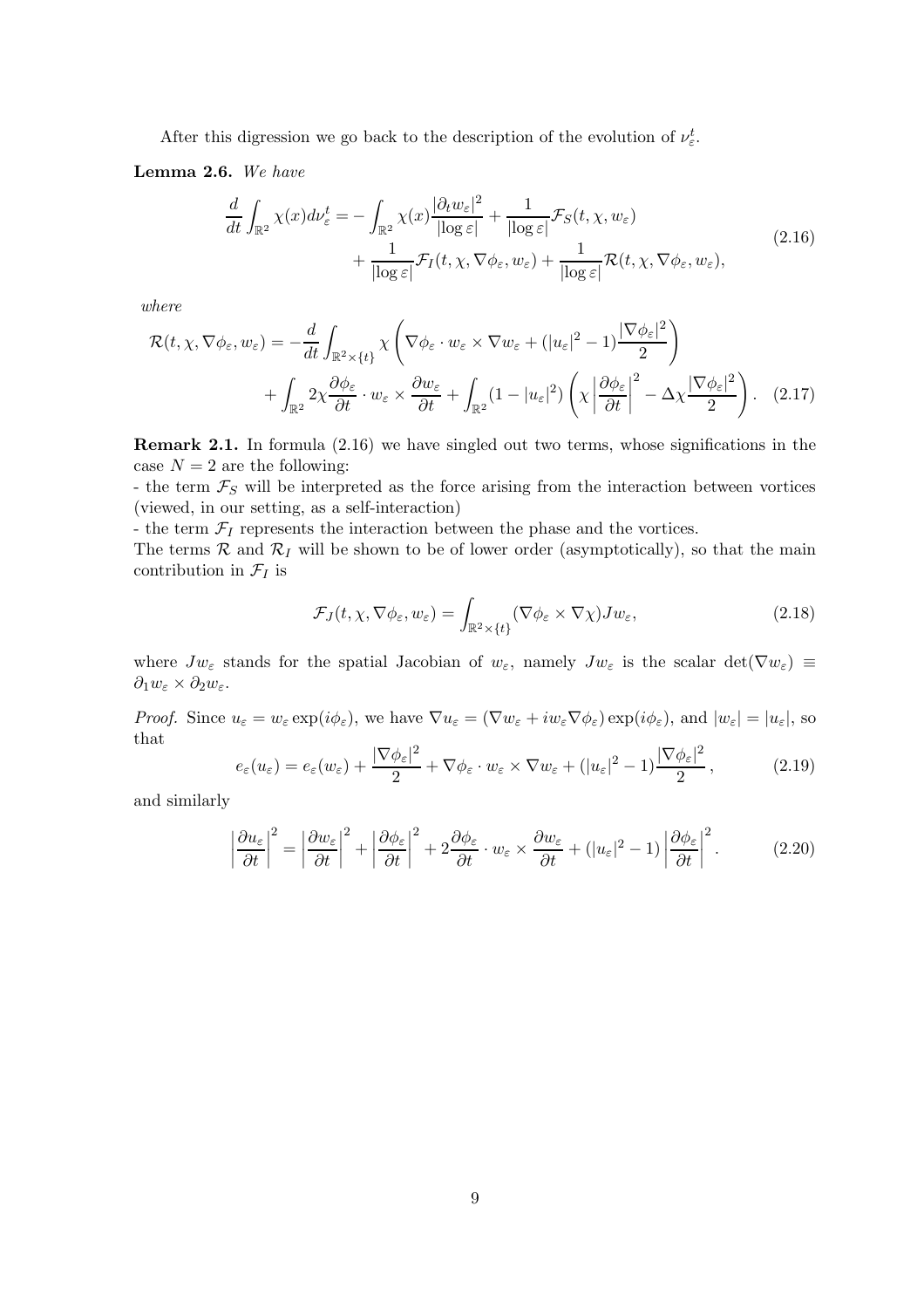Inserting these relations in identity  $(2.7)$ , we obtain

$$
\frac{d}{dt} \int_{\mathbb{R}^2 \times \{t\}} \chi(x) e_{\varepsilon}(w_{\varepsilon}) = A_0 + A_1 + A_2 + A_3 + A_4 + A_5,
$$
\n
$$
A_0 = -\int_{\mathbb{R}^2} \chi \left| \frac{\partial w_{\varepsilon}}{\partial t} \right|^2 + \mathcal{F}_S(t, \chi, w_{\varepsilon})
$$
\n
$$
A_1 = -\frac{d}{dt} \int_{\mathbb{R}^2 \times \{t\}} \chi \frac{|\nabla \phi_{\varepsilon}|^2}{2} - \int_{\mathbb{R}^N \times \{t\}} \left( \chi \left| \frac{\partial \phi_{\varepsilon}}{\partial t} \right|^2 + D^2 \chi \nabla \phi_{\varepsilon} \cdot \nabla \phi_{\varepsilon} - \Delta \chi \frac{|\nabla \phi_{\varepsilon}|^2}{2} \right)
$$
\n
$$
A_2 = \frac{d}{dt} \int_{\mathbb{R}^2 \times \{t\}} \chi \left( \nabla \phi_{\varepsilon} \cdot w_{\varepsilon} \times \nabla w_{\varepsilon} + (|u_{\varepsilon}|^2 - 1) \frac{|\nabla \phi_{\varepsilon}|^2}{2} \right)
$$
\n
$$
A_3 = \int_{\mathbb{R}^2 \times \{t\}} 2 \chi \frac{\partial \phi_{\varepsilon}}{\partial t} \cdot w_{\varepsilon} \times \frac{\partial w_{\varepsilon}}{\partial t}
$$
\n
$$
A_4 = 2 \int_{\mathbb{R}^2 \times \{t\}} \left( D^2 \chi \nabla \phi_{\varepsilon} \cdot w_{\varepsilon} \times \nabla w_{\varepsilon} - \frac{\Delta \chi}{2} (\nabla \phi_{\varepsilon} \cdot w_{\varepsilon} \times \nabla w_{\varepsilon}) \right) = \mathcal{F}_I(t, \chi, \phi_{\varepsilon}, w_{\varepsilon})
$$
\n
$$
A_5 = \int_{\mathbb{R}^2 \times \{t\}} (1 - |u_{\varepsilon}|^2) \left( \chi \left| \frac{\partial \phi_{\varepsilon}}{\partial t} \right|^2 + D^2 \chi \nabla \phi_{\varepsilon} \cdot \nabla \phi_{\varepsilon} - \Delta \
$$

Since  $\phi_{\varepsilon}$  verifies the heat equation,  $A_1$  vanishes and the conclusion follows.

 $\Box$ 

**Remark 2.2.** In Lemma 2.6, we have emphasized the evolution of the measures  $\nu_{\varepsilon}^{t}$ . Likewise, for  $\mu_{\varepsilon}^{t}$  we have

$$
\frac{d}{dt} \int_{\mathbb{R}^2} \chi(x) \, d\mu_{\varepsilon}^t = - \int_{\mathbb{R}^2 \times \{t\}} \chi(x) \frac{|\partial_t w_{\varepsilon}|^2}{|\log \varepsilon|} + \mathcal{F}_S(t, \chi, w_{\varepsilon}) + \mathcal{F}_S(t, \chi, \phi_{\varepsilon}) + \mathcal{F}_I(t, \chi, \nabla \phi_{\varepsilon}, w_{\varepsilon}) + \mathcal{L}_0(t, |u_{\varepsilon}|, \chi, \phi_{\varepsilon}) \tag{2.21}
$$

where

$$
\mathcal{L}_0(t, |u_{\varepsilon}|, \chi, \phi_{\varepsilon}) = A_5 = \int_{\mathbb{R}^2 \times \{t\}} (1 - |u_{\varepsilon}|^2) \left( \chi \left| \frac{\partial \phi_{\varepsilon}}{\partial t} \right|^2 + D^2 \chi \nabla \phi_{\varepsilon} \cdot \nabla \phi_{\varepsilon} - \Delta \chi \frac{|\nabla \phi_{\varepsilon}|^2}{2} \right).
$$

### 2.3 Clearing-Out

We recall one version of the Clearing-Out theorem proved in [6]. It is used later to relate concentration sets and vorticity sets.

**Proposition 2.1.** Let  $u_{\varepsilon}$  be a solution of  $(PGL)_{\varepsilon}$  verifying assumption  $(H_0)$ . Let  $x_T \in \mathbb{R}^N$ ,  $T > 0$  and  $R \ge \sqrt{2\varepsilon}$ . There exists a constant  $\eta_0 > 0$  and a continuous function  $\lambda$  defined on  $\mathbb{R}^+_*$  $*$  such that, if

$$
\check{\eta}(x_T, T, R) \equiv \frac{1}{R^{N-2} |\log \varepsilon|} \int_{B(x_T, \lambda(T)R)} e_{\varepsilon}(u_{\varepsilon}(\cdot, T)) \le \frac{\eta_0}{2}
$$

then

$$
|u_{\varepsilon}(x,t)| \geq \frac{1}{2}
$$
 for  $t \in [T+T_0, T+T_1]$  and  $x \in B(x_T, \frac{R}{2})$ .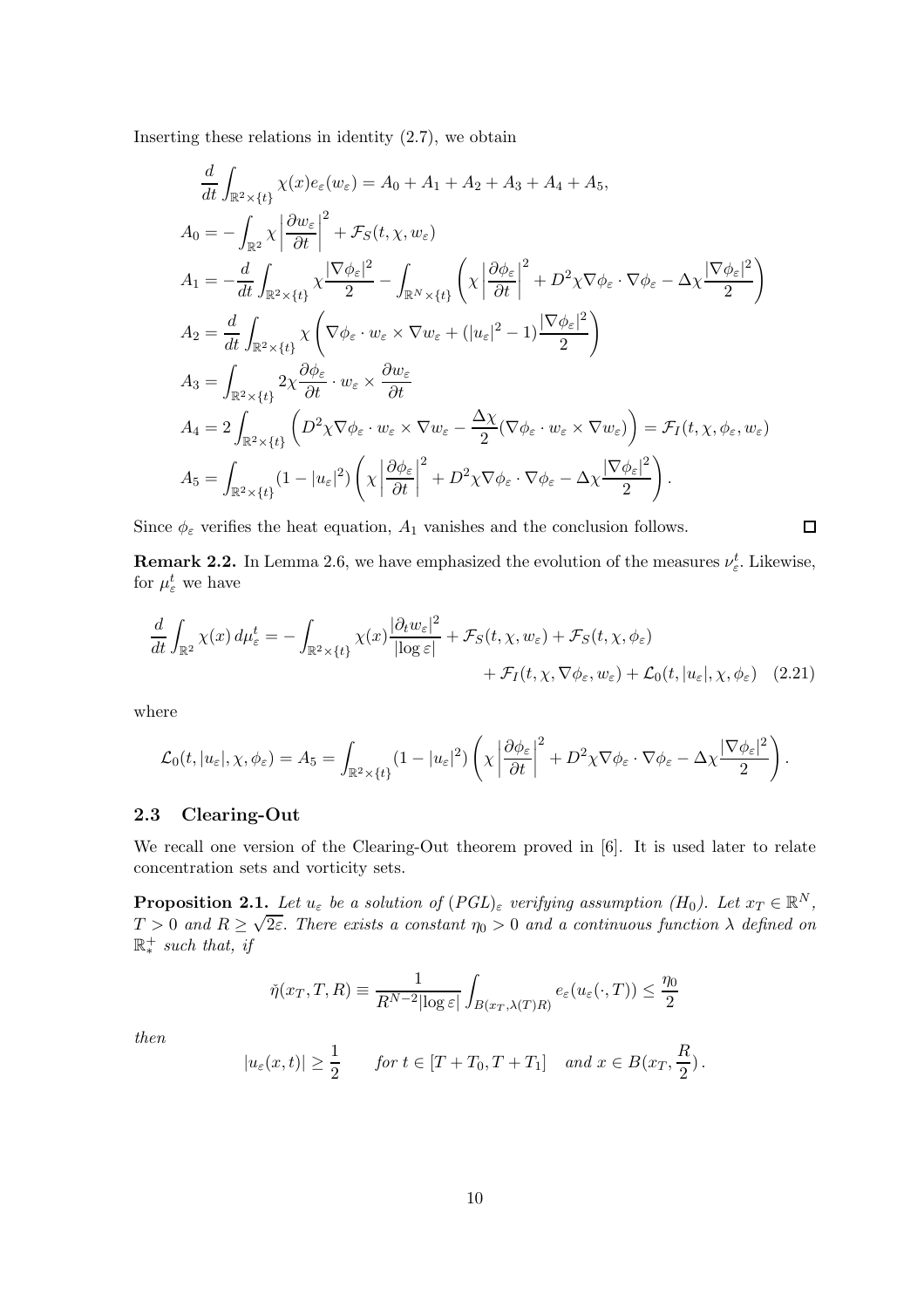Here  $T_0$  and  $T_1$  are defined by

$$
T_0 = \max(2\varepsilon, \tau R^2), \qquad T_1 = R^2,
$$

where  $\tau = 0$  if  $N = 2$  and  $\tau = \left(\frac{2\tilde{\eta}}{n_0}\right)$  $\frac{2\check{\eta}}{\eta_0}\bigg)^{\frac{2}{N-2}}$  otherwise.

### 2.4 Pointwise estimates

First, we briefly recall some basic pointwise upper bounds.

**Proposition 2.2.** Let  $u_{\varepsilon}$  be a solution of  $(PGL)_{\varepsilon}$  with  $\mathcal{E}_{\varepsilon}(u_{\varepsilon}^0) < +\infty$ . Then there exists a constant  $K > 0$  depending only on N such that, for  $t \geq \varepsilon^2$  and  $x \in \mathbb{R}^N$ , we have  $e^{14}$ 

$$
|u_{\varepsilon}(x,t)| \leq 3,
$$
  $|\nabla u_{\varepsilon}(x,t)| \leq \frac{C}{\varepsilon},$   $|\frac{\partial u_{\varepsilon}}{\partial t}(x,t)| \leq \frac{C}{\varepsilon^2}.$ 

The proof relies essentially on some form of the maximum principle.

Our subsequent discussion requires also a careful analysis on the set where  $|u_{\varepsilon}|$  is far from zero. For this purpose, we consider, for  $T > 0$ ,  $\Delta T > 0$ ,  $R > 0$  given, the cylinder

$$
\Lambda = B(x_0, R) \times [T, T + \Delta T] \subset \mathbb{R}^N \times \mathbb{R}^+,
$$

and we assume that for some constant  $0 < \sigma < \frac{1}{2}$ ,

$$
|u_{\varepsilon}| \ge 1 - \sigma \qquad \text{on } \Lambda. \tag{2.22}
$$

In particular, we may write  $u_{\varepsilon} = \rho_{\varepsilon} \exp(i\varphi_{\varepsilon})$  on  $\Lambda$ , where  $\rho_{\varepsilon} = |u_{\varepsilon}|$  and where  $\varphi_{\varepsilon}$  is a smooth real-valued map on  $\Lambda$ . For  $0 < \alpha \leq 1$ , set

$$
\Lambda_{\alpha} = B(x_0, \alpha R) \times [T + (1 - \alpha^2) \Delta T, T + \Delta T].
$$

The following higher-order regularity for  $u_{\varepsilon}$  holds.

**Theorem 2.1.** Assume (2.22) holds. There exists constants  $0 < \sigma_0 \leq \frac{1}{2}$  $\frac{1}{2}$  and  $0 < \alpha, \beta < 1$ depending only on N, such that if  $\sigma < \sigma_0$ , then

$$
\|\nabla\varphi_{\varepsilon}\|_{L^{\infty}(\Lambda_{\frac{3}{4}})} \le C(\Lambda)\sqrt{M_0|\log\varepsilon|} \tag{2.23}
$$

$$
||1 - \rho_{\varepsilon}||_{L^{\infty}(\Lambda_{\frac{1}{2}})} \leq C(\Lambda)\varepsilon^{2} (1 + ||\nabla\varphi_{\varepsilon}||_{L^{\infty}(\Lambda_{\frac{3}{4}})}^{2})
$$
\n(2.24)

$$
\|\partial_t \rho_{\varepsilon}\|_{\mathcal{C}^{0,\alpha}(\Lambda_{\frac{1}{2}})} + \|\nabla \rho_{\varepsilon}\|_{\mathcal{C}^{0,\alpha}(\Lambda_{\frac{1}{2}})} \le C(\Lambda)M_0 \varepsilon^{\beta}.
$$
\n(2.25)

There exists a real-valued function  $\Phi_{\varepsilon}$  defined on  $\Lambda_{\frac{1}{2}}$ , and satisfying the heat equation, such that

$$
\|\partial_t \varphi_{\varepsilon} - \partial_t \Phi_{\varepsilon}\|_{\mathcal{C}^{0,\alpha}(\Lambda_{\frac{1}{2}})} + \|\nabla \varphi_{\varepsilon} - \nabla \Phi_{\varepsilon}\|_{\mathcal{C}^{0,\alpha}(\Lambda_{\frac{1}{2}})} \le C(\Lambda)M_0 \varepsilon^{\beta}.
$$
 (2.26)

The proof is a little lengthy and requires some care. We postpone it to Appendix C.

<sup>&</sup>lt;sup>14</sup>Note in particular that  $C$  is independent of the initial data.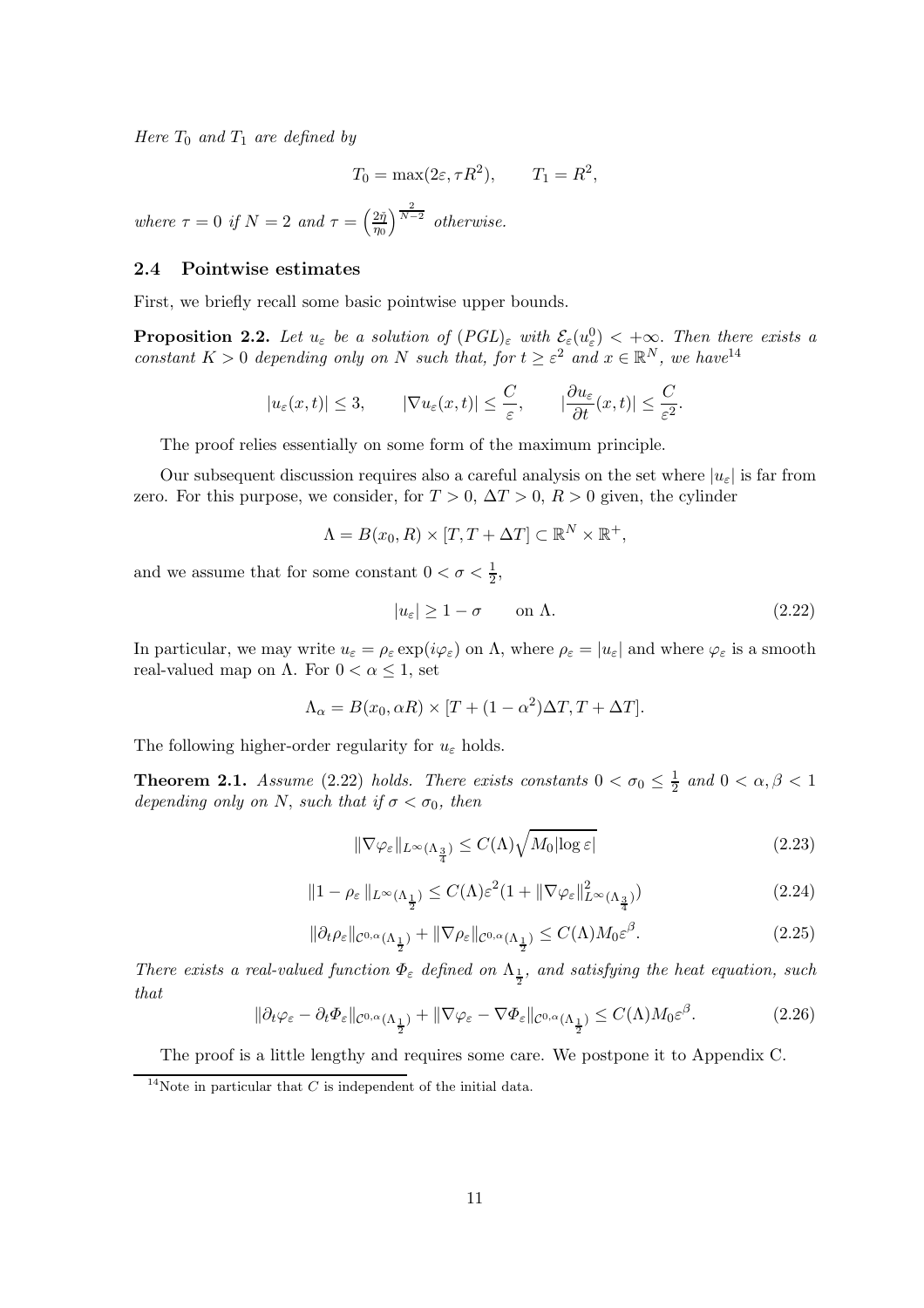### 3 Asymptotics in the original time scale

As a preliminary step for the long-time analysis, we show that vortices do not move in the original time scale. Here we rely on our previous analysis in [6], which holds in any dimension  $N \geq 2$ . It asserts first as a consequence of the semi-decreasing property that up to a subsequence  $\varepsilon_n \to 0$ ,

$$
\mu_{\varepsilon_n}^t \to \mu_*^t \qquad \text{for all } t \ge 0,
$$

for some Radon measures  $\mu^t_*$ . Moreover there exist a closed set  $\Sigma_{\mu} = \cup_{t>0} \cup_{i=1}^l b_i(t)$  in  $\mathbb{R}^2 \times \mathbb{R}^+_*$ such that  $|u_{\varepsilon}| \to 1$  locally uniformly on  $\mathbb{R}^2 \times \mathbb{R}^+ \setminus \Sigma_{\mu}$  and such that for a.e.  $t \ge 0$ , ∗

$$
\mu^t_* = \frac{|\nabla \Phi_*|^2}{2} (.,t) dx + \nu^t_*, \quad \text{where} \quad \nu^t_* = \sum_{i=1}^l \sigma_i(t) \delta_{b_i(t)},
$$

and

either 
$$
\sigma_i(t) \ge \eta_0
$$
 or  $\sigma_i(t) = 0.$  (3.1)

The function  $\Phi_*$  satisfies the heat equation on  $\mathbb{R}^2 \times \mathbb{R}^+_*$  $^+_*,$  and  $l \leq CM_0.$ 

**Theorem 3.1.** The points  $b_i(t)$  do not move, i.e.

$$
b_i(t) = b_i \qquad \forall \, t > 0,\tag{3.2}
$$

and the functions  $\sigma_i(t)$  are non-increasing.

This last statement is consistent with Theorem B of  $[6]$  where it is shown that  $\nu_*^t$  moves according to mean curvature: indeed, points have essentially zero mean curvature. Nevertheless, some arguments in [6] are not valid for  $N = 2$  so that we present next the appropriate modifications.

Off the singular set  $\Sigma_{\mu}$ , the main contribution to the time derivative  $\partial_t u_{\varepsilon}$  stems from the phase  $\Phi_{\varepsilon}$ . In this direction, the following proposition, motivated by Lemma 2.1, was stated without proof in [6]: we provide the details here for  $N \geq 2$ .<sup>15</sup>

**Proposition 3.1.** Let  $N \geq 2$ , and  $u_{\varepsilon}$  be a solution to  $(PGL)_{\varepsilon}$ . Then, as  $\varepsilon \to 0$ ,

$$
\frac{|\partial_t u_{\varepsilon}|^2}{|\log \varepsilon|} \to |\partial_t \Phi_*|^2 \qquad in \quad \mathcal{C}^0_{\text{loc}}(\mathbb{R}^N \times (0, +\infty) \setminus \Sigma_\mu)
$$
\n
$$
\frac{\partial_t u_{\varepsilon} \cdot \nabla u_{\varepsilon}}{|\log \varepsilon|} \to \partial_t \Phi_* \cdot \nabla \Phi_* \quad in \quad \mathcal{C}^0_{\text{loc}}(\mathbb{R}^N \times (0, +\infty) \setminus \Sigma_\mu). \tag{3.3}
$$

*Proof.* Since  $\mathbb{R}^N \times (0, +\infty) \setminus \Sigma_\mu$  is an open set, it suffices to establish the uniform convergences in (3.3) on a cylindrical domain  $\Lambda_{\frac{1}{2}}$  such that  $\Lambda \subset \mathbb{R}^N \times (0, +\infty) \setminus \Sigma_{\mu}$ . Since  $|u_{\varepsilon}| \to 1$  uniformly on Λ, we may apply Theorem 2.1 to  $u_{\varepsilon}$  on Λ. Notice that, writing  $u_{\varepsilon} = \rho_{\varepsilon} \exp(i \varphi_{\varepsilon})$  on Λ, we have

$$
\partial_t u_{\varepsilon} = \partial_t \rho_{\varepsilon} \exp(i\varphi_{\varepsilon}) + i\rho_{\varepsilon} \exp(i\varphi_{\varepsilon})\partial_t \varphi_{\varepsilon} = \partial_t \rho_{\varepsilon} \exp(i\varphi_{\varepsilon}) + i\rho_{\varepsilon} \exp(i\varphi_{\varepsilon})\partial_t \Phi_{\varepsilon} + i\rho_{\varepsilon} \exp(i\varphi_{\varepsilon})(\partial_t \varphi_{\varepsilon} - \partial_t \Phi_{\varepsilon}) + i \exp(i\varphi_{\varepsilon})(1 - \rho_{\varepsilon})\partial_t \varphi_{\varepsilon} = i \exp(i\varphi_{\varepsilon})\partial_t \Phi_{\varepsilon} + O(\varepsilon^{\beta}), \quad (3.4)
$$

 $15$ The main part is actually Theorem 2.1, which is proved in Appendix C.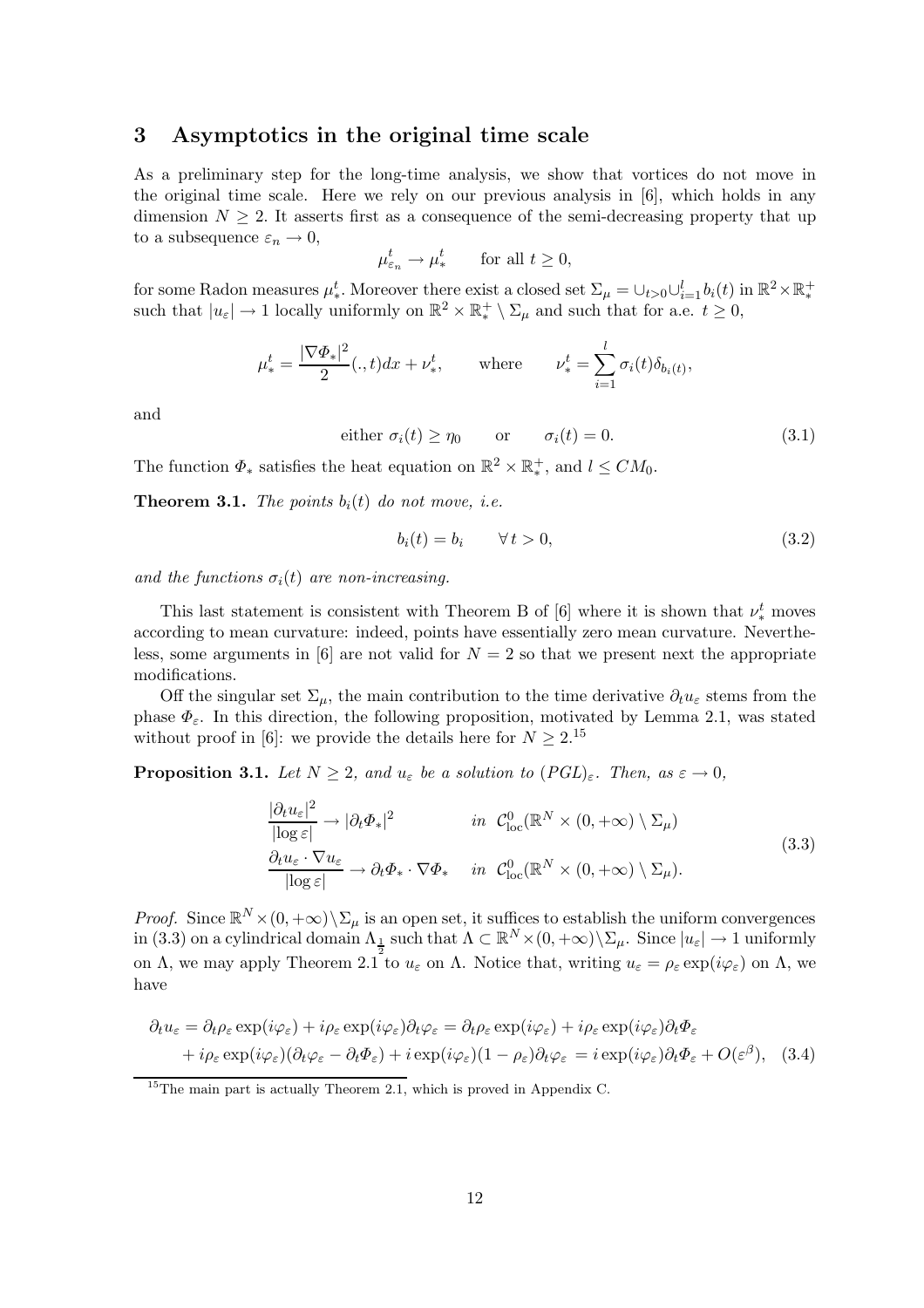and analogously for the spatial gradient  $\nabla u_{\varepsilon}$ , we derive

$$
\nabla u_{\varepsilon} = i \exp(i\varphi_{\varepsilon}) \nabla \Phi_{\varepsilon} + O(\varepsilon^{\beta}). \tag{3.5}
$$

Combining (3.4) with (3.5), and invoking (2.24) of Theorem 2.1, the conclusion follows.  $\Box$ 

We need next to establish some asymptotics for the measures

$$
\frac{|\partial_t u_{\varepsilon}|^2}{|\log \varepsilon|} dx dt \quad \text{and} \quad \frac{\partial_t u_{\varepsilon} \cdot \nabla u_{\varepsilon}}{|\log \varepsilon|} dx dt.
$$

For the first one we will use the inequality

$$
\liminf_{\varepsilon \to 0} \int_{\mathbb{R}^2 \times \mathbb{R}^+} \frac{|\partial_t u_\varepsilon|^2}{|\log \varepsilon|} \chi(x) dx dt \ge \int_{\mathbb{R}^2 \times \mathbb{R}^+} |\partial_t \Phi_*|^2 \chi(x) dx dt,
$$
\n(3.6)

which is a straightforward consequence of  $(3.3)$ . The analysis of the second one requires a little more care. We have

Lemma 3.1. Extracting possibly a further subsequence,

$$
\sigma_{\varepsilon} \equiv \frac{\partial_t u_{\varepsilon} \cdot \nabla u_{\varepsilon}}{|\log \varepsilon|} dx dt \rightharpoonup \sigma_* \equiv \partial_t \Phi_* \cdot \nabla \Phi_* dx dt + h\nu_*,
$$
\n(3.7)

weakly as measures on  $\mathbb{R}^2 \times \mathbb{R}^+$ , where  $\nu_* = \nu_*^t dt = \mu_* \sqcup \Sigma_\mu$ , and where  $h \in L^2(\nu_*)$ .

*Proof.* Since  $\sigma_{\varepsilon}$  is bounded on  $\mathbb{R}^2 \times [0,T]$  for any  $T > 0$ , we may extract a further subsequence such that  $\sigma_{\varepsilon} \rightharpoonup \sigma_{*}$  as measures in  $\mathbb{R}^{2} \times \mathbb{R}^{+}$ . We claim that  $\sigma_{*}$  is absolutely continuous with respect to  $\mu_*$ . In order to prove this, we follow [2] and work at the level  $\varepsilon$ : we compute the Radon-Nikodym derivative of  $\sigma_{\varepsilon}$  with respect to  $\mu_{\varepsilon}$ , obtaining

$$
\left|\frac{d\sigma_{\varepsilon}}{d\mu_{\varepsilon}}\right| \le \frac{|\partial_t u_{\varepsilon}| \cdot |\nabla u_{\varepsilon}|}{e_{\varepsilon}(u_{\varepsilon})},\tag{3.8}
$$

and therefore

$$
\left| \left| \frac{d\sigma_{\varepsilon}}{d\mu_{\varepsilon}} \right| \right|_{L^{2}(\mu_{\varepsilon})}^{2} \leq 2 \int_{\mathbb{R}^{2} \times \mathbb{R}^{+}} \frac{|\partial_{t} u_{\varepsilon}|^{2}}{|\log \varepsilon|} dx dt \leq 2M_{0}.
$$
\n(3.9)

Invoking a result of Reshetnyak [24] (see also [11]), the claim is proved.

It follows from Proposition 3.1 that on  $\mathbb{R}^2 \times [0, +\infty) \setminus \Sigma_{\mu}$ ,  $\sigma_* = \partial_t \Phi_* \cdot \nabla \Phi_* dx dt$ , and the conclusion follows.

In the same spirit, we have

Lemma 3.2. Extracting possibly a further subsequence, we have

$$
\frac{A_{\varepsilon}}{|\log \varepsilon|} dxdt \rightharpoonup A_{*} = T(\Phi_{*}) dxdt + B\nu_{*} , \qquad (3.10)
$$

weakly as measures on  $\mathbb{R}^2 \times \mathbb{R}^+$ , where T is defined in (2.4), and  $B \in L^{\infty}(\nu_*)$ .

The proof is identical to the proof of Lemma 3.1. Here the Radon-Nikodym derivative  $dA_{\varepsilon}$  $\frac{dA_{\varepsilon}}{d\mu_{\varepsilon}}$  are even equibounded in  $L^{\infty}$ . The next result expresses the fact that points have "zero mean curvature".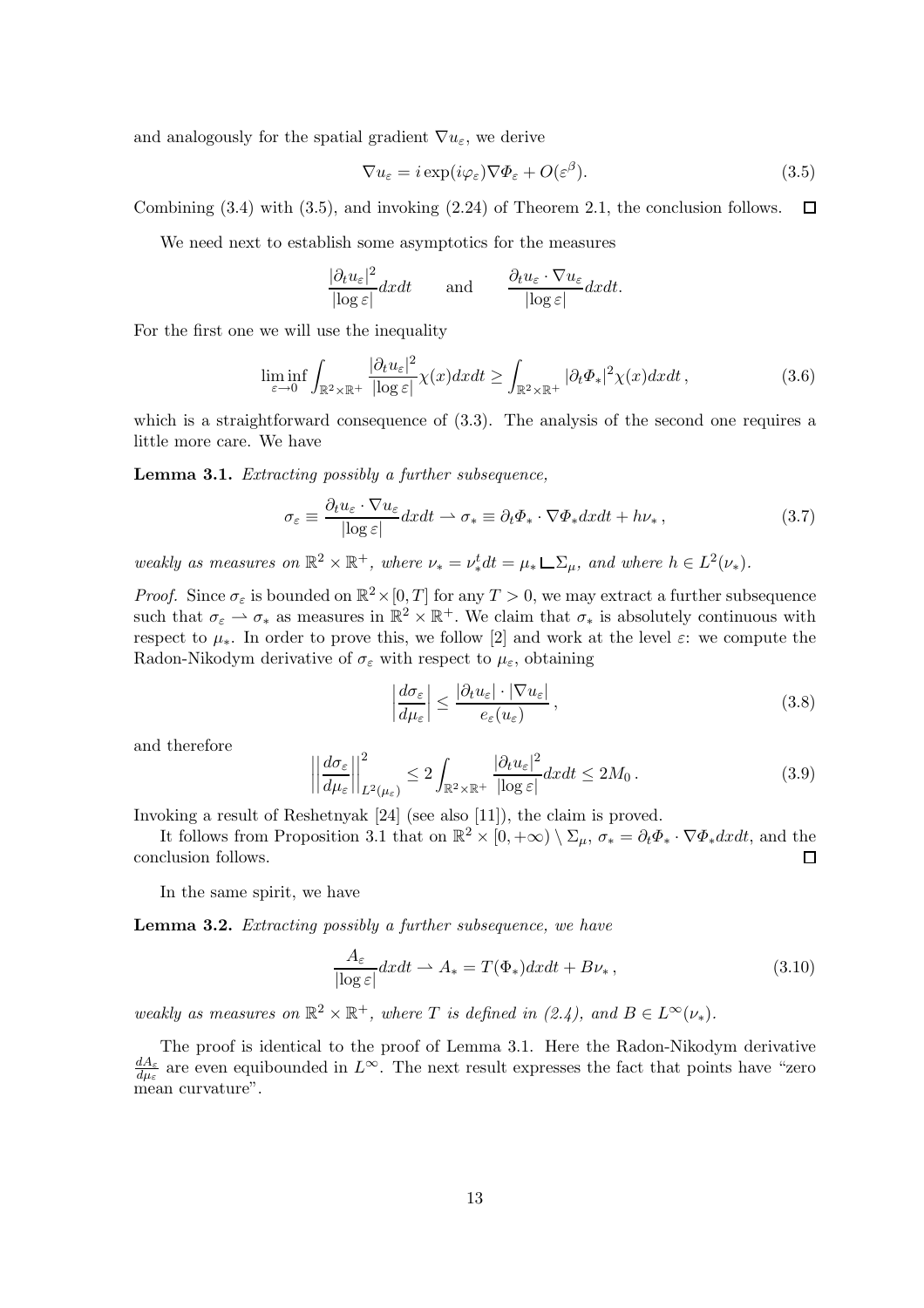#### Proposition 3.2. The vector h and the matrix B given above are identically equal to zero.

*Proof.* Let X be a smooth, compactly supported vector field (independent of time). Passing to the limit in (2.2) we obtain, for any  $0 < T_1 < T_2$ ,

$$
\int_{\mathbb{R}^2 \times [T_1, T_2]} A_{\ast ij} \cdot \frac{\partial X_i}{\partial x_j} = \int_{\mathbb{R}^2 \times [T_1, T_2]} X \cdot \sigma_{\ast}.
$$
\n(3.11)

Since  $\Phi_*$  verifies the heat equation on  $\mathbb{R}^2 \times \mathbb{R}^+$ , we have

$$
\int_{\mathbb{R}^2 \times [T_1, T_2]} T_{ij}(\Phi_*) \frac{\partial X_i}{\partial x_j} dx dt = \int_{\mathbb{R}^2 \times [T_1, T_2]} X \cdot \partial_t \Phi_* \cdot \nabla \Phi_* dx dt,
$$
\n(3.12)

so that

$$
\int_{\mathbb{R}^2 \times [T_1, T_2]} B_{ij} \cdot \frac{\partial X_i}{\partial x_j} d\nu_* = \int_{\mathbb{R}^2 \times [T_1, T_2]} h \cdot X d\nu_* \,. \tag{3.13}
$$

It follows that for a.e.  $t > 0$ ,

$$
\int_{\mathbb{R}^2 \times \{t\}} B_{ij} \cdot \frac{\partial X_i}{\partial x_j} d\nu_*^t = \int_{\mathbb{R}^2 \times \{t\}} h \cdot X d\nu_*^t. \tag{3.14}
$$

Since the support of  $\nu_*^t$  is a finite union of points, the preceding inequality, valid for any smooth vector field X, shows that  $B = 0$  and  $h = 0$ .  $\Box$ 

**Proof of Theorem 3.1.** We claim that for any function  $\chi \geq 0$  compactly supported on  $\mathbb{R}^2$ , we have, for a.e.  $t > 0$ ,

$$
\frac{d}{dt} \int_{\mathbb{R}^2 \times \{t\}} \chi d\nu_*^t \le 0. \tag{3.15}
$$

Indeed, passing to the limit in (2.1) and using (3.6), Lemma 3.1, Lemma 3.2 and Proposition 3.2, we obtain

$$
\frac{d}{dt} \int_{\mathbb{R}^2 \times \{t\}} \frac{|\nabla \Phi_*|^2}{2} \chi(x) dx + \frac{d}{dt} \int_{\mathbb{R}^2 \times \{t\}} \chi d\nu_*^t \le - \int_{R^2 \times \{t\}} |\partial_t \Phi_*|^2 \chi - \partial_t \Phi_* \cdot \nabla \Phi_* \cdot \nabla \chi dx. \tag{3.16}
$$

On the other hand, since  $\Phi_*$  solves the heat equation, we have

$$
\frac{d}{dt} \int_{\mathbb{R}^2 \times \{t\}} \frac{|\nabla \Phi_*|^2}{2} \chi = \int_{R^2 \times \{t\}} \nabla(\partial_t \Phi_*) \cdot \nabla \Phi_* \chi = - \int_{R^2 \times \{t\}} (\partial_t \Phi_* \cdot \Delta \Phi_* \cdot \nabla \Phi_* \cdot \nabla \Phi_* \cdot \nabla \chi)
$$
  
= 
$$
- \int_{R^2 \times \{t\}} \left( |\partial_t \Phi_*|^2 \chi - \partial_t \Phi_* \cdot \nabla \Phi_* \cdot \nabla \chi \right) ,
$$

so that (3.15) follows. We deduce that

$$
\nu_*^{t_1} \leq \nu_*^{t_0}
$$
 for any  $0 < t_0 \leq t_1$ .

The conclusion of Theorem 3.1 follows then easily in view of (3.15) and the uniform bounds  $l \leq CM_0.$  $\Box$ 

Additional comments. In contrast to the accelerated time scale, there is no compactness property for the functions  $u_{\varepsilon}$  themselves in the original time scale. This is due to possible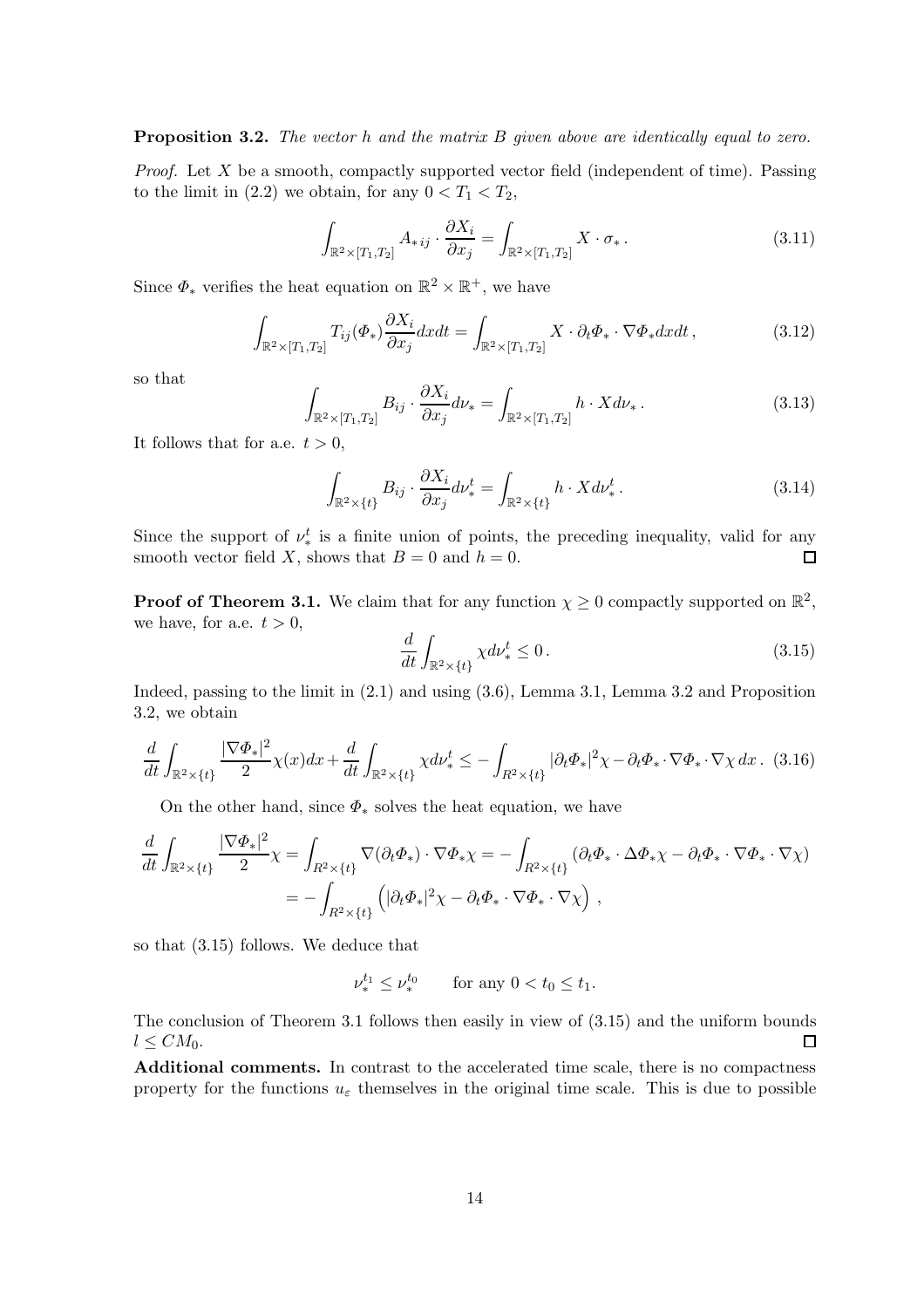oscillations in the phase, which are reflected in the measure  $|\nabla \Phi_*|^2$ . However the degrees of the vortices are well defined in the original time scale, as follows from the fact that  $|u_{\varepsilon}| \to 1$ outside of  $\Sigma_u$ .

We also would like to draw the attention to the fact that in the original time scale, the case  $d_i = 0$  is not excluded as the following example shows. Take a "prepared" datum with two vortices of degree  $+1$  and  $-1$ . In view of [17], it is known that these two vortices will not collide before a fixed time of order  $C_0$ |log  $\varepsilon$ |, whereas they disappear after this time as follows by Theorem 3. Contracting the initial datum by the factor  $\sqrt{|\log \varepsilon|}$  and using the scaling of the equation it follows that the solution obtained disappears at time  $C_0$  in the original time scale. Moreover,

$$
\begin{cases}\n\sigma_i(t) = 2\pi & \text{if } t < C_0 \\
\sigma_i(t) = 0 & \text{if } t > C_0.\n\end{cases}
$$
\n(3.17)

This type of argument may be extended to derive arbitrary jumps of integer multiples of  $2\pi$ at any prescribed times.

#### Further properties at the  $\varepsilon$ -level.

In the accelerated time scales considered in the next sections, we have to turn back to the  $\varepsilon$  level (i.e. we cannot rely on the study of limiting measures introduced so far). In that analysis the concentration set  $\Sigma_{\mu}^{t}$  is replaced by the sets  $\Omega_{\delta}^{\varepsilon}(t)$ , defined, for  $\delta > 0$ , by

$$
\Omega_{\delta}^{\varepsilon}(t) = \left\{ x \in \mathbb{R}^2, \int_{B(x,\delta)} e_{\varepsilon}(u(\cdot,t))dx \ge \frac{\eta_0}{2} |\log \varepsilon| \right\},\tag{3.18}
$$

where  $\eta_0$  is the constant appearing in Proposition 2.1. A straightforward covering argument shows that there exist l points  $x_i^{\varepsilon}(t)$  such that

$$
\Omega^{\varepsilon}_{\delta}(t) \subset \cup_{i=1}^{l} B(x^{\varepsilon}_{i}(t), 2\delta),
$$

where the number l of points is uniformly bounded by  $l \leq C \frac{M_0}{\eta_0}$  $\frac{M_0}{\eta_0}$ . The next lemma describes the evolution of the concentration sets  $\Omega_{\delta}^{\varepsilon}(t)$  in the usual time scale.

Lemma 3.3. Let  $t_0 \geq \frac{1}{2}$  $\frac{1}{2}$  and  $0 < \delta \leq C_0 \sqrt{\frac{\eta_0}{M_0}}$ , where  $C_0$  is some universal constant. There exists  $\varepsilon_0 = \varepsilon_0(\delta)$  depending only on  $\delta$  such that, if  $\varepsilon \leq \varepsilon_0$  then

$$
dist(\Omega^{\varepsilon}_{\delta}(t), \Omega^{\varepsilon}_{\delta}(t_0)) \le 2\delta \tag{3.19}
$$

for every  $t_0 \le t \le t_0 + 2$ .

Proof. We argue by contradiction. Assume that  $(3.19)$  does not hold. Then, translating possibly the origin, we may assume that, for a sequence  $\varepsilon_n \to 0$ , there exists a time  $t_n$ ,  $t_0 \le t_n \le t_0 + 2$ , such that  $0 \in \Omega_{\delta}^{\varepsilon}(t)$  but

$$
B(0, 2\delta) \cap \Omega^{\varepsilon_n}_{\delta}(t_0) = \emptyset, \qquad \text{for any } n \in \mathbb{N}.
$$
 (3.20)

We apply next Theorem 3.1 to the sequence  $(u_{\varepsilon_n})_{n \in N}$ . Extracting possibly a subsequence (still denoted  $\varepsilon_n$ ), we may assume that  $\mu_{\varepsilon_n}$  converges and that the conclusions of the invoked theorem hold. It follows from  $(3.20)$  and the lower density bound given by  $(3.1)^{16}$  that

$$
\Sigma_{\mu}^{t_0} \cap B(0, 2\delta) = \emptyset. \tag{3.21}
$$

<sup>&</sup>lt;sup>16</sup>The bound actually holds only for a.e. time, the reader will adapt the argument slightly changing  $t_0$  if necessary.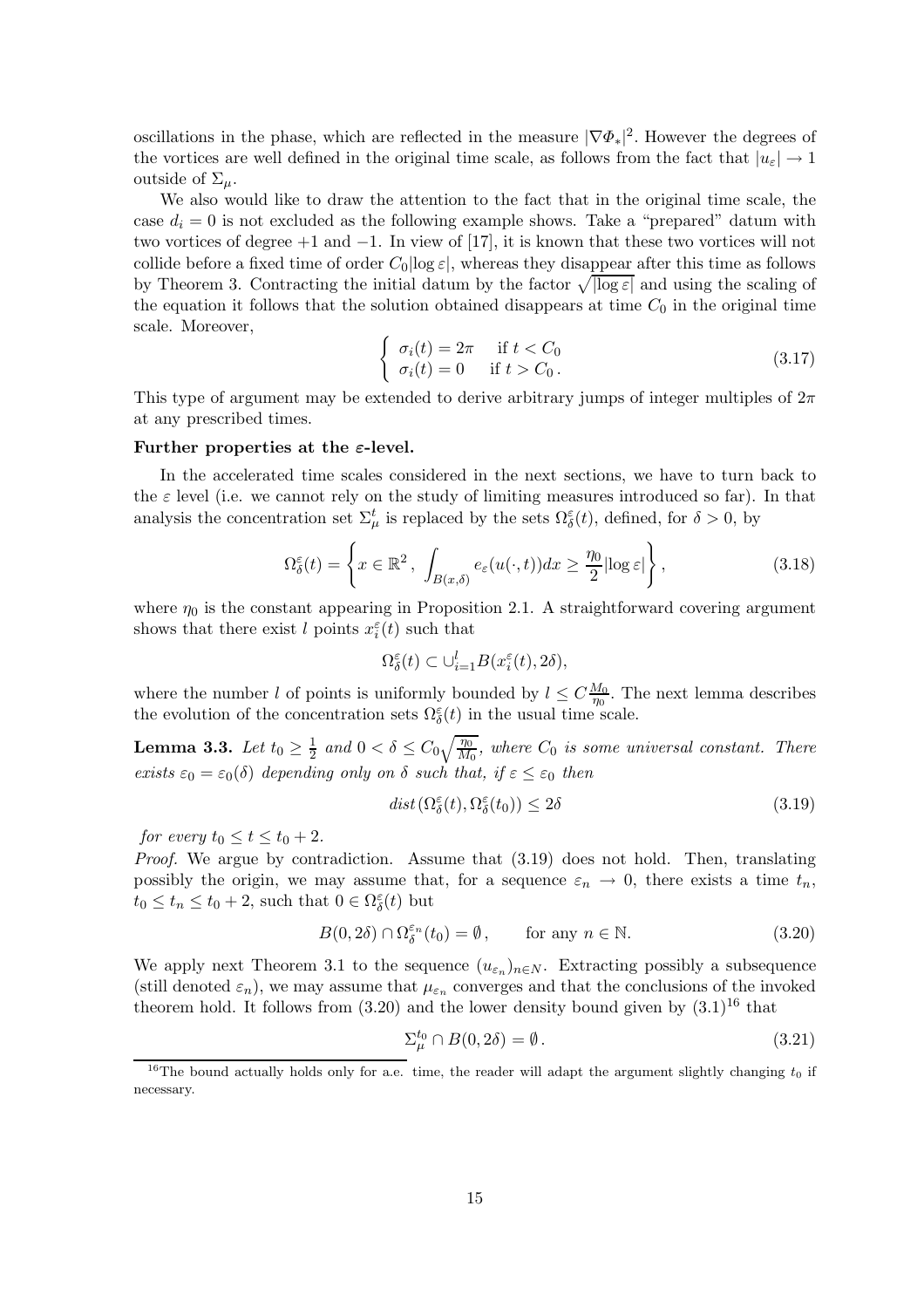By Theorem 3.1,  $\Sigma_{\mu}^{t} \subset \Sigma_{\mu}^{t_0}$  for each  $t \geq t_0$ , so that  $\Sigma_{\mu}^{t} \cap B(0, 2\delta) = \emptyset$ . Therefore

$$
\mu^t_* = \frac{|\nabla \Phi_*|^2}{2} dx \qquad \text{on } B(0, 2\delta) \qquad \text{for } t \ge t_0
$$

and in particular

$$
\int_{B(0,2\delta)} d\mu_*^t = \int_{B(0,2\delta)} \frac{|\nabla \Phi_*|^2}{2} \le CM_0 \delta^2
$$
\n
$$
\le CM_0 \left( C_0^2 \frac{\eta_0}{M_0} \right) \le \frac{\eta_0}{4} \quad \text{for } t \ge t_0
$$
\n(3.22)

for an appropriate choice of the constant  $C_0$ . Passing possibly to a further subsequence, we may further assume that  $t_n \to t_\infty$  as  $n \to +\infty$ , where  $t_0 \leq t_\infty \leq t_0 + 2$ . Let  $0 \leq \chi \leq 1$ be a smooth function with compact support in  $B(0, 2\delta)$  such that  $\chi \equiv 1$  on  $B(0, \delta)$ . Since  $0 \in \Omega^{\varepsilon_n}_{\delta}(t_n)$ , we have

$$
\int_{\mathbb{R}^N} \chi d\mu_{\varepsilon_n}^{t_n} \ge \frac{\eta_0}{2}.
$$

We next distinguish two cases.

**Case 1:**  $t_{\infty} = t_0$ . It follows from Lemma 2.4 that

$$
\int_{\mathbb{R}^2} \chi d\mu_{\varepsilon_n}^{t_0} \geq \frac{\eta_0}{2} - C(\chi)(t_n - t_0)M_0,
$$

contradicting (3.22) for *n* sufficiently large and  $t = t_0$ .

**Case 2:**  $t_{\infty} \neq t_0$ . Invoking Lemma 2.4 once more, we write

$$
\int_{\mathbb{R}^2} \chi d\mu_{\varepsilon_n}^{t_{\infty}-\alpha} \ge \frac{\eta_0}{2} - C(\chi)(t_n - t_{\infty} + \alpha)M_0.
$$

This contradicts (3.22) for  $\alpha$  sufficiently small (independently of  $\varepsilon$ ) and n sufficiently large.  $\Box$ 

Our next results emphasize the connection between the concentration sets  $\Omega_\delta^\varepsilon(t)$  and the vorticity set

$$
\mathcal{V}_{\varepsilon}(t) = \{x \in \mathbb{R}^2, \ |u_{\varepsilon}(x)| \le \frac{1}{2}\}.
$$
 (3.23)

As an immediate consequence of the Clearing-Out, we have

**Lemma 3.4.** Let  $t_0 \geq \frac{1}{2}$  $\frac{1}{2}$  and  $\delta > 0$  be given. For every  $t \geq t_0$  we have

$$
\mathcal{V}_{\varepsilon}(t) \subset \Omega_{\delta}^{\varepsilon}(t_{*}), \qquad \text{for any } t - C\delta^{2} \le t_{*} \le t - 2\varepsilon. \tag{3.24}
$$

Combining Lemma 3.3 and Lemma 3.4 we deduce

Lemma 3.5. We have

$$
\mathcal{V}_{\varepsilon}(t) \subset \{x \in \mathbb{R}^2, \ \operatorname{dist}(x, \Omega^{\varepsilon}_{\delta}(t_0)) \le 2\delta\} \subset \cup_{i=1}^l B(x_i^{\varepsilon}, 4\delta) \tag{3.25}
$$

for every  $t_0 + 2\varepsilon \le t \le t_0 + 2$ , where  $x_i^{\varepsilon} = x_i^{\varepsilon}(t_0)$ .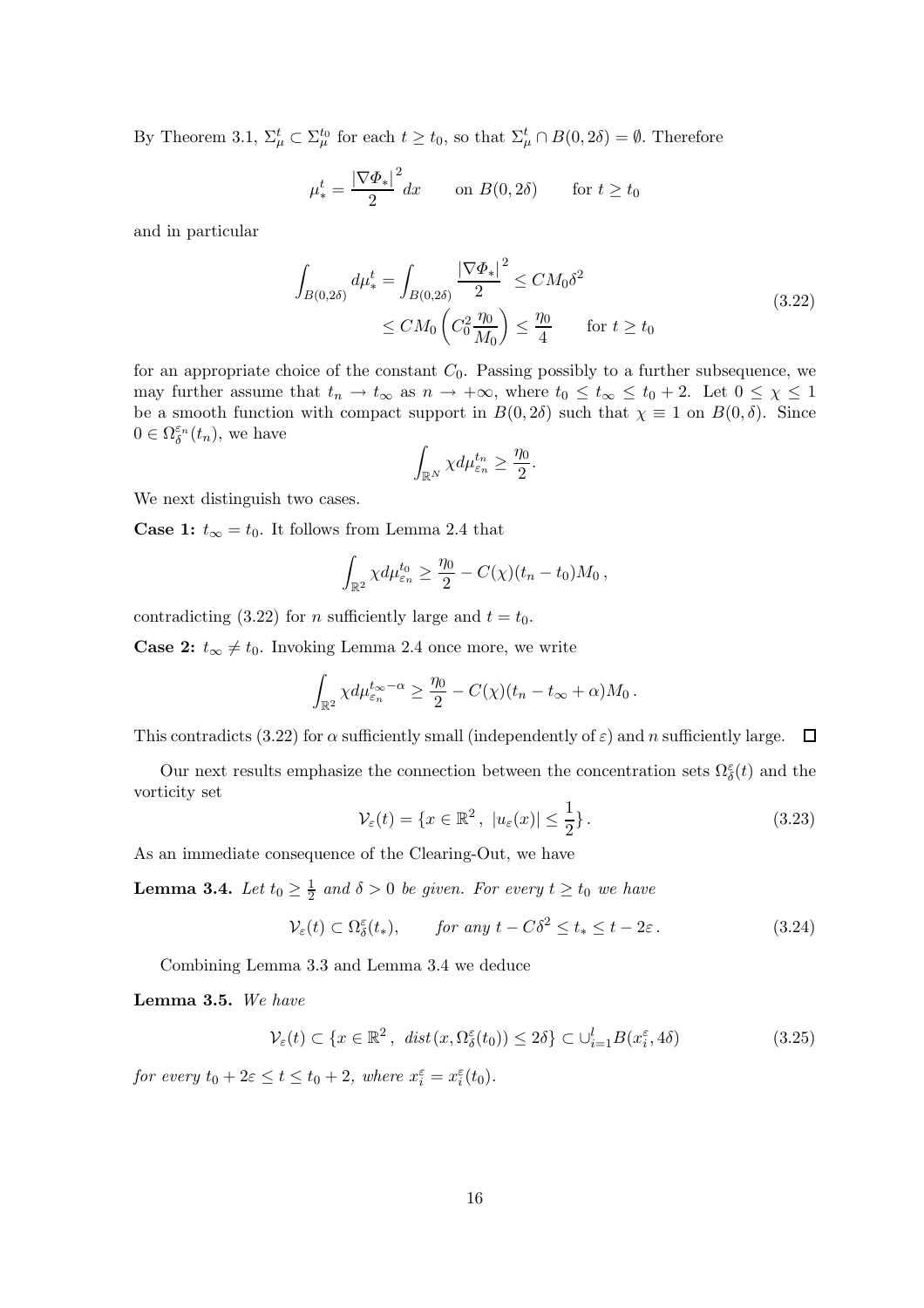Finally, the last result in this section is concerned with Jacobians. As a consequence of Theorem 3.1 and the previous analysis, we have

**Proposition 3.3.** Let  $N = 2$  and  $u_{\varepsilon}$  be a solution of  $(PGL)_{\varepsilon}$  satisfying the energy bound (H<sub>0</sub>), and let  $R > 1$ ,  $0 < \alpha < 1$ . There exists a constant  $C(\varepsilon, M_0, R)$  depending only on  $\varepsilon$ ,  $M_0$  and  $R$ , l points  $x_i^{\varepsilon}$  in  $\mathbb{R}^2$  and l integers  $d_i \in \mathbb{Z}$  such that

$$
x_i^{\varepsilon} \in \mathcal{V}_{\varepsilon}(1) \qquad \forall i \in \{1, \cdots, l\},\tag{3.26}
$$

$$
||J_{x,t}u_{\varepsilon}-\sum_{i=1}^l d_i \delta_{x_i^{\varepsilon}} dx_1 \wedge dx_2||_{[C_c^{0,\alpha}(B(0,R)\times[1,R+1])]^*} \leq C_{\alpha}(\varepsilon, M_0, R). \tag{3.27}
$$

Moreover,

$$
\sum_{i=1}^{l} |d_i| \le CM_0 \tag{3.28}
$$

and, for fixed  $M_0$  and  $R$ ,

$$
C_{\alpha}(\varepsilon, M_0, R) \to 0 \qquad as \ \varepsilon \to 0. \tag{3.29}
$$

Comments. 1) Proposition 3.3 will be used in the proof of Theorem 1. In particular it will be used not only for  $u_{\varepsilon}$  but also for translates (in space and time).

2) We would like to draw the attention to the fact that (3.28) implies that the space-time components of the 2-form  $J_{x,t}u_{\varepsilon}$ , namely  $\partial_t u_{\varepsilon} \times \partial_i u_{\varepsilon}$ ,  $i = 1, 2$ , are vanishing with  $\varepsilon$  in the norm considered.

*Proof.* The argument is by contradiction. Assume the result were false: then, for some  $\delta > 0$ there would exist a sequence  $\varepsilon_n \to 0$  and a sequence  $u_{\varepsilon_n}$  of solutions to  $(PGL)_{\varepsilon}$  satisfying  $(H_0)$ , and such that

$$
||J_{x,t}u_{\varepsilon_n} - \sum_{i=1}^l d_i \delta_{x_i^{\varepsilon_n}} dx_1 \wedge dx_2||_{[\mathcal{C}_c^{0,\alpha}(B(0,R)\times[1,R+1])]^*} \ge \delta
$$
\n(3.30)

for any points  $x_i^{\varepsilon} \in V_{\varepsilon}(1)$  and integers  $d_i$ . We invoke next the compactness results for Jacobians of [19, 1] to assert that, passing possibly to a further subsequence

$$
J_{x,t}u_{\varepsilon_n} \rightharpoonup T \qquad \text{in } [C_c^{0,\alpha}(B(0,R)\times[1,R+1])]^*,
$$

where  $\frac{1}{\pi}T$  is an integer multiplicity one-dimensional current. On the other hand, by Theorem 3.1 and the fact that the geometrical support of T is contained in  $\Sigma_{\mu}$ , we infer that

$$
T = \pi \sum_{i=1}^{l} d_i \delta_{b_i} dx_1 \wedge dx_2,
$$

for some points  $b_i$  and some multiplicities  $d_i \in \mathbb{Z}$ . This contradicts (3.30), since  $|u_{\varepsilon}|$  converges uniformly to 1 outside  $\Sigma_{\mu}$ . uniformly to 1 outside  $\Sigma_{\mu}$ .

### 4 Long-time analysis

In this section we provide a number of estimates for  $u_{\varepsilon}$  whose main feature is that they remain valid also for long time (in the original time scale). We assume throughout that  $|\log \epsilon| > 1$ .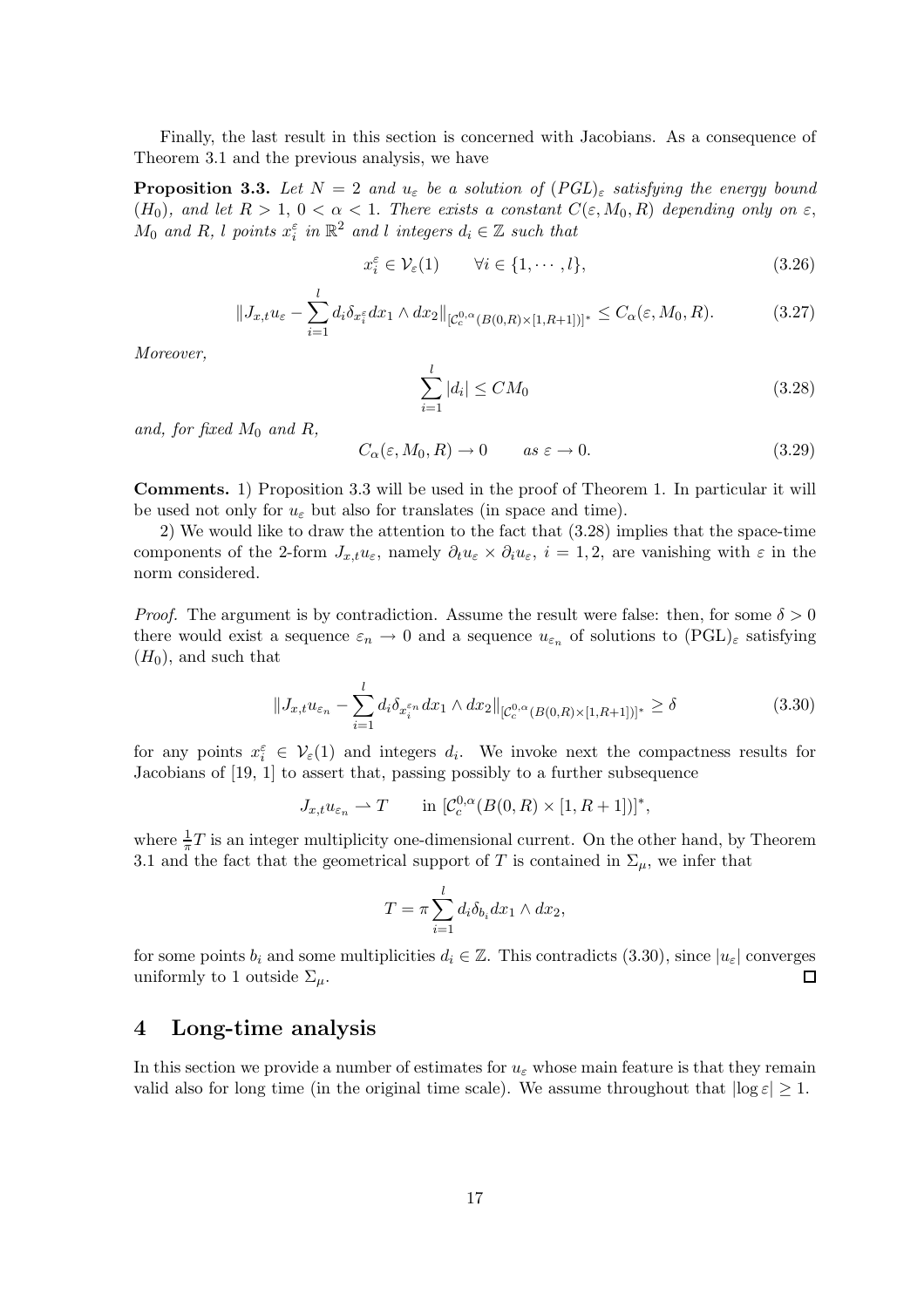#### 4.1 Identifying the linear mode

We will prove the following long-time variant of Theorem 3 in [6], valid in any dimension  $N \geq 2$ .

**Proposition 4.1.** Let  $N \geq 2$  and  $u_{\varepsilon}$  be a solution to  $(PGL)_{\varepsilon}$  satisfying  $(H_0)$ . There exists a real-valued function  $\phi_{\varepsilon}$  and a complex-valued function  $w_{\varepsilon}$ , defined on  $\mathbb{R}^N \times \mathbb{R}^+$  such that (i)  $u_{\varepsilon} = w_{\varepsilon} \exp(i \phi_{\varepsilon})$ 

(ii) 
$$
\phi_{\varepsilon}
$$
 verifies the heat equation on  $\mathbb{R}^N\times\mathbb{R}^+_{*}$ 

(iii) for every  $q > \frac{2N}{2N-3}$ ,  $k \in \mathbb{N}^*$  and  $t \ge 1$  we have

$$
\|\nabla^k \phi_{\varepsilon}\|_{L^{\infty}(\mathbb{R}^N \times \{t\})} \le \frac{C(M_0)}{t^{N/4 + (k-1)/2}} \sqrt{|\log \varepsilon|} + \frac{C(M_0, q)}{t^{N/2q + (k-1)/2}} \tag{4.1}
$$

 $(iv)$   $\|\nabla w_{\varepsilon}\|_{L^{p}(K\times [t,t+1])} \leq C(p,K,M_0), \forall t \geq 1$ , for every  $1 \leq p < \frac{N+1}{N}$  and every compact subset  $K \subset \mathbb{R}^N$ .

We would like to stress the main differences (and actually improvements) with Theorem 3 in [6]. The first point is that  $w_{\varepsilon}$  and  $\phi_{\varepsilon}$  are defined globally on  $\mathbb{R}^{N} \times \mathbb{R}^{+}$ . The second is that estimate (iv) is uniform in time: in view of propagation phenomena, this will require estimates on the whole of  $\mathbb{R}^N$ .

As in [6], the proof is based on appropriate Hodge-de Rham decompositions of  $u_{\varepsilon} \times \nabla u_{\varepsilon}$ . To this aim, we will denote  $\delta$  and  $\delta^*$  respectively the exterior differentiation operator for differential forms on  $\mathbb{R}^N \times \mathbb{R}$  and its formal adjoint, while we will use the standard notations d and d<sup>\*</sup> when restricting to time slices  $\mathbb{R}^N \times \{t\}.$ 

We extend first  $u_{\varepsilon}$  to the whole of  $\mathbb{R}^{N+1} = \mathbb{R}^{N} \times \mathbb{R}$  by standard reflection and consider its Jacobian  $J_{x,t}u_{\varepsilon}$  defined by

$$
J_{x,t}u_{\varepsilon} = \frac{1}{2}\delta(u_{\varepsilon} \times \delta u_{\varepsilon}) \qquad \text{on } \mathbb{R}^{N+1}.
$$
 (4.2)

We consider next the elliptic problem

$$
-\Delta_{x,t}\psi = J_{x,t}u_{\varepsilon} \qquad \text{on } \mathbb{R}^{N+1}.
$$
 (4.3)

We first have

**Lemma 4.1.** There exists a solution  $\psi$  of (4.3) such that

$$
\nabla_{x,t}\psi = \nabla_{x,t}G * J_{x,t}u_{\varepsilon}
$$
\n(4.4)

and

$$
\sup_{t \in \mathbb{R}} \|\nabla_{x,t} \psi\|_{(L^p + L^q)(\mathbb{R}^N \times [t,t+1])} \le C(p,q)M_0,
$$
\n(4.5)

for any  $p > \frac{N}{N-1}$  and  $1 \leq q < \frac{N+1}{N}$ . For the space-time components<sup>17</sup>  $\psi^{0j}$  of  $\psi$ ,  $j = 1, ..., N$ , we have moreover

$$
\sup_{t \in \mathbb{R}} \|\nabla_{x,t} \psi^{0j}\|_{L^p(\mathbb{R}^N \times [t,t+1])} \le C(p) M_0 ,\tag{4.6}
$$

for any  $\frac{2N}{2N-1} < p < \frac{N+1}{N}$ .

<sup>17</sup> Here we write  $\psi = \sum$  $0 \leq i < j \leq N$  $\psi^{ij} dx_i \wedge dx_j$ , with the convention that  $x_0 = t$ .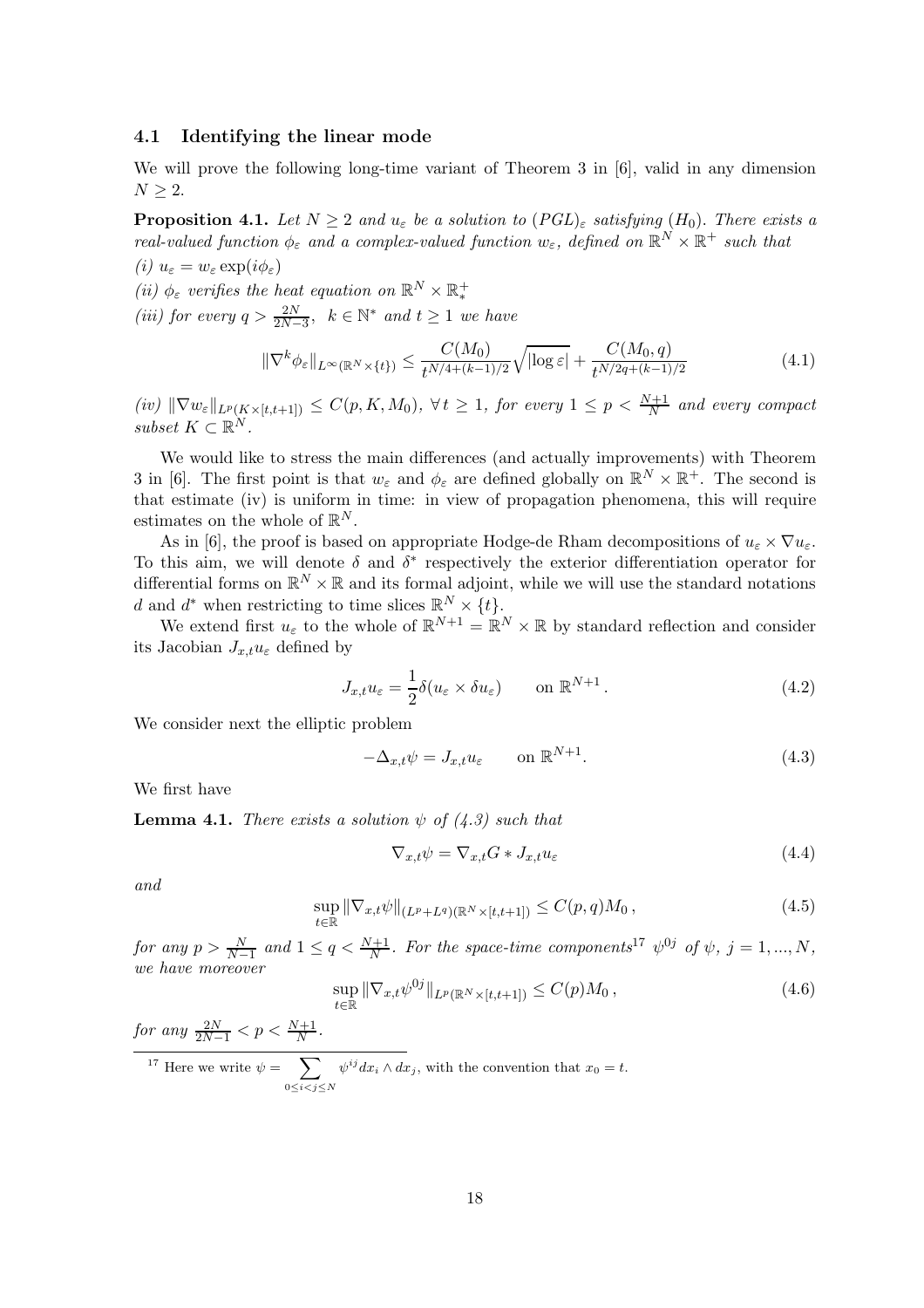*Proof.* We invoke first Appendix B, which clearly applies since  $u_{\varepsilon}$  satisfies conditions (B.1), (B.2) and (B.3). In particular, in view of Proposition B.2 we may write

$$
2J_{x,t}u_{\varepsilon}=\omega_{\varepsilon}+\mathrm{div}_{x,t}\lambda_{\varepsilon}\,,
$$

where  $\omega_{\varepsilon}$ ,  $\lambda_{\varepsilon}$  satisfy

$$
\|\omega_{\varepsilon}\|_{L^{1}(\mathbb{R}^{N}\times[t,t+1])} \le CM_{0} \qquad \forall \, t \in \mathbb{R},\tag{4.7}
$$

$$
\|\lambda_{\varepsilon}\|_{L^{p}(\mathbb{R}^{N}\times[t,t+1])} \leq C_{p}M_{0}\varepsilon^{\alpha_{p}} \qquad \forall t \in \mathbb{R},
$$
\n(4.8)

for every  $1 \le p < 2$  and for some  $\alpha_p > 0$ , and also

$$
\left(\int_{\mathbb{R}}\|\omega_{\varepsilon}\|_{L^{1}(\mathbb{R}^{N}\times[t,t+1])}^{q}\right)^{\frac{1}{q}} \leq C_{q}M_{0}
$$
\n(4.9)

for every  $q > 2$ . We write  $\psi = \psi_1 + \psi_2$ , where  $\psi_1$ ,  $\psi_2$  are the solutions of

$$
-\Delta_{x,t}\psi_1 = \omega_{\varepsilon}, \qquad -\Delta_{x,t}\psi_2 = \text{div}_{x,t}\lambda_{\varepsilon} \qquad \text{on } \mathbb{R}^{N+1}
$$
(4.10)

respectively given by Lemma A.1 and Lemma A.2. In view of Lemma A.1, we may decompose  $|\nabla \psi_{1}^{ij}$  $|j| = g_1^{ij} + g_2^{ij}$  $i<sub>2</sub><sup>ij</sup>$ , where

$$
\sup_{t \in \mathbb{R}} \|g_1\|_{L^{p_1}(\mathbb{R}^N \times \{t\})} \le K(p_1)M_0 \quad \text{for any } p_1 > \frac{N}{N-1},
$$
\n(4.11)

with an improvement for the space-time components  $g_1^{0j}$ 1

$$
\sup_{t \in \mathbb{R}} \|g_1^{0j}\|_{L^{p_1}(\mathbb{R}^N \times \{t\}} \le K(p_1)M_0 \quad \text{for any } p_1 > \frac{2N}{2N - 1},\tag{4.12}
$$

and

$$
\sup_{t \in \mathbb{R}} \|g_2^{0j}\|_{L^{p_2}(\mathbb{R}^N \times [t,t+1])} \le K(p_2)M_0 \quad \text{for any } 1 \le p_2 < \frac{N+1}{N}.\tag{4.13}
$$

Similarly, in view of Lemma A.2 we have

$$
\sup_{t \in \mathbb{R}} \|\nabla \psi_2^{ij}\|_{L^{p_3}(\mathbb{R}^N \times [t,t+1])} \le K(p_3)M_0 \qquad \text{for every } 1 < p_3 < 2. \tag{4.14}
$$

The estimates of Lemma 4.1 follow noticing that  $\frac{2N}{2N-1} < \frac{N+1}{N}$  $\hfill \square$  $\frac{1}{N}$ .

Lemma 4.2. We have

$$
\delta \psi = 0 \qquad on \quad \mathbb{R}^{N+1}.
$$
\n(4.15)

*Proof.* In view of the construction of  $\psi$ ,

$$
\delta \psi = 2G * \delta J_{x,t} u_\varepsilon.
$$

Since  $2\delta J_{x,t}u_{\varepsilon} = \delta(\delta(u_{\varepsilon} \times \delta u_{\varepsilon})) = 0$ , the conclusion (4.15) follows.  $\Box$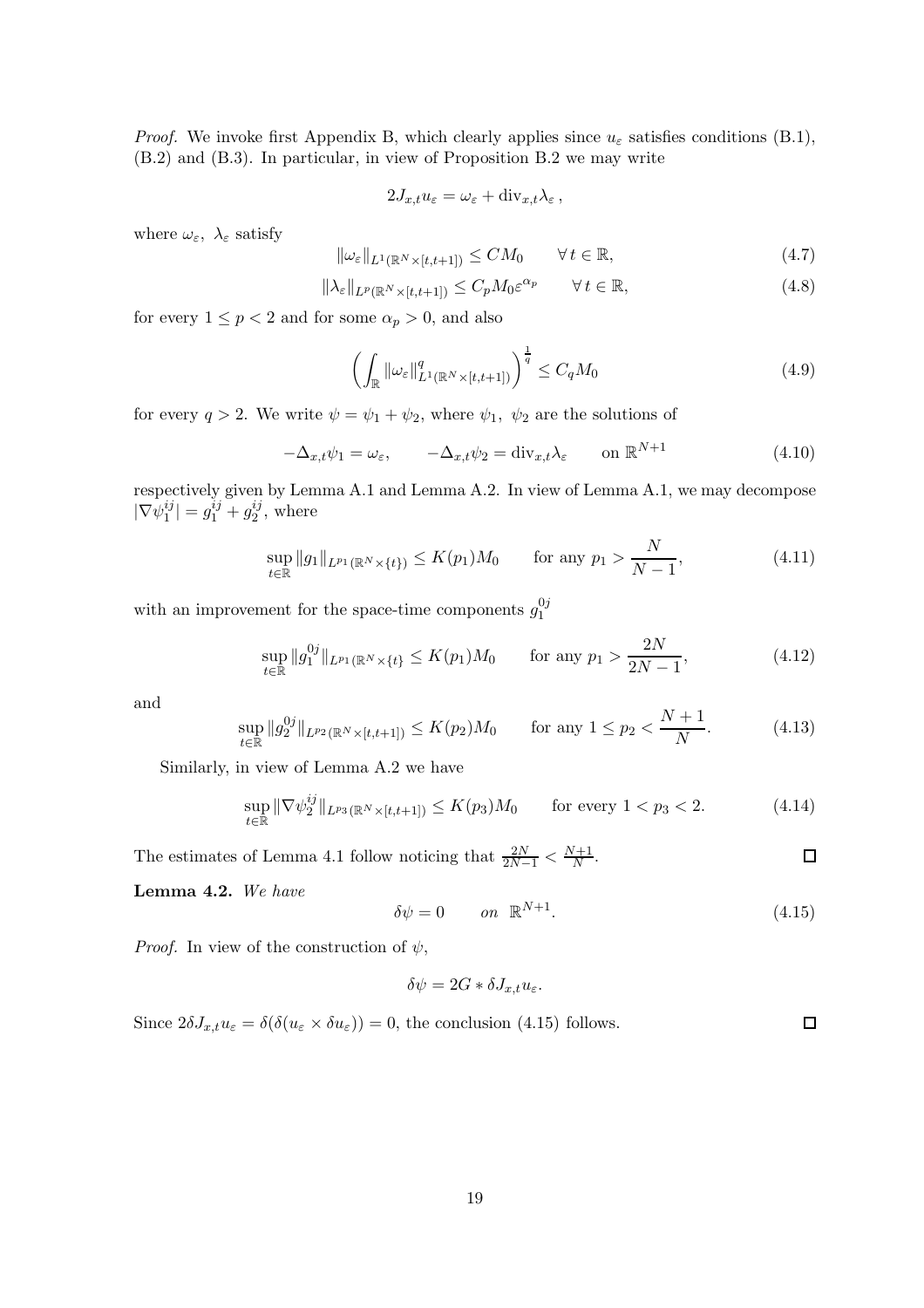In view of Lemma 4.2, since  $-\Delta_{x,t} = \delta \delta^* + \delta^* \delta$ , we deduce  $\delta \delta^* \psi = 2J_{x,t}u_{\varepsilon}$ . By subtraction, we obtain

$$
\delta(u_{\varepsilon} \times \delta u_{\varepsilon} - \delta^* \psi) = 0 \quad \text{on } \mathbb{R}^{N+1}.
$$

We invoke the Poincaré lemma to assert that there exists some function  $\Phi$  defined on  $\mathbb{R}^{N+1}$ such that

$$
u_{\varepsilon} \times \delta u_{\varepsilon} = \delta \Phi + \delta^* \psi \qquad \text{on } \mathbb{R}^{N+1}.
$$
 (4.16)

**Equation for the phase**  $\Phi$ **.** Taking the exterior product of  $(PGL)_{\varepsilon}$  with  $u_{\varepsilon}$ , we are led to

$$
u_{\varepsilon} \times \frac{\partial u_{\varepsilon}}{\partial t} - \text{div}\left(u_{\varepsilon} \times \nabla u_{\varepsilon}\right) = 0 \qquad \text{on } \mathbb{R}^N \times \mathbb{R}^+.
$$
 (4.17)

On the other hand, in view of the decomposition (4.16),

$$
\begin{cases}\n u_{\varepsilon} \times du_{\varepsilon} &= d\Phi + \delta^* \psi - P_t(\delta^* \psi) dt, \\
 u_{\varepsilon} \times \frac{\partial u_{\varepsilon}}{\partial t} &= \frac{\partial \Phi}{\partial t} + P_t(\delta^* \psi).\n\end{cases} \tag{4.18}
$$

Here, for a 1-form  $\alpha$  on  $\mathbb{R}^{N+1}$ , we denote by  $P_t(\alpha)$  its time component  $\alpha_0$ . Inserting into (4.17) we derive the equation

$$
\frac{\partial \Phi}{\partial t} - \Delta \Phi = d^*(\delta^* \psi - P_t(\delta^* \psi) dt) - P_t(\delta^* \psi) \quad \text{on } \mathbb{R}^N \times \mathbb{R}^+, \tag{4.19}
$$

which is a heat equation with source terms bounded in appropriate norms, thanks to Lemma 4.1. The source terms can be decomposed into two contributions:

i)  $A = d^*h \equiv d^*(\delta^*\psi - P_t(\delta^*\psi)dt)$ , which is a derivative with respect to spatial coordinates. In view of estimate (4.5), we have

$$
\sup_{t \in \mathbb{R}^+} \|h\|_{(L^p + L^q)(\mathbb{R}^N \times [t, t+1])} \leq \sup_{t \in \mathbb{R}^+} \|\nabla_{x,t}\psi\|_{(L^p + L^q)(\mathbb{R}^N \times [t, t+1])} \leq C(p, q)M_0,
$$
\n(4.20)

for any  $p > \frac{N}{N-1}$  and  $1 \le q < \frac{N+1}{N}$ . ii)  $B = P_t(\delta^*\psi)$ . In coordinates B writes as

$$
B = \sum_{i=1}^{N} (-1)^{i-1} \frac{\partial \psi^{0i}}{\partial x_i}.
$$
 (4.21)

It involves only spatial derivatives of space-time components  $\psi^{0i}$  of  $\psi$ . This observation turns out to be important specially in dimension  $N = 2$ . In view of estimate (4.6) we have

$$
\sup_{t \in \mathbb{R}} \|B\|_{L^p(\mathbb{R}^N \times [t,t+1])} \le C(p) M_0,
$$
\n(4.22)

for any  $\frac{2N}{2N-1} < p < \frac{N+1}{N}$ . Taking into account the previous discussion, we are now in position to complete the proof of Proposition 4.1.

Proof of Proposition 4.1 completed. We consider the initial-value parabolic problem

$$
\begin{cases} \n\partial_t \Phi_0 - \Delta \Phi_0 = A + B & \text{in } \mathbb{R}^N \times (0, +\infty), \\ \n\Phi_0(x, 0) = 0 & \text{for any } x \in \mathbb{R}^N. \n\end{cases} \tag{4.23}
$$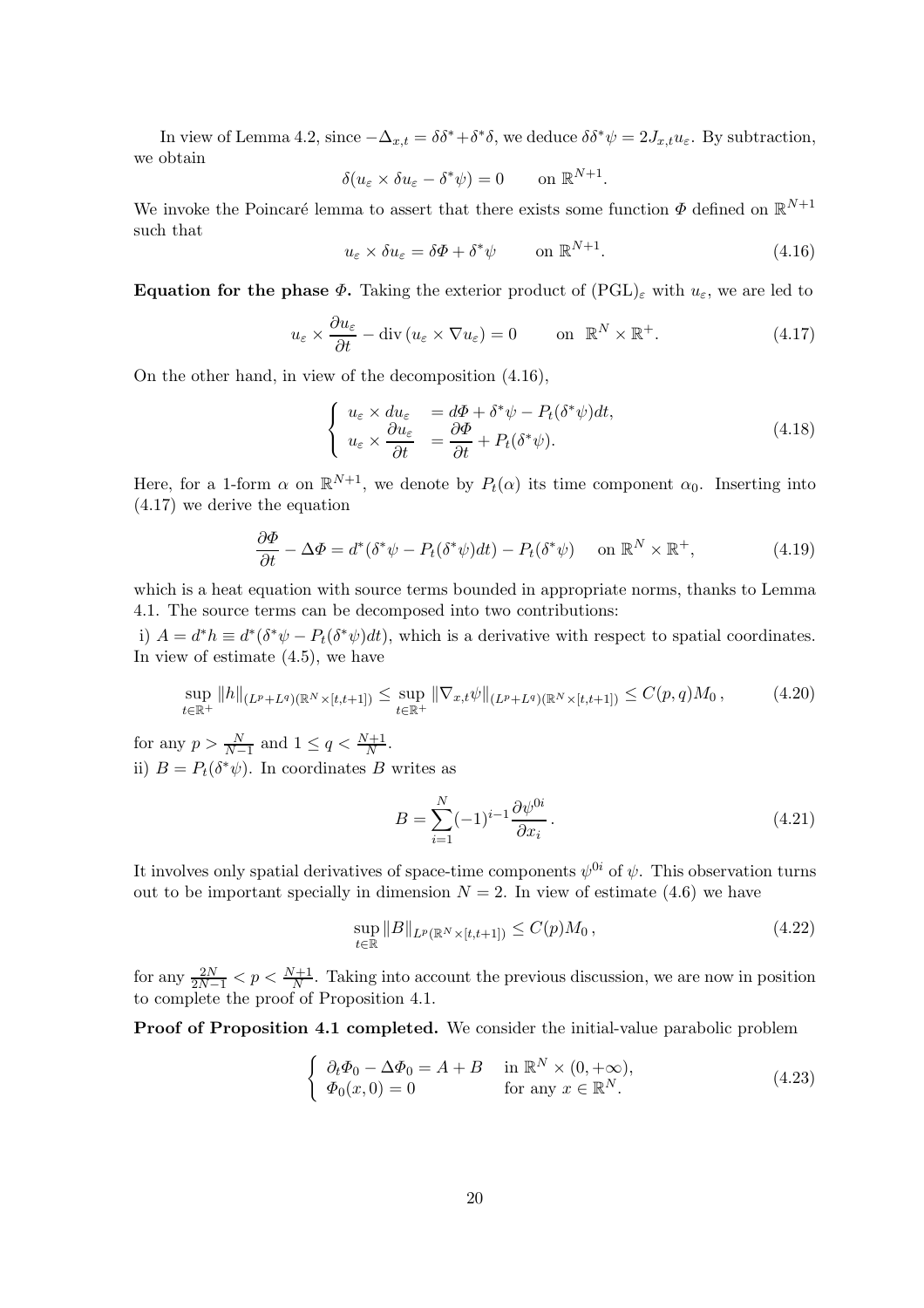By Lemma A.3 and A.4 of the Appendix, as well as estimates (4.20) and (4.22), we deduce that  $|\nabla \Phi_0| = g_1 + g_2$ , with

$$
\sup_{t \in \mathbb{R}^+} \|g_1\|_{(L^r + L^q)(\mathbb{R}^N \times [t, t+1])} \le C(r, q)M_0,
$$
\n(4.24)

for any numbers q and r such that  $q \ge r$ ,  $1 \le r < \frac{N+1}{N}$  and  $q > \frac{2N}{2N-3}$ , and

$$
\sup_{t \in \mathbb{R}^+} \|g_2\|_{L^p([t,t+1];L^{p^*}(\mathbb{R}^N))} \le C(p)M_0 \quad \text{for any } \frac{2N}{2N-1} < p < \frac{N+1}{N}.\tag{4.25}
$$

In particular, for every compact subset  $K \subset \mathbb{R}^N$ , we have

$$
\|\nabla \Phi_0\|_{L^p(K \times [t, t+1])} \le C(p, K)M_0 \text{ for every } 1 \le p < \frac{N+1}{N}.\tag{4.26}
$$

We set

$$
\phi_{\varepsilon}=\varPhi-\varPhi_0,
$$

so that  $\phi_{\varepsilon}$  verifies the heat equation on  $\mathbb{R}^N \times \mathbb{R}^+$ , and (ii) in Proposition 4.1 follows.

**Proof of (iii).** On every time slice  $\mathbb{R}^N \times \{t\}$ , we have, in view of (4.16) and the definition of  $\phi_{\varepsilon}$ ,

$$
d\phi_{\varepsilon} = u_{\varepsilon} \times du_{\varepsilon} - (\delta^* \psi)_{\top} - d\Phi_0.
$$
 (4.27)

Here and throughout, we denote by  $\alpha_{\perp}$  the restriction of a given form  $\alpha$  defined on  $\mathbb{R}^{N+1}$  to a time slice  $\mathbb{R}^N \times \{t\}.$ 

In view of  $(4.20)$ , we have

$$
\| (\delta^* \psi)_{\top} \|_{(L^p + L^q)(\mathbb{R}^N \times [0,1])} \le C(p,q) M_0 \tag{4.28}
$$

for any  $p > \frac{N}{N-1}$  and  $1 \le q < \frac{N+1}{N}$ , and in view of (4.24) and (4.25)

$$
\|\nabla \Phi_0\|_{L^1(\mathbb{R}^N \times [0,1]) + L^p([0,1], L^{p^*}(\mathbb{R}^N))} \le C(p)M_0
$$
\n(4.29)

for any  $\frac{2N}{2N-1} < p < \frac{N+1}{N}$ . In particular, for any  $q > \frac{2N}{2N-3}$ , we may choose some  $t_0 \in [1/4, 1/2]$ such that

$$
\|(\delta^*\psi)_\top + d\Phi_0\|_{(L^1 + L^q)(\mathbb{R}^N \times \{t_0\})} \le C(q)M_0.
$$
\n(4.30)

On the other hand, on every slice  $\mathbb{R}^N \times \{t\}$  for  $t \geq 1/4$  we have  $|u_{\varepsilon}| \leq 3$  (see Proposition 2.2), therefore using the energy inequality we obtain the estimate

$$
||u_{\varepsilon} \times du_{\varepsilon}||_{L^{2}(\mathbb{R}^{N}\times\{t\})} \leq C\sqrt{M_{0}|\log \varepsilon|}. \tag{4.31}
$$

In view of (4.27), (4.30) and (4.31) we may write, for any  $q > \frac{2N}{2N-3}$ ,

$$
\nabla \phi_{\varepsilon}(\cdot, t_0) = f_1 + f_2 + f_3 \qquad \text{on } \mathbb{R}^N, \tag{4.32}
$$

where  $f_1$  and  $f_2$  satisfy

$$
||f_1||_{L^1(\mathbb{R}^N)} \le C(M_0), \qquad ||f_2||_{L^q(\mathbb{R}^N)} \le C(M_0, q), \tag{4.33}
$$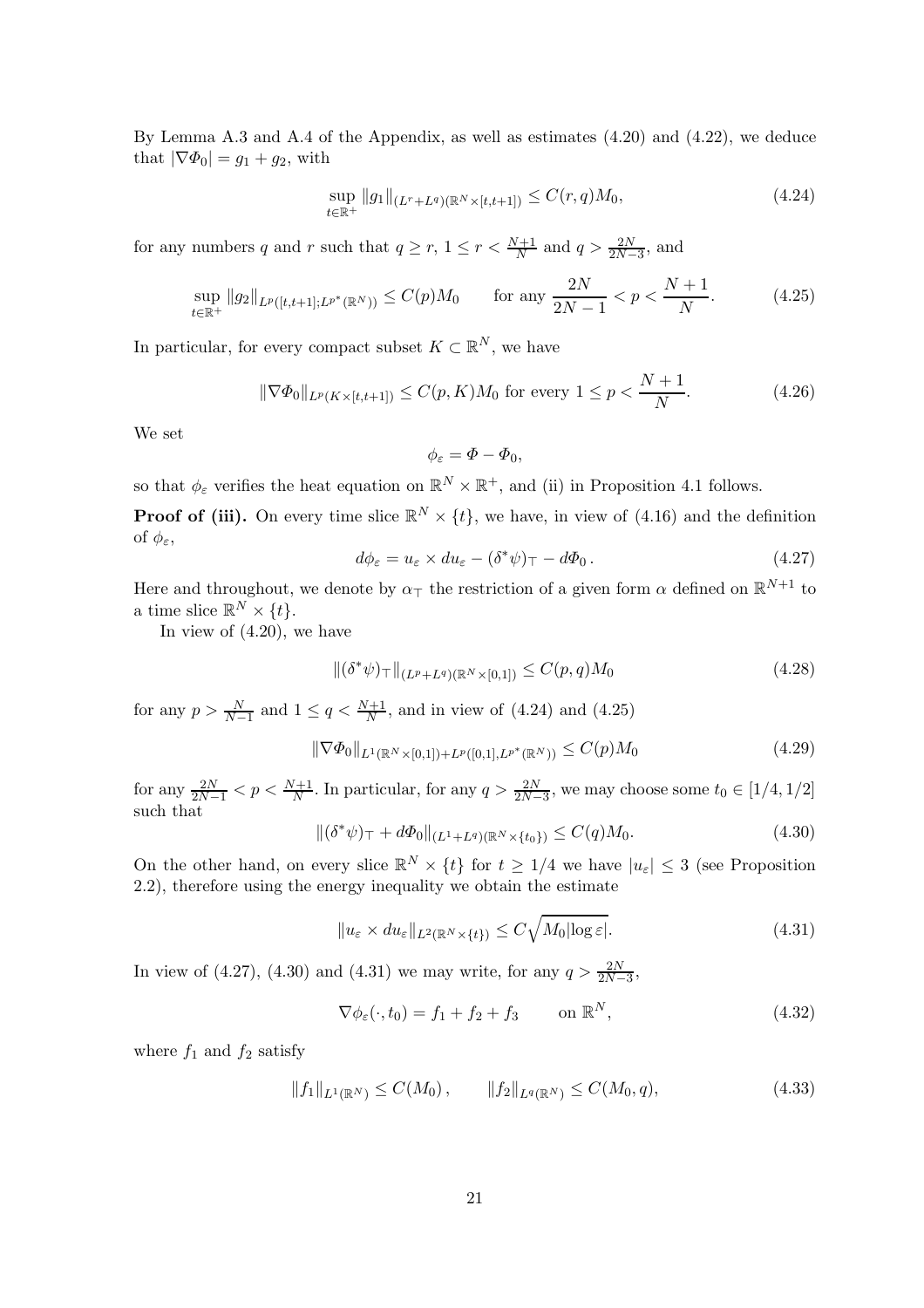and  $f_3$  satisfies

$$
||f_3||_{L^2(\mathbb{R}^N)} \le C\sqrt{M_0|\log \varepsilon|}. \tag{4.34}
$$

Since  $\phi_{\varepsilon}$  solves the heat equation, so does  $\nabla^k \phi_{\varepsilon}$ , and in particular for  $k = 1$  inequality (iii) follows using Lemma A.5 and inequality A.22 of Appendix A. For  $k \geq 2$ , we invoke likewise (A.23).

**Estimates for**  $w_{\varepsilon}$ **.** In view of (i), we set

$$
w_{\varepsilon} = u_{\varepsilon} \exp(-i\phi_{\varepsilon}),
$$

so that  $|w_{\varepsilon}| = |u_{\varepsilon}|$ . A simple computation shows that

$$
w_{\varepsilon} \times \delta w_{\varepsilon} = u_{\varepsilon} \times \delta u_{\varepsilon} - \delta \phi_{\varepsilon} + (1 - |u_{\varepsilon}|^2) \delta \phi_{\varepsilon}
$$
  
=  $\delta^* \psi + \delta (\phi_{\varepsilon} + \Phi_0) - \delta \phi_{\varepsilon} + \zeta$   
=  $\delta^* \psi + \delta \Phi_0 + \zeta$ , (4.35)

where we have defined  $\zeta = (1 - |u_{\varepsilon}|^2) \delta \phi_{\varepsilon}$ . Clearly,  $\zeta$  is a perturbation term. Indeed for  $1 \leq p < \frac{N+1}{N}$  and  $t \geq 1$ ,

$$
\|\zeta\|_{L^p(K\times[t,t+1])}\leq C(K)\varepsilon\|\frac{1-|u_\varepsilon|^2}{\varepsilon}\|_{L^2(K\times[t,t+1])}\|\delta\phi_\varepsilon\|_{L^\infty(K\times[t,t+1])}\leq C(K,M_0)\varepsilon|\log\varepsilon|.
$$

It follows from decomposition (4.35) and the various estimates for  $\psi$ ,  $\Phi_0$  and  $\zeta$ , that for every  $1 \leq p < \frac{N+1}{N}$  and  $t \geq 1$ 

$$
||w_{\varepsilon} \times \delta w_{\varepsilon}||_{L^{p}(K \times [t,t+1])} \leq C(p, K, M_0).
$$
\n(4.36)

The proof of assertion (iv) is then completed as in the proof of [6], Theorem 3, deriving the corresponding bounds for  $\nabla_{x,t}|u_{\varepsilon}|$  and  $V_{\varepsilon}(u_{\varepsilon}).$ 

Remark 4.1. a) It is tempting to believe that

$$
\int_{\mathbb{R}^N \times \{t\}} |\nabla \phi_{\varepsilon}|^2 \le C(M_0 + 1) |\log \varepsilon|, \qquad \text{for } t \ge 1,
$$
\n(4.37)

but we have no proof of that fact.

b) Since  $\phi_{\varepsilon}$  satisfies the heat equation, it follows from (4.1) that, for  $q > \frac{2N}{2N-3}$  and  $t \ge 1$ ,

$$
\|\partial_t^m \nabla^k \phi_{\varepsilon}\|_{L^\infty(\mathbb{R}^N\times\{t\})}\leq \frac{C(M_0)}{t^{N/4+(k+2m-1)/2}}\sqrt{|\!\log \varepsilon|}+\frac{C(M_0,q)}{t^{N/2q+(k+2m-1)/2}}.
$$

### 4.2 Improved properties for  $w_{\varepsilon}$  and  $u_{\varepsilon}$

In order to derive additional properties for  $w_{\varepsilon}$ , the first step is to derive an appropriate equation. We have

**Lemma 4.3.** The function  $w_{\varepsilon}$  verifies the equation

$$
w_{\varepsilon} \times \frac{\partial w_{\varepsilon}}{\partial t} - \text{div}(w_{\varepsilon} \times \nabla w_{\varepsilon}) = r_{\varepsilon} \qquad \text{on } \mathbb{R}^N \times \mathbb{R}^+, \tag{4.38}
$$

where the function  $r_{\varepsilon}$  is defined on  $\mathbb{R}^N \times \mathbb{R}^+$  by

$$
r_{\varepsilon} = \nabla (1 - |u_{\varepsilon}|^2) \cdot \nabla \phi_{\varepsilon}.
$$
\n(4.39)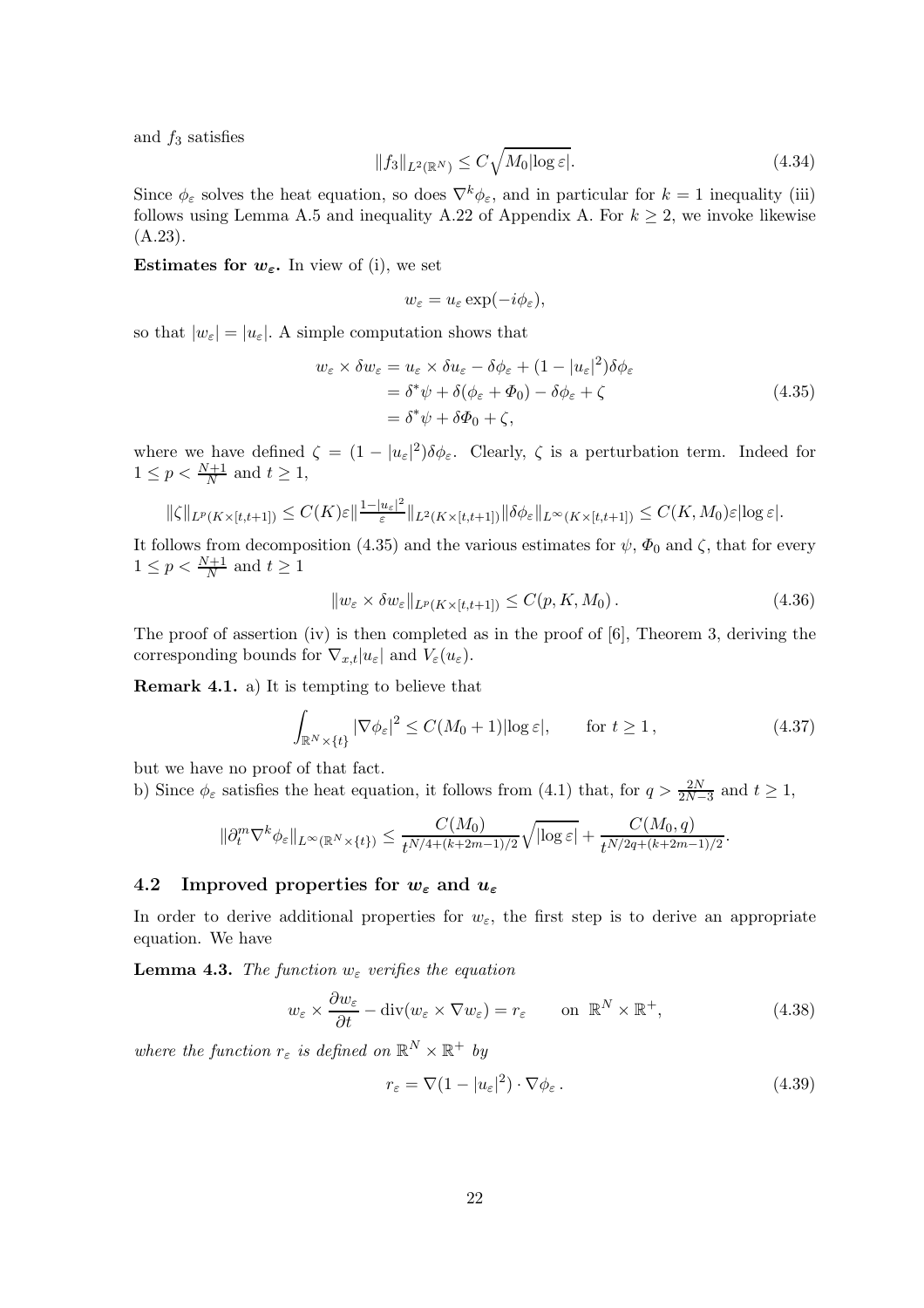*Proof.* Since  $w_{\varepsilon} = u_{\varepsilon} \exp(-i\phi_{\varepsilon})$ , we have  $w_{\varepsilon} \times \nabla_{x,t} w_{\varepsilon} = u_{\varepsilon} \times \nabla_{x,t} u_{\varepsilon} + |u_{\varepsilon}|^2 \nabla_{x,t} \phi_{\varepsilon}$ . Inserting this in identity (4.17) yields

$$
w_{\varepsilon} \times \frac{\partial w_{\varepsilon}}{\partial t} - \text{div}(w_{\varepsilon} \times \nabla w_{\varepsilon}) = |u_{\varepsilon}|^2 \frac{\partial \phi_{\varepsilon}}{\partial t} - \text{div}(|u_{\varepsilon}|^2 \nabla \phi_{\varepsilon}).
$$

Since  $\phi_{\varepsilon}$  verifies the heat equation, the conclusion follows.

Let  $\sqrt{2\varepsilon} \leq R \leq 1$  and consider for  $(x_0, t_0) \in \mathbb{R}^N \times [1, +\infty)$  the parabolic cylinder

$$
\Lambda = B(x_0, R) \times [t_0, t_0 + R^2].
$$
\n(4.40)

We have

**Proposition 4.2.** Let  $x_0$ ,  $t_0$  and R as above, and assume that  $|u_{\varepsilon}| \geq \frac{1}{2}$  on  $\Lambda$ . Then we have

$$
|\nabla w_{\varepsilon}| \le \frac{C(M_0)}{R}, \qquad \left|\frac{\partial w_{\varepsilon}}{\partial t}\right| \le \frac{C(M_0)}{R^2} \qquad \text{on } \Lambda_{1/2},\tag{4.41}
$$

where  $\Lambda_{1/2} = B(x_0, \frac{R}{2})$  $\frac{R}{2}$   $\times$  [ $t_0 + \frac{3}{4}R^2$ ,  $t_0 + R^2$ ], and  $C(M_0)$  depends only upon  $M_0$ .

*Proof.* We assume  $R = 1$ , the general statement can be handled similarly by scaling. In view of Proposition 4.1,  $u_{\varepsilon} = w_{\varepsilon} \exp(i\phi_{\varepsilon})$ . On the other hand, since  $|u_{\varepsilon}| = |w_{\varepsilon}| \ge 1/2$  on  $\Lambda_{\frac{1}{2}}$ there exists some real-valued function  $\psi_{\varepsilon}$  such that<sup>18</sup>  $w_{\varepsilon} = \rho_{\varepsilon} \exp(i \psi_{\varepsilon})$ . Equation (4.38) is transformed into the uniformly parabolic equation for  $\psi_{\varepsilon}$ 

$$
\rho_{\varepsilon}^{2} \frac{\partial \psi_{\varepsilon}}{\partial t} - \text{div}(\rho_{\varepsilon}^{2} \nabla \psi_{\varepsilon}) = \nabla (1 - \rho_{\varepsilon}^{2}) \cdot \nabla \phi_{\varepsilon} = r_{\varepsilon}.
$$

By Theorem 2.1,  $\rho_{\varepsilon}^2 \in C^{1,\alpha}(\Lambda_{\frac{1}{2}})$  and  $r_{\varepsilon} \in C^{0,\alpha}(\Lambda_{\frac{1}{2}})$ . Invoking Schauder theory for parabolic equations with Hölder coefficients, we deduce

$$
\|\frac{\partial \psi_{\varepsilon}}{\partial t}\|_{\mathcal{C}^{0,\alpha}(\Lambda_{\frac{1}{2}})} + \|\nabla \psi_{\varepsilon}\|_{\mathcal{C}^{0,\alpha}(\Lambda_{\frac{1}{2}})} \leq C \|r_{\varepsilon}\|_{\mathcal{C}^{0,\alpha}(\Lambda_{\frac{1}{2}})} + C \|\nabla \psi_{\varepsilon}\|_{L^{1}(\Lambda_{\frac{3}{4}})} \leq C.
$$

Combining Proposition 4.2 and assertion iii) of Proposition 4.1 with  $q = 5$  we immediately derive

**Corollary 4.1.** Let  $x_0$ ,  $t_0$  and R be as above and assume that  $|u_{\varepsilon}| \geq \frac{1}{2}$  on  $\Lambda$ . We have

$$
e_{\varepsilon}(u_{\varepsilon}(x,t)) \le C(M_0) \left( \frac{1}{R^2} + \frac{|\log \varepsilon|}{t} + \frac{1}{t^{1/5}} \right),\tag{4.42}
$$

for every  $(x,t) \in \Lambda_{1/2}$ .

 $\Box$ 

<sup>&</sup>lt;sup>18</sup>Hence,  $u_{\varepsilon} = \rho_{\varepsilon} \exp(i\varphi_{\varepsilon})$ , where  $\varphi_{\varepsilon} = \phi_{\varepsilon} + \psi_{\varepsilon}$ .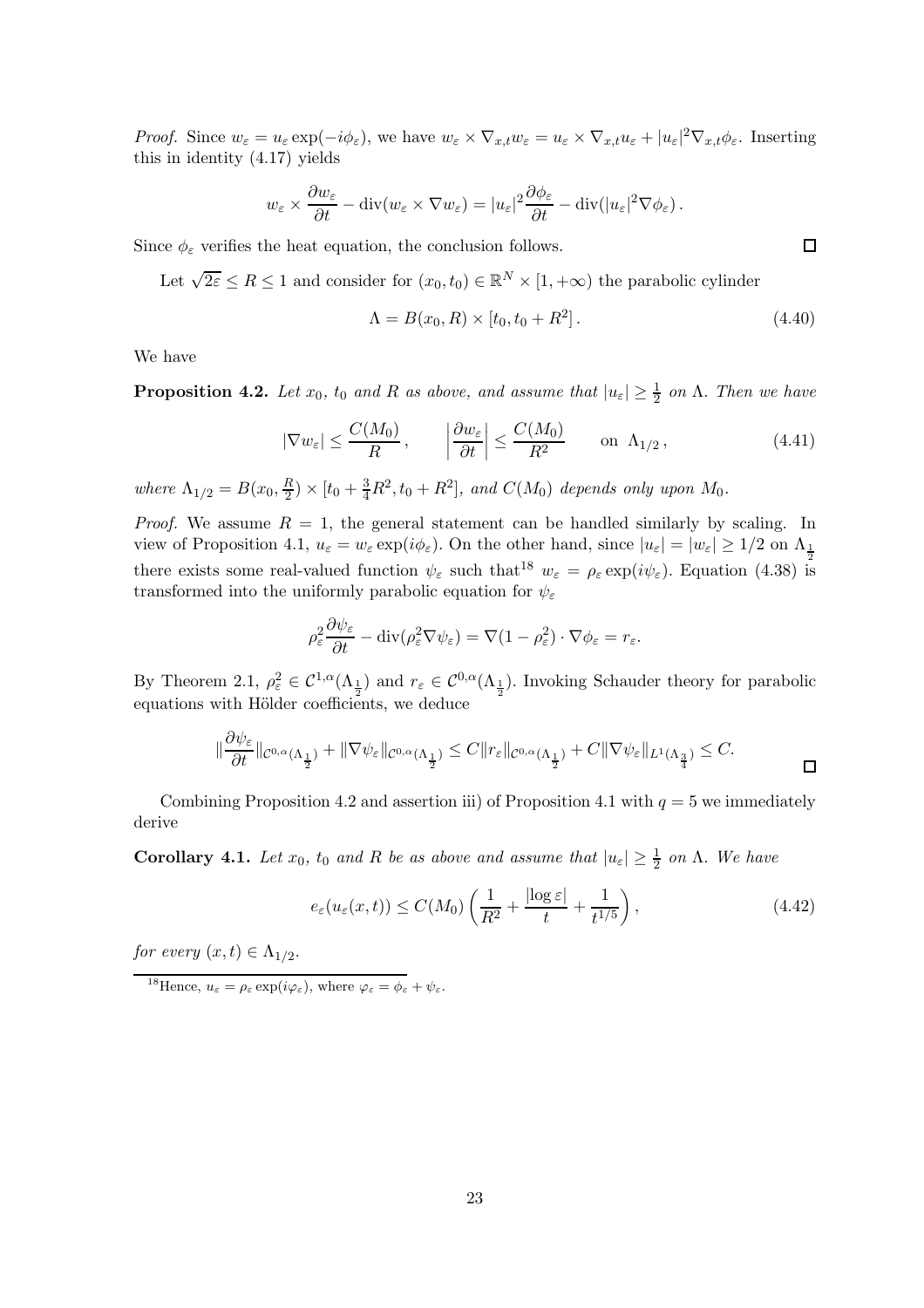#### 4.3 On the evolution of  $\nu_{\varepsilon}^{t}$ ,t<br>ε•

Recall that  $\nu_{\varepsilon}^{t}$  is defined in Section 2.2 by (2.9) and that its evolution in time is given by equation (2.16) in Lemma 2.6. We first give an estimate for the remainder term  $\mathcal{R}(t, \chi, \nabla \phi_{\varepsilon}, w_{\varepsilon})$ .

**Lemma 4.4.** Let K be any compact subset of  $\mathbb{R}^N$ . Let  $\chi \in \mathcal{D}(\mathbb{R}^N)$  be such that  $supp \chi \subset K$ , and let  $1 \le t_1 \le t_1 + 1 \le t_2$ . We have,

$$
\left| \int_{t_1}^{t_2} \mathcal{R}(t, \chi, \nabla \phi_{\varepsilon}, w_{\varepsilon}) dt \right| \le C(M_0, K) \|\chi\|_{\mathcal{C}^2} \left[ \sqrt{|\log \varepsilon|} \, \log(\frac{t_2}{t_1}) + (t_2^{3/5} - t_1^{3/5}) \right] + \sum_{i=1}^2 (1 + \|\nabla w_{\varepsilon}\|_{L^1(K \times \{t_i\})}) \big( \sqrt{|\log \varepsilon|} \, t_i^{-1/2} + t_i^{-1/5} \big) \right]. \tag{4.43}
$$

*Proof.* In view of Lemma 2.6, it suffices to estimate the terms  $B_1$ ,  $B_2$ ,  $B_3$ , where

$$
B_1 = \sum_{i=1}^2 (-1)^i \int_{\mathbb{R}^N \times \{t_i\}} \chi \left( \nabla \phi_{\varepsilon} \cdot w_{\varepsilon} \times \nabla w_{\varepsilon} + (|u_{\varepsilon}|^2 - 1) \frac{|\nabla \phi_{\varepsilon}|^2}{2} \right)
$$
  
\n
$$
B_2 = \int_{t_1}^{t_2} \int_{\mathbb{R}^N} 2\chi \frac{\partial \phi_{\varepsilon}}{\partial t} \cdot w_{\varepsilon} \times \frac{\partial w_{\varepsilon}}{\partial t}
$$
  
\n
$$
B_3 = \int_{t_1}^{t_2} \int_{\mathbb{R}^N} (1 - |u_{\varepsilon}|^2) \left( \chi \left| \frac{\partial \phi_{\varepsilon}}{\partial t} \right|^2 + D^2 \chi \nabla \phi_{\varepsilon} \cdot \nabla \phi_{\varepsilon} - \Delta \chi \frac{|\nabla \phi_{\varepsilon}|^2}{2} \right).
$$

We handle each of those terms separately.

**Step 1: estimate for**  $B_1$ **.** We have, for  $i = 1, 2$ 

$$
\int_{\mathbb{R}^N \times \{t_i\}} \chi \left| |u_{\varepsilon}|^2 - 1 \right| \frac{|\nabla \phi_{\varepsilon}|^2}{2} \leq ||\chi||_{L^{\infty}(K)} ||\nabla \phi_{\varepsilon}||_{L^{\infty}(K \times \{t_i\})}^2 |K|^{1/2} \left( \int_{\mathbb{R}^N \times \{t_i\}} (|u_{\varepsilon}|^2 - 1)^2 \right)^{1/2} \leq C \varepsilon |\log \varepsilon|^{1/2} ||\nabla \phi_{\varepsilon}||_{L^{\infty}(K \times \{t_i\})}^2 |K|^{1/2}
$$

and

$$
\left| \int_{\mathbb{R}^N \times \{t_i\}} \chi \nabla \phi_{\varepsilon} \cdot w_{\varepsilon} \times \nabla w_{\varepsilon} \right| \leq ||\chi||_{L^{\infty}(K)} ||\nabla w_{\varepsilon}||_{L^{1}(K \times \{t_i\})} ||\nabla \phi_{\varepsilon}||_{L^{\infty}(K \times \{t_i\})}.
$$

Hence, by iii) of Proposition 4.1 with  $q = 5$ 

$$
|B_1| \leq C ||\chi||_{L^{\infty}(K)} \sum_{i=1}^2 \left(1 + ||\nabla w_{\varepsilon}||_{L^1(K \times \{t_i\})}\right) \left(\sqrt{|\log \varepsilon|} \; t_i^{-1/2} + t_i^{-1/5}\right).
$$

Step 2: estimate for  $B_2$ . We invoke Lemma 4.3 to assert that  $w_{\varepsilon} \times \frac{\partial w_{\varepsilon}}{\partial t} = \text{div}(w_{\varepsilon} \times$  $\nabla w_{\varepsilon}$ ) +  $r_{\varepsilon}$ , so that

$$
B_2 = \int_{t_1}^{t_2} \int_{\mathbb{R}^N} 2\chi \frac{\partial \phi_{\varepsilon}}{\partial t} \left( \text{div}(w_{\varepsilon} \times \nabla w_{\varepsilon}) + \nabla (1 - |u_{\varepsilon}|^2) \nabla \phi_{\varepsilon} \right)
$$
  
= 
$$
\int_{t_1}^{t_2} \int_{\mathbb{R}^N} -\nabla \left( 2\chi \frac{\partial \phi_{\varepsilon}}{\partial t} \right) w_{\varepsilon} \times \nabla w_{\varepsilon} + (1 - |u_{\varepsilon}|^2) \text{div} \left( 2\chi \frac{\partial \phi_{\varepsilon}}{\partial t} \nabla \phi_{\varepsilon} \right).
$$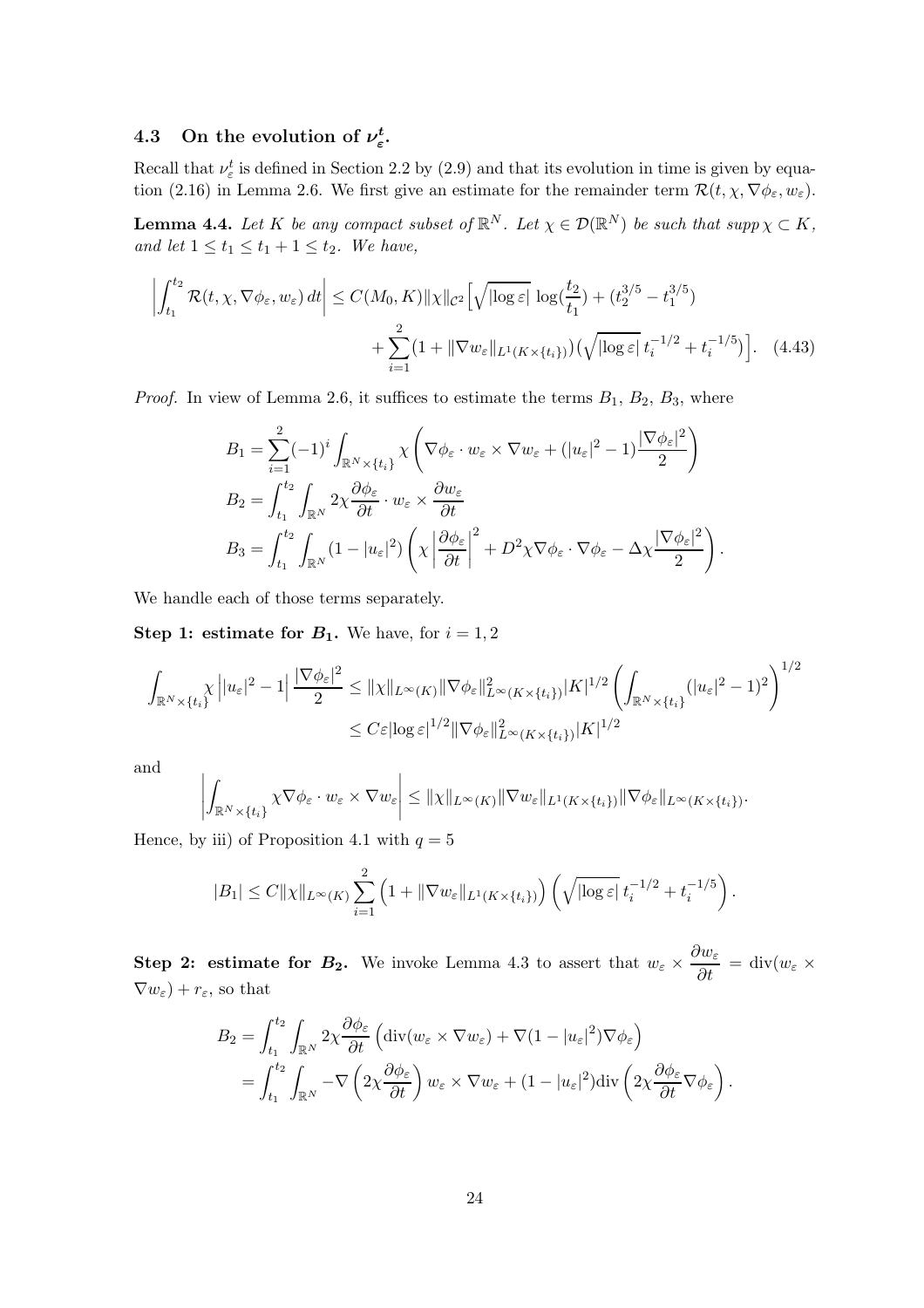Since  $\partial_t \phi_\varepsilon = \Delta \phi_\varepsilon$ , we have

$$
\left|\nabla(\chi \frac{\partial \phi_{\varepsilon}}{\partial t})\right| \leq \|\chi\|_{\mathcal{C}^{1}}\left(|D^{3}\phi_{\varepsilon}| + |D^{2}\phi_{\varepsilon}|\right) \leq C(M_{0})\|\chi\|_{\mathcal{C}^{1}}\left(\sqrt{|\log \varepsilon|}t^{-1} + t^{7/10}\right),
$$

where we have used  $(4.1)$  with  $q = 5$ . Similarly,

$$
\left|\mathrm{div}\left(2\chi\frac{\partial\phi_{\varepsilon}}{\partial t}\nabla\phi_{\varepsilon}\right)\right|\leq C\|\chi\|_{\mathcal{C}^{1}}\|\nabla\phi_{\varepsilon}\|_{\mathcal{C}^{2}}\|D^{2}\phi_{\varepsilon}\|_{\mathcal{C}^{1}}\leq C(M_{0})\|\chi\|_{\mathcal{C}^{1}}\frac{|\log\varepsilon|}{t^{9/10}}.
$$

It follows using iv) of Proposition 4.1 and the bounds on the potential term that the first one dominates and therefore

$$
|B_2| \leq C(M_0, K) \|\chi\|_{\mathcal{C}^1} \left( \sqrt{|\log \varepsilon|} \log(\frac{t_2}{t_1}) + t_2^{3/10} - t_1^{3/10} \right).
$$

Step 3: estimate for  $B_3$ . Using iii) and iv) of Proposition 4.1 with  $q=5$ , we obtain

$$
|B_3| \leq C ||\chi||_{\mathcal{C}^2} |K|^{1/2} \varepsilon |\log \varepsilon|^{1/2} \int_{t_1}^{t_2} ||\nabla_{x,t} \phi_{\varepsilon}||_{L^{\infty}(K \times \{t\})}^2 dt
$$
  
 
$$
\leq C(M_0, K) ||\chi||_{\mathcal{C}^2} \varepsilon |\log \varepsilon|^{3/2} \left(t_2^{3/5} - t_1^{3/5}\right).
$$

Combining the previous estimates the conclusion follows.

Concerning the interaction term  $\mathcal{F}_I$ , we provide first a crude estimate, which will be needed in the Cylinders Lemma. At a later stage of our analysis (see Section 9), we will perform a refined decomposition of this term in dimension  $N = 2$ .

**Lemma 4.5.** Let K be any compact subset of  $\mathbb{R}^N$ . Let  $\chi \in \mathcal{D}(\mathbb{R}^N)$  be such that  $supp \chi \subset K$ , and let  $1 \le t_1 \le t_1 + 1 \le t_2$ . We have,

$$
\left| \int_{t_1}^{t_2} \mathcal{F}_I(t, \chi, \nabla \phi_{\varepsilon}, w_{\varepsilon}) dt \right| \le C(M_0, K) \|\chi\|_{\mathcal{C}^2} \Big( (\sqrt{t_2} - \sqrt{t_1}) \sqrt{|\log \varepsilon|} + (t_2 - t_1) \Big). \tag{4.44}
$$

*Proof.* It follows from the definition of  $\mathcal{F}_I$  that

$$
|\int_{t_1}^{t_2} \mathcal{F}_I(t,\chi,\nabla\phi_{\varepsilon},w_{\varepsilon}) dt| \leq C \|\chi\|_{\mathcal{C}^2} \int_{t_1}^{t_2} \left( \|\nabla w_{\varepsilon}\|_{L^1(K\times\{t\})} \|\nabla\phi_{\varepsilon}\|_{L^{\infty}(K\times\{t\})} \right) dt.
$$

Using iii) and iv) of Proposition 4.1 with any admissible choice of q the conclusion follows.  $\Box$ 

Combining Lemmas 4.4 and 4.5 we derive

**Lemma 4.6.** Let K be any compact subset of  $\mathbb{R}^N$ . Let  $\chi \in \mathcal{D}(\mathbb{R}^N)$  be such that  $supp \chi \subset K$ , and let  $1 \le t_1 \le t_1 + 1 \le t_2$ . We have,

$$
\int_{\mathbb{R}^N} \chi(x) d\nu_{\varepsilon}^{t_2} - \int_{\mathbb{R}^N} \chi(x) d\nu_{\varepsilon}^{t_1} \le \frac{1}{|\log \varepsilon|} |\int_{t_1}^{t_2} \mathcal{F}_S(t, \chi, w_{\varepsilon}) dt| + \frac{C}{|\log \varepsilon|} \|\chi\|_{\mathcal{C}^2} \mathcal{R}_{\varepsilon}(t_1, t_2, w_{\varepsilon}),
$$
\n(4.45)

where  $C = C(M_0, K)$ ,  $\mathcal{F}_S$  is defined as in Lemma 2.3, that is

$$
\mathcal{F}_S(t,\chi,w_{\varepsilon})=\int_{\mathbb{R}^N\times\{t\}}\left(D^2\chi\nabla w_{\varepsilon}\cdot\nabla w_{\varepsilon}-\Delta\chi e_{\varepsilon}(w_{\varepsilon})\right)\,dx,
$$

and where

$$
\mathcal{R}_{\varepsilon}(t_1, t_2, w_{\varepsilon}) = \left(\sum_{i=1}^2 \|\nabla w_{\varepsilon}\|_{L^1(K \times \{t_i\})} + (\sqrt{t_2} - \sqrt{t_1})\right) \sqrt{|\log \varepsilon|} + (t_2 - t_1). \tag{4.46}
$$

 $\Box$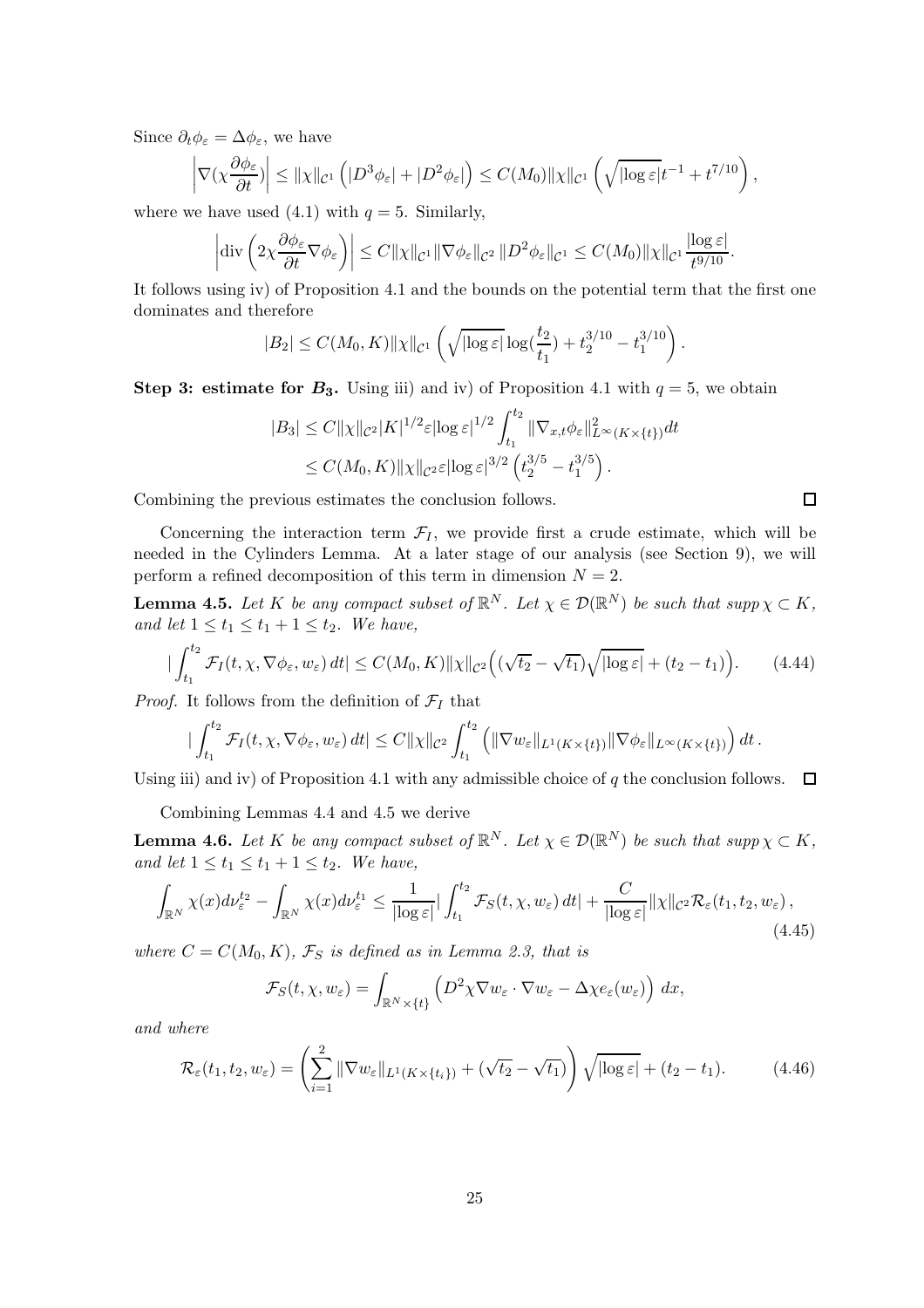#### 4.4 Upper bounds for the velocity of concentration sets

In this section, we turn back to dimension  $N=2$ , to the concentration sets  $\Omega_{\delta}^{\varepsilon}(t)$  introduced in Section 3, and study their motion for long times. We recall that, by a standard covering argument,

$$
\Omega^{\varepsilon}_{\delta}(t) \subset \bigcup_{i=1}^{l} B(x_i^{\varepsilon}, 2\delta), \tag{4.47}
$$

where the number l of points  $x_i^{\varepsilon}$  is uniformly bounded by  $l \leq C \frac{M_0}{\eta_0}$  $\frac{W_0}{\eta_0}.$ 

Our main result, Proposition 4.3 below, is inspired by Lemma 5.1 of [17]. However, since the initial datum is not assumed to be well-prepared, we rely on different type of arguments, in particular the topological and regularity arguments in [17] are replaced here by the application of the Clearing-Out Lemma for vorticity and the decomposition in Section 4.2.

**Proposition 4.3. (Cylinders Lemma)** Let  $t_0 \geq 1$  and  $r > 0$  be given. There exists positive constants  $\sigma_0$ ,  $\gamma_0$  and  $r_0$  depending only on  $M_0$  such that, if

$$
\Omega^{\varepsilon}(t_0) \equiv \Omega^{\varepsilon}_{r/4}(t_0) \subset \bigcup_{i=1}^{l} B(x_i^{\varepsilon}, r) ,\qquad (4.48)
$$

for some  $|\log \varepsilon|^{-1/6} \leq r \leq r_0$  and some points  $(x_i^{\varepsilon})_{1 \leq i \leq l}$  verifying

$$
|x_i^{\varepsilon} - x_j^{\varepsilon}| \ge \sigma_0 r \,, \qquad \forall \, i \ne j, \tag{4.49}
$$

then

$$
\Omega^{\varepsilon}(t) \subset \bigcup_{i=1}^{l} B(x_i^{\varepsilon}, \frac{\sigma_0 r}{8}), \qquad (4.50)
$$

for every  $t_0 \le t \le t_0 + \gamma_0 r^2 |\log \varepsilon|$ .

Proof. The strategy is based on formula (4.45) of Lemma 4.3, and a suitable choice of function  $\chi$ . For that purpose, we first construct a smooth positive function  $\Lambda$  defined on  $\mathbb{R}^2$ , satisfying

$$
\begin{cases}\n\Lambda(x) = 8|x|^2 & \text{if } |x| \le 1/4 \\
\Lambda(x) = 0 & \text{if } |x| \ge 1/2 \\
0 \le \Lambda(x) \le 1 & \text{on } \mathbb{R}^2\n\end{cases}
$$
\n(4.51)

Next, we consider the points  $x_i^{\varepsilon}$  given by (4.48) and (4.49), we set

$$
\chi(x) = \sum_{i=1}^{l} \Lambda\left(\frac{x - x_i^{\varepsilon}}{\sigma_0 r}\right),\,
$$

for some constant  $\sigma_0 > 0$  to be determined later, and we introduce the integral

$$
A(t) = \int_{\mathbb{R}^2} \chi(x) d\nu_{\varepsilon}^t.
$$

Let  $t_e$  be the exit-time, i.e.

$$
t_e = \sup\{t \ge t_0, \ \Omega^{\varepsilon}(s) \subset \bigcup_{i=1}^l B(x_i^{\varepsilon}, \frac{\sigma_0 r}{4}) \text{ for } t_0 \le s < t\}.
$$

Notice that in view of Lemma 3.3,  $t_e \ge t_0 + 4$ . Our purpose is to apply formula (4.45) and to prove that we are led to a contradiction if  $t<sub>e</sub>$  were too small, thanks to our special choice of function  $\chi$ . However, in view of the specific form of (4.45), we will first choose suitable times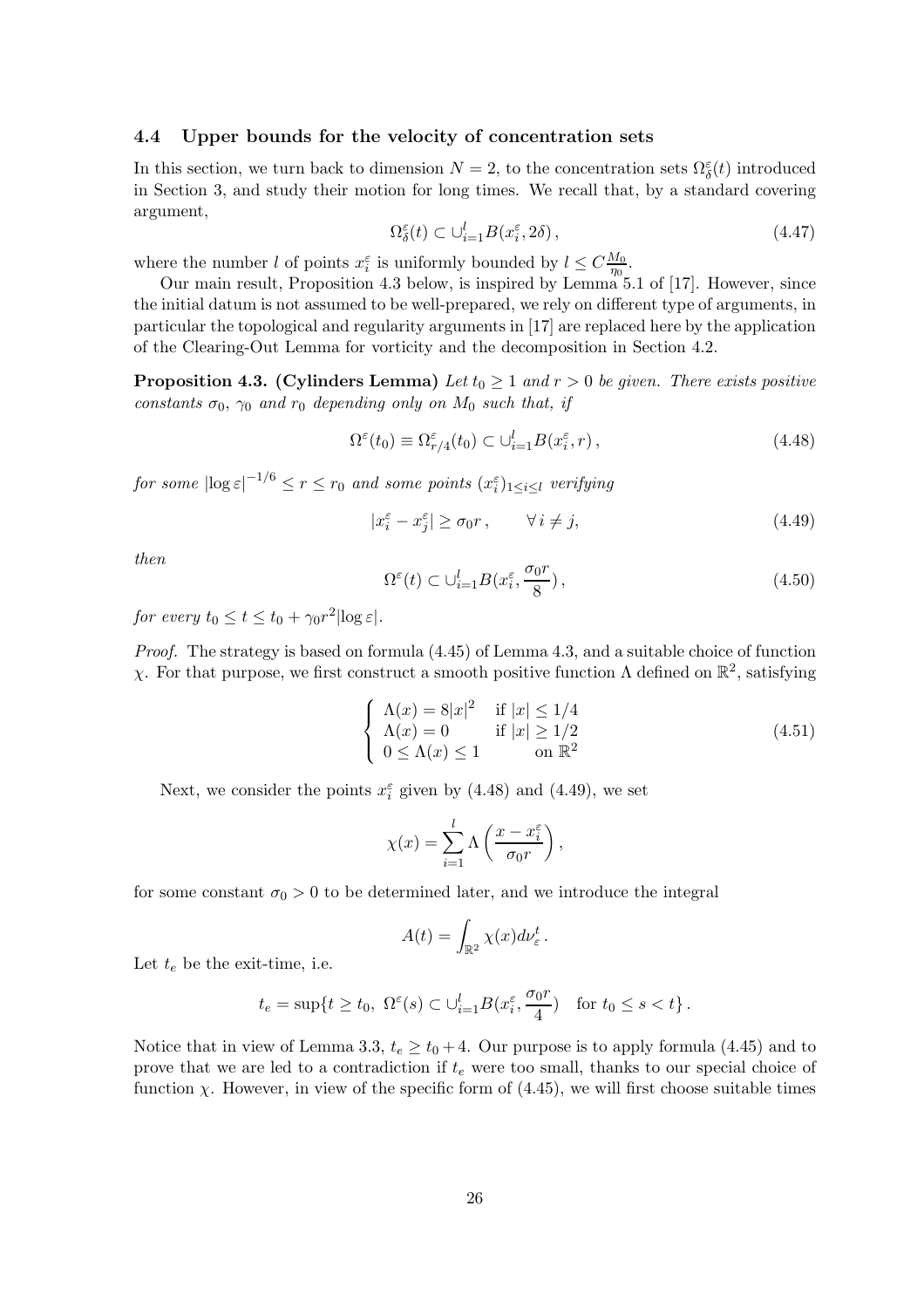$t_1 \in [t_0, t_0 + 1]$  and  $t_2 \in [t_e - 1, t_e]$  for which good estimates are available on  $\|\nabla w_{\varepsilon}\|_{L^1(K \times \{t_i\})}$ ,  $i = 1, 2$ , where  $K = \text{supp }\chi$ .

**Step 1.** There exists  $t_1 \in [t_0 + \frac{1}{2}]$  $\frac{1}{2}$ ,  $t_0 + 1$  and  $t_2 \in [t_e - 1, t_e - \frac{1}{2}]$  $\frac{1}{2}]^{19}$  such that

$$
\|\nabla w_{\varepsilon}\|_{L^1(K\times\{t_i\})}\leq C(M_0)(\sigma_0^2r^2+1)\,,\qquad\text{for }i=1,2\,,
$$

and such that there exists some  $x_e$  verifying, for some  $i \in \{1, ..., l\}$ ,

$$
x_e \in \Omega^{\varepsilon}(t_2) \quad \text{and} \quad (\frac{\sigma_0}{8} - 1)r \le |x_e - x_i^{\varepsilon}| \le (\frac{\sigma_0}{8} + 1)r. \tag{4.52}
$$

*Proof.* In view of the definition of  $t_e$ , there exists some  $\tilde{x}_e \in \Omega(t_e)$ , and  $i \in \{1, ..., l\}$  such that

$$
(\frac{\sigma_0}{8} - \frac{1}{2})r \le |\tilde{x}_e - x_i^{\varepsilon}| \le (\frac{\sigma_0}{8} + \frac{1}{2})r. \tag{4.53}
$$

It follows by Lemma 3.3 that for every  $t \in [t_e - 1, t_e]$ , there exists some  $x(t)$  such that

$$
\left(\frac{\sigma_0}{8} - 1\right) r \le |\tilde{x}_e - x_i^{\varepsilon}| \le \left(\frac{\sigma_0}{8} + 1\right) r. \tag{4.54}
$$

The conclusion follows by averaging, since

$$
\|\nabla w_{\varepsilon}\|_{L^{1}(K\times [t_0,t_0+1])} \leq C(M_0)\sigma_0^2 r^2 \quad \text{and} \quad \|\nabla w_{\varepsilon}\|_{L^{1}(K\times [t_e-1,t_e])} \leq C(M_0)\sigma_0^2 r^2.
$$

### Step 2: upper bounds on  $A(t_1)$ . We claim that

$$
A(t_1) \le \frac{C}{\sigma_0^2} M_0 + o(1), \quad \text{where } o(1) \to 0 \text{ as } \varepsilon \to 0,
$$

and where C does not depend on  $\sigma_0$ . Proof. By Lemma 3.5 we have

$$
|u_{\varepsilon}|\geq \frac{1}{2} \qquad \text{on } \left(\mathbb{R}^2\setminus \cup_{i=1}^l B(x_i^{\varepsilon}, 2r)\right)\times [t_0+\frac{1}{4}, t_0+1].
$$

Applying Proposition 4.2 we infer that

$$
e_{\varepsilon}(w_{\varepsilon}) \leq \frac{C}{r^2}
$$
 on  $(\mathbb{R}^2 \setminus \bigcup_{i=1}^l B(x_i^{\varepsilon}, 3r)) \times [t_0 + \frac{1}{2}, t_0 + 1].$ 

In particular,

$$
\int_{\mathbb{R}^2 \setminus \bigcup_{i=1}^l B(x_i^{\varepsilon}, 3r)} \chi d\nu_{\varepsilon}^{t_1} \le \frac{C\sigma_0^2}{|\log \varepsilon|}.
$$
\n(4.55)

On the other hand  $|\chi| \leq \frac{C}{\sigma_0^2}$  on  $\cup_{i=1}^l B(x_i^{\varepsilon}, 3r)$ , and therefore we derive

$$
\int_{\bigcup_{i=1}^{l} B(x_i^{\varepsilon}, 3r)} \chi d\nu_{\varepsilon}^{t_1} \le \frac{C\sigma_0^{-2}}{|\log \varepsilon|} M_0. \tag{4.56}
$$

The conclusion follows combining (4.55) with (4.56).

<sup>&</sup>lt;sup>19</sup>Notice in particular that  $t_2 - t_1 \geq 1$ .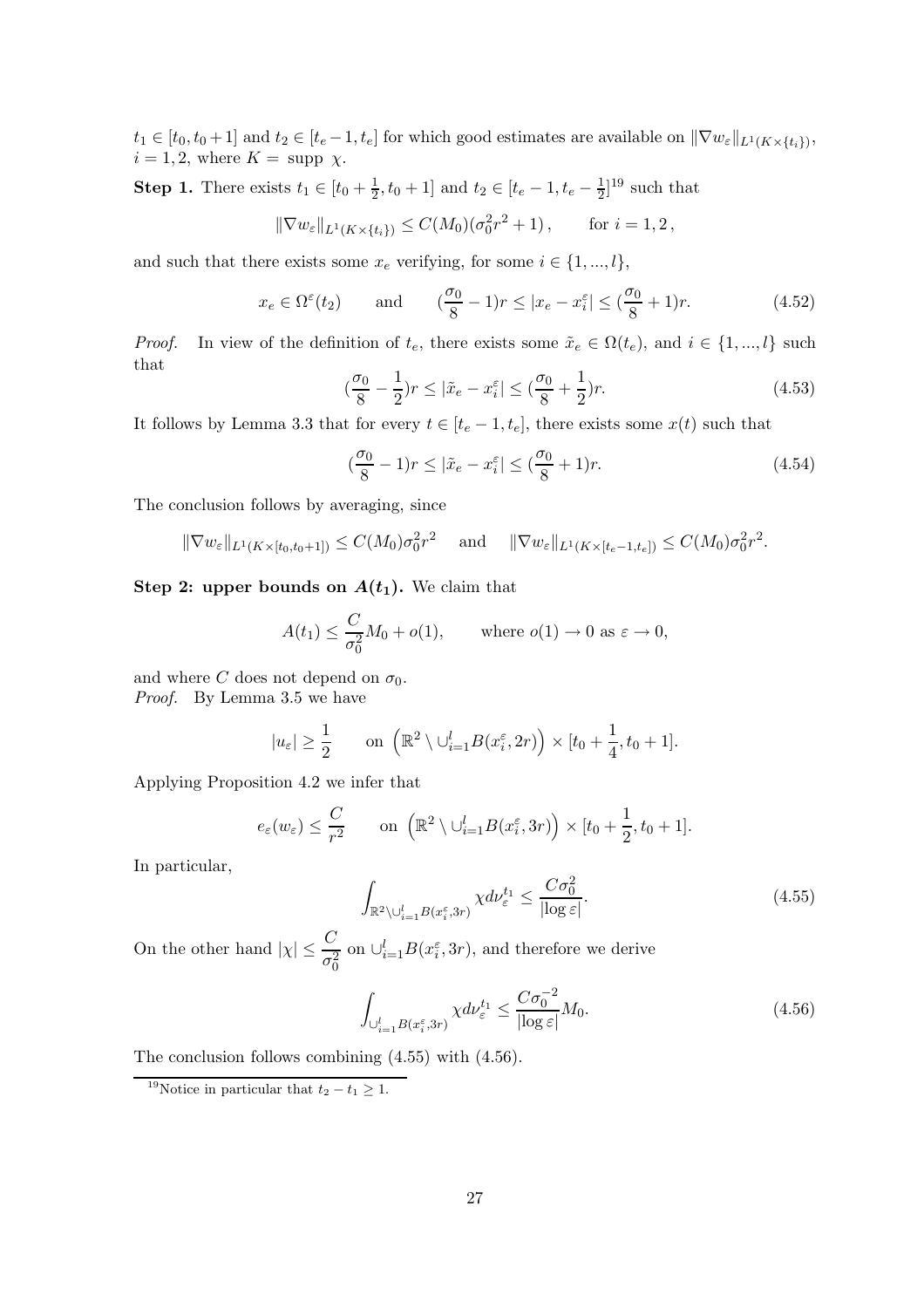**Step 3: lower bounds on**  $A(t_2)$ **.** We claim that  $A(t_2) \geq \frac{\eta_0}{18}$  $\frac{\eta_0}{18} - C(M_0)(\sigma_0 r + \sigma_0^2 r^2).$ *Proof.* Let  $x_e$  be given by Step 1. We have, by definition of  $\tilde{\Omega}(t_2)$ ,

$$
\int_{B(x_e,\frac{r}{4})\times\{t_2\}} e_{\varepsilon}(u_{\varepsilon})dx \geq \frac{\eta_0}{2}|\log \varepsilon|.
$$

On the other hand, by (4.52),  $\chi(x) \geq \frac{1}{9}$  $\frac{1}{9}$  on  $B(x_e, \frac{r}{4})$  $(\frac{r}{4})$ , so that

$$
\int_{B(x_e, \frac{r}{4}) \times \{t_2\}} \chi e_{\varepsilon}(u_{\varepsilon}) dx \geq \frac{\eta_0}{18} |\log \varepsilon|.
$$

It remains to compare  $e_{\varepsilon}(u_{\varepsilon})$  and  $e_{\varepsilon}(w_{\varepsilon})$ . In view of (2.19) and estimate (ii) of Proposition 4.1, we have

$$
\int_{B(x_e,\frac{r}{4})\times\{t_2\}} |\chi e_{\varepsilon}(u_{\varepsilon})-\chi e_{\varepsilon}(w_{\varepsilon})| \leq C(M_0)(\sigma_0 r + \sigma_0^2 r^2) |\log \varepsilon|,
$$

and the conclusion follows.

Step 4: We claim that

$$
\left|\int_{t_1}^{t_2} \mathcal{F}_S(t, \chi, w_\varepsilon) dt\right| \le C(M_0)(1 + \sigma_0^2 r^2)|t_2 - t_1|.
$$

*Proof.* Since  $\chi$  has compact support in  $\mathcal{U} = \bigcup_{i=1}^{l} B(x_i^{\varepsilon}, \sigma_0 r/2)$ , we may divide the integration into two disjoint contributions: the contribution on  $\mathcal{U}_1 = \bigcup_{i=1}^l B(x_i^{\varepsilon}, \sigma_0 r/4)$ , and that on  $\mathcal{U}_2 = \mathcal{U} \setminus \mathcal{U}_1$ , which is a union of annuli. On  $\mathcal{U}_1$ ,  $\chi(x) = \sum_{i=1}^l 8|x - x_i^{\varepsilon}|^2$ , and this specific form implies a remarkable sign condition in the integration, namely

$$
D^{2}\chi\nabla w_{\varepsilon}\cdot\nabla w_{\varepsilon} - \Delta\chi e_{\varepsilon}(w_{\varepsilon}) = -\Delta\chi V_{\varepsilon}(u_{\varepsilon}) \leq 0 \quad \text{on } \mathcal{U}_{1}.
$$
 (4.57)

The previous fact (and more generally, related identities for the squared distance function to a manifold) was remarked by De Giorgi [13], Rubinstein and Sternberg [25] and used extensively since then (see for example [29]).

Turning to  $U_2$  we have, in view of the definition of  $t_e$  and our choice  $t_2 \leq t_e$ ,

$$
\Omega^{\varepsilon}_{\frac{r}{4}}(t) \subset \cup_{i=1}^{l} B(x_i^{\varepsilon}, \frac{\sigma_0 r}{8}) \qquad \forall t_1 - \frac{1}{2} \le t \le t_2.
$$

Invoking Lemma 3.5 we deduce  $|u_{\varepsilon}| \geq \frac{1}{2}$  on  $\left(\mathcal{U} \setminus \cup_{i=1}^l B(x_i^{\varepsilon}, \frac{\sigma_0 r}{6})\right)$  $\left(\frac{6r}{6}\right)$ ) ×  $[t_1 - \frac{1}{4}]$  $\frac{1}{4}$ ,  $t_2$ , and therefore, by Proposition 4.2 we obtain

$$
e_{\varepsilon}(w_{\varepsilon}) \le C(M_0)(1 + \frac{1}{\sigma_0^2 r^2}) \qquad \text{on } \mathcal{U}_2 \times [t_1, t_2], \tag{4.58}
$$

so that combining (4.57) and (4.58) we derive

$$
|\int_{t_1}^{t_2} \mathcal{F}_S(t, \chi, w_\varepsilon) dt| \le C(M_0) (\sigma_0^2 r^2 + 1)|t_2 - t_1|,
$$

which is the desired inequality.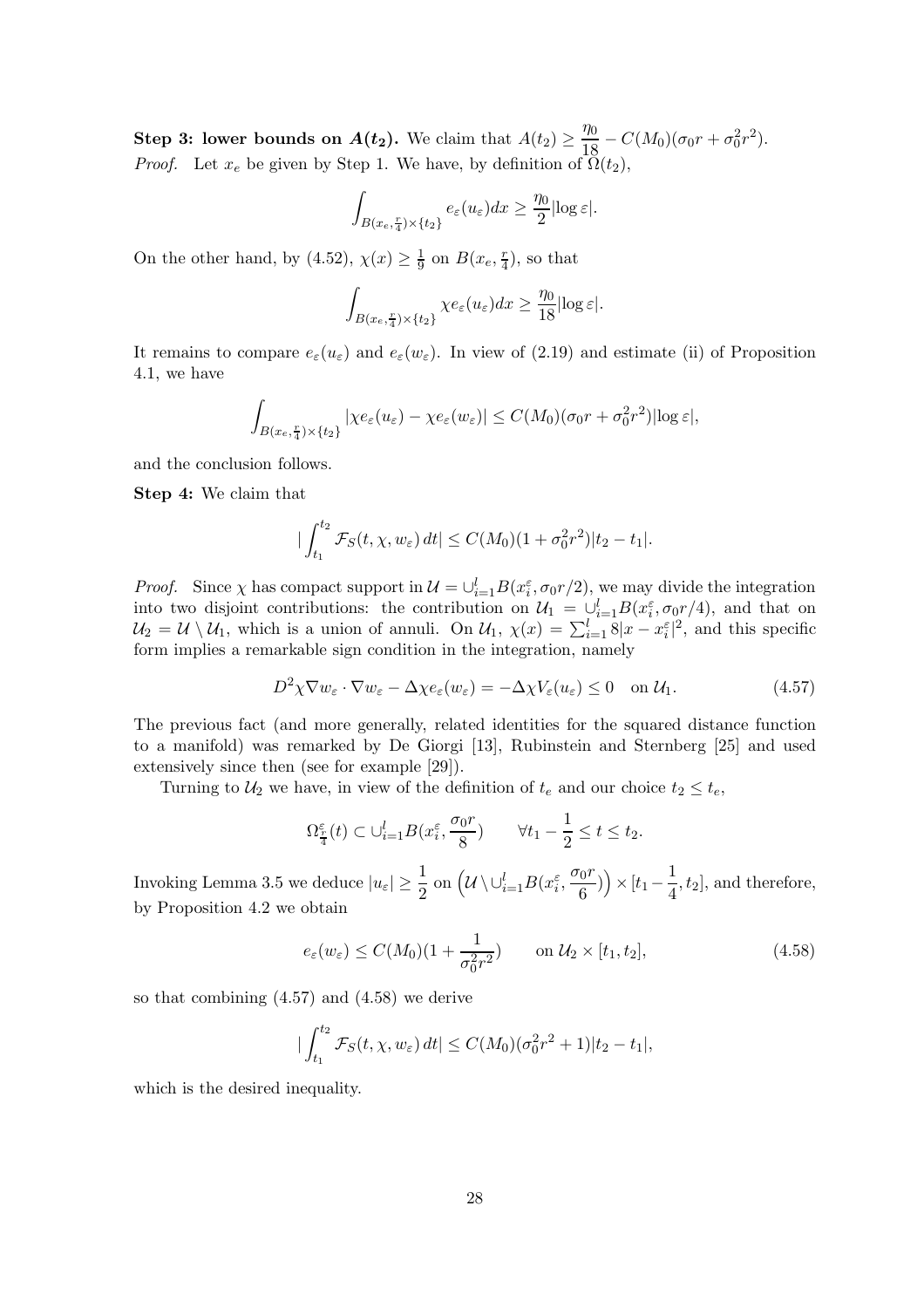Step 5: bounds for  $\mathcal{R}_{\varepsilon}$ . By Step 1 we have

$$
\mathcal{R}_{\varepsilon}(t_1, t_2, w_{\varepsilon}) \leq C(1 + \sigma_0^2 r^2 + (\sqrt{t_2} - \sqrt{t_1}))\sqrt{|\log \varepsilon|} + (t_2 - t_1).
$$

Step 6: proof of Proposition 4.3 completed. Combining Step 2 and Step 3 we have

$$
A(t_2) - A(t_1) \ge \frac{\eta_0}{18} - \frac{C}{\sigma_0^2}M_0 - C(M_0)(\sigma_0 r + \sigma_0^2 r^2) + o(1).
$$

We choose first  $\sigma_1$  such that

$$
\frac{C}{\sigma_1^2}M_0 = \frac{\eta_0}{36}, \text{ i.e. } \sigma_1 = 6\sqrt{\frac{CM_0}{\eta_0}}, \tag{4.59}
$$

and then finally set  $\sigma_0 = \max\{100, \sigma_1\}$ . For this choice of  $\sigma_0$ , we choose first  $r_0$  in such a way that  $\sigma_0 r_0 \leq 1$  and

$$
C(M_0)(\sigma_0 r_0 + \sigma_0^2 r_0^2) \le \frac{\eta_0}{72},
$$

so that, if  $r \leq r_0$ ,

$$
A(t_2) - A(t_1) \ge \frac{\eta_0}{72} + o(1). \tag{4.60}
$$

 $\Box$ 

On the other hand, by formula (4.45),

$$
A(t_2) - A(t_1) \le \frac{1}{|\log \varepsilon|} |\int_{t_1}^{t_2} \mathcal{F}_S(t, \chi, w_\varepsilon) dt| + \frac{C(M_0)}{|\log \varepsilon|} \frac{\mathcal{R}_\varepsilon(t_1, t_2, w_\varepsilon)}{\sigma_0^2 r^2}
$$
  
 
$$
\le C(M_0) \left( \frac{|t_2 - t_1|}{|\log \varepsilon|} + \frac{\sqrt{t_2} - \sqrt{t_1} + 1}{\sqrt{|\log \varepsilon|}} \right).
$$
 (4.61)

Combining (4.60) with (4.61) we deduce

$$
\eta_0 \le \frac{C(M_0)}{\sigma_0^2 r^2} \left( \frac{|t_2 - t_1|}{|\log \varepsilon|} + \frac{\sqrt{t_2} - \sqrt{t_1} + 1}{\sqrt{|\log \varepsilon|}} \right).
$$

Therefore, we obtain  $t_2 \ge t_0 + C(M_0, \eta_0) r^2 |\log \varepsilon|$ , and the proof is complete.

It may occur that, as  $\varepsilon$  tends to zero, some part of the set  $\Omega^{\varepsilon}$  escapes to infinity. This however does not affect the asymptotics, since we have the following variant of Proposition 4.3 for which we omit the details.

**Proposition 4.4.** Let  $0 \le r \le r_0$ , and  $R > 10\sigma_0 r$  be given, assume the points  $(x_i^{\varepsilon})_{1 \le i \le l}$ verify  $(4.49)$ , and that

$$
\Omega^{\varepsilon}(t_0) \cap B(0,R) \subset \cup_{i=1}^l B(x_i^{\varepsilon},r).
$$

Then

$$
\Omega^{\varepsilon}(t) \cap B(0, \frac{9R}{10}) \subset \cup_{i=1}^{l} B(x_i^{\varepsilon}, \frac{\sigma_0 r}{8})
$$

for  $t_0 \le t \le \gamma_0 r^2 |\log \varepsilon|$ .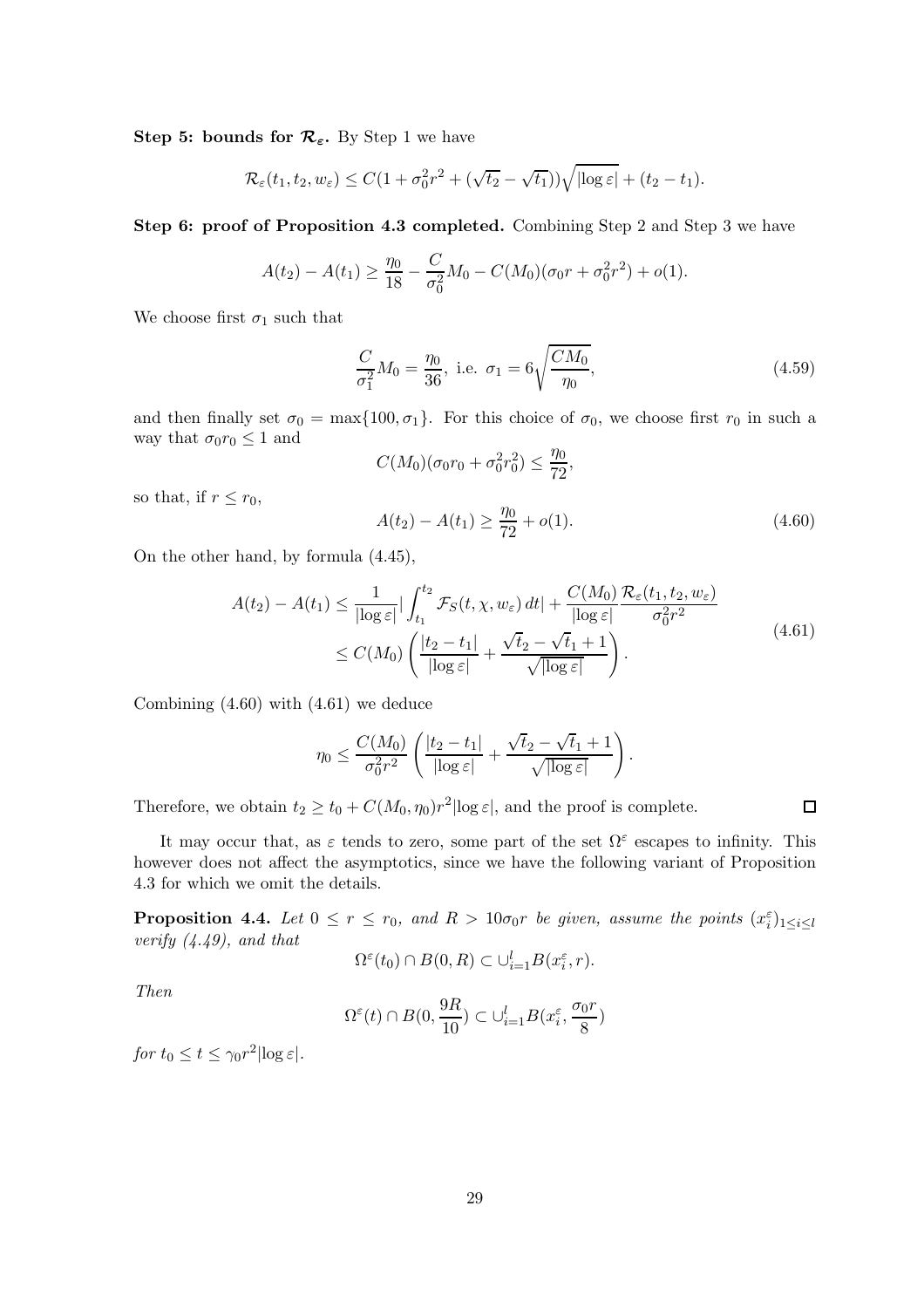#### 4.5 Consequences of the Cylinders Lemma

We assume in this subsection that (4.48) and (4.49) hold for  $t_0 \ge 1$  and  $0 < r < r_0$ ,  $\sigma \ge \sigma_0$ . In order to describe the energy evolution along concentration sets, we use the following

**Lemma 4.7.** Let  $\chi$  a smooth nonnegative function, and assume that  $\text{supp}\nabla\chi \subset \mathbb{R}^2$  $\cup_{i=1}^{l} B(x_i^{\varepsilon}, \sigma r)$ . Then we have

$$
\frac{d}{dt} \int_{\mathbb{R}^2} \chi(x) d\mu_{\varepsilon}^t \le C(M_0) |\text{supp}\,\nabla \chi| \cdot \|D^2 \chi\|_{L^\infty} \left(\frac{(\sigma r)^{-2}}{|\log \varepsilon|} + \frac{1}{t}\right),\tag{4.62}
$$

for every  $t_0 + \frac{1}{2} \le t \le t_0 + \gamma_0 r^2 |\log \varepsilon|$ .

*Proof.* By Lemma 2.3,  $\frac{d}{dt} \int_{\mathbb{R}^N} \chi(x) d\mu_{\varepsilon}^t \leq$ 1  $\frac{1}{|\log \varepsilon|} \mathcal{F}_S(t, \chi, u_\varepsilon)$ . Since

$$
\mathcal{F}_S(t,\chi,u_\varepsilon)=\int_{\mathbb{R}^2\times\{t\}}D^2\chi\nabla u_\varepsilon\cdot\nabla u_\varepsilon-\Delta\chi e_\varepsilon(u_\varepsilon)\leq C\|D^2\chi\|_{L^\infty}\int_{\text{supp }\nabla\chi}e_\varepsilon(u_\varepsilon),
$$

the conclusion follows by Proposition 4.3, Lemma 3.5 and Corollary 4.1.

Concerning  $w_{\varepsilon}$ , we deduce from the Cylinders Lemma the pointwise estimate

**Lemma 4.8.** We have, for some constant K depending on  $M_0$ ,

$$
|e_{\varepsilon}(w_{\varepsilon})(x,t)| \le K(\sigma r)^{-2} \quad \text{and} \quad |e_{\varepsilon}(u_{\varepsilon})(x,t)| \le K\left((\sigma r)^{-2} + \frac{|\log \varepsilon|}{t}\right) \tag{4.63}
$$

for every  $x \in \mathbb{R}^2 \setminus \cup_{i=1}^l B(x_i^{\varepsilon}, \sigma r)$  and every  $t_0 + 1 \le t \le t_0 + \gamma_0 r^2 |\log \varepsilon|$ .

Proof. A direct consequence of Proposition 4.3, Lemma 3.5 and Proposition 4.2.

### 5 Limiting measures in the log time scale

Our purpose is to study the asymptotics for the measures  $\mathfrak{v}^s_{\varepsilon}$ . This will lead us to the proofs of Theorem 2, 4 and Theorem 5. From now on, we will work directly with the rescaled time  $s = \frac{t}{\ln a}$  $\frac{t}{\lvert \log \varepsilon \rvert}$ . A first step in the argument is to consider limits for fixed s. In a second step, we prove some continuity property in time so that an abstract compactness argument leads finally to the existence of a limiting measure for all s. Both  $\Sigma_{\mathfrak{v}}$  and  $\mathfrak{v}_*^t$  are constructed at the same time.

### 5.1 Concentration points for fixed s

**Lemma 5.1.** Let  $s > 0$  be given. There exists a sequence  $\varepsilon_n \to 0$  and  $l_s$  points  $(\mathfrak{a}_i(s))_{1 \leq i \leq l_s}$ (depending only on s) with  $l_s \leq C \frac{M_0}{\eta_0}$  $\frac{M_0}{n_0}$ , such that for every  $r > 0$  and  $R > 2 \sup_{1 \leq i \leq l_s} |\mathfrak{a}_i|$  there exists  $n_0 \in \mathbb{N}$  (depending only on s, r and R) such that

$$
\Omega_{r/16}^{\varepsilon_n}(|\log \varepsilon_n|s) \cap B(0,R) \subset \bigcup_{i=1}^{l_s} B(\mathfrak{a}_i(s),r) \qquad \forall n \ge n_0. \tag{5.1}
$$

Moreover, for any  $i = 1, ..., l_s$ , and for any  $n \geq n_0$ ,

$$
B(\mathfrak{a}_i(s), r) \cap \Omega_{r/16}^{\varepsilon_n}(|\log \varepsilon_n|s) \neq \emptyset. \tag{5.2}
$$

 $\Box$ 

 $\Box$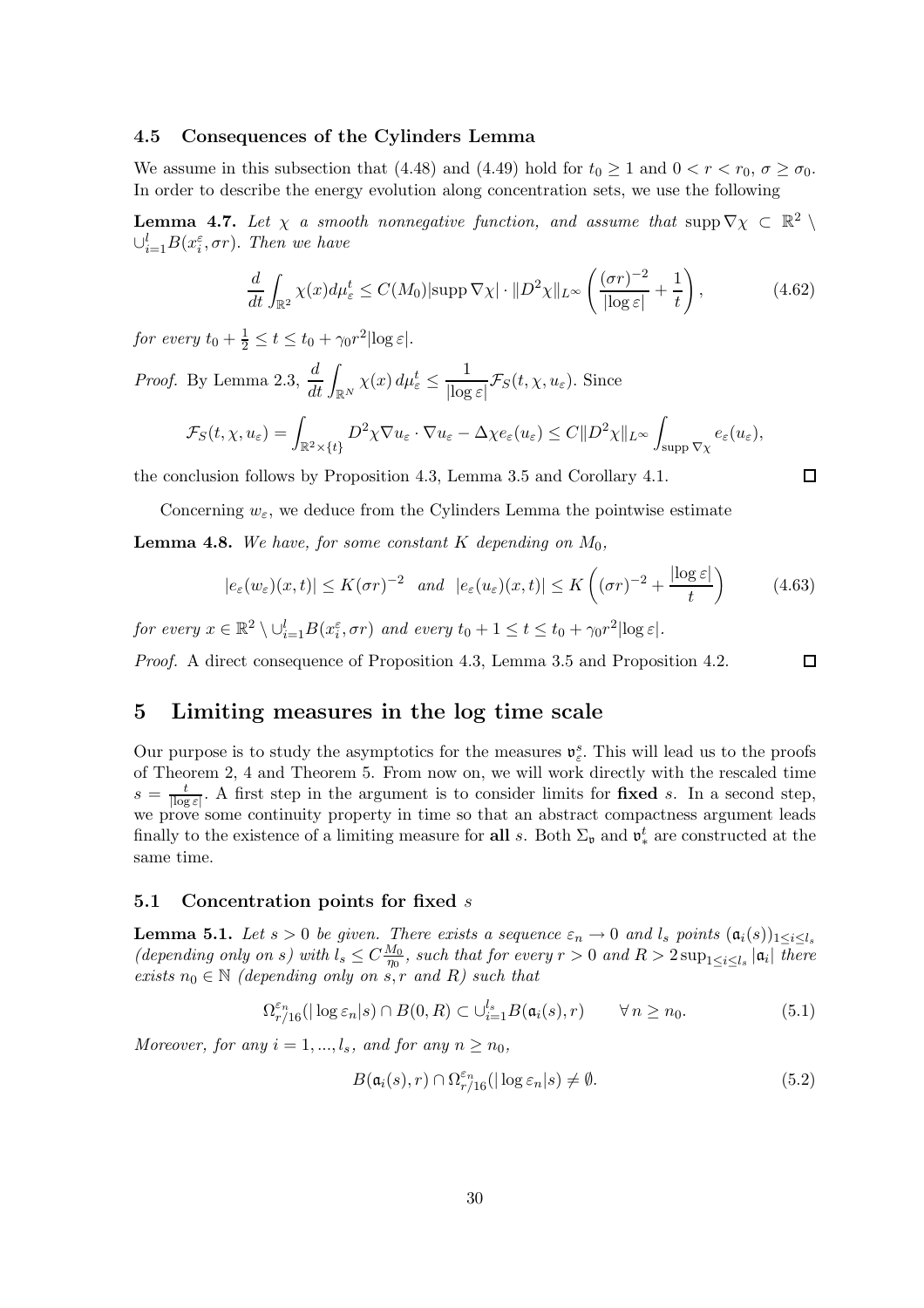*Proof.* Let  $0 < \delta \le 1$ . We consider a covering of  $\Omega_{\delta}^{\varepsilon}(|\log \varepsilon|s)$  as in (4.48), i.e. such that

$$
\Omega_{\delta}^{\varepsilon}(|\log \varepsilon|s) \subset \cup_{i=1}^{\ell^{\varepsilon,\delta}} B(x_i^{\varepsilon,\delta}, 2\delta) \tag{5.3}
$$

with  $l^{\varepsilon,\delta} \leq \frac{CM_0}{\eta_0}$  $\frac{M_0}{\eta_0}$  and

$$
x_i^{\varepsilon,\delta} \in \Omega^{\varepsilon}_{\delta}(|\log \varepsilon|s). \tag{5.4}
$$

.

By a compactness argument, there exists a set  $\{\mathfrak{a}_{i}^{\delta}\}_{1\leq i\leq l_{\delta}}\}$ , with

$$
l_{\delta}\leq \frac{CM_{0}}{\eta_{0}},
$$

such that for a subsequence  $\varepsilon_n \equiv \varepsilon_n^{\delta} \to 0$ ,  $l^{\varepsilon_n,\delta} = l^{\delta}$  is independent of *n*, and such that, relabeling if necessary, we have

$$
x_i^{\varepsilon_n, \delta} \to \mathfrak{a}_i^{\delta} \qquad \text{for } i = 1, ..., l_{\delta},
$$
  

$$
|x_i^{\varepsilon_n, \delta}| \to +\infty \qquad \text{for } i = l_{\delta} + 1, ..., l^{\delta}
$$

We choose  $\delta_m = 2^{-m}$  for  $m \in \mathbb{N}$ , and set  $\mathfrak{a}_i^m = \mathfrak{a}_i^{\delta_m}$ ,  $l^{\delta_m} = l^m$  and  $l_{\delta_m} = l_m$ . Since  $\Omega_{\delta_{m+1}}^{\varepsilon}(|\log \varepsilon|s) \subset \Omega_{\delta_m}^{\varepsilon}(|\log \varepsilon|s)$ , we notice that

$$
\cup_{i=1}^{l_{m+1}} \{\mathfrak{a}_i^{m+1}\} \subset \cup_{i=1}^{l_m} B(\mathfrak{a}_i^m, 2\delta_m).
$$

We deduce that, without need to pass to a subsequence,  $\cup_{i=1}^{l_m} \{\mathfrak{a}_i^m\}$  converges to  $\cup_{i=1}^{l_s} \{\mathfrak{a}_i(s)\}\$ as  $m \to +\infty$ , and

$$
\mathop{\rm dist}\nolimits\Big(\cup_{i=1}^{l_1}\{\mathfrak a_i^m\},\cup_{i=1}^{l_1}\{\mathfrak a_i(s)\}\Big)\le 2^{-m+2}.
$$

The subsequence  $\varepsilon_n$  in the statement of the Lemma is easily constructed by a diagonal argument.

Let  $0 < r < 1$  and  $R > 2 \sup_{1 \le i \le l_s} |\mathfrak{a}_i|$  be given and let  $m \in \mathbb{N}$  be such that  $2^{-m-1} <$  $\frac{r}{16} \leq 2^{-m}$ . There exists  $n_0 \in \mathbb{N}$  such that, for  $n \geq n_0$ ,

 $|x_i^{\varepsilon_n,\delta_m} - \mathfrak{a}_i^m| \leq 2^{-m}$  for  $i = 1,\ldots,l_m$ , and  $|x_i^{\varepsilon_n,\delta_m}| > 2R$  for  $i = l_m + 1,\ldots,l^m$ .

Therefore, for  $n \geq n_0$ ,

$$
\Omega_{r/16}^{\varepsilon_n}(|\log \varepsilon_n|s) \cap B(0,R) \subset \Omega_{\delta_m}^{\varepsilon_n}(|\log \varepsilon_n|s) \cap B(0,R)
$$
  

$$
\subset \left(\cup_{i=1}^{\infty} B(x_i^{\varepsilon_n,\delta_m}, 2\delta_m)\right) \cap B(0,R) = \cup_{i=1}^{\infty} B(x_i^{\varepsilon_n,\delta_m}, 2\delta_m)
$$
  

$$
\subset \cup_{i=1}^{\infty} B(\mathfrak{a}_i^m, 3\delta_m) \subset \cup_{i=1}^{\infty} B(\mathfrak{a}_i(s), 3\delta_m + 2^{-m+2})
$$
  

$$
\subset \cup_{i=1}^{\infty} B(\mathfrak{a}_i(s), r).
$$
 (5.5)

The proof is complete.

**Remark 5.1.** At a later stage, we will consider limiting measures  $v_*^s$ <sup>s</sup> for  $\mathfrak{v}_{\varepsilon_n}^s$ . A direct consequence of (5.2) is that

$$
\mathfrak{v}^s_*\left(\{\mathfrak{a}_i\}\right) \ge \frac{\eta_0}{2}.\tag{5.6}
$$

 $\Box$ 

From Lemma 5.1 and a further diagonal argument we obtain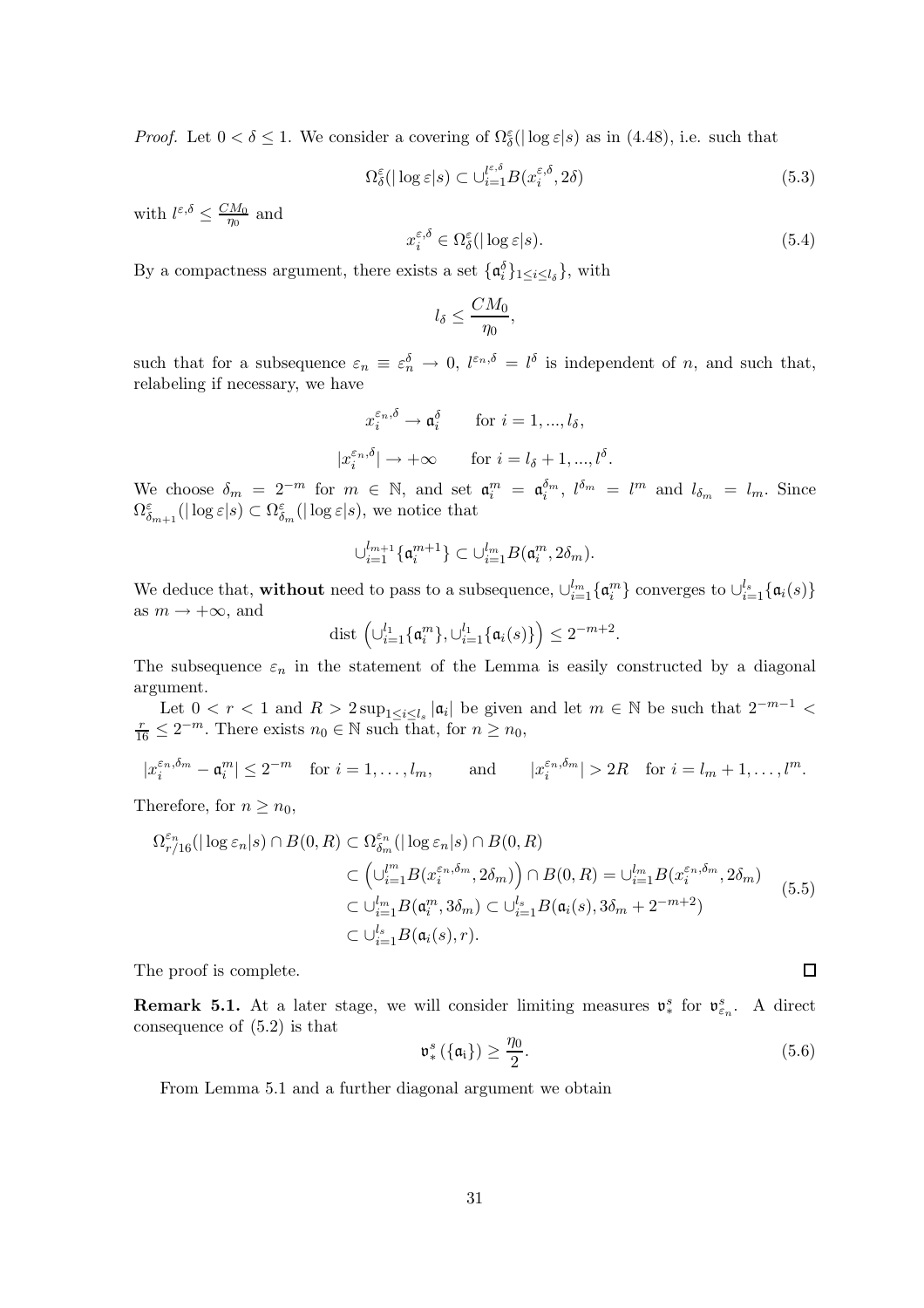**Corollary 5.1.** Let  $\mathcal{Z} \subset \mathbb{R}^+$  be a countable set. There exists a sequence  $\varepsilon_n \to 0$  (depending only on  $\mathcal{Z}$ ) and, for each  $s \in \mathcal{Z}$ ,  $l_s$  points  $\mathfrak{a}_1(s),...,\mathfrak{a}_{l_s}(s)$  (with  $l_s \leq C \frac{M_0}{\eta_0}$  $\frac{M_0}{\eta_0}$ ), such that for every  $r > 0$  and  $R(s) \ge \sup_{1 \le i \le l_s} |\mathfrak{a}_i(s)|$ , there exists  $n_0 \in \mathbb{N}$  (depending only only on s, r and  $R(s)$ ) for which

$$
\Omega_{r/16}^{\varepsilon_n}(|\log \varepsilon_n|s) \cap B(0, R(s)) \subset \bigcup_{i=1}^{l_s} B(\mathfrak{a}_i(s), r) \qquad \forall n \ge n_0. \tag{5.7}
$$

**Remark 5.2.** In the sequel, we take as sequence  $(\varepsilon_n)_{n\in\mathbb{N}}$  the one related to  $\mathcal{Z} = \gamma_0 \mathbb{Q}^+$ , where  $\gamma_0$  is the constant in Proposition 4.3.

An important part of our analysis will be devoted to prove that there exists a subsequence  $\varepsilon_{\sigma(n)}$  for which (5.1) holds for **any**  $s > 0$ . The key ingredient is the Cylinders Lemma. In order to implement this technique we first need the following elementary covering argument.

**Lemma 5.2.** Consider *l* distinct points  $a_1, ..., a_l$  in  $\mathbb{R}^2$ . Let  $r_0 > 0$  and  $\sigma \geq 2$  be given. Then, there exists  $r > 0$  such that

$$
r_0 \le r \le (2\sigma)^l r_0 \tag{5.8}
$$

and a subset  $\{a_j\}_{j\in J}$  of  $\{a_i\}_{1\leq i\leq l}$  such that

$$
\cup_{i=1}^l B(a_i, r_0) \subset \cup_{j \in J} B(a_j, r)
$$

and

$$
|a_j - a_k| \ge \sigma r \qquad \forall j \ne k \text{ in } J. \tag{5.9}
$$

*Proof.* The proof is by iteration, in at most l steps. First, consider the collection  $\{a_i\}_{1\leq i\leq l}$ . If (5.9) is verified with  $r = r_0$  there is nothing else to do. Otherwise, take two points, say  $a_1, a_2$  such that  $|a_1 - a_2| \leq \sigma r_0$ , consider the collection  $a_2, a_3, ..., a_l$ , and set  $r = 2\sigma r_0$ . If (5.9) is verified, we stop. Otherwise we go on in the same way. If the process does not stop in  $l-1$  steps, at the  $l<sup>th</sup>$  step we are left with one single ball of radius  $r = (2\sigma)^l r_0$ , and  $(5.9)$ is void.  $\Box$ 

#### 5.2 Continuity in time

**Proposition 5.1.** Let  $s_0 > 0$  and  $0 < r_0 \leq 1$  and  $R \geq 2 \sup_{1 \leq i \leq l(s_0)} |\mathfrak{a}_i(s_0)|$  be given. There exists  $n_0 = n_0(s_0, r_0, R)$  such that for  $n \geq n_0$ 

$$
\Omega_{r_0/16}^{\varepsilon_n}(|\log \varepsilon_n|s) \cap B(0,R) \subset \bigcup_{i=1}^{l(s_0)} B(\mathfrak{a}_i(s_0), \sigma_1 r_0) \qquad \forall \, s \in [s_0, s_0 + \gamma_0 r_0^2],\tag{5.10}
$$

where  $\gamma_0$  is the constant in Proposition 4.3 and  $\sigma_1$  is some constant depending only on  $M_0$ . Here the points  $\{\mathfrak{a}_i(s_0)\}_{1 \leq i \leq l(s_0)}$ , the sequence  $(\varepsilon_n)_{n \in \mathbb{N}}$  and  $n_0$  are given in Lemma 5.1. Moreover,

$$
e_{\varepsilon_n}(\mathfrak{u}_{\varepsilon_n}) \le C(r_0^{-2} + \delta_0^{-1}) \quad \text{on } \left[ B(0, R) \setminus \bigcup_{i=1}^l B(\mathfrak{a}_i(s_0), \sigma_1 r_0) \right] \times [s_0 + \frac{1}{|\log \varepsilon|}, s_0 + \gamma_0 r_0^2]. \tag{5.11}
$$

*Proof.* We apply Lemma 5.1 with  $s = s_0$  and  $r = r_0$ . Combining with Lemma 5.2, for the choice  $\sigma = \sigma_0$ , where  $\sigma_0$  is the constant in Proposition 4.3, we are led to

$$
\Omega_{r_0/16}^{\varepsilon_n}(|\log\varepsilon_n|s)\cap B(0,R)\subset\cup_{j\in J}B(a_i,r)
$$

for some  $r_0 \le r \le (2\sigma_0)^l r_0$ , and  $|\mathfrak{a}_j - \mathfrak{a}_k| \ge \sigma_0 r$  for  $j \ne k \in J$ . Conclusion (5.10) then follows from the Cylinders Lemma (Proposition 4.3). For (5.11) we invoke once more Lemma 4.8.  $\Box$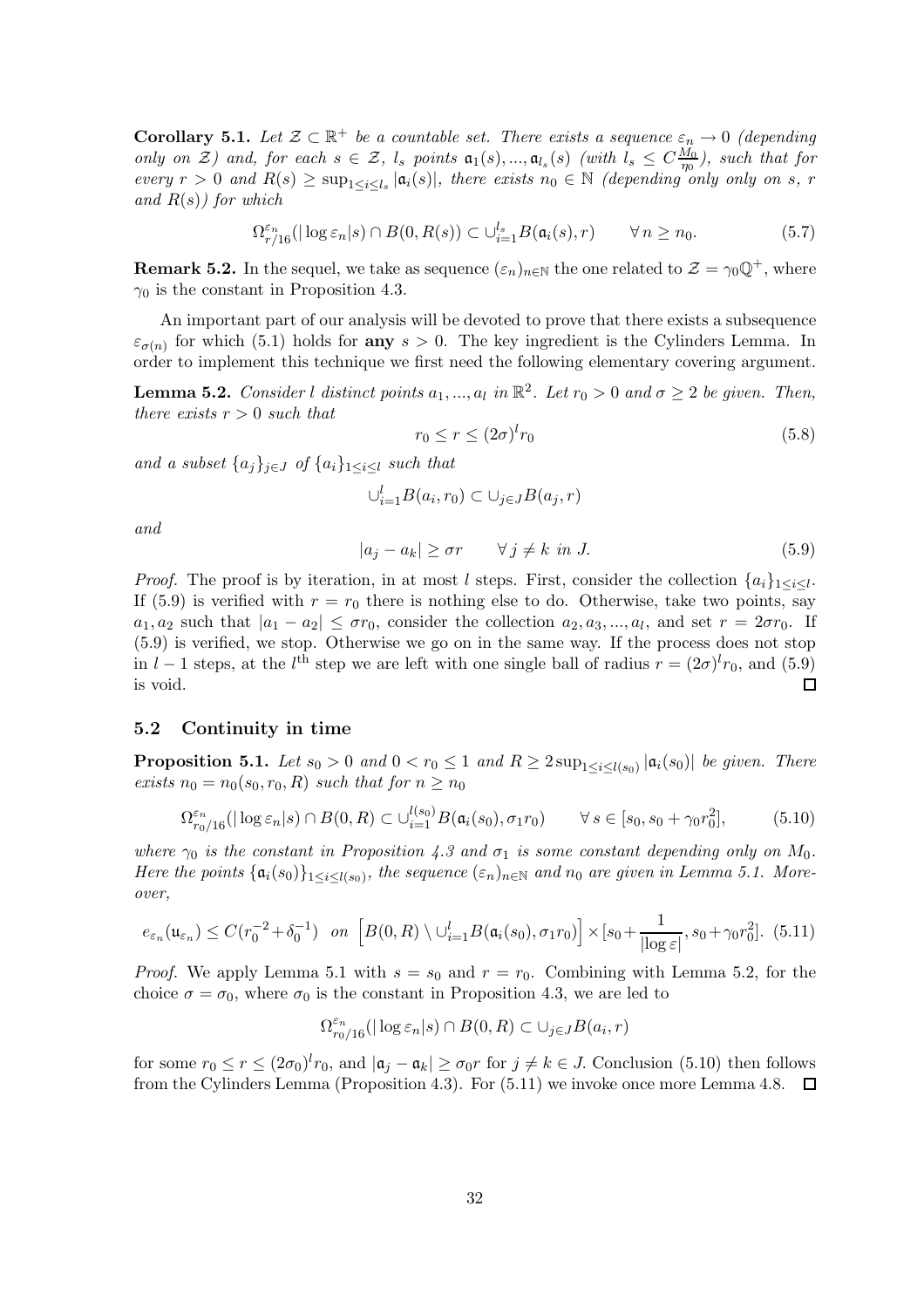#### 5.3 Construction of  $\Sigma_{\nu}$  and proof of Theorem 2

Given a length  $r_0 > 0$  we consider the set

$$
\Sigma^{\varepsilon}_{r_0}=\cup_{s>0}\Omega^{\varepsilon}_{r_0/16}(|\!\log\varepsilon|s)
$$

and cover it by "chains" of cylinders of radius of order  $r_0$  and height of order  $r_0^2$ . We then define the set  $\Sigma_{\mathfrak{v}}$  as the intersection, as  $r_0 \to 0$  and  $\varepsilon \to 0$  of these chains. To implement this idea, we discretize time by slices of thickness  $\gamma_0 r_0^2$ . More precisely, we fix  $r_0 \in \mathbb{Q}^+$  and consider the time slices  $s_j = j\gamma_0 r_0^2$ , for  $j \in \mathbb{N}, j \ge 1$ . For  $S > 0$  and  $R > 0$  we set

$$
\Sigma^{\varepsilon_n}_{r_0}(S,R)=\Sigma^{\varepsilon_n}_{r_0}\cap B(0,R)\times[0,S],
$$

where  $(\varepsilon_n)_{n\in\mathbb{N}}$  is the sequence considered in Remark 5.2. In view of Proposition 5.1, for given  $S > 0$ ,

$$
R(S) = 2 \sup_{s \in \mathcal{Z} \cap (0, S)} |\mathfrak{a}_i(s)| < +\infty.
$$

As an immediate consequence of Proposition 5.1 we have

**Lemma 5.3.** Consider the sequence  $(\varepsilon_n)_{n\in\mathbb{N}}$  given in Remark 5.2. Assume  $r_0 \in \mathbb{Q}^+$  and  $S > 0$ ,  $R \ge R(S)$  be given. Then there exists  $n_0 = n_0(S, R, r_0)$  depending only on S, R and  $r_0$  such that, for any  $n \geq n_0$ ,

$$
\Sigma_{r_0}^{\varepsilon_n}(S,R) \subset \bigcup_{\substack{j\geq 1\\s_j\leq S}} \left( \bigcup_{i=1}^{l(s_j)} \overline{B}(\mathfrak{a}_i(s_j), \sigma_1 r_0) \times [s_j, s_{j+1}] \right).
$$

We next specify the choice for  $r_0$ , taking namely  $r_0 = \frac{1}{2n}$  $\frac{1}{2^m}$ ,  $m \in \mathbb{N}$ , and set

$$
\Sigma_{\mathfrak{v}} = \bigcap_{m \in \mathbb{N}} \bigcup_{\substack{j \geq 1 \\ 1 \leq i \leq l}} \overline{B}(\mathfrak{a}_i(\frac{j\gamma_0}{2^{2m}}), \frac{\sigma_1}{2^m}) \times [\frac{j\gamma_0}{2^{2m}}, \frac{(j+1)\gamma_0}{2^{2m}}].
$$
\n(5.12)

By definition,  $\Sigma_{\mathfrak{v}}$  is an intersection of closed sets, hence it is closed. Moreover, by definition of parabolic<sup>20</sup> Hausdorff measure  $\mathcal{H}_{P}^{k}$ , we have

$$
\mathcal{H}_P^2(\Sigma_\mathfrak{v} \cap \mathbb{R}^2 \times [0, S]) \le C(M_0)S. \tag{5.13}
$$

This yields the first assertion of Theorem 2. Next, we first observe that for some l depending only on  $M_0$  <sup>21</sup>

$$
\sharp \Sigma_{\mathfrak{v}}^{s} \le l \qquad \text{for any } s > 0,
$$
\n
$$
(5.14)
$$

and the second assertion follows directly from the construction (5.12) of  $\Sigma_{\nu}$ , taking  $\alpha = \frac{\gamma_0}{\sigma^2}$  $\frac{\gamma_0}{\sigma_1^2}$  . At this stage we have established Theorem 2.<sup>22</sup>

<sup>&</sup>lt;sup>20</sup>The parabolic ball  $B_P(z,r) \subset \mathbb{R}^N \times \mathbb{R}$  of radius r centered at  $z = (x,t) \in \mathbb{R}^N \times \mathbb{R}$  is given by  $B_P(z,r) =$  $B(x,r) \times [t - r^2, t + r^2].$ 

<sup>&</sup>lt;sup>21</sup>Indeed, in view of the definition of  $\Sigma_{\mathfrak{v}}$ ,  $\Sigma_{\mathfrak{v}}^s$  is included the union of at most l intervals of arbitrarily small size.

<sup>&</sup>lt;sup>22</sup>Actually we have constructed a set  $\Sigma_{\nu}$  satisfying the properties stated in Theorem 2. The important point of course is that the set  $\Sigma_{\mathfrak{v}}$  satisfies also the properties stated in Theorem 1, in particular the convergence stated in (3). This will be established at a later stage of the analysis.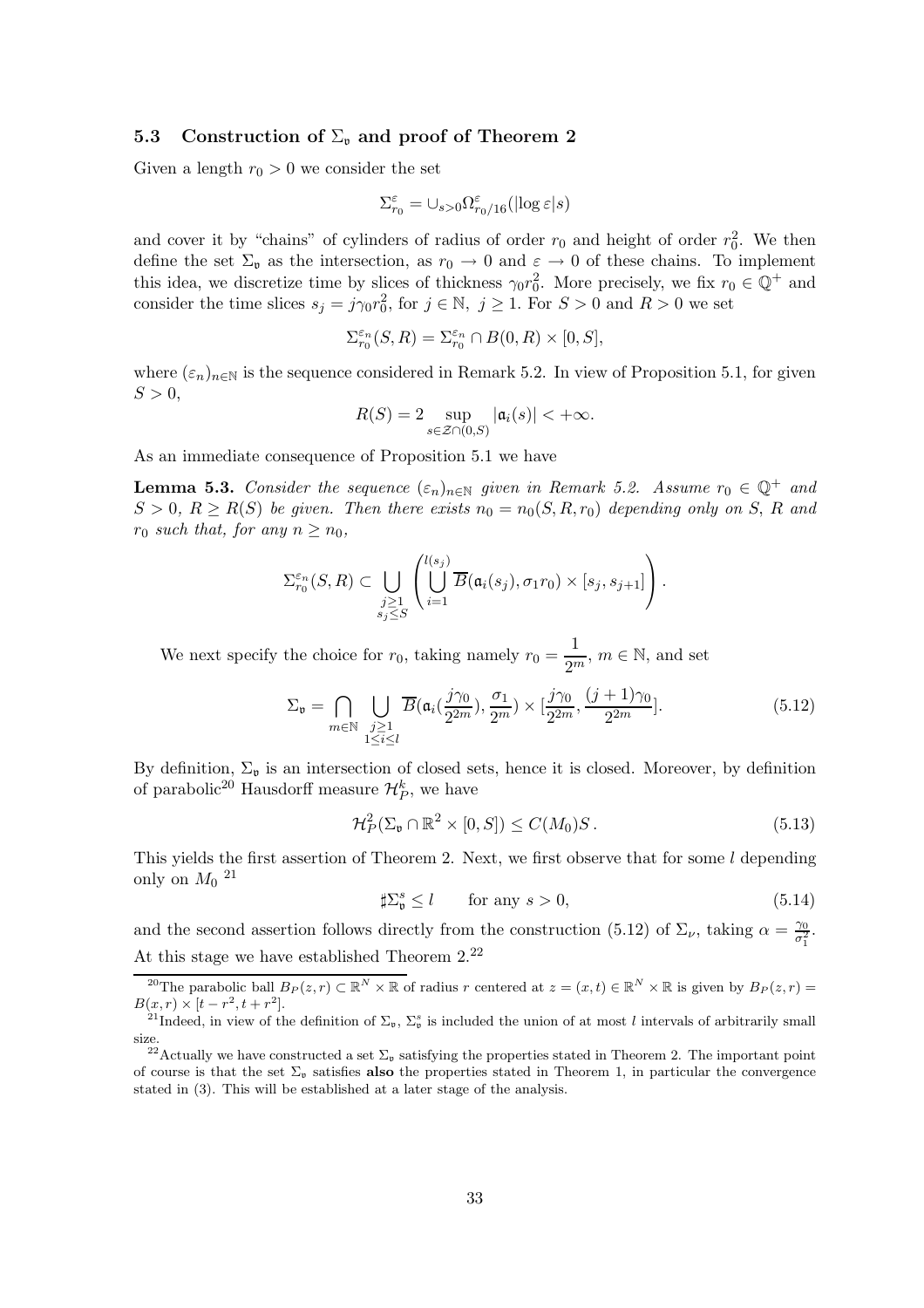Notice that the above construction of  $\Sigma_{\nu}$  also yields some properties stated in Theorem 1. Indeed, let  $K \subset \mathbb{R}^2 \times \mathbb{R}^+ \setminus \Sigma_{\mathfrak{v}}$  be a compact set. By definition of  $\Sigma_{\mathfrak{v}}$ , there exists some  $m \in \mathbb{N}$  such that

$$
K \cap \bigcup_{\substack{j \geq 1 \\ 1 \leq i \leq l}} \overline{B}(\mathfrak{a}_i(\frac{j\gamma_0}{2^{2m}}), \frac{\sigma_1}{2^m}) \times [\frac{j\gamma_0}{2^{2m}}, \frac{(j+1)\gamma_0}{2^{2m}}] = \emptyset.
$$

Therefore, by Proposition 5.1 we deduce that

$$
e_{\varepsilon_n}(\mathfrak{u}_{\varepsilon_n}) \le 2^{2m}C \qquad \text{on } K,\tag{5.15}
$$

and hence

$$
||\mathfrak{u}_{\varepsilon_n}| - 1| \le 2^m C \varepsilon \qquad \text{on } K,\tag{5.16}
$$

so that  $|\mathfrak{u}_{\varepsilon_n}| \to 1$  uniformly on K and moreover the energy is uniformly bounded on K.

**Remark 5.3.** Since, for any  $s > 0$ ,  $\Sigma_{\mathfrak{v}}^s$  is finite, we may write

$$
\Sigma_{\mathfrak{v}}^{s} = \cup_{i=1}^{l(s)} \{ a_i(s) \}. \tag{5.17}
$$

It follows from the very construction of  $\Sigma_{\mathfrak{v}}$  that for each  $s \in \mathcal{Z}$  we have the inclusion

$$
\{\mathfrak{a}_i(s)\}_{1\leq i\leq l_s}\subset\{a_i(s)\}_{1\leq i\leq l(s)}.\tag{5.18}
$$

The two sets may not coincide for every s, in particular when collisions occur. However, in view of the above construction, we have

$$
\Sigma_{\mu} = \cup_{s \in \mathcal{Z}} \cup_{i=1}^{l_s^-} {\{\mathfrak{a}_i(s)\}},
$$

and more precisely, for  $s > 0$ ,

$$
\bigcup_{i=1}^{l(s)} \{a_i(s)\} = \lim_{s' \to s, s' \in \mathcal{Z}, s' < s} \bigcup_{i=1}^{l_{s'}} \{a_i(s')\}.
$$

In particular, for any neighborhood  $\mathcal{O}_i$  of  $a_i(s)$ ,

$$
\lim_{s' \to s, s' < s} \inf_{s'' < s} \nu_s^{s'}(\mathcal{O}_\lambda) \ge \frac{\eta_0}{2}.\tag{5.19}
$$

Notice also that a consequence of Theorem 5 iii) will be that equality in (5.18) holds for all but finitely many times s.

#### 5.4 The abstract compactness argument

The following is an easy variant of Helly's selection principle.

**Lemma 5.4.** Let I be an at most countable set, and let  $(f_n^i)_{n \in \mathbb{N}, i \in I}$  be a collection of realvalued functions defined on some interval  $(a, b)$ . Assume that for each  $i \in I$  the family  $(f_n^i)_{n \in \mathbb{N}}$  is equibounded and satisfies the following semi-decreasing property<sup>23</sup>

$$
\forall \delta > 0 \text{ there exists } \tau > 0 \text{ and } n_i \in \mathbb{N} \text{ such that, if } s_1, s_2 \in (a, b)
$$
  
and  $s_2 - \tau \le s_1 \le s_2$ , then  $f_n^i(s_2) \le f_n^i(s_1) + \delta$ ,  $\forall n \ge n_i$ . (5.20)

<sup>&</sup>lt;sup>23</sup>Such a condition appears in the literature under various forms, the one we adopt here does not require differentiability.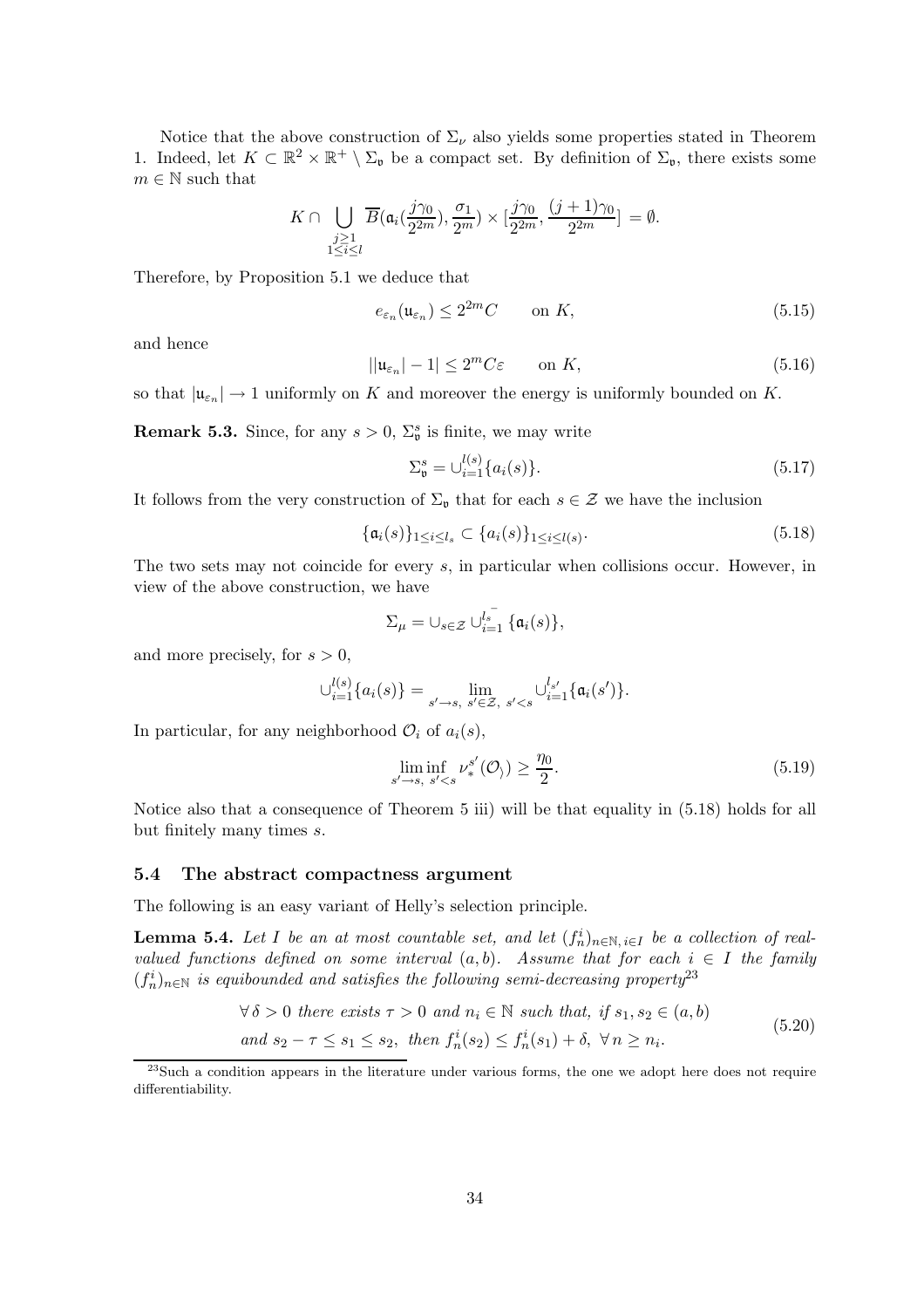Then there exists a subsequence  $\sigma(n)$  and a family  $(f^i)_{i \in I}$  of real-valued functions on  $(a, b)$ such that

$$
f_{\sigma(n)}^i(s) \to f^i(s) \qquad \forall \, s \in (a, b), \quad \forall \, i \in I.
$$

We apply the previous lemma to the following situation. Let  $(\chi_i)_{i\in I}$  be a countable family of compactly supported nonnegative smooth functions on  $\mathbb{R}^N$ , and assume that span  $(\chi_i)_{i\in I}$ is dense in  $\mathcal{C}_c^0(\mathbb{R}^N)$ . For  $s \in (a, b)$  and  $n \in \mathbb{N}$ , let  $\{\mathfrak{v}_n^s\}$  be a family of measures on  $\mathbb{R}^N$  and set

$$
f_n^i(s) = \int_{\mathbb{R}^N} \chi_i d\mathfrak{v}_n^s, \qquad \text{for } s \in (a, b), \ n \in \mathbb{N}, \ i \in I. \tag{5.21}
$$

Assume that, for some constant  $C > 0$ 

$$
\|\mathfrak{v}_n^s\| \le C \qquad \forall s \in (a, b), \ \forall n \in \mathbb{N}.
$$
 (5.22)

**Lemma 5.5.** Assume that the family  $(f_n^i)_{n \in \mathbb{N}}$  defined by (5.21) satisfies (5.20). Then there exists a subsequence  $(\sigma(n))_{n\in\mathbb{N}}$  and a family of measures  $\{\mathfrak{v}_*^s\}_{s\in(a,b)}$  such that

> $\mathfrak{v}_{\sigma(n)}^s \rightharpoonup \mathfrak{v}_*^s$ weakly as measures, as  $n \to +\infty$ , for all  $s \in (a, b)$ .

*Proof.* In view of Lemma 5.4, there exists a subsequence  $(\sigma(n))_{n\in\mathbb{N}}$  such that

$$
\mathfrak{v}_{\sigma(n)}^{s}(\chi_{i}) \quad \text{converges, as } n \to +\infty, \quad \text{for every } s \in (a, b). \tag{5.23}
$$

Next let  $s_0 \in (a, b)$  be arbitrary but fixed. Since (5.22) holds and in view of (5.23), since span  $\{\chi_i\}$  is dense, for  $s = s_0$  the family  $\{ \mathfrak{v}_{\sigma}^{s_0} \}$  $\sigma_{\sigma(n)}^{s_0}(\chi)\}_{n\in\mathbb{N}}$  is a Cauchy sequence in  $\mathbb{R}$ , hence it converges. This determines the measure  $v_*^{s_0}$ <sup>s<sub>0</sub></sup> and establishes the convergence for  $s = s_0$ . Since  $\Box$  $s_0$  was arbitrary, the conclusion follows.

### 5.5 Pseudo-decreasing property

Recall that at this stage the convergence of  $\mathfrak{v}_{\varepsilon_n}^s$  to a limiting measure  $\mathfrak{v}_*^s$  has already been established for  $s \in \mathcal{Z} = \gamma_0 \mathbb{Q}^+$  (see Corollary 5.1 and Remark 5.2). In this section we show that, extracting possibly a subsequence, convergence holds for **all**  $s \in \mathbb{R}^+$ . The main ingredient is a pseudo-decreasing property.

For  $s \in \mathcal{Z}$  consider the class

$$
Y(s) = \{ \chi \in C_c^1(\mathbb{R}^2, \mathbb{R}^+), \ \ \sup \nabla \chi \subset \mathbb{R}^2 \setminus \bigcup_{i=1}^{l(s)} \{ a_i(s) \} \}.
$$

We have

**Lemma 5.6.** Let  $s_0 \in \mathcal{Z}$  and  $\chi \in Y(s_0)$  be given. Set

$$
r = \sigma_1^{-1} \cdot \text{dist}(\text{supp}\,\nabla \chi, \cup_{i=1}^{l(s_0)} \{a_i(s_0)\}).
$$

Then

$$
\frac{d}{ds} \int_{\mathbb{R}^2} \chi d\mathfrak{v}_{\varepsilon_n}^s \le C \qquad on \quad [s_0 + \frac{1}{|\log \varepsilon_n|}, s_0 + \gamma_0 r^2],\tag{5.24}
$$

where the constant C depends only on  $\chi$ .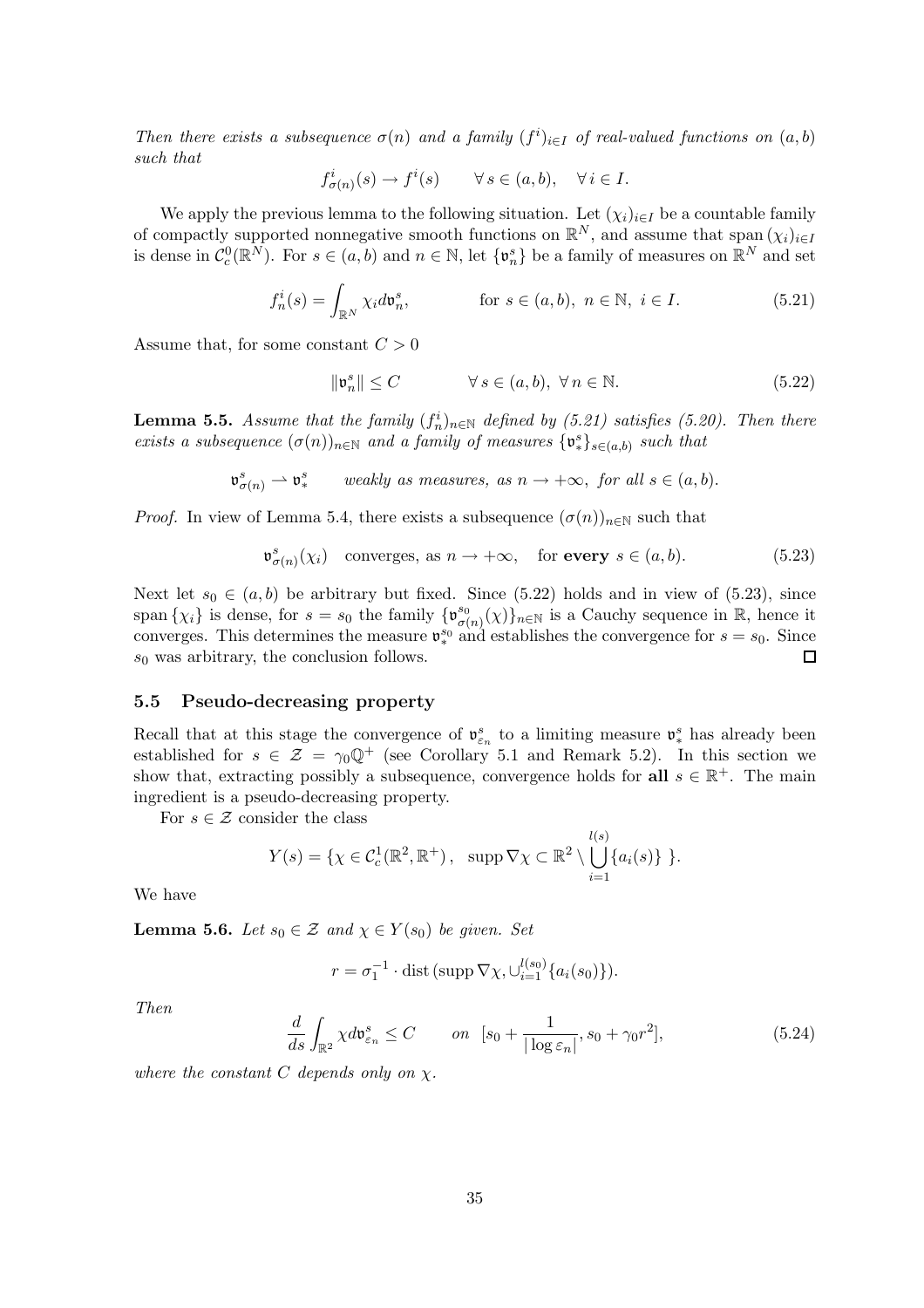Proof. It is an immediate consequence of inequality (2.7) of Lemma 2.3 combined with inequality (5.11) of Proposition 5.1, and the fact that  $\nabla \chi$  vanishes on  $\cup_{i=1}^{l(s_0)} B(a_i(s_0), \sigma_1 r)$ .

**Remark 5.4.** Notice that (5.24) is only valid on an interval depending on  $\chi$ .

We introduce next the class, for  $s \in \mathcal{Z}$ ,

$$
Y_r(s) = \{ \chi \in Y(s), \quad \text{dist}(\operatorname{supp} \nabla \chi, \{a_i(s)\}_{1 \le i \le l(s)}) \ge \sigma_1 r \}.
$$

The main step in the proof of Theorem 4 is the following

**Proposition 5.2.** There exists a fixed subsequence of  $(\varepsilon_n)_{n\in\mathbb{N}}$  (still denoted  $(\varepsilon_n)_{n\in\mathbb{N}}$ ) such that for any  $s_0 \in \mathcal{Z}$ , any  $r > 0$ , any  $\chi \in Y_r(s_0)$  and every  $s \in [s_0, s_0 + \gamma_0 r^2]$ ,

 $\mathfrak{v}_{\varepsilon_n}^s(\chi)$  converges as  $n \to +\infty$ .

*Proof.* Let  $s_0 \in \mathcal{Z} = \gamma_0 \mathbb{Q}^+$  and  $r \in \mathbb{Q}^+$  be given. Thanks to Lemma 5.6 we can apply Lemma 5.4 with  $[a, b] \subset (s_0, s_0 + \gamma_0 r^2]$  and  $f_n^i(s) = \mathfrak{v}_{\varepsilon_n}^s(\chi_i)$ , where  $\{\chi_i\}_{i \in I}$  is a countable dense subset of  $Y_r(s_0)$ . It follows that, for a subsequence  $(\tilde{\sigma}(n))_{n\in\mathbb{N}} \equiv (\sigma_{s_0,r}(n))_{n\in\mathbb{N}}$  depending on  $s_0$  and r,

 $f_{\tilde{\sigma}(n)}^i(s)$  converges on  $[a,b]$ .

Using a diagonal argument for  $s_0 \in \mathcal{Z}$  and  $r \in \mathbb{Q}^+$  we get rid of the dependence on  $s_0$  and  $r$ , and the conclusion follows by density of the family  $\{x_i\}_{i \in I}$  in  $Y(s_0)$ . and the conclusion follows by density of the family  $\{\chi_i\}_{i\in I}$  in  $Y(s_0)$ .

#### 5.6 Proof of Theorem 4 completed.

We inverse the role of s and  $s_0$ , i.e. let  $s > 0$  be given and fixed (whereas  $s_0$  will vary). Define

$$
Z(s) = \{ \chi \in C_c^0(\mathbb{R}^2, \mathbb{R}^+), \ \ \text{supp } \nabla \chi \subset \mathbb{R}^2 \setminus \Sigma_{\mathfrak{v}}^s \}.
$$

Recall that for any  $s > 0$ ,  $\Sigma_{\mathfrak{v}}^s$  is a finite set. Let  $\chi \in Z(s)$  and set  $r = \text{dist}(\text{supp }\nabla \chi, \Sigma_{\mathfrak{v}}^s)$ . Next, we are going to choose  $s_0 \in \mathcal{Z}$  such that  $s_0 < s$  and  $0 < s - s_0 <$  $\alpha r^2$  $\frac{x}{16}$ , so that in particular, since  $\alpha = \frac{\gamma_0}{\sigma^2}$  $\frac{\gamma_0}{\sigma_1^2}$ ,  $s \in (s_0, s_0 + \gamma_0 r^2)$ . We claim that  $\chi \in Y_{r/2}(s_0)$ . Indeed, by construction  $\Sigma_{\mathfrak{v}}^{s} \subset \mathbb{R}^{2} \times \{s\} \cap$  $\begin{bmatrix} l(s_0) \\ | \end{bmatrix}$  $\mathcal{P}_{\alpha}(a_i(s_0),s_0)$ , that is

$$
\Sigma_{\mathfrak{v}}^{s} \subset \bigcup_{i=1}^{l(s_0)} B(a_i(s_0), \sqrt{\frac{s-s_0}{\alpha}}) \subset \bigcup_{i=1}^{l} B(a_i(s_0), \frac{r}{4}),
$$

 $i=1$ 

and the claim follows. We apply next Proposition 5.2 to  $s_0$  and  $\frac{r}{2}$  to deduce that  $\mathfrak{v}_{\varepsilon_n}^s(\chi)$ converges as  $n \to +\infty$ . Since  $\chi$  was arbitrary in  $Z(s)$  and since  $Z(s)$  is dense in  $\mathcal{C}_c^0(\mathbb{R}^2, \mathbb{R}^+),$ it follows that  $\mathfrak{v}_{\varepsilon_n}^s(\chi)$  converges for every  $\chi \in C_c^0(\mathbb{R}^2, \mathbb{R}^+)$ , and the proof of Theorem 4 is completed.  $\Box$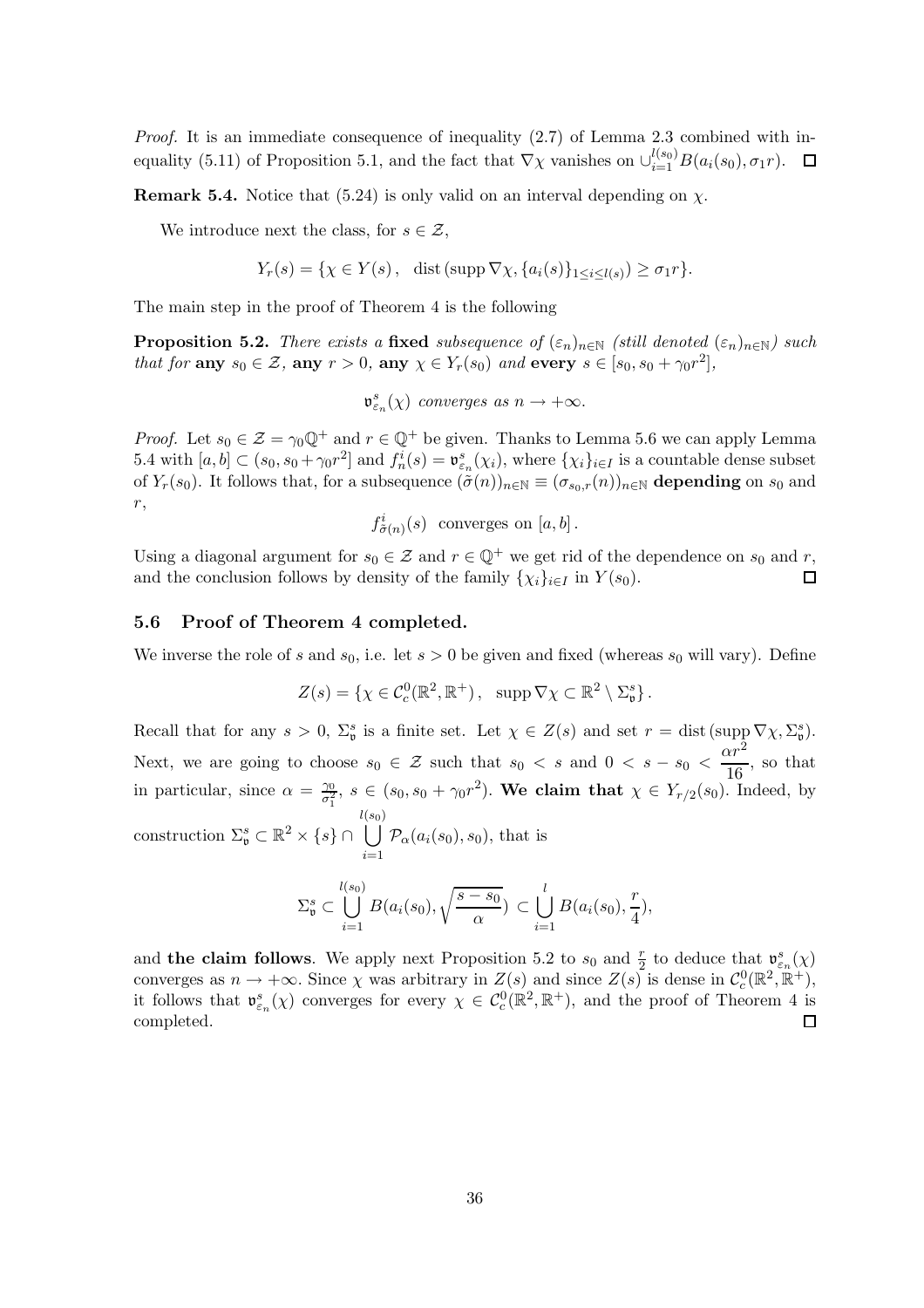### 5.7 Proof of Theorem 5 i).

In view of (5.11), we have, for every  $s > 0$  and  $K \subset \mathbb{R}^2 \times \mathbb{R}^+ \setminus \Sigma_{\mathfrak{v}}$ ,

$$
\mathfrak{v}_{*}^{s}(K \cap \mathbb{R}^{2} \times \{s\}) = 0 \tag{5.25}
$$

It follows from the fact that  $\Sigma_{\mathfrak{v}}$  is closed and (5.25), that for any compact set  $\Omega \subset \mathbb{R}^2 \setminus \Sigma_{\mathfrak{v}}^s =$  $\mathbb{R}^2 \setminus \cup_{i=1}^{l(s)} \{a_i(s)\},\,$ 

$$
\mathfrak{v}^s_*(\Omega)=0,
$$

so that

$$
\nu_*^s = \sum_{i=1}^{l(s)} \theta_i(s) \delta_{a_i(s)}
$$

for some positive numbers  $\theta_i(s)$ , so that the first statement in Theorem 5 i) is established. Concerning the second statement (i.e.  $(8)$ ), it requires to define the degrees  $d_i$ , and this will be done in Section 6. Once the degrees are defined, inequality (8) follows immediately from standard lower energy bounds (see e.g. [19]).  $\Box$ 

# 6 Convergence results for  $u_{\varepsilon}$  in the log time scale

In order to prove Theorem 1, we use the decomposition given by Proposition 4.1, i.e. we write  $u_{\varepsilon} = w_{\varepsilon} \exp i \phi_{\varepsilon}$  so that

$$
u_{\varepsilon} \times \nabla u_{\varepsilon} = w_{\varepsilon} \times \nabla w_{\varepsilon} + \rho_{\varepsilon}^2 \nabla \phi_{\varepsilon}.
$$
\n(6.1)

We handle each of the terms on the r.h.s. of  $(6.1)$  separately.

Recall that from Proposition 4.1  $\phi_{\varepsilon}$  solves the heat equation. Moreover, applying iii) and Remark 4.1 b) with  $q = 5$ , we have, for  $s > 0$  and  $s \log \epsilon > 1$ ,

$$
|\nabla \phi_{\varepsilon}(\cdot,|\log \varepsilon|s)| \le C(M_0) \left(\frac{1}{\sqrt{s}} + \frac{1}{(s|\log \varepsilon|)^{1/5}}\right),\tag{6.2}
$$

$$
|D^2 \phi_{\varepsilon}(\cdot, |\log \varepsilon|s)| \le \frac{C(M_0)}{\sqrt{s |\log \varepsilon|}} \left(\frac{1}{\sqrt{s}} + \frac{1}{(s |\log \varepsilon|)^{1/5}}\right),\tag{6.3}
$$

$$
|\partial_s \nabla \phi_{\varepsilon}(\cdot, |\log \varepsilon|s)| \le \frac{C(M_0)}{s |\log \varepsilon|} \left(\frac{1}{\sqrt{s}} + \frac{1}{(s |\log \varepsilon|)^{1/5}}\right). \tag{6.4}
$$

We deduce

**Proposition 6.1.** Extracting possibly a subsequence, there exists a function  $c : \mathbb{R}^+_* \to \mathbb{R}^2$ such that

$$
\nabla \phi_{\varepsilon}(\cdot, s | \log \varepsilon|) \to c(s)
$$

on every compact subset K of  $\mathbb{R}^2 \times (0, +\infty)$ . Moreover,

$$
|c(s)| \le \frac{C(M_0)}{\sqrt{s}} \qquad \forall \, s > 0. \tag{6.5}
$$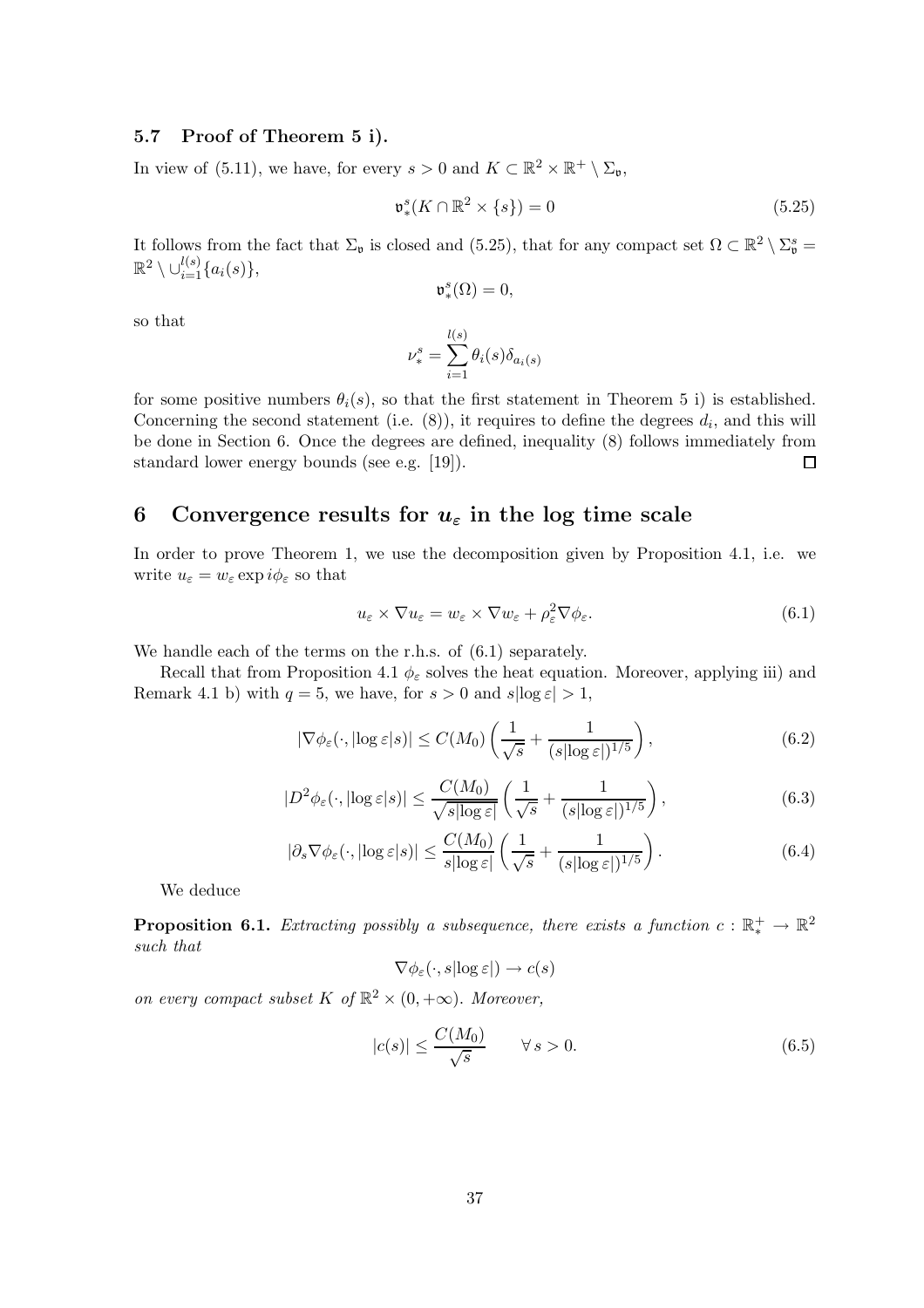The proof is a straightforward consequence of  $(6.2), (6.3), (6.4)$  and Ascoli-Arzelà Theorem. Next we turn to  $w_{\varepsilon} \times \nabla w_{\varepsilon}$ , and recall the decomposition given in (4.35)

$$
w_{\varepsilon} \times \delta w_{\varepsilon} = \delta^* \psi + \delta \Phi_0 + \zeta, \tag{6.6}
$$

where  $\zeta = (1 - |u_{\varepsilon}|^2) \delta \phi_{\varepsilon}$ , the 2-form  $\psi$  is defined on  $\mathbb{R}^2 \times \mathbb{R}^+$  by the elliptic problem

$$
-\Delta_{x,t}\psi = J_{x,t}u_{\varepsilon} \qquad \text{on } \mathbb{R}^N \times \mathbb{R},\tag{6.7}
$$

and where the function  $\Phi_0$  is defined by the parabolic problem

$$
\begin{cases} \n\partial_t \Phi_0 - \Delta \Phi_0 = A + B & \text{on } \mathbb{R}^2 \times \mathbb{R} \\ \n\Phi_{\varepsilon}(x, 0) = 0 & \text{for } x \in \mathbb{R}^2, \n\end{cases} \tag{6.8}
$$

where  $A = d^*(\delta^* \psi - P_t(\delta^* \psi) dt)$  and  $B = -P_t(\delta^* \psi)$ . We would like to emphasize the fact that  $\zeta$  is a perturbation term, whereas the definition of  $\Phi_0$  involves only  $\psi$ , and thus  $J_{x,t}u_{\varepsilon}$ . Therefore, the system of equations for  $\psi$  and  $\Phi_0$  has  $J_{x,t}u_{\varepsilon}$  as source term. On the other hand, we know by Proposition 3.3 that  $J_{x,t}$  is essentially time-independent (in the original time scale). We will show that  $\Phi_0$  tends to zero as  $\varepsilon$  goes to zero in suitable norms, whereas  $\psi$  is essentially the solution of a static 2-dimensional problem. At this stage, we still work in the original time variable t and let  $t_{\varepsilon} > 0$  be given. We start our analysis with  $\psi$ .

### 6.1 Relaxation of  $\nabla \psi$  to static fields

Let  $R > 10$  be given. We apply Proposition 3.3 to the translated function  $u_{\varepsilon}(\cdot, t_{\varepsilon} - \frac{R}{2})$  $\frac{R}{2}$ ), assuming  $t_{\varepsilon} \geq 2R$ . This yields l points  $x_i^{\varepsilon}$  in  $\mathcal{V}_{\varepsilon}(t_{\varepsilon})$  and integers  $d_i \in \mathbb{Z}$  such that

$$
||J_{x,t}u_{\varepsilon} - \sum_{i=1}^{l} d_i \delta_{x_i^{\varepsilon}} dx_1 \wedge dx_2||_{[\mathcal{C}^{0,\alpha}(B(0,R)\times[t_{\varepsilon}-\frac{R}{4},t_{\varepsilon}+\frac{R}{4}])]^*} \leq C_{\alpha}(\varepsilon, M_0, R).^{24}
$$
(6.9)

We compare  $\psi$  with the solution  $\tilde{\psi}$  of the problem

$$
-\Delta_{x,t}\tilde{\psi} = \pi \sum_{i=1}^{l} d_i \delta_{x_i^{\varepsilon}} dx_1 \wedge dx_2 \qquad \text{on } \mathbb{R}^2 \times \mathbb{R},
$$

$$
\tilde{\psi}(x,t) = -\sum_{i=1}^{l} d_i \log|x - x_i^{\varepsilon}| dx_1 \wedge dx_2,
$$

explicitly given by

$$
\tilde{\psi}(x,t) = -\sum_{i=1}^{l} d_i \log |x - x_i^{\varepsilon}| \, dx_1 \wedge dx_2,
$$

which is independent of time t. Notice however that the definition of  $\tilde{\psi}$  depends on the choice of  $t_{\varepsilon}$ . We have

**Lemma 6.1.** Let  $1 \leq p < \frac{3}{2}$ . There exists constants  $C_1(\varepsilon, p, R)$  depending only on  $\varepsilon$ , p and R, and  $C_2(M_0)$ , depending only on  $M_0$ , such that for every compact set  $\Omega \subset B(0, \frac{R}{4})$  $\frac{R}{4}) \times [t_{\varepsilon} -$ R  $\frac{R}{8}$ ,  $t_{\varepsilon} + \frac{R}{8}$  $\frac{R}{8}$ , we have

$$
\|\nabla_{x,t}(\psi - \tilde{\psi})\|_{L^p(\Omega)} \le C_1(\varepsilon, p, R) + \frac{C_2(M_0)}{R^{9/20}} |\Omega|^{1/p}.
$$

Moreover, for fixed p and R,  $C_1(\varepsilon, p, R) \to 0$  as  $\varepsilon \to 0$ .

<sup>&</sup>lt;sup>24</sup>Recall that  $C_{\alpha}(\varepsilon, M_0, R) \to 0$  as  $\varepsilon \to 0$ .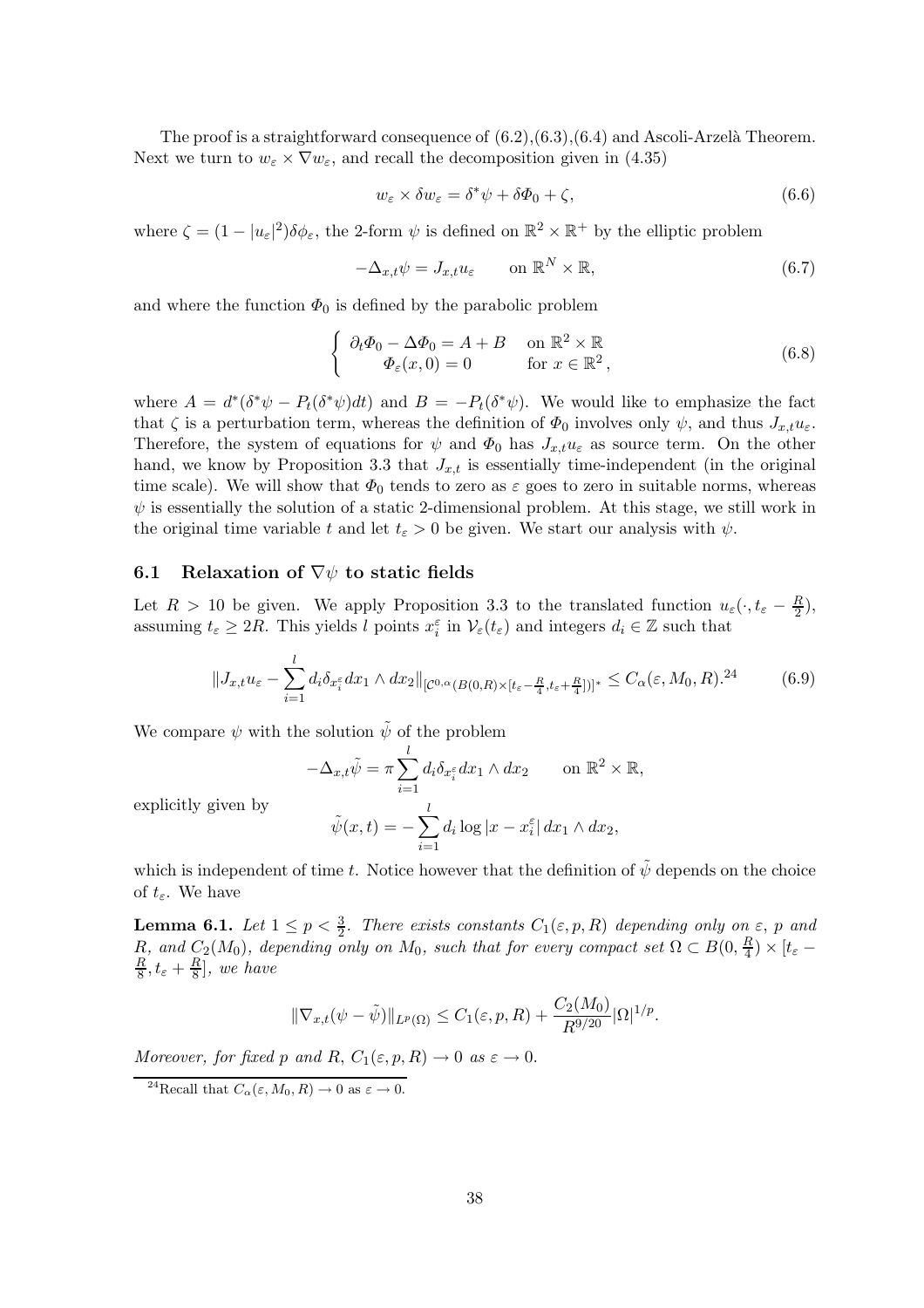To illustrate the way Lemma 6.1 induces relaxation, take for example  $\Omega_{\varepsilon} = B(0,1) \times (t_{\varepsilon} 1, t_{\varepsilon} + 1$ ) and let  $\varepsilon \to 0$ ,  $t_{\varepsilon} \to +\infty$  and  $R = R_{\varepsilon} = t_{\varepsilon}/4$ . Then

Proof. In view of estimate (4.5) we have

$$
\|\nabla_{x,t}(\psi-\tilde{\psi})\|_{L^{4/3}+L^{5/2}(\mathbb{R}^2\times [t_{\varepsilon}-\frac{R}{2},t_{\varepsilon}+\frac{R}{2}])}\leq CR^{3/4},
$$

and therefore, by averaging, there exists some  $R_0 \in [\frac{7}{8}R, R]$  such that

$$
\|\nabla_{x,t}(\psi-\tilde{\psi})\|_{L^{4/3}+L^{5/2}(\partial B(0,R_0)\times [t_{\varepsilon}-\frac{R_0}{2},t_{\varepsilon}+\frac{R_0}{2}])}\leq CR^{3/4-2/5}=CR^{7/20}.
$$

Next, we decompose  $\psi - \tilde{\psi}$  as

$$
\psi - \tilde{\psi} = \xi_1 + \xi_2,
$$

where  $\xi_1$  is harmonic on  $P_{R_0} \equiv B(0, R_0) \times [t_{\varepsilon} - \frac{R_0}{2}, t_{\varepsilon} + \frac{R_0}{2}]$  and where  $\xi_2$  solves

$$
\begin{cases}\n-\Delta_{x,t}\xi_2 &= J_{x,t}u_{\varepsilon} - \pi \sum_{i=1}^l \delta_{x_i^{\varepsilon}} dx_1 \wedge dx_2 & \text{in } P_{R_0} \\
\xi_2 &= 0 & \text{on } \partial P_{R_0}\n\end{cases}
$$
\n(6.10)

By standard elliptic estimates and a straightforward scaling argument, we have

$$
\|\nabla_{x,t}\xi_1\|_{L^{\infty}(B(0,\frac{R}{4})\times[t_{\varepsilon}-\frac{R}{8},t_{\varepsilon}+\frac{R}{8}])}\leq CR^{-9/20}.
$$

On the other hand, if  $p < \frac{3}{2}$  there exists  $0 < \alpha < 1$  such that  $[\mathcal{C}^{0,\alpha}]^* \hookrightarrow W^{-1,p}$ , so that, in view of (6.9) and standard elliptic estimates once more,

$$
\|\nabla_{x,t}\xi_2\|_{L^p(B(0,\frac{R}{4})\times[t_\varepsilon-\frac{R}{8},t_\varepsilon+\frac{R}{8}])}\leq C(\varepsilon,p,R),
$$

where  $C(\varepsilon, p, R) \to 0$  as  $\varepsilon \to 0$  by Proposition 3.3, and the proof is complete.

**Corollary 6.1.** Let  $1 \leq p < 3/2$  and let  $K \subset \mathbb{R}^2$  be a fixed compact set. For a given  $\delta > 0$ there exists  $\varepsilon(\delta,K) > 0$  and  $T(\delta,K) > 0$  such that, if  $\varepsilon < \varepsilon(\delta,K)$  and  $t_{\varepsilon} > T(\delta,K)$ , then

$$
\|\nabla_{x,t}(\psi - \tilde{\psi})\|_{L^p(K \times [t_{\varepsilon} - 1, t_{\varepsilon} + 1])} \le \delta. \tag{6.11}
$$

### 6.2 Vanishing of  $\nabla \phi_0$

**Lemma 6.2.** Let  $K \subset \mathbb{R}^2$  be a fixed compact set. For a given  $\delta > 0$  there exists  $\varepsilon(\delta, K) > 0$ and  $T(\delta,K) > 0$  such that, if  $\varepsilon < \varepsilon(\delta,K)$  and  $t_{\varepsilon} > T(\delta,K)$ , then

$$
\|\nabla \Phi_0\|_{L^{4/3}(K \times [t_{\varepsilon}-1, t_{\varepsilon}+1])} \le \delta. \tag{6.12}
$$

*Proof.* We begin with the observation that, since  $\tilde{\psi}$  is independent of time, we have, for the r.h.s. of (6.8),

$$
A = d^*\tilde{h} = d^*(\delta^*(\psi - \tilde{\psi}) - P_t(\delta^*(\psi - \tilde{\psi})dt)) \quad \text{and} \quad B = P_t(\delta^*(\psi - \tilde{\psi})),
$$

so that we may take advantage of the smallness of  $\psi - \tilde{\psi}$  derived in the previous paragraph.

 $\Box$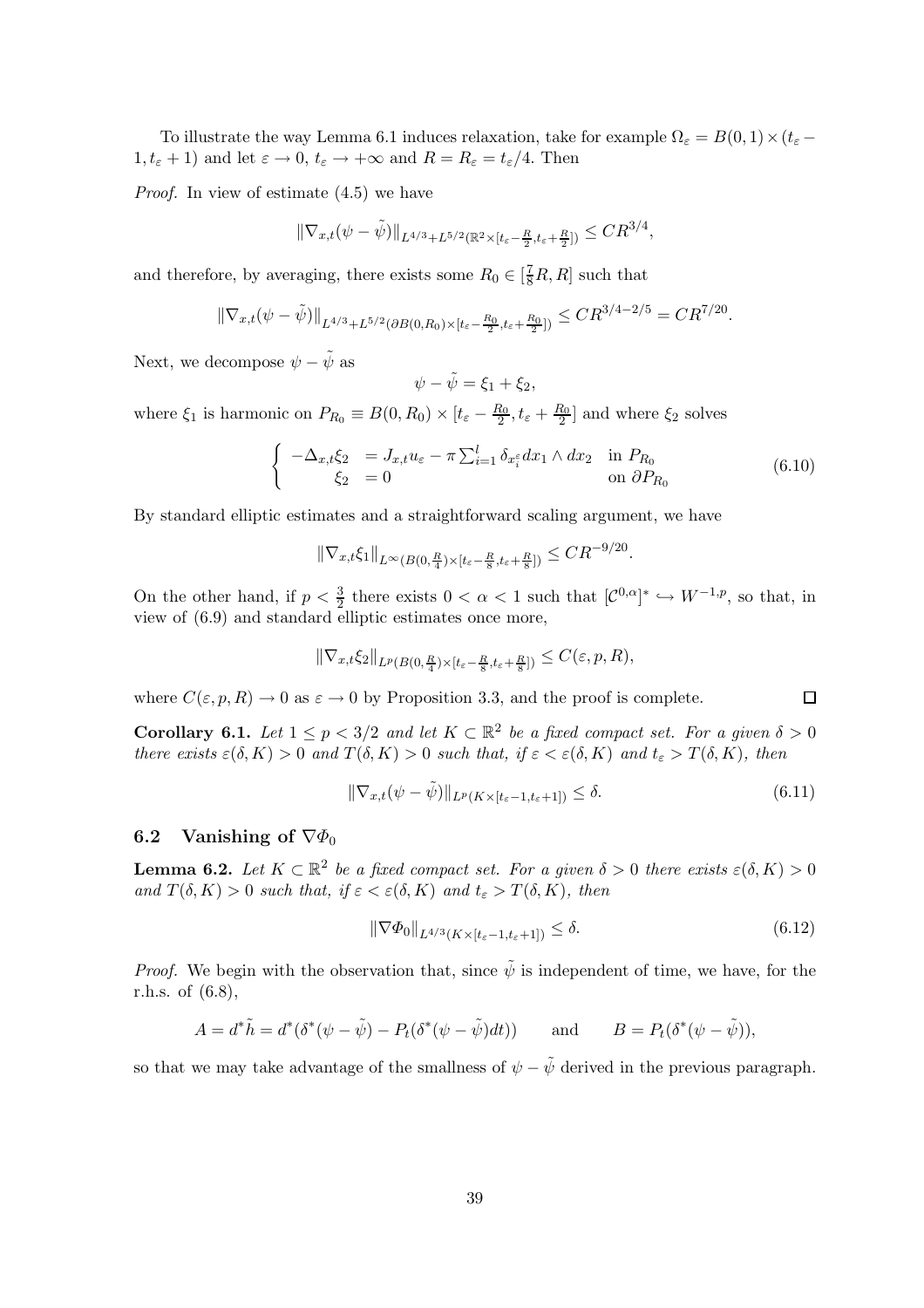We also recall the estimates obtained so far for  $\Phi_0$ , namely  $|\nabla \Phi_0| = g_1 + g_2$ , with<sup>25</sup>

$$
\sup_{t\in\mathbb{R}^+} \|g_1\|_{(L^{4/3}+L^5)(\mathbb{R}^2\times[t,t+1])} \leq CM_0, \qquad \sup_{t\in\mathbb{R}^+} \|g_2\|_{L^{10/7}([t,t+1],L^5(\mathbb{R}^2))} \leq CM_0.
$$

Let  $R > 100$  and  $1 \le L \le \sqrt{R}/4$  to be determined later, and let  $t_{\varepsilon} > 2R$ . By averaging, there exists some  $t_0 \in [t_{\varepsilon} - (L^2 + 1), t_{\varepsilon} - L^2]$  such that

$$
\|\nabla \Phi_0\|_{(L^{4/3}+L^5)(\mathbb{R}^2\times\{t_0\})}\leq CM_0.
$$

On  $\mathbb{R}^2 \times [t_0, +\infty)$  we decompose  $\Phi_0$  as

$$
\Phi_0 = \Phi_0^1 + \Phi_0^2 + \Phi_0^3,\tag{6.13}
$$

where  $\Phi_0^1$  satisfies

$$
\begin{cases} \n\partial_t \Phi_0^1 - \Delta \Phi_0^1 = 0 & \text{on } \mathbb{R}^2 \times [t_0, +\infty) \\ \n\Phi_0^1(x, t_0) = \Phi_0 & \text{for } x \in \mathbb{R}^2, \n\end{cases}
$$

and  $\Phi_0^2$  satisfies

$$
\begin{cases} \n\partial_t \Phi_0^2 - \Delta \Phi_0^2 = \tilde{A} + \tilde{B} & \text{on } \mathbb{R}^2 \times \mathbb{R} \\ \n\Phi_0^2(x, t_0) = 0 & \text{for } x \in \mathbb{R}^2, \n\end{cases}
$$

where  $\tilde{A} = d^*(\chi \tilde{h}), \ \tilde{B} = \chi B$ , with  $0 \leq \chi \leq 1$  is a cut-off function on  $\mathbb{R}^2$  such that  $\chi \equiv 1$  on  $B(0,L)$ ,  $\chi \equiv 0$  on  $\mathbb{R}^2 \setminus B(0,2L)$ , and  $|\nabla \chi| \leq 2$ . In view of estimate (A.22) we obtain, for every  $t \geq t_{\varepsilon} - 1$ ,

$$
\|\nabla \Phi_0^1\|_{L^\infty(\mathbb{R}^2 \times \{t\})} \le \frac{C}{L^{2/5}}.\tag{6.14}
$$

For  $\Phi_0^2$  we estimate  $\tilde{A}$  using Lemma 6.1 with  $p = 4/3$  and  $\Omega = B(0, 2L) \times [t_0, t_{\varepsilon}]$ . This yields

$$
\|\nabla_{x,t}(\psi-\tilde{\psi})\|_{L^{4/3}(\Omega)} \leq C_1(\varepsilon,R) + C_2(M_0) \frac{L^3}{R^{9/20}}.
$$

It follows from standard parabolic theory that there exists a constant  $C_3(L)$  such that

$$
\|\nabla \Phi_0^2\|_{(L^{4/3} + L^4)(\mathbb{R}^2 \times [t_{\varepsilon} - 1, t_{\varepsilon} + 1])} \le C_3(L) \|\nabla_{x,t} (\psi - \tilde{\psi})\|_{L^{4/3}(\Omega)}
$$
  
\n
$$
\le C_3(L) [C_1(\varepsilon, R) + C_2(M_0) \frac{L^3}{R^{9/20}}].
$$
\n(6.15)

where we have set  $C_1(\varepsilon,R) \equiv C_1(\varepsilon,4/3,R)$  (for  $C_1$  given in Lemma 6.1). Finally, we turn to  $\Phi_0^3$ . Arguing as in the proof of (4.24) and (4.25), we have  $|\nabla \Phi_0^3| = g_{1,3} + g_{2,3}$ , with

$$
\sup_{t\in\mathbb{R}^+} \|g_{1,3}\|_{(L^{4/3}+L^5)(\mathbb{R}^2\times[t,t+1])} \le CM_0, \quad \text{and} \quad \sup_{t\in\mathbb{R}^+} \|g_{2,3}\|_{L^{10/7}([t,t+1],L^5(\mathbb{R}^2))} \le CM_0.
$$

On the other hand,  $\Phi_0^3$  satisfies the homogeneous heat equation on  $B(0,L)\times [t_0,t_\varepsilon]$ . It follows from standard heat equations, after scaling<sup>26</sup> and a few computations, that

$$
\|\nabla\Phi_0^3\|_{L^\infty(B(0,\frac{L}{2})\times[t_\varepsilon-\frac{L^2}{4},t_\varepsilon+1])} \le \frac{C(M_0)}{L^{2/5}}.\tag{6.16}
$$

<sup>&</sup>lt;sup>25</sup>We specify estimates (4.24) with  $r = 4/3$ ,  $q = 5$  and (4.25) with  $p^* = 5$ , i.e.  $p = 10/7$ .

<sup>&</sup>lt;sup>26</sup>Introduce the function  $\tilde{\Phi}_0^3(x,t) = \Phi_0^3(x \cdot L, (t-t_0) \cdot L^2)$ , which verifies the heat equation on  $B(0,1) \times [0,1]$ .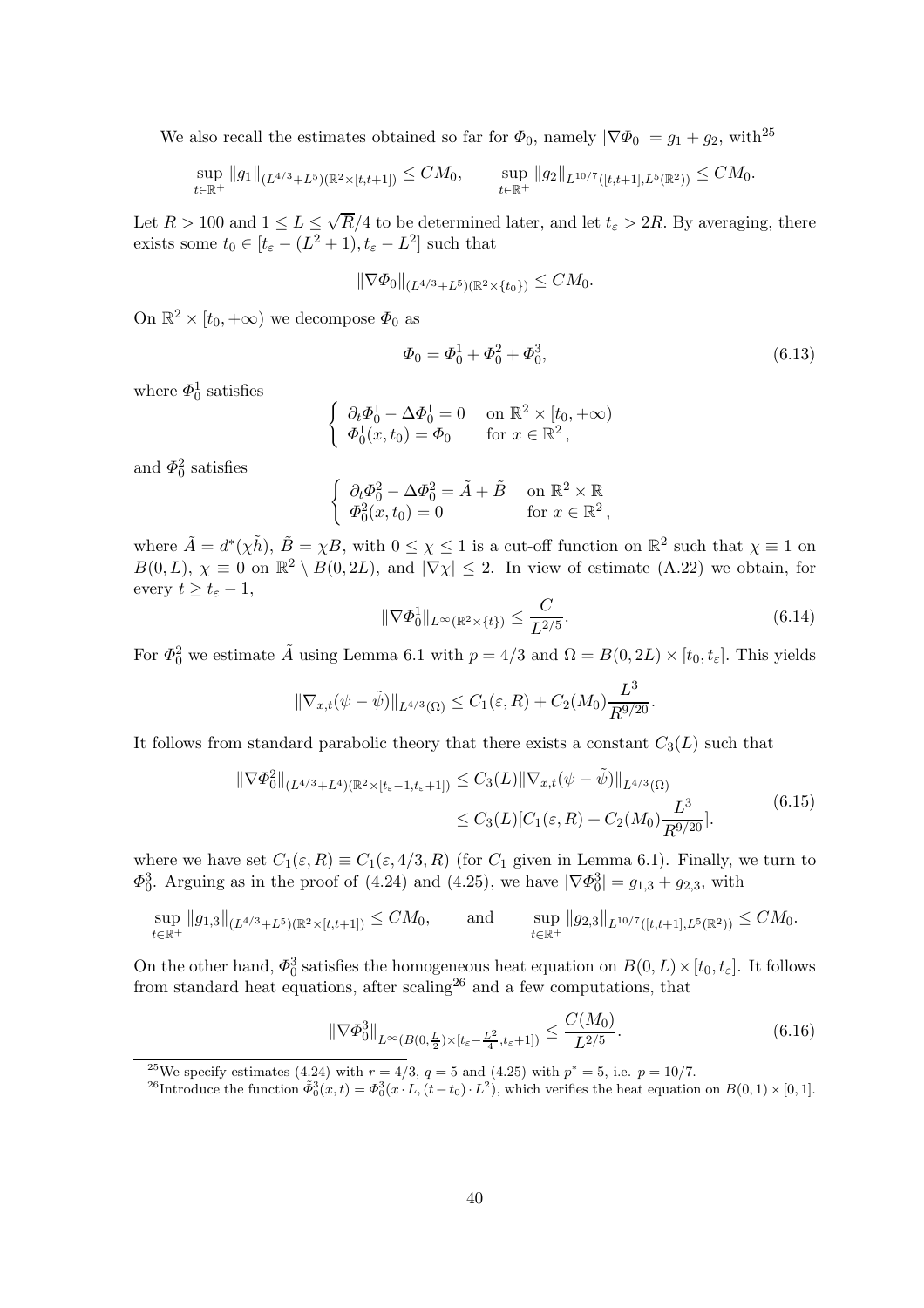We collect the estimates for  $\Phi_0^i$   $(i = 1, 2, 3)$  given in (6.13), (6.14), (6.16) to assert that for any compact set  $K \subset B(0,L)$  we have

$$
\|\nabla\Phi_0\|_{L^{4/3}(K \times [t_{\varepsilon}-1, t_{\varepsilon}+1])} \le C(K) [\frac{1}{L^{1/5}} + C_3(L) \cdot (C_1(\varepsilon, R) + C_2(M_0) \frac{L^3}{R^{9/20}})]. \tag{6.17}
$$

In order to establish the vanishing of  $\nabla \Phi_0$  we specify the values of L and R. We first choose L sufficiently large such that  $K \subset B(0,L)$  and

$$
\frac{C(K)}{L^{2/5}} \le \frac{\delta}{3}.
$$

Next, determine  $R$  so that

$$
\frac{C(K)C_2(M_0)C_3(L)L^3}{R^{9/20}} \le \frac{\delta}{3}.
$$

Finally, we invoke the fact (see Lemma 6.1) that  $C_1(\varepsilon, R)$  tends to zero as  $\varepsilon$  tends to zero, to derive (6.12).  $\Box$ 

### 6.3 Convergence of  $u_{\varepsilon} \times \nabla u_{\varepsilon}$  to static fields

We express the results of sections 6.1 and 6.2 and in the log time scale. This straightforwardly yields

**Proposition 6.2.** Let  $\delta > 0$  and  $s_0 > 0$  be given and let  $K \subset \mathbb{R}^2$  be any compact subset. For every  $s \geq s_0$  there exists l points  $x_i^{\varepsilon}(s)$  in  $\mathcal{V}_{\varepsilon}(s|\log \varepsilon|)$ , l integers  $d_i^{\varepsilon}(s)$  depending only on s and a constant  $\varepsilon(\delta,s_0,|K|) > 0$  depending only on  $\delta$ ,  $s_0$  and  $|K|$  such that, if  $\varepsilon < \varepsilon(\delta,s_0,|K|)$ ,

$$
||u_{\varepsilon} \times \nabla u_{\varepsilon} - \nabla^{\perp}(-\sum_{i=1}^{l} d_{i}^{\varepsilon}(s) \log |x - x_{i}^{\varepsilon}(s)|) - c_{\varepsilon}(s)||_{L^{4/3}(K \times [s] \log \varepsilon [-1, s] \log \varepsilon [+1])} \leq \delta, \quad (6.18)
$$

where  $c_{\varepsilon}: \mathbb{R}^+ \to \mathbb{R}^2$  is a function verifying

$$
|c_{\varepsilon}(s)| \le \frac{C(M_0)}{\sqrt{s}}.\tag{6.19}
$$

Whereas estimate (6.18) provides an estimate in a weak norm but holds for arbitrary sets  $K$ , even those containing the concentration sets, better estimates can be deduced from  $(6.18)$  provided K is far from the concentration sets. In this direction, we have, as a direct consequence of Lemma 3.5 and Theorem 2.1

**Proposition 6.3.** Let  $r > 0$ ,  $\delta > 0$  and  $s_0$  be given. Let  $s \geq s_0$ ,  $\varepsilon_1 > 0$  and let  $K \subset \mathbb{R}^2$  be a compact set such that, if  $\varepsilon \leq \varepsilon_1$ ,

$$
dist(K, \Omega^{\varepsilon}(s | \log \varepsilon | - 2)) \ge 4r.
$$

There exists a constant  $\varepsilon_0 \leq \varepsilon_1$  depending only on r,  $\delta$ , K and  $s_0$  such that, for  $\varepsilon < \varepsilon_0$ ,

$$
||u_{\varepsilon} \times \nabla u_{\varepsilon} - \nabla^{\perp}(-\sum_{i=1}^{l} d_{i}^{\varepsilon}(s) \log |x - x_{i}^{\varepsilon}(s)|) - c_{\varepsilon}(s)||_{\mathcal{C}^{1}(K \times \{s | \log \varepsilon| \})} \leq \delta.
$$
 (6.20)

Moreover, there exists  $\tau_{\varepsilon} \in [0, 2\pi]$  such that

$$
\left\| w_{\varepsilon} - \exp(i\tau_{\varepsilon}) \prod_{i=1}^{l} \left( \frac{x - x_i^{\varepsilon}(s)}{|x - x_i^{\varepsilon}(s)|} \right)^{d_i(s)} \right\|_{\mathcal{C}^1(K \times \{s | \log \varepsilon | \})} \le \delta. \tag{6.21}
$$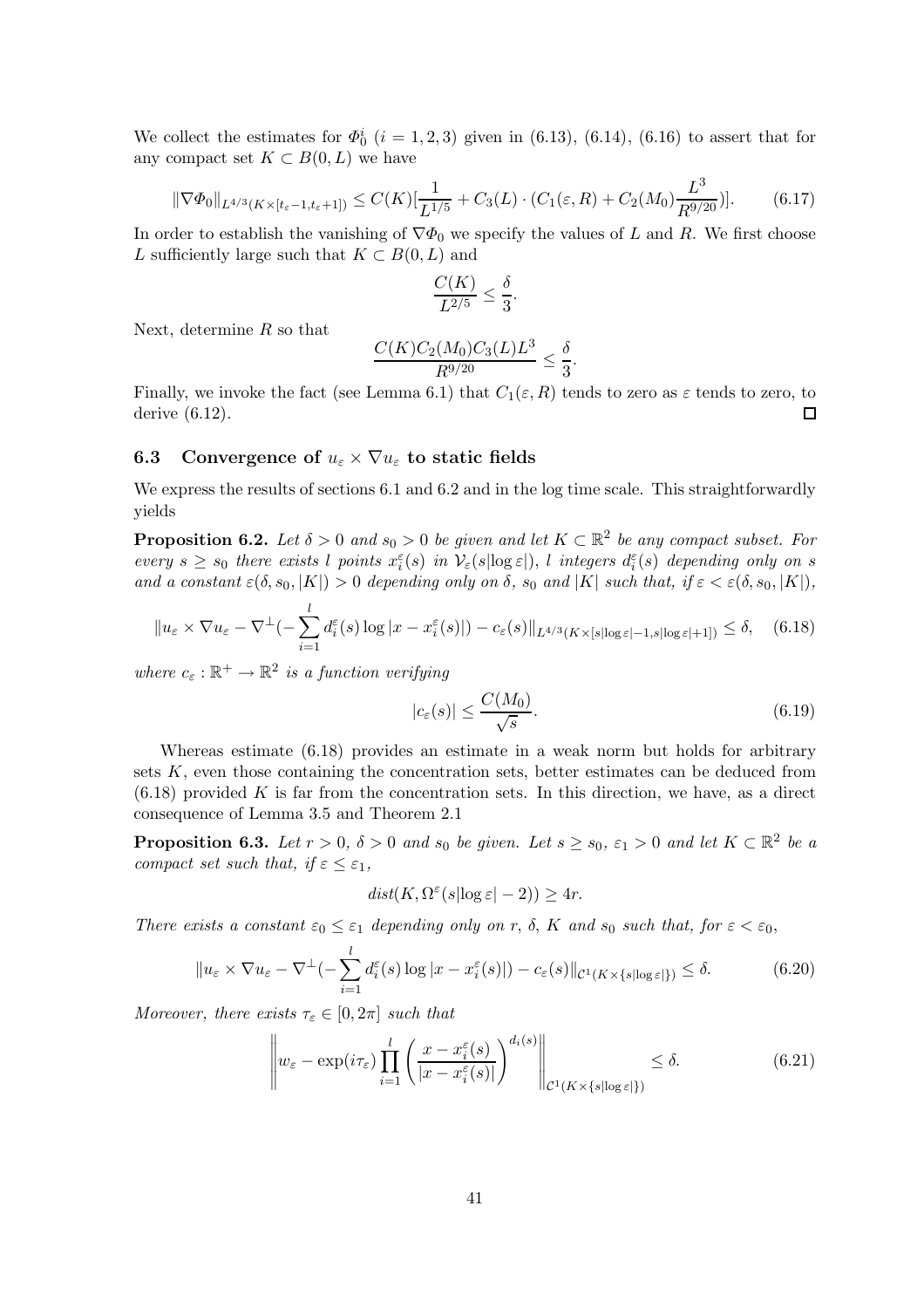**Remark 6.1.** In estimates (6.20) and (6.21) one may replace the slice  $t = s \log \varepsilon$  by  $[s \log \varepsilon]$  $1, s \log \varepsilon + 1$ .

### 6.4 Proof of Theorem 1 completed

Formula (6.20) offers already a strong rigidity of possible behavior for  $u_{\varepsilon} \times \nabla u_{\varepsilon}$ . Indeed, it reduces the problem, for fixed time s, to finite dimensional objects, namely the points  $x_i^{\varepsilon}(s)$ and the degrees  $d_i^{\varepsilon}(s)$ .<sup>27</sup> As for the construction in Section 5, the main point is to find a fixed subsequence for which convergence holds at all positive times. We developed in full details an argument for  $\mu_{\varepsilon}$  in Section 5. Our argument here for  $x_i^{\varepsilon}$  and  $d_i^{\varepsilon}$  is somewhat parallel. Therefore we omit the details and point out the main adaptations.

First, whereas a semi-decreasing property was used in Section 5, here we invoke instead the fact that the topological degrees  $d_i^{\varepsilon}(s)$  are constant on each of the pieces of the chains of cylinders. Second, concerning the points  $x_i^{\varepsilon}$ , by construction they are confined in the vorticity set, and hence in the concentration set  $\Sigma_r^{\varepsilon_n}$  of Lemma 5.3, whose limit is precisely  $\Sigma_\mu$ . Once the fixed subsequence is determined, the conclusion is an immediate consequence of (6.20).

### 7 Computation of the interaction terms

In this section, we take advantage of the compactness and rigidity results of the previous section to derive explicit expansions of the various interaction terms, as functions of the points  $a_i(s)$  and their degrees  $d_i(s)$ . To that aim, we restrict our attention here to test functions  $\chi \in \mathcal{D}(\mathbb{R}^2)$  verifying the following assumption, for some  $r > 0$ ,

$$
\frac{\partial \chi}{\partial \bar{z}^2} = 0 \quad \text{on } \cup_{i=1}^{l(s)} B(a_i(s), r/8).
$$

### 7.1 Refined estimates for the self-interaction term  $\mathcal{F}_S$

In the log-time scale, we write the self-interaction term as

$$
\mathfrak{F}_S(s,\chi,w_\varepsilon)=\mathcal{F}_S(s|\log \varepsilon|,\chi,w_\varepsilon)=\mathcal{A}_S(s,\chi,w_\varepsilon)-\int_{\mathbb{R}^2\times\{s|\log \varepsilon|\}}\Delta\chi V_\varepsilon(w_\varepsilon)
$$

where we have set, for a complex valued function  $w$ 

$$
\mathcal{A}_S(s,\chi,w) = \int_{\mathbb{R}^2 \times \{s | \log \varepsilon\}} D^2 \chi \nabla w \, \nabla w - \Delta \chi \frac{|\nabla w|^2}{2}.
$$

We have

**Proposition 7.1.** Let  $s_0 > 0$ ,  $r > 0$  and  $\delta > 0$  be given. For some  $s > s_0$  assume that  $\chi \in \mathcal{D}(\mathbb{R}^2)$  verifies  $H_r(s)$ . There exists  $\varepsilon_0 > 0$  depending only on  $\delta$ ,  $s_0$  and  $\chi$  such that, for  $0 < \varepsilon < \varepsilon_0$ ,

$$
\left| \mathcal{A}_{S}(s',\chi,w_{\varepsilon}) - \frac{\pi}{2} \sum_{i=1}^{l(s)} d_{i}^{2}(s) \Delta \chi(a_{i}(s)) - 4 \text{Re} \sum_{k < l} \frac{d_{k}(s) d_{l}(s)}{(a_{l}(s) - a_{k}(s))} \left( \frac{\partial \chi}{\partial \bar{z}}(a_{k}(s)) - \frac{\partial \chi}{\partial \bar{z}}(a_{l}(s)) \right) \right| \leq \delta,
$$
\n(7.1)

<sup>&</sup>lt;sup>27</sup>From subsection 6.1 we already know that the function  $c_{\varepsilon}$  converges on  $\mathbb{R}^+$  to a function c, extracting possibly a subsequence.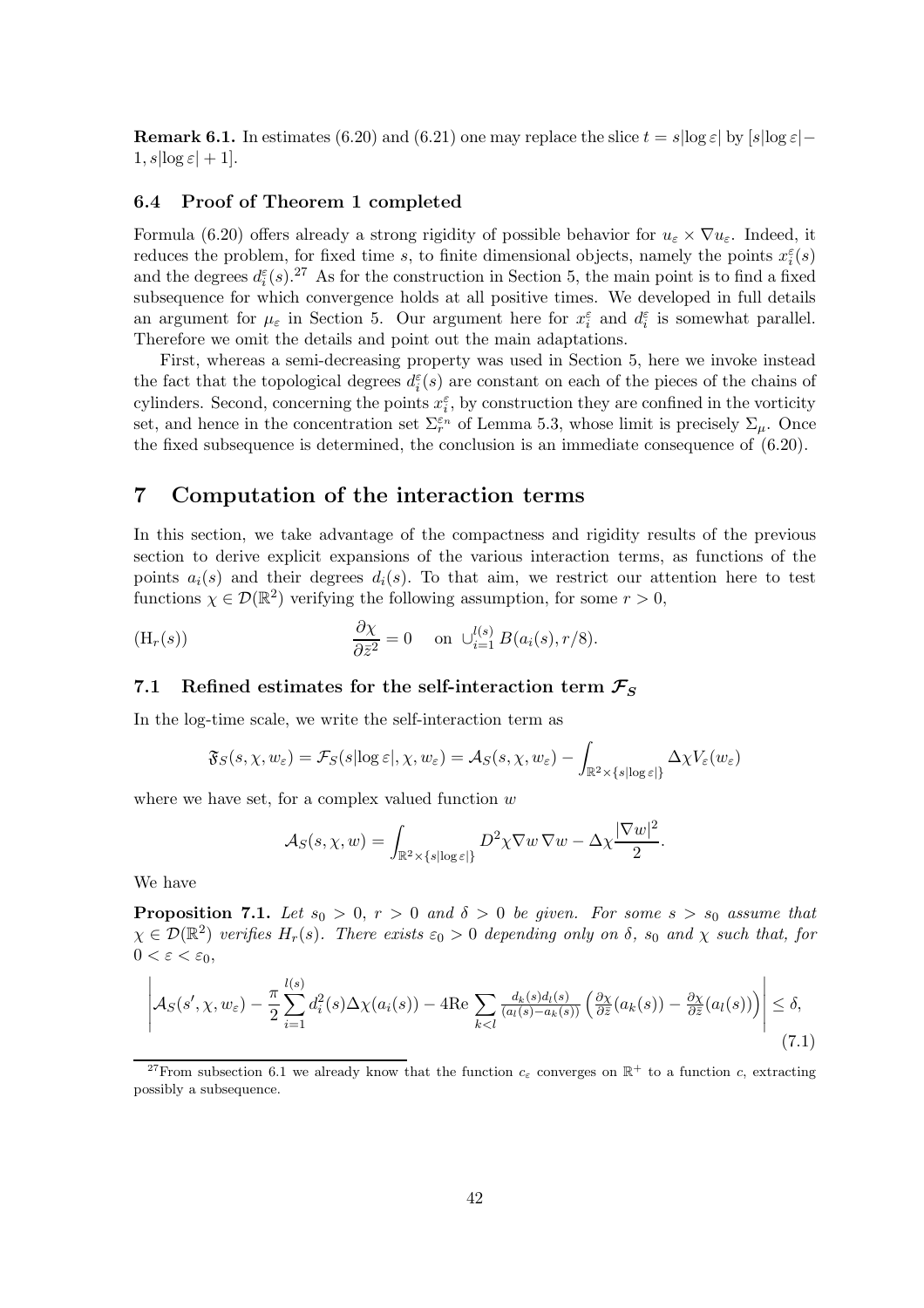for every  $s' \in (s - \frac{1}{\lceil \log n \rceil})$  $\frac{1}{\left|\log\varepsilon\right|},s+\frac{1}{\left|\log\varepsilon\right|}$  $\frac{1}{|\log \varepsilon|}$ ).

The proof of Proposition 7.1 is based on the asymptotics of  $w_{\varepsilon} \times \nabla w_{\varepsilon}$  and of some properties of merely algebraic nature of  $A<sub>S</sub>$ . First we have

**Lemma 7.1.** With the same assumptions as in Proposition 7.1, there exists  $\varepsilon_0$  depending only on  $s_0$ ,  $\delta$  and  $\chi$ , such that for  $0 < \varepsilon < \varepsilon_0$ ,

$$
\left| \int_{s|\log \varepsilon| - 1}^{s|\log \varepsilon| + 1} \mathcal{A}_{S}(\frac{t}{|\log \varepsilon|}, \chi, w_{\varepsilon}) dt - 4 \operatorname{Re} \left( \int_{\text{supp}\chi \backslash \cup_{i=1}^{l(s)} B(a_{i}(s), r/8)) \times \{s | \log \varepsilon|\}} \omega(w_{*}) \frac{\partial^{2} \chi}{\partial \bar{z}^{2}} \right) \right| \leq \delta,
$$

where

$$
w_*(z) = \prod_{i=1}^{l(s)} \left( \frac{z - a_i(s)}{|z - a_i(s)|} \right)^{d_i(s)} \qquad on \ \mathbb{R}^2.
$$

*Proof.* In view of (2.6), we have for  $X = 2\frac{\partial \chi}{\partial \bar{z}}$ 

$$
\mathcal{A}_{S}(s,\chi,w_{\varepsilon})=2\operatorname{Re}\left(\int_{\mathbb{R}^{2}\times\{s|\log\varepsilon|\}}\omega(w_{\varepsilon})\frac{\partial^{2}\chi}{\partial\bar{z}^{2}}\right).
$$

Note that on  $B(a_i(s), r/8), \frac{\partial^2 \chi}{\partial \bar{z}^2}$  $\frac{\partial^2 Y}{\partial \bar{z}^2} = 0$  by assumption  $H_r(s)$ . On the other hand, from (6.21) we infer that on  $\left(\text{supp}\chi \setminus \cup_{i=1}^{l(s)} B(a_i(s), r/8)\right) \times [s|\log \varepsilon| - 1, s|\log \varepsilon| + 1]$ 

 $\omega(w_{\varepsilon}) \to \omega(w_*)$  uniformly.<sup>28</sup>

The conclusion follows.

Proof of Proposition 7.1 completed. In view of Lemma 7.1 it suffices to establish the formula

$$
\int_{\left(\supp\chi\setminus\bigcup_{i=1}^{l(s)}B(a_i(s),r/8)\right)\times\left\{s\mid\log\varepsilon\right\}}\omega(w_\varepsilon)\frac{\partial^2\chi}{\partial\bar{z}^2} = \pi\sum_{i=1}^{l(s)}d_i^2(s)\Delta\chi(a_i(s))
$$
\n
$$
-2\sum_{k
$$

Notice that  $\omega(w_*)$  is not locally integrable, but however it defines a distribution in view of the formula<sup>29</sup>

$$
\omega(w_*) = -\left(\sum_{i=1}^{l(s)} \frac{d_i(s)}{z - a_i(s)}\right)^2.
$$
\n(7.3)

On the other hand, by assumption  $H_r(s)$ ,  $\frac{\partial^2 \chi}{\partial \bar{z}^2}$  $\frac{\partial^2 \chi}{\partial \bar{z}^2} = 0$  on  $\bigcup_{i=1}^{l(s)} B(a_i(s), r/8)$  and therefore we obtain<sup>30</sup>

$$
\int_{\mathbb{R}^2 \setminus B(a,\frac{r}{8}) \times \{s | \log \varepsilon| \}} \omega(w_*) \frac{\partial^2 \chi}{\partial \bar{z}^2} = \left\langle \omega(w_*) , \frac{\partial^2 \chi}{\partial \bar{z}^2} \right\rangle_{\mathcal{D}',\mathcal{D}}.
$$
\n(7.4)

<sup>&</sup>lt;sup>28</sup>The domain here is not fixed, but identified modulo time translation to a fixed domain  $K \times [-1,1]$ . Convergence here and in the sequel is meant in this last domain.

 $29$ see e.g. [4], chapter VIII.

<sup>30</sup>this is a standard exercise in distribution theory.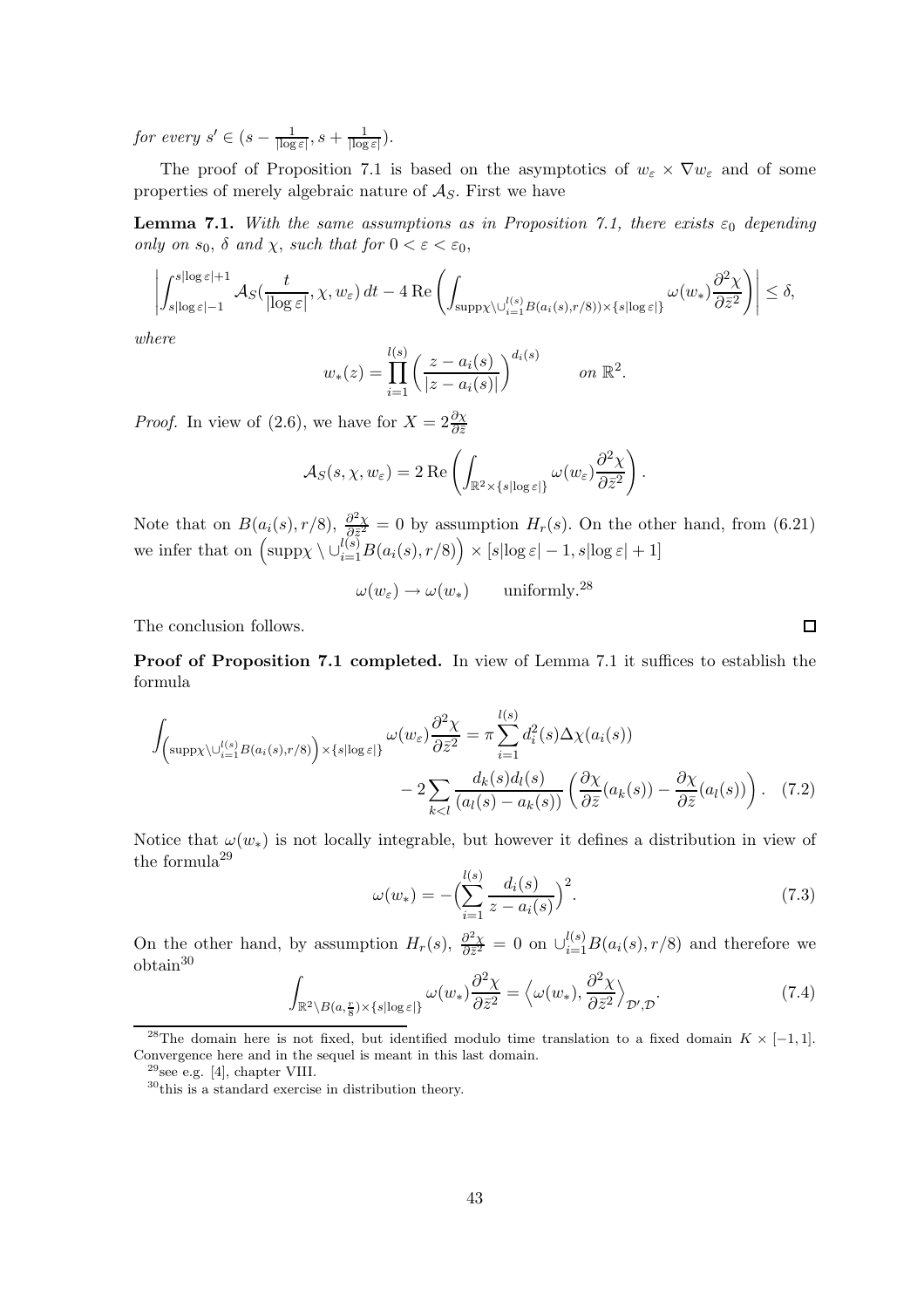The expansion of (7.3) yields for (7.4)

$$
\left\langle \omega(w_*) , \frac{\partial^2 \chi}{\partial \bar{z}^2} \right\rangle = -\sum_{k=1}^{l(s)} \left\langle \frac{d_k^2(s)}{(z - a_k(s)^2)} , \frac{\partial^2 \chi}{\partial \bar{z}^2} \right\rangle - 2 \sum_{k < l} \frac{d_k d_l}{a_l - a_k} \left\langle \frac{1}{z - a_k} - \frac{1}{z - a_l} , \frac{\partial^2 \chi}{\partial \bar{z}^2} \right\rangle.
$$

For the first terms, we integrate by parts

$$
-\langle \frac{1}{(z-a_k(s))^2}, \frac{\partial^2 \chi}{\partial \bar{z}^2} \rangle = -\langle \frac{1}{z-a_k}, \frac{\partial^3 \chi}{\partial z \partial \bar{z}^2} \rangle = \langle \frac{\partial}{\partial \bar{z}} \left(\frac{1}{z-a_k}\right), \frac{\partial^2 \chi}{\partial z \partial \bar{z}} \rangle
$$

$$
= \pi \langle \delta_{a_k}, \frac{\partial^2 \chi}{\partial z \partial \bar{z}} \rangle = \pi \frac{\partial^2 \chi}{\partial z \partial \bar{z}}(a_k) = \frac{\pi}{4} \Delta \chi(a_k).
$$

For the second terms, we obtain similarly

$$
-\left\langle \frac{1}{z-a_k}, \frac{\partial^2 \chi}{\partial \bar{z}^2} \right\rangle = \left\langle \frac{\partial}{\partial \bar{z}} \left( \frac{1}{z-a_k} \right), \frac{\partial \chi}{\partial \bar{z}} \right\rangle = \pi \frac{\partial \chi}{\partial \bar{z}}(a_k).
$$

The conclusion (7.2) follows by summation.

#### 7.2 Refined estimates for  $\mathcal{F}_I$

Recall that  $\mathcal{F}_I = \mathcal{F}_J + \mathcal{R}_I$ , where  $\mathcal{F}_J$  is given by (2.18) and  $\mathcal{R}_I$  by (2.15). Concerning  $\mathcal{F}_I$  we have, setting  $\mathfrak{F}_J(s,\chi,\nabla\phi_{\varepsilon},w_{\varepsilon})=\mathcal{F}_J(s|\log \varepsilon|,\chi,\nabla\phi_{\varepsilon},w_{\varepsilon}).$ 

**Proposition 7.2.** Let  $s_0 > 0$ ,  $r > 0$  and  $\delta > 0$ . For some  $s > s_0$  assume that  $\chi \in \mathcal{D}(\mathbb{R}^2)$ verifies  $H_r(s)$ . There exists  $\varepsilon_0 > 0$  depending only on  $\delta$ ,  $s_0$  and  $\chi$  such that, for  $0 < \varepsilon < \varepsilon_0$ ,

$$
\left| \mathfrak{F}_J(s, \chi, \nabla \phi_{\varepsilon}, w_{\varepsilon}) - \pi \sum_{i=1}^{l(s)} d_i(s) c(s) \times \nabla \chi(a_i(s)) \right| \leq \delta.
$$
 (7.5)

Proof. Recall that

$$
\mathfrak{F}_J(s,\chi,\nabla\phi_{\varepsilon},w_{\varepsilon})=\int_{\mathbb{R}^2\times\{s|\log\varepsilon|\}}(\nabla\phi_{\varepsilon}\times\nabla\chi)Jw_{\varepsilon}.
$$

The conclusion then follows from the convergence of  $Jw_{\varepsilon}$  to  $\pi \sum_{i=1}^{l(s)} d_i \delta_{a_i}$  in  $(C^1(\text{supp}\chi))^*$  and the convergence of  $\nabla \phi_{\varepsilon}$  to c in  $C^1(\text{supp}\chi)$ .  $\Box$ 

We next show that  $\mathcal{R}_I$  is of lower order.

**Proposition 7.3.** Let  $s_0 > 0$ ,  $r > 0$ ,  $\delta > 0$  and let  $\chi \in \mathcal{D}(\mathbb{R}^2)$ . There exists  $\varepsilon_0 > 0$  depending only on  $\delta$ ,  $s_0$  and  $\chi$  such that, for  $0 < \varepsilon < \varepsilon_0$ ,

$$
\left| \int_{s|\log \varepsilon|}^{s|\log \varepsilon|+1} \mathcal{R}_I(t, \chi, \nabla \phi_\varepsilon, w_\varepsilon) dt \right| \leq \frac{\delta}{r}.
$$
 (7.6)

Proof. Recall that

$$
\mathfrak{R}_I(s, \chi, \nabla \phi_{\varepsilon}, w_{\varepsilon}) = \int_{\mathbb{R}^2 \times \{s | \log \varepsilon| \}} -\Delta \phi_{\varepsilon} \nabla \chi \cdot (w_{\varepsilon} \times \nabla w_{\varepsilon}) + \nabla \phi_{\varepsilon} \cdot \nabla \chi \text{div}(w_{\varepsilon} \times \nabla w_{\varepsilon}). \tag{7.7}
$$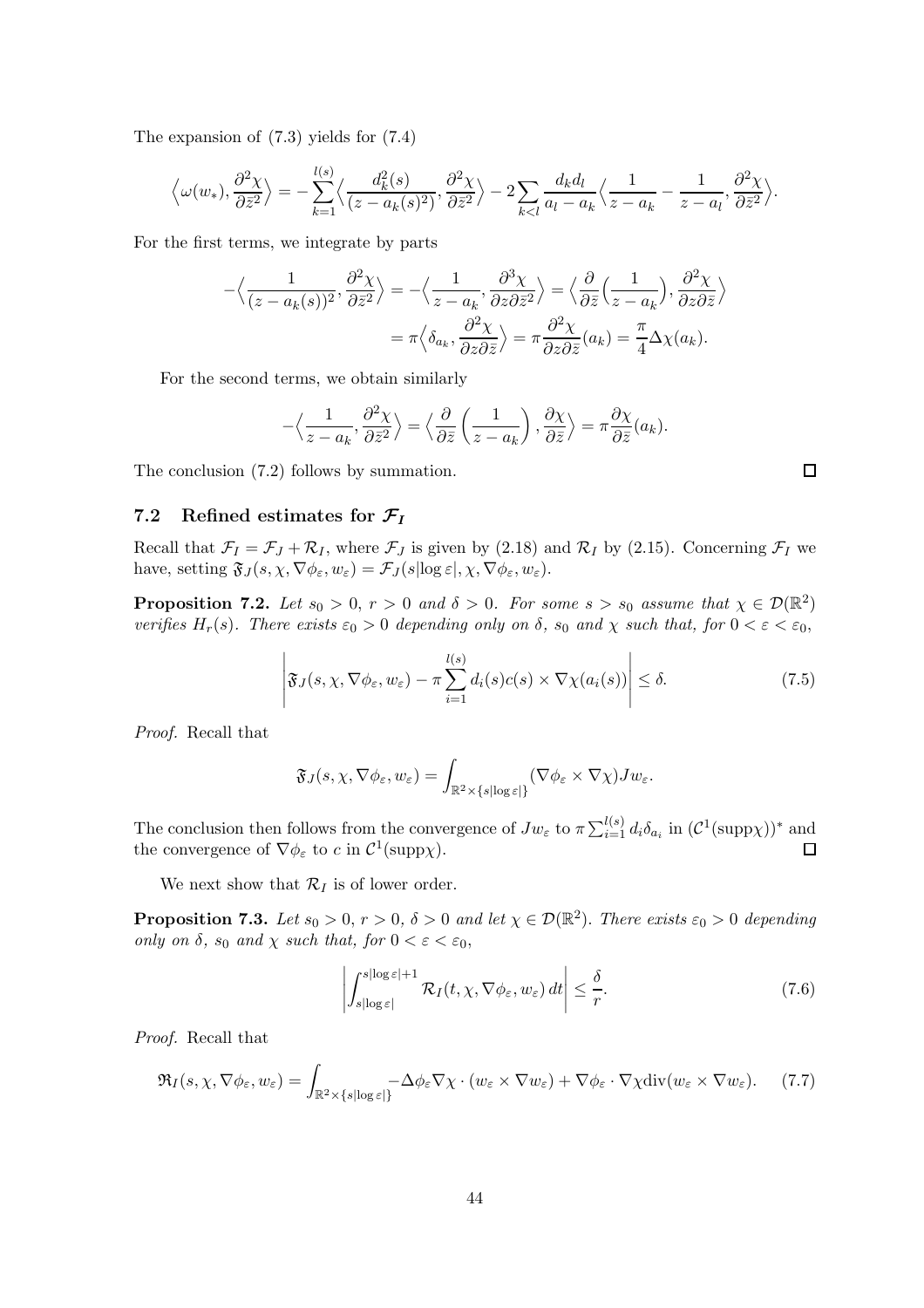For the first integrated term on the r.h.s. of (7.7) we invoke Proposition 4.1 iii) (for  $k = N =$ 2) and iv) to assert that

$$
\left| \int_{\mathbb{R}^2 \times \{s | \log \varepsilon\}} \Delta \phi_{\varepsilon} \nabla \chi \cdot (w_{\varepsilon} \times \nabla w_{\varepsilon}) \right| \leq \frac{C}{s \sqrt{|\log \varepsilon|} r}.
$$
\n(7.8)

For the second term, we invoke the convergence (6.18) (see also remark 6.1)

$$
w_{\varepsilon} \times \nabla w_{\varepsilon} \to \nabla^{\perp} \left( \sum_{i=1}^{l(s)} d_i(s) \log |x - a_i(s)| \right) \qquad \text{in } L_{\text{loc}}^{4/3}(\mathbb{R}^2 \times [s | \log \varepsilon |, s | \log \varepsilon | + 1])
$$

so that

$$
\operatorname{div}(w_{\varepsilon} \times \nabla w_{\varepsilon}) \to 0 \qquad \text{in } W_{\text{loc}}^{-1,4/3}(\mathbb{R}^2 \times [s] \log \varepsilon, |s| \log \varepsilon + 1])
$$

and the conclusion follows by Proposition 4.1 iii) once more.

**Remark 7.1.** If we assume moreover that the test function  $\chi$  satisfies

$$
dist(supp \nabla \chi, \cup_{i=1}^{l} (s)\{a_i(s)\}) \ge r > 0,
$$

then the integrated estimate (7.6) may be replaced by

$$
|\mathcal{R}_I(s|\log \varepsilon|, \chi, \nabla \phi_\varepsilon, w_\varepsilon)| \leq \frac{\delta}{r}.
$$
\n(7.9)

In the next two sections, we deduce consequences of the previous estimates with suitable choices of test functions  $\chi$ .

# 8 Proof of Theorem 5 ii)

Let  $s_0 > 0$ . Throughout this section, we choose the non-negative test function  $\chi$  such that

dist(supp
$$
\nabla \chi, \bigcup_{i=1}^{l(s_0)} \{a_i(s_0)\}\right) \equiv 8r > 0.
$$
 (8.1)

In particular  $\chi$  is constant on a neighborhood of the points  $a_i(s_0)$ , and assumption  $H_r(s_0)$  is therefore satisfied.

The main point in the proof of Theorem 5 ii) is

**Proposition 8.1.** Let  $s_0 > 0$  be given, and assume that  $\chi \in \mathcal{D}(\mathbb{R}^2)$  satisfies (8.1). There exists  $\mu_0$  depending only on  $s_0$ ,  $M_0$ ,  $\chi$  such that for  $\delta > 0$  there exists  $\varepsilon_0$  such that for  $0 < \varepsilon < \varepsilon_0$ ,

$$
\frac{d}{ds} \int_{\mathbb{R}^2} \chi \, d\mathfrak{v}_{\varepsilon}^s \le \delta
$$

for every  $s \in (s_0, s_0 + \mu_0 r^2)$ .

Proof. Invoking formula (2.21)

$$
\frac{d}{ds}\int_{\mathbb{R}^2}\chi\,d\mathfrak{v}_{\varepsilon}^s\leq \mathfrak{F}_S(s,\chi,w_{\varepsilon})+\mathfrak{F}_S(s,\chi,\phi_{\varepsilon})+\mathfrak{F}_I(s,\chi,\nabla\phi_{\varepsilon},w_{\varepsilon})+\mathfrak{L}_0(s,|u_{\varepsilon}|,\chi,\phi_{\varepsilon}).
$$

 $\Box$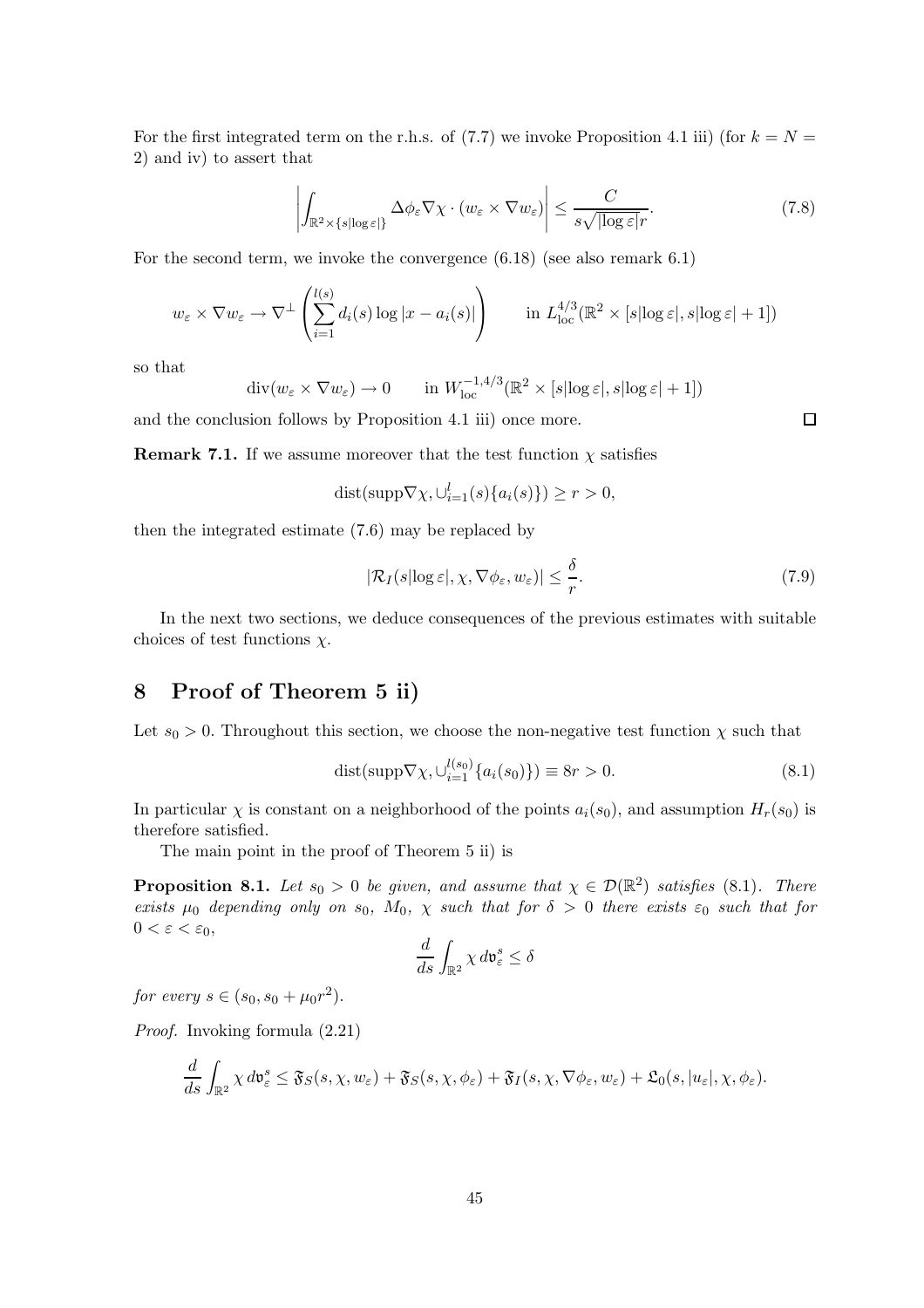For the first term on the right hand side, we invoke Proposition 7.1. For the third term, we invoke likewise Proposition 7.2 and Remark 7.1.  $\mathfrak{L}_0 = A_5$  is clearly a perturbation term and can be shown to be arbitrarily small as in Step 3 of Lemma 4.4.

Finally, we turn to

$$
\mathfrak{F}_S(s,\chi,\phi_{\varepsilon})=\int_{\mathbb{R}^2\times\{s|\log\varepsilon|\}}D^2\chi\nabla\phi_{\varepsilon}\nabla\phi_{\varepsilon}-\Delta\chi\frac{|\nabla\phi_{\varepsilon}|^2}{2}.
$$

Since  $\nabla \phi_{\varepsilon}(s | \log \varepsilon)$  converges in  $\mathcal{C}^1$  to the function  $c(s)$  which is constant in x, it follows that  $\mathfrak{F}_{S}(s,\chi,\phi_{\varepsilon})$  converges to

$$
\left(\int_{\mathbb{R}^2} D^2 \chi\right) c(s) c(s) - \left(\int_{\mathbb{R}^2} \Delta \chi\right) \frac{|c(s)|^2}{2} = 0.
$$

It follows from Proposition 8.1, passing to the limit  $\varepsilon_n \to 0$ , that

$$
\frac{d}{ds}\int_{\mathbb{R}^2}\chi\,d\mathfrak{v}_*^s\leq 0
$$

(in the sense of distribution), and the proof of Theorem 5 ii) is completed.

### 9 Degree zero and collisions

The main focus of this section is to provide the proof of Theorem 3, Theorem 5 and Proposition 1. The starting point is once more the evolution equation for the energy : however here it will be used to derive estimates for the potential  $V_{\varepsilon}(u_{\varepsilon})$ . In particular, its integral will be shown to be small on a vortex patch of total degree zero. Therefore, we use again the remarkable properties of the function  $|x|^2 = z\overline{z}$  and specify throughout the choice of test function  $\chi$  as follows. Let  $a \in \mathbb{R}^2$ , and  $r > 0$  be given. We set

$$
\chi_{a,r}(x) = \Lambda(\frac{x-a}{r})\tag{9.1}
$$

where  $\Lambda$  is defined by (4.51) and modeled on  $|x|^2$ . Let  $s > 0$ . We say that  $H_{a,r}(s)$  is satisfied if and only if, for every  $i \in \{1, \dots, l(s)\}\$ 

$$
(\mathrm{H}_{a,r}(s)) \qquad \qquad \mathrm{either} \; \mathrm{dist}(a_i(s),a) \leq \frac{r}{8} \qquad \mathrm{or} \qquad \mathrm{dist}(a_i(s),a) \geq r.
$$

If a and r satisfy  $H_{a,r}(s)$ , we set

$$
I = \{i \in \{1, \cdots, l(s)\}, \text{ s.t. } a_i(s) \in B(a, r/8)\} \qquad J = \{1, \cdots, l(s)\} \setminus I.
$$

We also define

$$
d(a, s, r) = \sum_{i \in I} d_i(s).
$$

Notice that if  $H_{a,r}(s)$  is met, then  $\chi_{a,r}$  satisfies  $H_r(s)$ . In particular, Proposition 7.1 and 7.2 may be specified as follows :

 $\Box$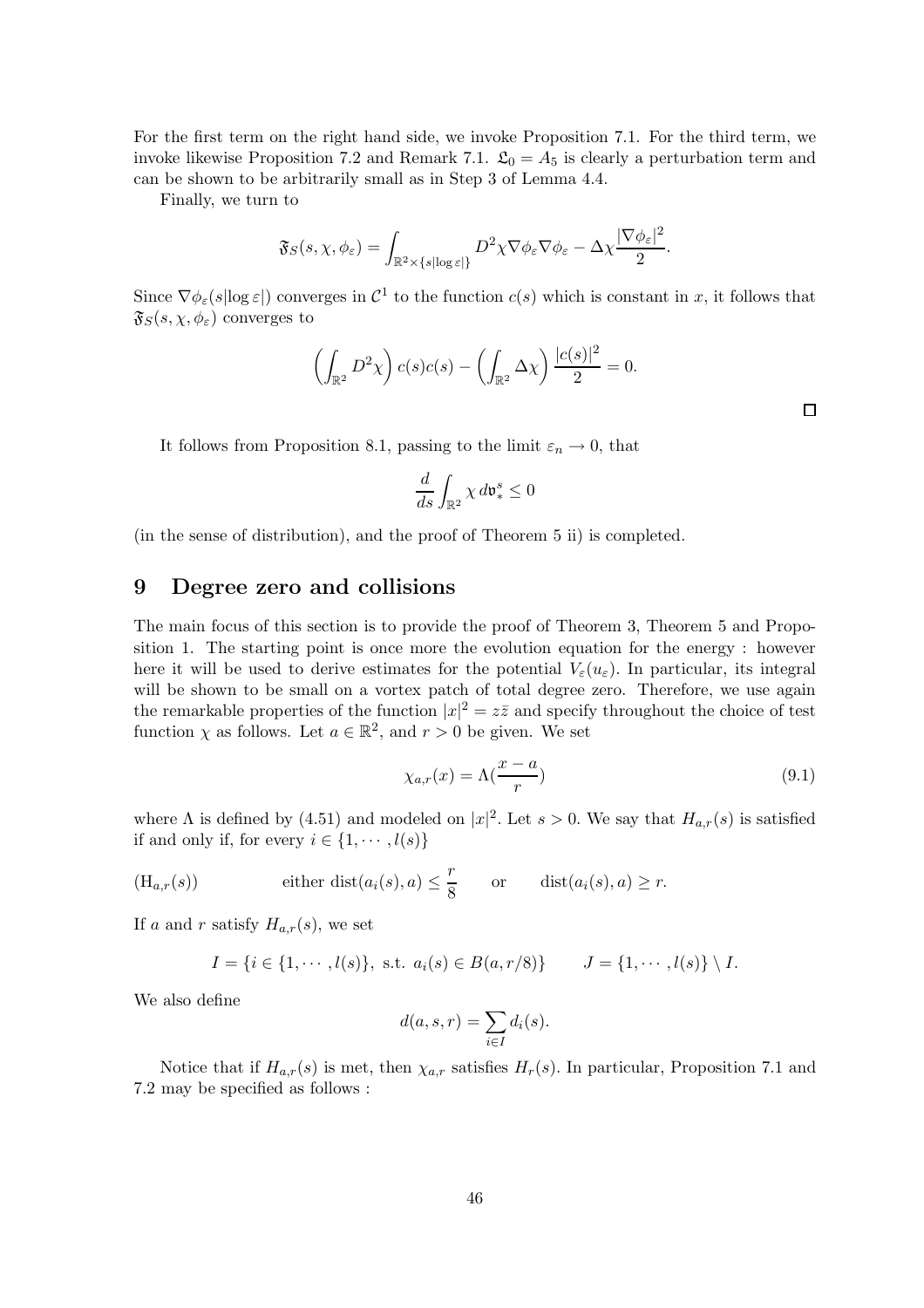**Lemma 9.1.** Let  $s_0 > 0$ ,  $r > 0$  and  $\delta > 0$  be given. There exists  $\varepsilon_0$  depending only on  $\delta$ ,  $s_0$ and r such that if  $\varepsilon \leq \varepsilon_0$ ,  $s > s_0$  and  $H_{a,r}(s)$  is satisfied, then

$$
\left| \mathcal{A}_{S}(s,\chi_{a,r},w_{\varepsilon}) - \frac{16\pi}{r^2} \left( d^2(a,s,r) + 2 \sum_{i \in I, j \in J} d_i(s) d_j(s) \text{Re} \frac{a_i(s) - a}{a_i(s) - a_j(s)} \right) \right| \le \delta.
$$

and

$$
\left|\mathfrak{F}_J(s,\chi_{a,r},\nabla\phi_{\varepsilon},w_{\varepsilon})-\frac{16\pi}{r^2}\sum_{i\in I}d_i(s)(a_i(s)-a)\times c(s)\right|\leq \delta.
$$

*Proof.* Notice that if  $k \in I$ ,  $\Delta \chi(a_k(s)) = \frac{32}{r^2}$ , whereas if  $k \in J$ ,  $\frac{\partial^2 \chi_{a,r}}{\partial z \partial \overline{z}}$  $\frac{\partial^2 X_{a,r}}{\partial z \partial \overline{z}}(a_k(s)) = 0.$  Notice also that if  $k \in I$ ,  $\frac{\partial \chi_{a,r}}{\partial \bar{z}}$  $\frac{\chi_{a,r}}{\partial \bar{z}}(a_k(s)) = \frac{8}{r^2}(a_k(s)-a)$ , whereas if  $k \in J$ ,  $\frac{\partial \chi_{a,r}}{\partial \bar{z}}$  $\frac{\chi_{a,r}}{\partial \bar{z}}(a_k(s))=0.$  It suffices then to substitute these expressions in  $(7.1)$  and  $(7.5)$ .

# 9.1 Estimates for the potential  $V_{\varepsilon}(u_{\varepsilon})$

Combining the evolution of localized energies with the refined estimates of the previous subsection, we are led to

**Proposition 9.1.** Let  $s_0 > 0$ ,  $a \in \mathbb{R}^2$ ,  $r > 0$  be such that  $H_{a,r}(s_0)$  holds. Let  $\delta > 0$  and  $\kappa \leq 1/16$  be given, and assume the stronger confinement assumption

$$
|a - a_i(s_0)| \le \kappa r, \qquad \text{for every } i \in I. \tag{9.2}
$$

Then, there exists a constant  $\varepsilon_0 > 0$  depending only on  $\delta$ , r,  $\kappa$  and  $s_0$ , and constants  $C_1, C_2 > 0$ depending only on  $M_0$  such that for every  $2\kappa \leq \mu \leq \frac{1}{8}$  $\frac{1}{8}$  and  $0 < \varepsilon < \varepsilon_0$  we have

$$
\left| \frac{r^2}{32\Delta t} \left[ \int_{\Lambda(\mu)} \chi_{a,r}(x) |\partial_t w_{\varepsilon}|^2 + \int_{\partial^+ \Lambda(\mu)} \chi_{a,r} e_{\varepsilon}(w_{\varepsilon}) \right] + \frac{1}{\Delta t} \int_{\Lambda(\mu)} V_{\varepsilon}(u_{\varepsilon}) - \frac{\pi}{2} d^2(a,s,r) \right| \leq C_1 \left( \left( \frac{\kappa}{\mu} \right)^2 + \mu + \delta r^2 \right), \quad (9.3)
$$

where  $\Lambda(\mu) = B(a, r/8) \times [s_0] \log \varepsilon, s_0 \log \varepsilon + \Delta t, \ \partial^+ \Lambda(\mu) = B(a, r/8) \times \{s_0 |\log \varepsilon| + \Delta t\},$ and  $\Delta t = C_2 \mu^2 r^2 |\log \varepsilon|$ .

*Proof.* The starting point is Lemma 2.6 specified with the choice  $\chi = \chi_{a,r}$  given in (9.1). This yields, setting  $t_1 = s_0 |\log \varepsilon|$ ,  $t_2 = (s_0 + C\mu^2 r^2) |\log \varepsilon|$ , and after integration,

$$
\int_{\mathbb{R}^2 \times \{t_2\}} \chi e_{\varepsilon}(w_{\varepsilon}) + \int_{\mathbb{R}^2 \times [t_1, t_2]} \chi |\partial_t w_{\varepsilon}|^2 + \Delta \chi V_{\varepsilon}(u_{\varepsilon}) = \int_{\mathbb{R}^2 \times \{t_1\}} \chi e_{\varepsilon}(w_{\varepsilon}) + \int_{t_1}^{t_2} \mathcal{A}_S(\frac{t}{|\log \varepsilon|}, \chi, w_{\varepsilon}) + (\mathcal{F}_J + \mathcal{R}_I + \mathcal{R})(t, \chi, \nabla \phi_{\varepsilon}, w_{\varepsilon}) dt. \tag{9.4}
$$

We next bound each of the terms on the r.h.s. of (9.4). For the first term, which involves only the initial time  $t_1 = s_0 |\log \varepsilon|$ , we invoke hypothesis  $H_{a,r}(s_0)$ , together with the stronger confinement assumption (9.2), to obtain, if  $\varepsilon$  is sufficiently small,

$$
\left| \int_{\mathbb{R}^2 \times \{t_1\}} \chi e_{\varepsilon}(w_{\varepsilon}) \right| \leq C \kappa^2 |\log \varepsilon|. \tag{9.5}
$$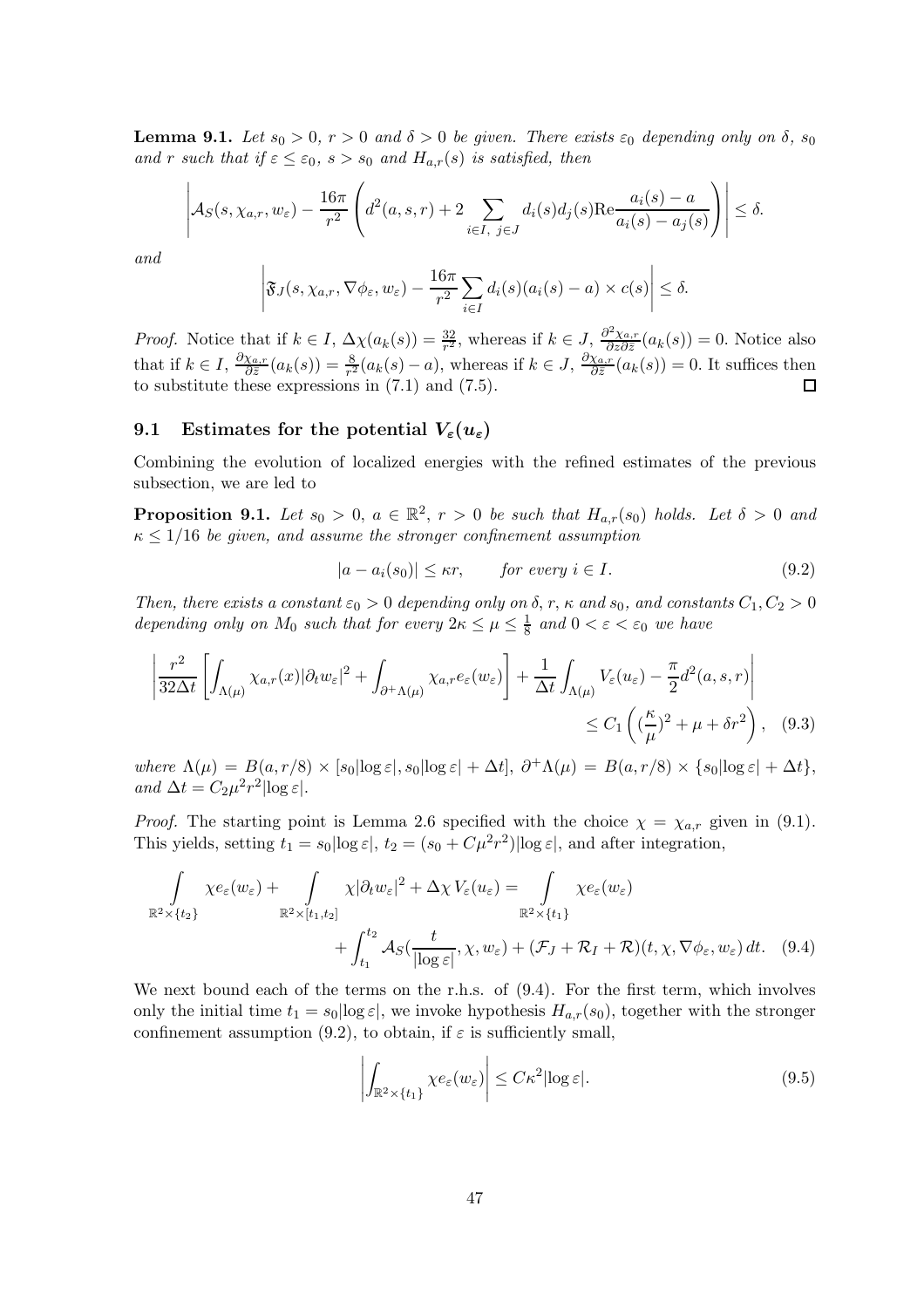For  $\mathcal{R}_I$  we invoke Proposition 7.3 (which does not rely on assumption  $H_{a,r}(s_0)$ ) to assert that, if  $\varepsilon$  is sufficiently small, then

$$
\left| \int_{t_1}^{t_2} \mathcal{R}_I(t, \chi, \nabla \phi_{\varepsilon}, w_{\varepsilon}) dt \right| \le C \delta \mu^2 r |\log \varepsilon|.
$$
 (9.6)

For R we use (4.43) together with the observation that, since  $|\nabla \phi_{\varepsilon}|$  is bounded,

$$
\|\nabla w_{\varepsilon}\|_{L^{1}(B(a,r)\times\{t_1\})}\leq \sqrt{\pi}r\|\nabla w_{\varepsilon}\|_{L^{2}(B(a,r)\times\{t_1\})}\leq Cr\sqrt{|\log \varepsilon|}.
$$

This yields

$$
\left| \int_{t_1}^{t_2} \mathcal{R}(t, \chi, \nabla \phi_{\varepsilon}, w_{\varepsilon}) dt \right| \leq \frac{C}{r^2} |\log \varepsilon|^{3/5}.
$$
 (9.7)

For the last terms  $\mathcal{A}_S$  and  $\mathcal{F}_J$  we rely on the Cylinders Lemma, which has the following consequence: if the constant  $C_2 > 0$  is chosen sufficiently small (depending only on  $M_0$ ), then assumption  $H_{a,\mu r}(s)$  is satisfied for every  $s \in [s_0, s_0 + C_2 \mu^2 r^2]$  (for  $2\sigma_0 \leq \mu \leq 1/8$ ). Therefore we may apply Propositions 7.1 and 7.2 with r replaced by  $\mu r$ . We have, for  $s \in [s_0, s_0 + C_2 \mu^2 r^2]$  and every  $i \in I, j \in J$ ,

$$
\left|\frac{a_i-a}{a_i-a_j}\right|\leq C\mu\,,
$$

so that

$$
\left| \sum_{i \in I} d_i(s) (a_i(s) - a) \times c(s) \right| \le C \mu r. \tag{9.8}
$$

Hence, it follows from (7.1) and (7.5) that

$$
\left| \int_{t_1}^{t_2} \mathcal{A}_S(\frac{t}{|\log \varepsilon|}, \chi, w_\varepsilon) dt \right| \le C(\frac{\mu}{r^2} + \delta) C_2 \mu^2 r^2 |\log \varepsilon|
$$

and

$$
\left| \int_{t_1}^{t_2} \mathcal{F}_J(t, \chi, \nabla \phi_{\varepsilon}, w_{\varepsilon}) dt \right| \le C \left( \frac{\mu}{r} + \delta \right) C_2 \mu^2 r^2 |\log \varepsilon|. \tag{9.9}
$$

Combining  $(9.4)$  to  $(9.9)$ , we are led to

$$
\int_{\Lambda(\mu)} \Delta \chi \cdot V_{\varepsilon}(u_{\varepsilon}) \le C_1(\kappa^2 + \mu^2(\delta r^2 + \mu)) |\log \varepsilon|.
$$
\n(9.10)

Notice that on  $B(a, r/8)$ ,  $\Delta \chi = 32/r^2$ . On the other hand, by the Cylinders Lemma and Theorem 2.1,  $(2.23)$ , we know that

$$
|V_{\varepsilon}(u_{\varepsilon})(x,t)| \leq \frac{C}{r^2} \varepsilon^2 |\log \varepsilon|^2
$$

for  $(x,t)$  in  $B(a,r) \setminus B(a,r/8) \times [t_1,t_2]$ . The conclusion (9.3) follows.

 $\Box$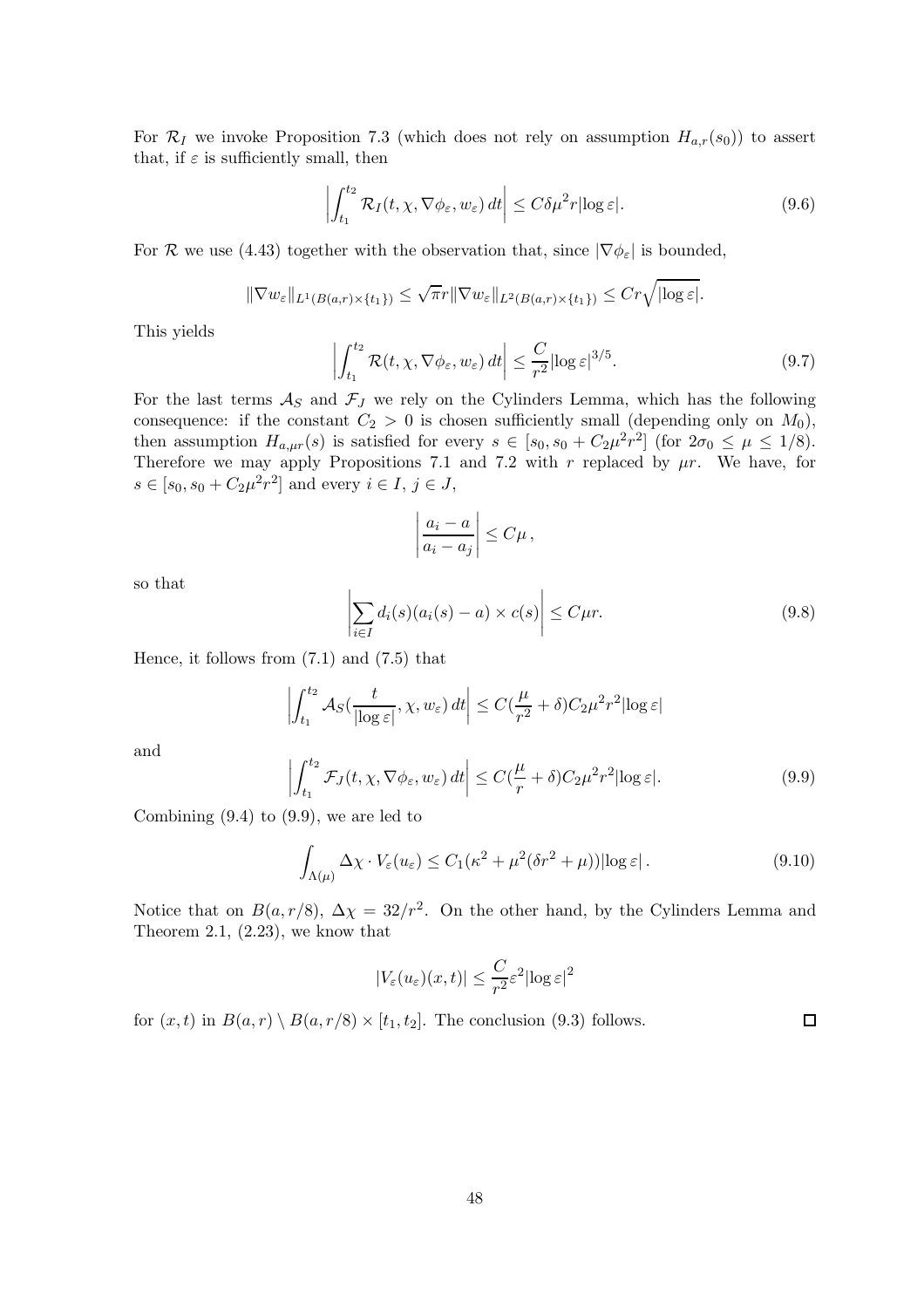#### 9.2 Clearing-Out via potential estimates

The philosophy of the Clearing-Out theorem presented in Section 2 was that smallness of integral energy bounds imply pointwise bounds. In this section we derive results in the same spirit, but based only on potential estimates. Our proofs rely heavily on the fact that  $N = 2$ . We begin with the following lemma, where time derivatives are treated as perturbation terms for the corresponding elliptic equations on time slices.

**Lemma 9.2.** Let  $u_{\varepsilon}$  be a solution of  $(PGL)_{\varepsilon}$  on  $\mathbb{R}^2 \times \mathbb{R}^+$  and let  $t \geq 1$ . Then, we have, for  $every r > \sqrt{2\varepsilon},$ 

$$
\int_{B(0,r)\times\{t\}} e_{\varepsilon}(u_{\varepsilon}) \leq C \Big[ 1 + |\log \varepsilon| (\int_{B(0,4r)\times\{t\}} V_{\varepsilon}(u_{\varepsilon}))^{2} + \int_{B(0,4r)\times\{t\}} (r^{2}|\partial_{t}u_{\varepsilon}|^{2} + r^{-2} (\int_{B(0,4r)\times\{t\}} |\nabla u_{\varepsilon}|^{2}) \Big], \tag{9.11}
$$

where  $C$  depends only on  $M_0$ .

*Proof.* We follow some arguments developed in Section 3.6 of [6]. We assume  $r = 1$ , the general case follows then by scaling. Let  $\chi \in C_c^{\infty}(\mathbb{R}^2)$  be such that  $0 \leq \chi \leq 1$ ,  $\chi \equiv 1$  on  $B(0, 2)$  and  $\chi \equiv 0$  on  $\mathbb{R}^2 \setminus B(0, 4)$ . We assume moreover  $\|\nabla \chi\|_{\infty} \leq 1$ . We consider the 2-form  $\psi_t$  defined on  $\mathbb{R}^2 \times \{t\}$  by

$$
\psi_t = -\frac{1}{2\pi} \log |x| * [d(u_\varepsilon \times du_\varepsilon)\chi],
$$

so that in particular

$$
-\Delta \psi_t = dd^* \psi_t = d(u_\varepsilon \times du_\varepsilon) \chi \qquad \text{on } \mathbb{R}^2 \times \{t\}
$$
 (9.12)

Since  $\chi \equiv 1$  on  $B(0, 2)$  it follows that  $d(u_{\varepsilon} \times du_{\varepsilon} - d^* \psi_t) = 0$  on  $B(0, 2) \times \{t\}$ . Invoking Poincaré Lemma, there exists some real-valued function  $\phi_t$  defined on  $B(0, 2) \times \{t\}$  such that

$$
u_{\varepsilon} \times du_{\varepsilon} = d\phi_t + d^*\psi_t \qquad \text{on } B(0,2) \times \{t\}. \tag{9.13}
$$

Applying the  $d^*$  operator to (9.13) we obtain  $d^*(u_\varepsilon \times du_\varepsilon) = -\Delta \phi_t$ , so that by (4.17) we are led to the equation

$$
-\Delta \phi_t = u_\varepsilon \times \frac{\partial u_\varepsilon}{\partial t}, \qquad \text{on } B(0,2) \times \{t\}. \tag{9.14}
$$

Step 1. Estimate for  $\psi_t$ . We will prove that

$$
\int_{B(0,2r)\times\{t\}} |\nabla \psi_t|^2 \le C \Big[ 1 + |\log \varepsilon| \Big( \int_{B(0,4r)\times\{t\}} V_{\varepsilon}(u_{\varepsilon})\Big)^2 \Big]. \tag{9.15}
$$

To this aim, we first define a re-projection of  $u_{\varepsilon}$  in the following way. Let  $\tau$  be the real-valued function defined on  $\mathbb{R}^2 \times (0, +\infty)$  by  $\tau(x,t) = p(|u_{\varepsilon}(x,t)|)$ , where  $p : [0,3] \to [1/3,2]$  is a function verifying the properties

$$
p(s) = \frac{1}{s}
$$
 if  $s \ge \frac{1}{2}$ ,  $p(s) = 1$  if  $0 \le s \le \frac{1}{4}$ ,  $|p'(s)| \le 4 \quad \forall s$ . (9.16)

By construction,  $|1 - \tau^2(x)| \le K(1 - |u_{\varepsilon}(x)|^2)$ . Set  $\tilde{u}_{\varepsilon} = \tau u_{\varepsilon}$ , so that

$$
\tilde{u}_{\varepsilon} = u_{\varepsilon} \qquad \text{if } |u_{\varepsilon}| \le \frac{1}{4}, \qquad |\tilde{u}_{\varepsilon}| = 1 \qquad \text{if } |u_{\varepsilon}| \ge \frac{1}{2}.
$$
\n
$$
(9.17)
$$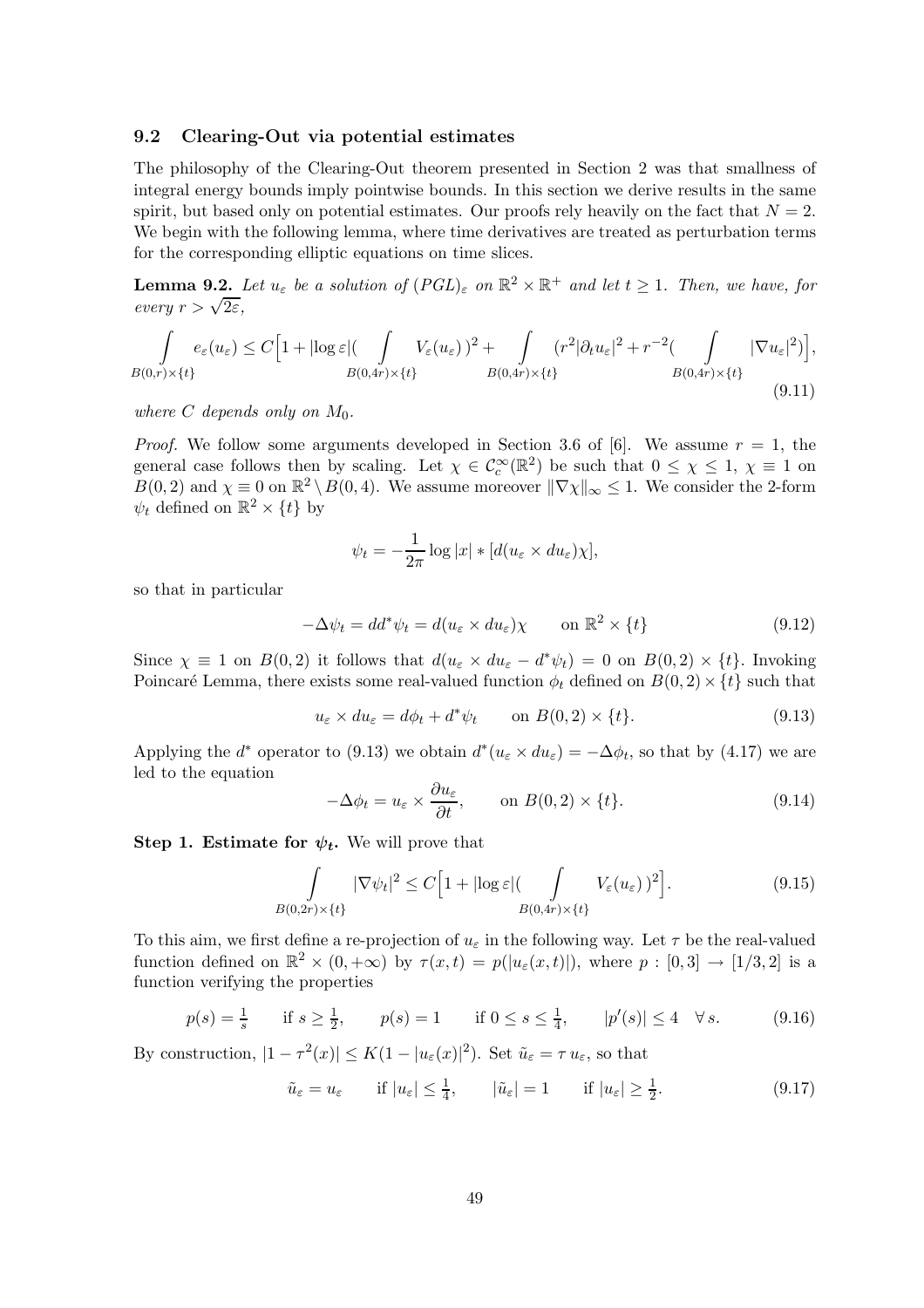Notice that, since  $|\tilde{u}_{\varepsilon}| = 1$  if  $|u_{\varepsilon}| \ge \frac{1}{2}$ , we have

$$
d(\tilde{u}_{\varepsilon} \times d\tilde{u}_{\varepsilon}) = 0 \qquad \text{if } |u_{\varepsilon}| \ge \frac{1}{2}.
$$

On the other hand, since  $|\nabla u_{\varepsilon}| \leq \frac{C}{\varepsilon}$ , it follows<sup>31</sup>

$$
|d(\tilde{u}_{\varepsilon} \times d\tilde{u}_{\varepsilon})| \le CV_{\varepsilon}(u_{\varepsilon}).
$$
\n(9.19)

We decompose  $\psi_t = \psi_{1,t} + \psi_{2,t}$  on  $\mathbb{R}^2 \times \{t\}$ , where

$$
\begin{cases}\n-\Delta \psi_{1,t} = d(\tilde{u}_{\varepsilon} \times d\tilde{u}_{\varepsilon}) \chi & \text{on } \mathbb{R}^2 \times \{t\} \\
-\Delta \psi_{2,t} = d((1 - \tau^2)u_{\varepsilon} \times du_{\varepsilon}) \chi & \text{on } \mathbb{R}^2 \times \{t\}.\n\end{cases}
$$
\n(9.20)

By our previous estimates we have the pointwise inequality  $((1 - \tau^2)u_\varepsilon \times du_\varepsilon)^2 \le CV_\varepsilon(u_\varepsilon)$ , and hence

$$
||(1-\tau^2)u_{\varepsilon} \times du_{\varepsilon}||_{L^2(B(0,4))\times\{t\}} \leq C||V_{\varepsilon}(u_{\varepsilon})||_{L^1(B(0,4))\times\{t\}}.
$$

It follows therefore by standard elliptic theory that

$$
\int_{B(0,4)\times\{t\}} |\nabla \psi_{2,t}|^2 \le C \int_{B(0,4)\times\{t\}} V_{\varepsilon}(u_{\varepsilon}). \tag{9.21}
$$

In view of (9.19), we have

$$
\|\Delta \psi_{1,t}\|_{L^1(\mathbb{R}^2\times\{t\})}\leq K \int_{B(0,4)\times\{t\}}V_{\varepsilon}(u_{\varepsilon}),
$$

and therefore we obtain the  $L^2$  estimate

$$
\int_{B(0,4)\times\{t\}} |\nabla \psi_{1,t}| \le C \int_{B(0,4)\times\{t\}} V_{\varepsilon}(u_{\varepsilon}). \tag{9.22}
$$

To obtain an  $L^2$  estimate for  $\nabla \psi_1$ , recall that by the Brezis-Gallouët inequality [9], for any  $u \in H^2(\mathbb{R}^2),$ 

$$
||u||_{L^{\infty}(\mathbb{R}^2)} \leq K||u||_{H^1(\mathbb{R}^2)} \left[1 + \log^{\frac{1}{2}}(1 + ||u||_{H^2(\mathbb{R}^2)})\right].
$$

We apply the previous inequality to  $\psi_{1,t}\chi$ . Since  $\|\psi_{1,t}\chi\|_{H^2(\mathbb{R}^2)} \leq \frac{K}{\varepsilon^2}$  $\frac{K}{\varepsilon^2}$ , we obtain

$$
\|\psi_{1,t}\chi\|_{L^{\infty}(\mathbb{R}^2)} \le K \|\psi_{1,t}\|_{H^1(\mathbb{R}^2)} |\log \varepsilon|^{\frac{1}{2}}.
$$
\n(9.23)

On the other hand, we have

$$
\Delta(\psi_{1,t}\chi) = (\Delta\psi_{1,t})\chi + 2\nabla\psi_{1,t}\nabla\chi + \psi_{1,t}\Delta\chi
$$

so that by (9.22)

$$
\|\Delta(\psi_{1,t}\chi)\|_{L^1(\mathbb{R}^2)} \le K \int_{B(0,4)\times\{t\}} V_{\varepsilon}(u_{\varepsilon}).\tag{9.24}
$$

<sup>31</sup>it suffices, in view of (9.18), to establish (9.19) for  $|u_{\varepsilon}| \leq \frac{1}{2}$ . In that case  $V_{\varepsilon}(u_{\varepsilon}) \geq \frac{9}{64\varepsilon^2}$ .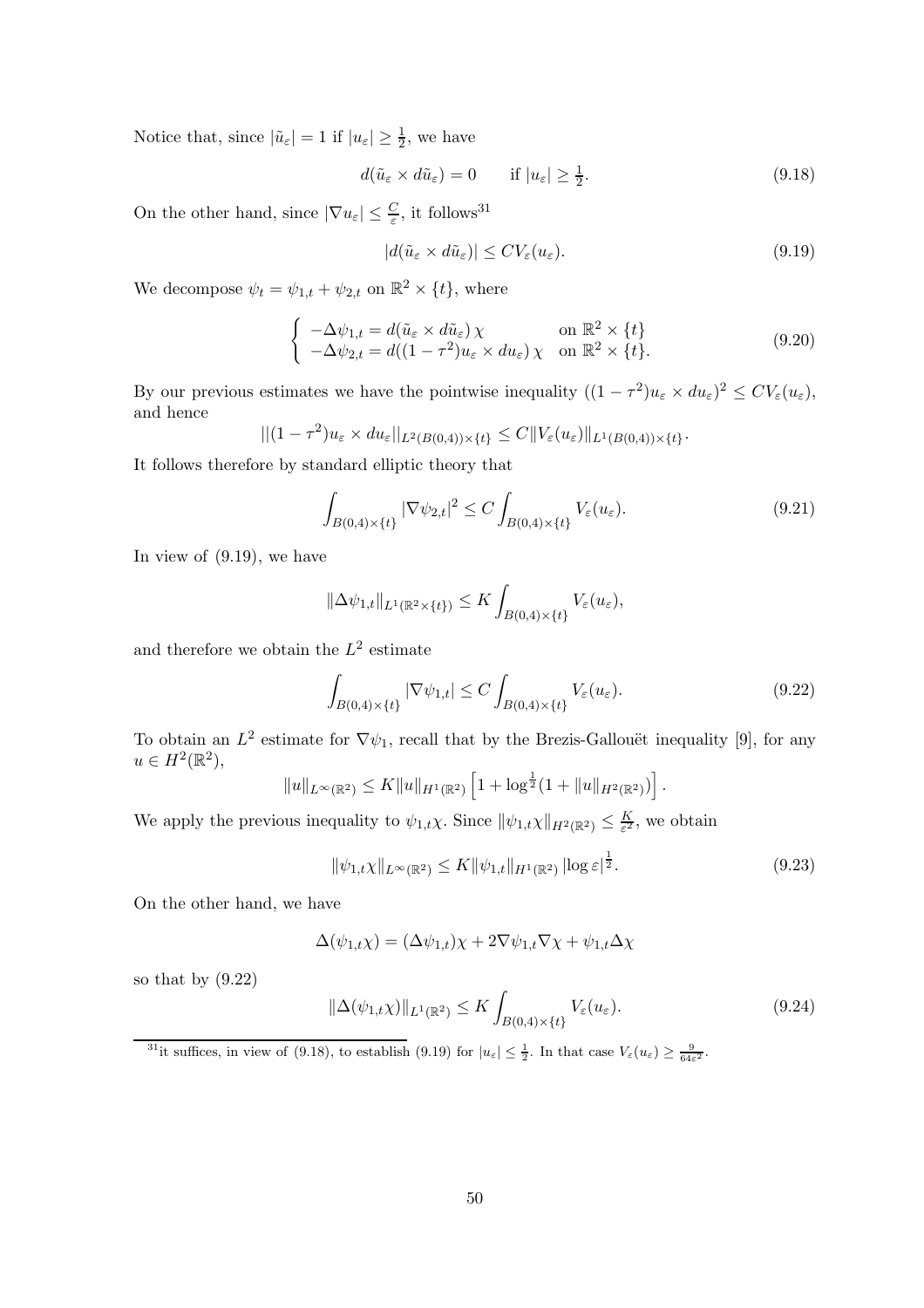Using standard estimates, we finally write

$$
\|\psi_{1,t}\chi\|_{H^1(\mathbb{R}^2)}^2 \le K \|\Delta(\psi_{1,t}\chi)\|_{L^1(\mathbb{R}^2)} \|\psi_{1,t}\chi\|_{L^\infty(\mathbb{R}^2)}\n\le K \|\Delta(\psi_{1,t}\chi)\|_{L^1(\mathbb{R}^2)} \|\psi_{1,t}\chi\|_{H^1(\mathbb{R}^2)} |\log \varepsilon|^{\frac{1}{2}}, \quad (9.25)
$$

which combined with (9.24) yields

$$
\int_{B(0,2)\times\{t\}} |\nabla \psi_{1,t}|^2 \le C |\log \varepsilon| \left[ \int_{B(0,4)\times\{t\}} V_{\varepsilon}(u_{\varepsilon}) \right]^2.
$$
\n(9.26)

The claim (9.15) is proved.

Step 2. Estimates for  $\phi_t$ . We claim that

$$
\int_{B(0,2)\times\{t\}} |\nabla \phi_t|^2 \le C \Big[ \| \partial_t u_\varepsilon \|_{L^2(B(0,4)\times\{t\})}^2 + \| \nabla u_\varepsilon \|_{L^1(B(0,4)\times\{t\})}^2 + \| V_\varepsilon(u_\varepsilon) \|_{L^1(B(0,4)\times\{t\})}^2 \Big].
$$
\n(9.27)

Indeed, by Caccioppoli estimates we obtain from (9.14)

$$
\int_{B(0,2)\times\{t\}} |\nabla \phi_t|^2 \le C \left[ \|\partial_t u_{\varepsilon}\|_{L^2(B(0,4)\times\{t\})}^2 + \|\phi_t - \bar{\phi}_t\|_{L^2(B(0,4)\times\{t\})}^2 \right],
$$

where  $\bar{\phi}_t$  denotes the mean value of  $\phi_t$  on  $B(0, 4) \times \{t\}$ . By Sobolev embedding,

$$
\|\phi_t - \bar{\phi}_t\|_{L^2(B(0,4)\times\{t\})}^2 \le C \|\nabla \phi_t\|_{L^1(B(0,4)\times\{t\})}^2,
$$

so that

$$
\int_{B(0,2)\times\{t\}} |\nabla \phi_t|^2 \leq C \left[ \|\partial_t u_{\varepsilon}\|_{L^2(B(0,4)\times\{t\})}^2 + \|\nabla \phi_t\|_{L^1(B(0,4)\times\{t\})}^2 \right].
$$

On the other hand, on  $B(0,4) \times \{t\}$ , by (9.13),  $|\nabla \phi_t| \leq C(|\nabla u_{\varepsilon}| + |\nabla \psi_t|)$ , and hence using (9.26) we obtain (9.27).

Step 3. Estimates for  $\nabla |u_{\varepsilon}|$ . We claim that

$$
\int_{B(0,2)\times\{t\}} |\nabla |u_{\varepsilon}||^2 \le C \left[ \int_{B(0,4)\times\{t\}} V_{\varepsilon}(u_{\varepsilon}) \right]^{1/2} \left[ \left( \int_{B(0,4)\times\{t\}} e_{\varepsilon}(u_{\varepsilon}) \right)^{1/2} + \varepsilon |\log \varepsilon| \right]. \tag{9.28}
$$

Set  $\sigma_{\varepsilon} = 1 - |u_{\varepsilon}|^2$ , so that

$$
\partial_t \sigma_{\varepsilon} - \Delta \sigma_{\varepsilon} = 2|\nabla u_{\varepsilon}|^2 - \frac{2}{\varepsilon^2} \sigma_{\varepsilon} (1 - \sigma_{\varepsilon}). \tag{9.29}
$$

We multiply (9.29) by  $\sigma_{\varepsilon} \chi^2$  and integrate by parts. This yields

$$
\int_{B(0,2)\times\{t\}} |\nabla(\sigma_{\varepsilon}\chi)|^2 \le 2 \int_{B(0,4)\times\{t\}} |\nabla u_{\varepsilon}|^2 \sigma_{\varepsilon} + C \int_{B(0,4)\times\{t\}} |\partial_t u_{\varepsilon}| \sigma_{\varepsilon} + \int_{B(0,4)\times\{t\}} \sigma_{\varepsilon}^2 \chi^2.
$$
\n(9.30)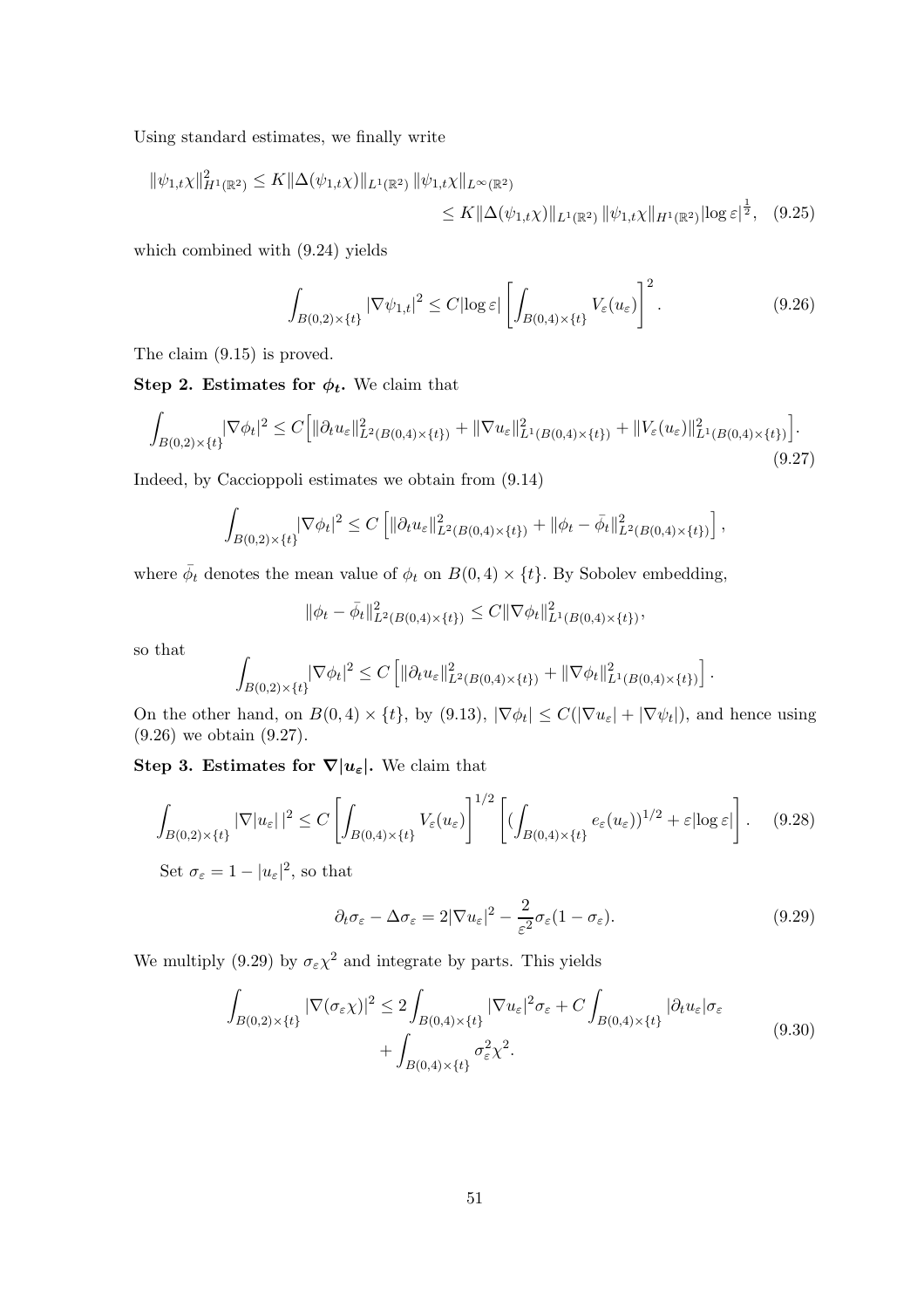Hence, in view of the estimate  $|\nabla u_{\varepsilon}| \leq \frac{C}{\varepsilon}$  we are led to

$$
\int_{B(0,2)\times\{t\}} |\nabla(\sigma_{\varepsilon})|^2 \le C \left[ \int_{B(0,4)\times\{t\}} V_{\varepsilon}(u_{\varepsilon}) \right]^{1/2} \left[ (\int_{B(0,4)\times\{t\}} |\nabla u_{\varepsilon}|^2)^{1/2} + \varepsilon |\log \varepsilon| \right] \tag{9.31}
$$
\n
$$
+ \varepsilon ||\partial_t u_{\varepsilon}||_{L^2(B(0,4)\times\{t\})}.
$$

Since  $|\nabla \sigma_{\varepsilon}| = |u_{\varepsilon}| \cdot |\nabla |u_{\varepsilon}|$ , we have

$$
\int_{B(0,2)\times\{t\}} |\nabla |u_{\varepsilon}||^2 \leq 2 \int_{B(0,2)\times\{t\}} |\nabla (\sigma_{\varepsilon})|^2 + (1-|u_{\varepsilon}|^2) |\nabla u_{\varepsilon}|^2,
$$

and using once more the bound  $|\nabla u_{\varepsilon}| \leq \frac{C}{\varepsilon}$  we derive (9.28).

Combining (9.26), (9.27), (9.28), the identity

$$
4|u_{\varepsilon}|^2|\nabla u_{\varepsilon}|^2=4|u_{\varepsilon}\times\nabla u_{\varepsilon}|^2+|\nabla|u_{\varepsilon}||^2
$$

and the estimate

$$
4|(1-|u_{\varepsilon}|^2)||\nabla u_{\varepsilon}|^2 \leq C\frac{(1-|u_{\varepsilon}|^2)}{\varepsilon}|\nabla u_{\varepsilon}| \leq 2|\nabla u_{\varepsilon}|^2 + CV_{\varepsilon}(u_{\varepsilon})
$$

conclusion (9.11) follows.

As a consequence of Lemma 9.2 and the Cylinders Lemma, we have

**Proposition 9.2.** Let  $u_{\varepsilon}$  be a solution of  $(PGL)_{\varepsilon}$ ,  $s_0 > 0$ ,  $R > 0$  and  $\Delta s > 0$  be given. There exists a universal constant  $\eta_v > 0$ , and constants  $\beta_0$ ,  $\varepsilon_0$  and  $C(M_0)$  depending only on  $M_0$ such that, if

$$
|\log \varepsilon|^{-1/6} \le \frac{\sqrt{\Delta s}}{\beta_0} \le R \le |\log \varepsilon|^{1/6},\tag{9.32}
$$

and

$$
\frac{1}{\Delta s} \int_{\Lambda} V_{\varepsilon}(u_{\varepsilon}) \le \eta_v |\log \varepsilon|,
$$
\n(9.33)

where  $\Lambda = B(0,R) \times [s_0|\log \varepsilon|, (s_0 + \Delta s)|\log \varepsilon|]$ , then, for  $\varepsilon \leq \varepsilon_0$ ,

$$
e_{\varepsilon}(u_{\varepsilon}) \leq \frac{C(M_0)}{\Delta s} \qquad on \quad B(0, \frac{R}{2}) \times [(s_0 + \frac{3\Delta s}{4})|\log \varepsilon|, (s_0 + \Delta s)|\log \varepsilon|].
$$

*Proof.* By averaging, there exists some  $s_1 \in [s_0, s_0 + \Delta s]$  such that

$$
\int_{B(0,R)\times\{s_1|\log\varepsilon|\}} V_{\varepsilon}(u_{\varepsilon}) \leq C\eta_v, \quad \int_{B(0,R)\times\{s_1|\log\varepsilon|\}} |\partial_t u_{\varepsilon}|^2 \leq C, \quad \int_{B(0,R)\times\{s_1|\log\varepsilon|\}} |\nabla u_{\varepsilon}| \leq C(R^2+1),
$$

where C depends possibly on  $M_0$ . Invoking (9.11) and scaling, we deduce<sup>32</sup>

$$
\int_{B(0,\frac{3R}{4})\times\{s_1|\log\varepsilon|\}} e_{\varepsilon}(u_{\varepsilon}) \leq C\left(\eta_v^2|\log\varepsilon| + \frac{R^{-2}}{\Delta s} + C\frac{R^3}{\Delta s} + \frac{1}{\Delta s}\right).
$$

 $\Box$ 

<sup>&</sup>lt;sup>32</sup>Actually, in (9.11) 4r can be replaced by  $\alpha r$ , for any arbitrary  $\alpha > 1$ , at a price of a larger constant  $C_{\alpha}$ .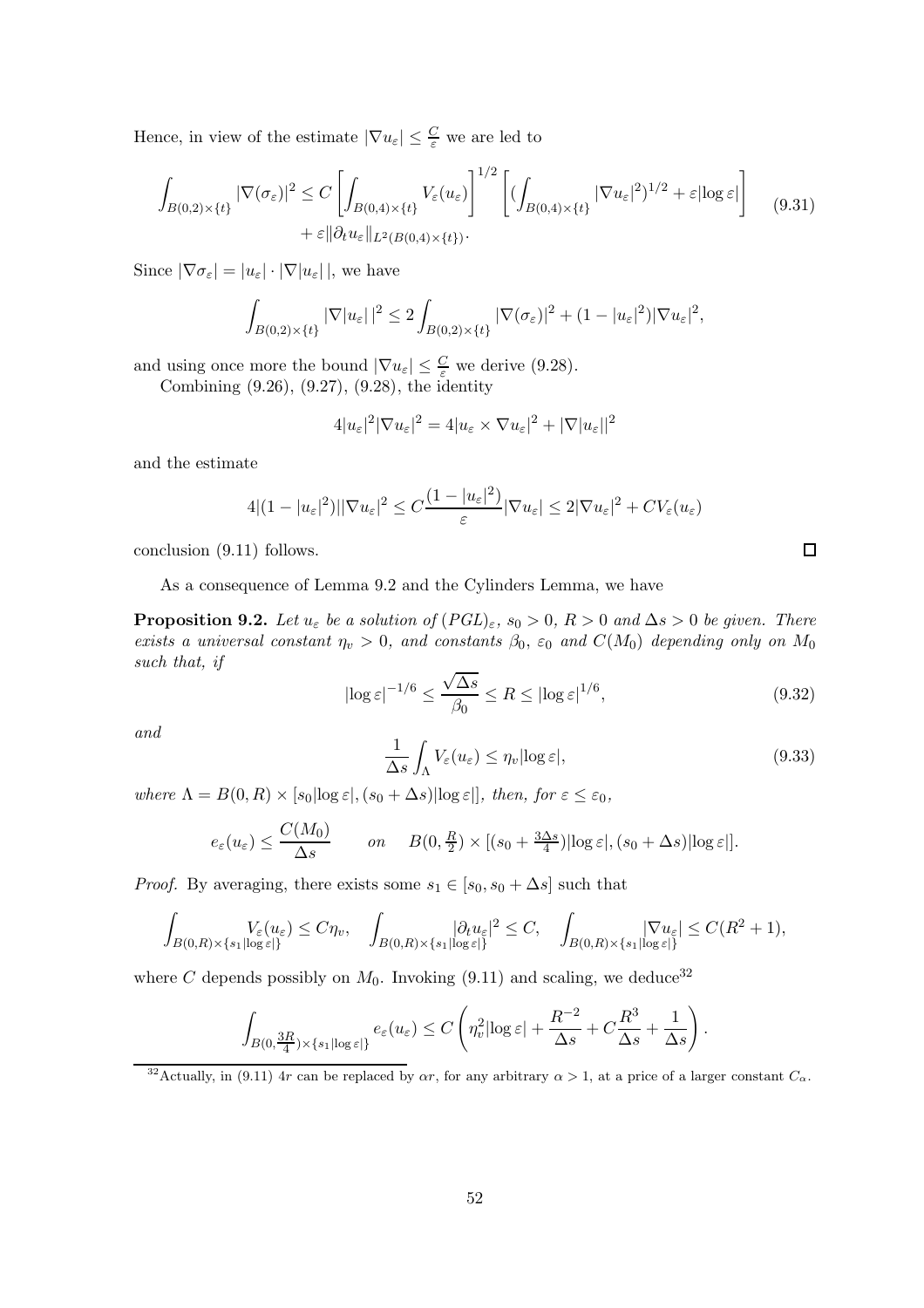Choosing  $\eta_v$  and  $\varepsilon_0$  sufficiently small, we obtain, for  $\varepsilon \leq \varepsilon_0$ ,

$$
\int_{B(0,\frac{3R}{4})\times\{s_1|\log\varepsilon|\}} e_{\varepsilon}(u_{\varepsilon}) \leq \frac{\eta_0}{4} |\log\varepsilon|.
$$
\n(9.34)

In particular, for  $r = \frac{R}{100} \sigma_0^{-1}$ ,

$$
\Omega_{r/4}^{\varepsilon}(s_1|\log \varepsilon|) \cap B(0, \frac{5R}{8}) = \emptyset. \tag{9.35}
$$

It follows from Proposition 4.4 that  $\Omega_{r/4}^{\varepsilon}(s|\log \varepsilon|) \cap B(0, \frac{45R}{80}) = \emptyset$  for every  $s \in [s_1, s_1 +$  $C\sigma_0^{-2}\gamma_0 R^2$ . In particular, if  $\beta_0$  is chosen sufficiently small,  $C\sigma_0^{-2}\gamma_0 R^2 \geq \Delta s$ . The proof is then completed as the one of Lemma 4.8.

#### 9.3 Proof of Theorem 3

The proof of Theorem 3 is completed combining Proposition 9.1 and Proposition 9.2. We choose the parameters  $\mu, \kappa, \delta$  so that the r.h.s. of inequality (9.3) is less than  $\eta_v$ . First let  $r = 8R$ , and choose  $\delta$  so that  $C_1 \delta r^2 \leq \frac{\eta_v}{3}$  $\frac{\partial v}{\partial 3}$ . Set  $\mu_0(\kappa) = \sqrt{\frac{3C_1}{\eta_v}}\kappa$  and  $\mu_1 = \frac{\eta_v}{3C_1}$  $rac{\eta_v}{3C_1}$ . For  $\kappa \leq \kappa_1 = \left(\frac{\eta_v}{3C_1}\right)^{3/2}$ , we have  $\mu_0(\kappa) \leq \mu_1$ , and by construction

$$
C_1\left(\left(\frac{\kappa}{\mu}\right)^2 + \mu + \delta r^2\right) \le \eta_v \qquad \text{for } \mu_0(\kappa) \le \mu \le \mu_1. \tag{9.36}
$$

In particular, it follows from Proposition 9.1 that if  $\varepsilon$  is sufficiently small, then for every  $\mu_0(\kappa) \leq \mu \leq \mu_1$ , we have, since  $d(a,s,r) = 0$ ,

$$
\frac{1}{\Delta s(\mu)}\int_{\Lambda(\mu)}V_{\varepsilon}(u_{\varepsilon})\leq \eta_v|\!\log\varepsilon|,
$$

where  $\Lambda(\mu) = B(a, R) \times [s_0 |\log \varepsilon|, (s_0 + \Delta s)|\log \varepsilon|]$ , and  $\Delta s(\mu) = 64C_2\mu^2 R^2$ . On the other hand, if  $\mu \leq \mu_2 = \frac{\beta_0}{8\sqrt{\zeta}}$  $\frac{\beta_0}{8\sqrt{C_2}}$ , we have  $\sqrt{\Delta s} \leq \beta_0 R$ . Set  $\kappa_0 = \sqrt{\frac{\eta_v}{3C_1}} \cdot \min\{\mu_1, \mu_2\}$ . For  $\kappa \leq \kappa_0$ ,  $\mu_0(\kappa) \leq \mu_3 = \min{\{\mu_1, \mu_2\}}$ , so that for  $\mu_0(\kappa) \leq \mu \leq \mu_3$  we may apply Proposition 9.2 which yields

$$
|e_{\varepsilon}(u_{\varepsilon})| \le C(\mu) \qquad \text{on } B(a, \frac{R}{2}) \times [s_0 + \frac{3\Delta s(\mu)}{4}|\log \varepsilon|, s_0 + \Delta s(\mu)|\log \varepsilon|].
$$
  
This completes the proof, setting  $K_1 = \frac{144C_1C_2}{\eta_v}$  and  $K_2 = \min\{\beta_0, \frac{64C_2\eta_v^2}{9C_1^2}\}.$ 

### 9.4 Proof of Theorem 5 iii) and Proposition 1

Let  $s_0 > 0$  and  $i \in \{1, \dots, l(s_0)\}\$ be such that  $d_i(s_0) = 0$ , and let  $R > 0$  be such that  $B(a_i(s_0), R) \cap \Sigma_{\mathfrak{v}}^s = \{a_i(s_0)\}.$ 

 $\eta_v$ 

Step 1. We have

$$
\lim_{s \to s_0, s>s_0} \nu_*^s(B(a_i(s_0), \frac{R}{2}) = 0.
$$

Indeed, assumption (6) of Theorem 3 is verified for every  $0 < \kappa < 1$ . In particular it follows from Theorem 3 that

$$
\Sigma_{\mathfrak{v}}^{s} \cap B(a_{i}(s_{0}), \frac{R}{2}) = \emptyset
$$

for every  $s \in (s_0, s_0 + K_2 R^2]$ .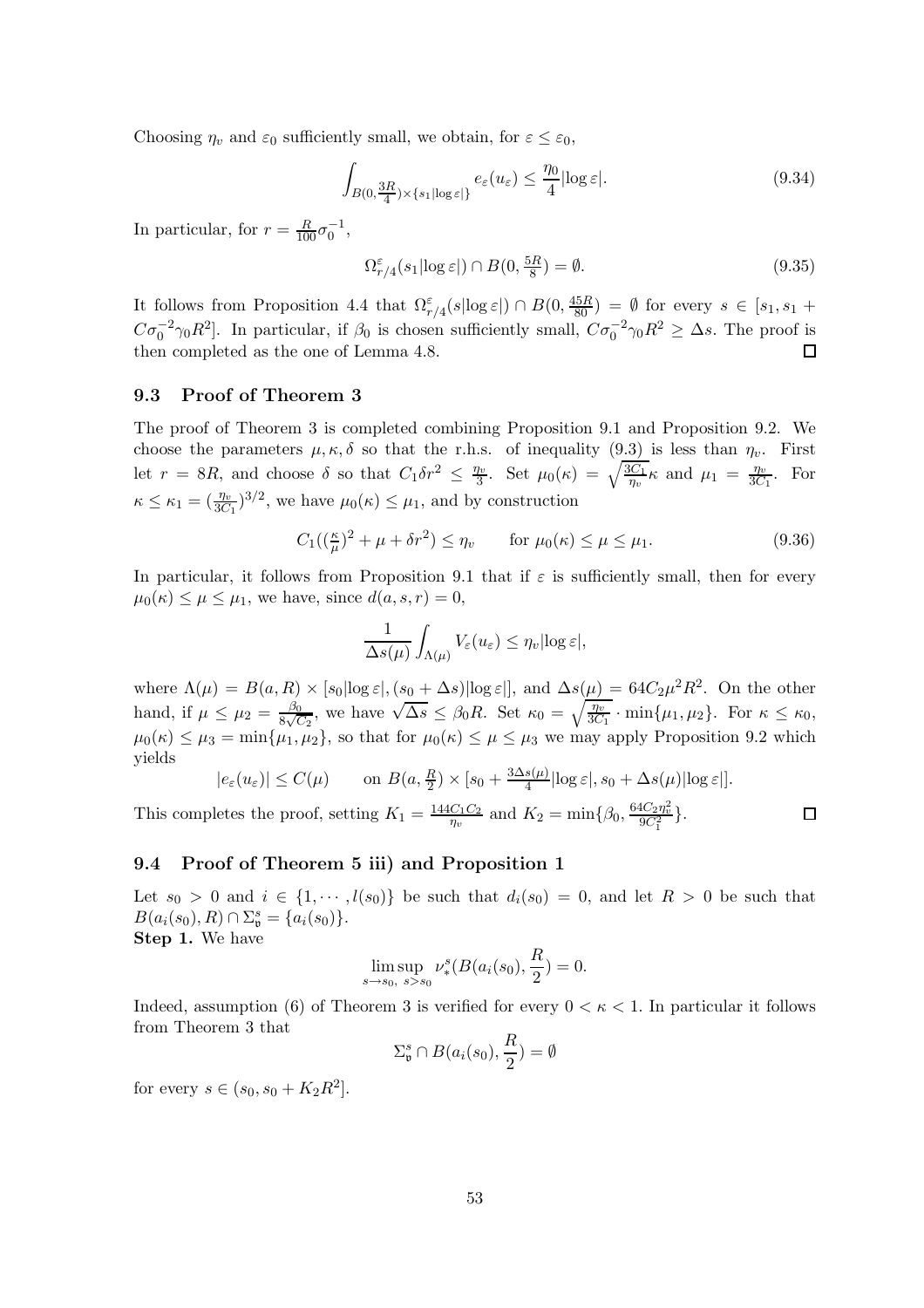Step 2. We have

$$
\liminf_{s \to s_0, s < s_0} \nu^s_*(B(a_i(s_0), \frac{R}{4})) \ge \frac{\eta_0}{2}.
$$

This was already proved in (5.19).

Step 3. It follows from Step 1, Step 2 and Theorem 5 ii) that equation (9) is satisfied.

**Step 4.** It follows from Theorem 5 iii) that  $d_i(s) = 0$  (for some  $i \in \{1, \dots, l(s)\}\)$  may happen for at most  $\frac{2M_0}{\eta_0}$  times s. This yields the conclusion of Proposition 1.

# Appendix A : Linear elliptic and parabolic estimates

# A.1 Elliptic problems in  $\mathbb{R}^{N+1}$

The first part of this Appendix is devoted to the study of elliptic problems on  $\mathbb{R}^{N+1} = \mathbb{R}^N_x \times \mathbb{R}_t$ of the form

$$
-\Delta \rho = \omega \qquad \text{on } \mathbb{R}_x^N \times \mathbb{R}_t,
$$
\n(A.1)

where  $\Delta \equiv \Delta_{x,t}$  denotes the Laplacian on  $\mathbb{R}^{N+1}$ . Whereas classical theory deals with sources  $\omega$  for which some global bounds on  $\mathbb{R}^{N+1}$  are assumed, here we focus on the case where we only have at our disposal bounds for each time slice  $\mathbb{R}^N \times [t, t+1]$ . Our first result in this direction is

**Lemma A.1.** Assume that  $\omega$  is a measure on  $\mathbb{R}^{N+1}$ , set

$$
\mu(t) = \|\omega\|(\mathbb{R}^N \times [t, t+1]), \quad \text{for } t \in \mathbb{R},
$$

and assume that  $\mu(t)$  belongs to  $L^{\infty} \cap L^{p}(\mathbb{R})$  for some  $1 \leq p \leq +\infty$ . Then there exists a solution  $\rho$  of (A.1) such that  $|\nabla_{x,t}\rho| = g_1 + g_2$ , where

$$
\sup_{t \in \mathbb{R}} \|g_1\|_{L^{p_1}(\mathbb{R}^N \times \{t\})} \le K(p_1, p) \|\mu\|_{L^p(\mathbb{R})} \qquad \text{for any } p_1 > \frac{pN}{pN - (p-1)}, \tag{A.2}
$$

$$
\sup_{t \in \mathbb{R}} \|g_1\|_{L^{p_2}(\mathbb{R}^N \times [t,t+1])} \le K(p_2) \|\mu\|_{L^{\infty}(\mathbb{R})} \qquad \text{for any } 1 \le p_2 < \frac{N+1}{N}.\tag{A.3}
$$

*Proof.* Let G be the fundamental solution for the Laplacian on  $\mathbb{R}^{N+1}$ , so that in particular

$$
|\nabla_{x,t}G(x,t)| \le \sigma(x,t),
$$

where the function  $\sigma$  is explicitly defined by

$$
\sigma(x,t) = \frac{1}{(x^2 + t^2)^{N/2}}.
$$

We next show that  $G * \omega$  is a well-defined function. We write

$$
\sigma = \sigma^{in} + \sigma^{out},
$$

where  $\sigma^{in} = \mathbf{1}_{B^N \times [-1,1]} \cdot \sigma$ , where  $B^N$  denotes the unit ball in  $\mathbb{R}^N$ , and  $\sigma^{out} = \sigma - \sigma^{in}$ . In particular  $\sigma^{in}$  has compact support and  $\sigma^{out}$  is bounded. Let  $f^{in} = \sigma^{in} * \omega$  and  $f^{out} = \sigma^{out} * \omega$ . We bound each of the functions  $f^{in}$  and  $f^{out}$  in appropriate norms.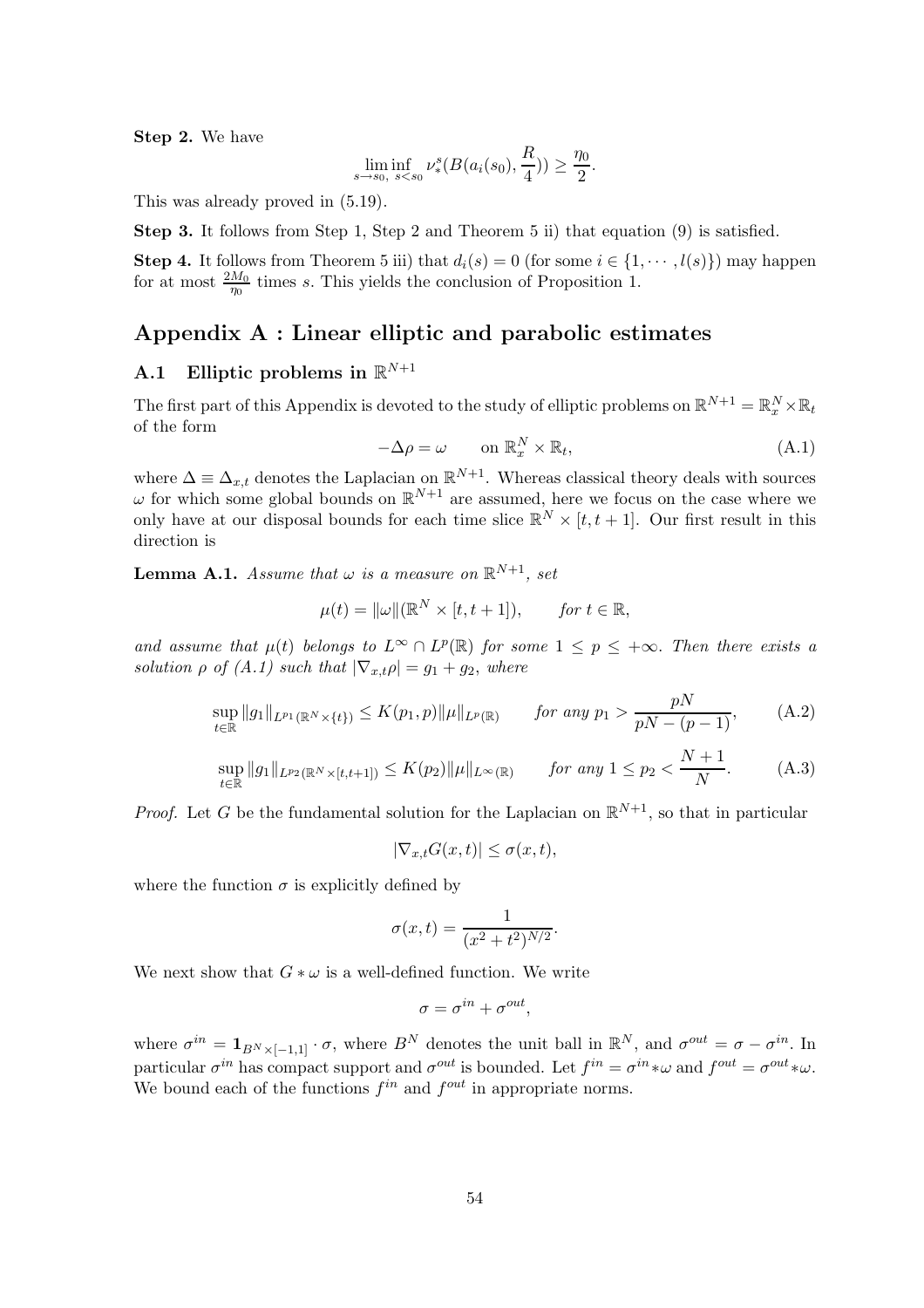Step 1. We have

$$
\sup_{t \in \mathbb{R}} \|f^{out}\|_{L^p(\mathbb{R}^N \times \{t\})} \le K_p \sup_{t \in \mathbb{R}} \|\omega\|(\mathbb{R}^N \times [t, t+1]) \qquad \text{for each } p > \frac{N}{N-1}.\tag{A.4}
$$

*Proof.* We may assume without loss of generality that  $\omega$  is smooth. Since the norms involved in inequality (A.4) are invariant under time translations, we merely have to bound  $||f^{out}(\cdot, 0)||_{L^p(\mathbb{R}^N)}$ . The starting point is an estimate for the kernel  $\sigma^{out}$ . We obviously have that

$$
\sigma^{out}(x,t) \le \frac{1}{|x|^{2\alpha}} \max_{|x| \ge 1} \frac{|x|^{2\alpha}}{(|x|^2 + t^2)^{N/2}} \quad \text{for } |x| \ge 1.
$$

A simple computation shows that, if  $\alpha < \frac{N}{2}$ ,

$$
\max_{|x|\geq 1} \frac{|x|^{2\alpha}}{(|x|^2 + t^2)^{N/2}} \leq C(1+|t|)^{2\alpha-N},
$$

so that

$$
\sigma^{out}(x,t) \le C \frac{(1+|t|)^{2\alpha-N}}{(1+|x|^2)^{\alpha}} \qquad \forall (x,t) \in \mathbb{R}^N \times \mathbb{R}.
$$

In particular, we obtain

$$
|f^{out}(y,0)| \le G_{\alpha} * H_{\alpha}(y), \tag{A.5}
$$

where

$$
G_{\alpha}(x) = \frac{C}{(1+|x|^2)^{\alpha}}, \qquad H_{\alpha}(x) = \int_{\mathbb{R}} (1+|t|)^{2\alpha-N} \omega(x,t) dt.
$$
 (A.6)

Notice that

$$
G_{\alpha} \in L^{p_1}(\mathbb{R}^N) \qquad \text{for every } p_1 > \frac{N}{2\alpha}.\tag{A.7}
$$

On the other hand, we may bound  $||H_{\alpha}||_{L^{1}(\mathbb{R}^{N})}$  by Fubini theorem:

$$
\int_{\mathbb{R}^N} |H_{\alpha}(x)dx| = \int_{\mathbb{R}} (1+|t|)^{2\alpha-N} \|\omega(\cdot,t)\|_{L^1(\mathbb{R}^N \times \{t\})} dt
$$
  
\n
$$
\leq C \int_{\mathbb{R}} (1+|t|)^{2\alpha-N} \|\omega\|_{L^1(\mathbb{R}^N \times [t,t+1])} dt
$$
  
\n
$$
\leq C \int_{\mathbb{R}} (1+|t|)^{2\alpha-N} \mu(t) dt
$$
  
\n
$$
\leq C \left( \int_{\mathbb{R}} (1+|t|)^{(2\alpha-N)p'} \right)^{1/p'} \|\mu\|_{L^p(\mathbb{R})}.
$$

If  $(2\alpha - N)p' < -1$ , that is  $2\alpha < N + 1 - \frac{1}{p}$  $\frac{1}{p}$ , then the explicit integral on the r.h.s. of the last inequality converges. Going back to (A.7), choosing  $p_1 > \frac{N}{N+1-\frac{1}{p}}$  and invoking Young's inequality, (A.4) follows.

**Step 2.** We have, for every  $1 \le q < \frac{N+1}{N}$ ,

$$
\sup_{t \in \mathbb{R}} \|f^{in}\|_{L^q(\mathbb{R}^N \times [t,t+1])} \le C_q \sup_{t \in \mathbb{R}} \|\omega\|(\mathbb{R}^N \times [t,t+1]).
$$
\n(A.8)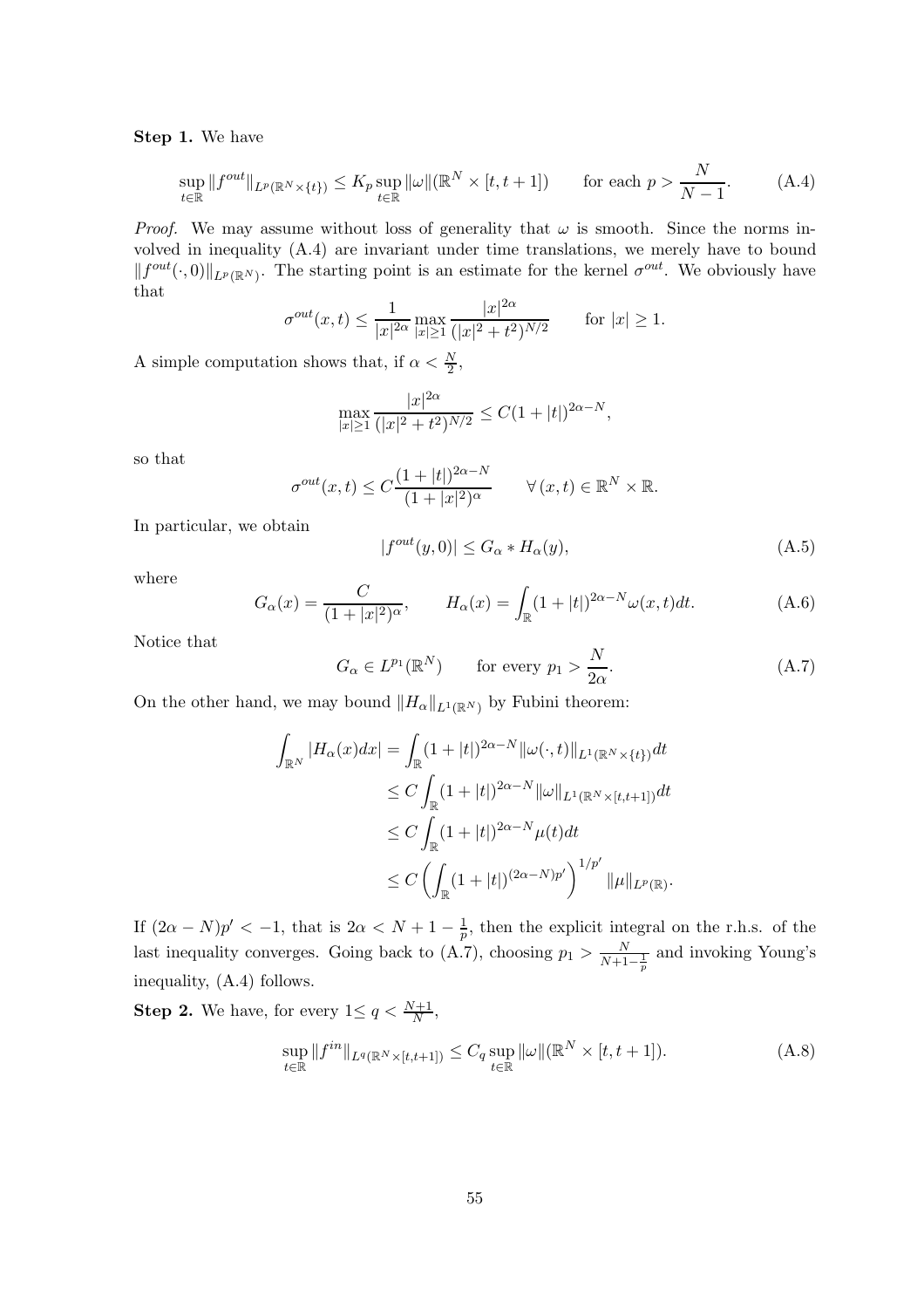*Proof.* By construction,  $\sigma^{in}$  has compact support included in the strip  $\mathbb{R}^N \times [-1,1]$ . Therefore the restriction of  $f^{in}$  to the strip  $\mathbb{R}^N \times [t_0, t_0 + 1]$ , for  $t_0 \in \mathbb{R}$  is identical to the restriction on the same strip of the convolution  $\sigma^{in} * \chi \cdot \omega$ , where  $\chi(x,t)$  verifies  $\chi(x,t) = 1$  if  $|t-t_0| \leq 2$ ,  $\chi(x,t) = 0$  otherwise. We notice that  $\chi \cdot \omega \in L^1(\mathbb{R}^{N+1})$ , more precisely we have

$$
\|\chi \cdot \omega\|_{L^1(\mathbb{R}^{N+1})} \leq C \sup_{t \in \mathbb{R}} \|\omega\|_{L^1(\mathbb{R}^N \times [t,t+1])}.
$$

On the other hand,

$$
\sigma^{in} \in L^q(\mathbb{R}^{N+1}) \qquad \text{for any } 1 \le q < \frac{N+1}{N},
$$

and the conclusion (A.8) follows once more by Young's inequality.

**Proof of Lemma A.1 completed.** It follows from Step 1 and Step 2 that  $\nabla G * \omega$  is well-defined and may be written as  $\nabla G * \omega = g_1 + g_2$ , where  $g_1$  and  $g_2$  verify (A.2) and (A.3) respectively. The existence of  $\rho$  follows by integration. П

We next turn to the problem

$$
-\Delta_{x,t}\zeta = \text{div}_{x,t} h \qquad \text{on } \mathbb{R}^N \times \mathbb{R}, \tag{A.9}
$$

where  $h = (h_1, ..., h_N, h_{N+1})$  and  $\Delta_{x,t}$  and div<sub>x,t</sub> represent respectively the Laplacian and divergence operators on  $\mathbb{R}^{N+1}$ . We have

**Lemma A.2.** Let  $1 < p < +\infty$  and assume

$$
\sup_{t\in\mathbb{R}}\|h\|_{L^1\cap L^p(\mathbb{R}^N\times[t,t+1])}<+\infty.
$$

Then there exists a solution  $\zeta$  of  $(A.9)$  such that

$$
\sup_{t\in\mathbb{R}}\|\nabla_{x,t}\zeta\|_{L^p(\mathbb{R}^N\times[t,t+1])}\leq K_p\sup_{t\in\mathbb{R}}\|h\|_{L^1\cap L^p(\mathbb{R}^N\times[t,t+1])}.
$$

*Proof.* As in the proof of Lemma A.1, we consider  $\nabla G * d\mathbf{v} h$  and show that this is well-defined. We will first assume that  $h$  is smooth and compactly supported, so that the convolution  $\nabla G * \text{div } h$  makes sense. Moreover, in this case we may integrate by parts, so that we have to consider the terms

$$
f_{ij} = \frac{\partial^2 G}{\partial x_i \partial x_j} * h, \quad \text{for } i, j = 1, ..., N + 1.
$$

We write once more, for  $i, j = 1, ..., N + 1$ ,

$$
f_{ij} = f_{ij}^{in} + f_{ij}^{out},
$$

where  $f_{ij}^{in} = \sigma_{ij}^{in} * h$ ,  $f_{ij}^{out} = \sigma_{ij}^{out} * h$ , and  $\sigma_{ij}^{in} = \chi \cdot \frac{\partial^2 G}{\partial x_i \partial x_j}$  $\frac{\partial^2 G}{\partial x_i \partial x_j}$ ,  $\sigma_{ij}^{out} = (1 - \chi) \cdot \frac{\partial^2 G}{\partial x_i \partial x_j}$  $\frac{\partial^2 G}{\partial x_i \partial x_j}$ . Here  $\chi$ denotes some radial smooth function compactly supported in  $B_2 = \{x \in \mathbb{R}^{N+1}, |x| \leq 2\}$  and identically equal to 1 in the unit ball  $B_1$  of  $\mathbb{R}^{N+1}$ .

By construction,  $\sigma_{ij}^{in}$  has compact support included in the strip  $\mathbb{R}^N \times [-1,1]$ . Therefore the restriction of  $f_{ij}^{in}$  to any strip  $\mathbb{R}^N \times [t_0, t_0 + 1], t_0 \in \mathbb{R}$ , coincides with the convolution

$$
\sigma_{ij}^{in} * \rho \cdot h,
$$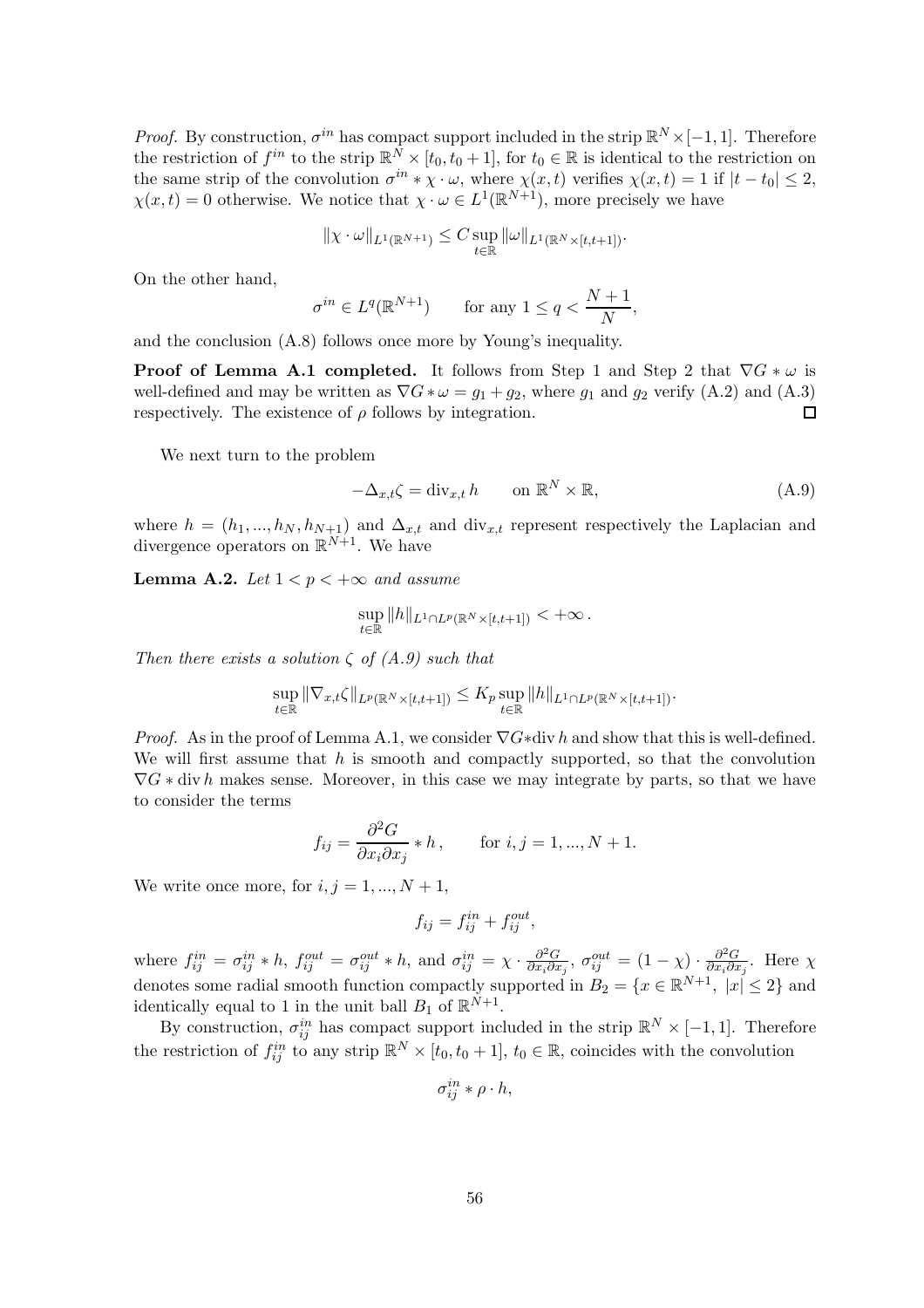where  $\rho(x,t)$  verifies  $\rho(x,t) = 1$  if  $|t - t_0| \leq 2$ ,  $\rho(x,t) = 0$  otherwise. We have

$$
\|\rho \cdot h\|_{L^p(\mathbb{R}^{N+1})} \leq C \sup_{t \in \mathbb{R}} \|h\|_{L^p(\mathbb{R}^N \times [t,t+1])}.
$$

On the other hand, convolution by  $\sigma_{ij}^{in}$  is a bounded operator on  $L^p(\mathbb{R}^{N+1})$  for any  $1 < p <$  $+\infty$  in view of Calderon-Zygmund theory. Hence

$$
\sup_{t \in \mathbb{R}} \|f_{ij}^{in}\|_{L^{p}(\mathbb{R}^{N}\times[t,t+1])} \leq C_{p} \sup_{t \in \mathbb{R}} \|h\|_{L^{p}(\mathbb{R}^{N}\times[t,t+1])}.
$$

The terms  $f_{ij}^{out}$  are handled as in Lemma A.1.

**Remark A.1.** One may wonder if the  $L^1$  bound on h in Lemma A.2 is necessary, and if  $\nabla_{x,t}\zeta$  is bounded in  $L^p(\mathbb{R}^N\times [t,t+1])$  under the only assumption that h is bounded in  $L^p$ . In the case  $p = 2$ , we will show that this is not the case. More precisely, we will exhibit some function  $h$  verifying

$$
\sup_{t \in \mathbb{R}} ||h||_{L^2(\mathbb{R}^N \times [t,t+1])} < +\infty \,, \tag{A.10}
$$

and such that

$$
\sup_{t \in \mathbb{R}} \|f_{ij}\|_{L^2(\mathbb{R}^N \times [t,t+1])} = +\infty.
$$
\n(A.11)

To this aim we work in Fourier variables and consider the Fourier transform  $\hat{G}(\xi,\tau) = \frac{1}{|\xi|^2 + \tau^2}$ with respect to space and time variables, and its Fourier transform with respect to the time variable only

$$
\hat{G}_{\tau}(\xi) = \frac{1}{2\pi} \int_{\mathbb{R}} \frac{\exp(it\tau)}{\xi^2 + \tau^2} d\tau = \frac{1}{2\pi^2 |\xi|} \exp(-\sqrt{|\xi|t}).
$$

Hence,

$$
f_{ij}(\xi,0) = -\int_{\mathbb{R}} \xi_i \xi_j \hat{G}_\tau(\xi) \hat{h}_\tau(\xi) dt = \frac{1}{2\pi^2} \int_{\mathbb{R}} \frac{\xi_i \xi_j}{|\xi|} \exp(-\sqrt{|\xi|t}) \hat{h}_\tau(\xi) dt.
$$
 (A.12)

For fixed t, the multiplier  $\frac{\xi_i \xi_j}{|\xi|} \exp(-\sqrt{|\xi|t})$  achieves its maximum for  $|\xi| \simeq \frac{c}{t}$ , and the maximum value is proportional to  $\frac{1}{t}$ . It is clear from the proof of Lemma A.2 that difficulties stem from the lack of integrability at infinity in time, and therefore, in view of the previous relation  $\xi_{max} \simeq \frac{c}{t}$  $\frac{c}{t}$ , for small frequencies at large time. In view of this remark, we construct a function  $h(\cdot,t)$  as follows:

$$
\hat{h}_{\tau}(\xi) = t^{N/2} \mathbf{1}_{\{|\xi| \le \frac{1}{\tau}\}} \quad \text{for } t \ge 1, \quad \hat{h}_{\tau}(\xi) = 0 \quad \text{otherwise.}
$$

Clearly

$$
\int_{\mathbb{R}^N} |h|^2(x,t) dx = (2\pi)^N \int_{\mathbb{R}^N} |\hat{h}_\tau(\xi)|^2 d\xi = (2\pi)^N |B_1| \quad \text{for } t \ge 1,
$$

and  $||h||_{L^2(\mathbb{R}^N\times\{t\})}=0$  otherwise, so that (A.10) is satisfied. On the other hand, we claim that if  $|\xi|$  < 1

$$
|\hat{f}(\xi,0)| \ge \frac{1}{|\xi|^{N/2}}.\tag{A.13}
$$

 $\Box$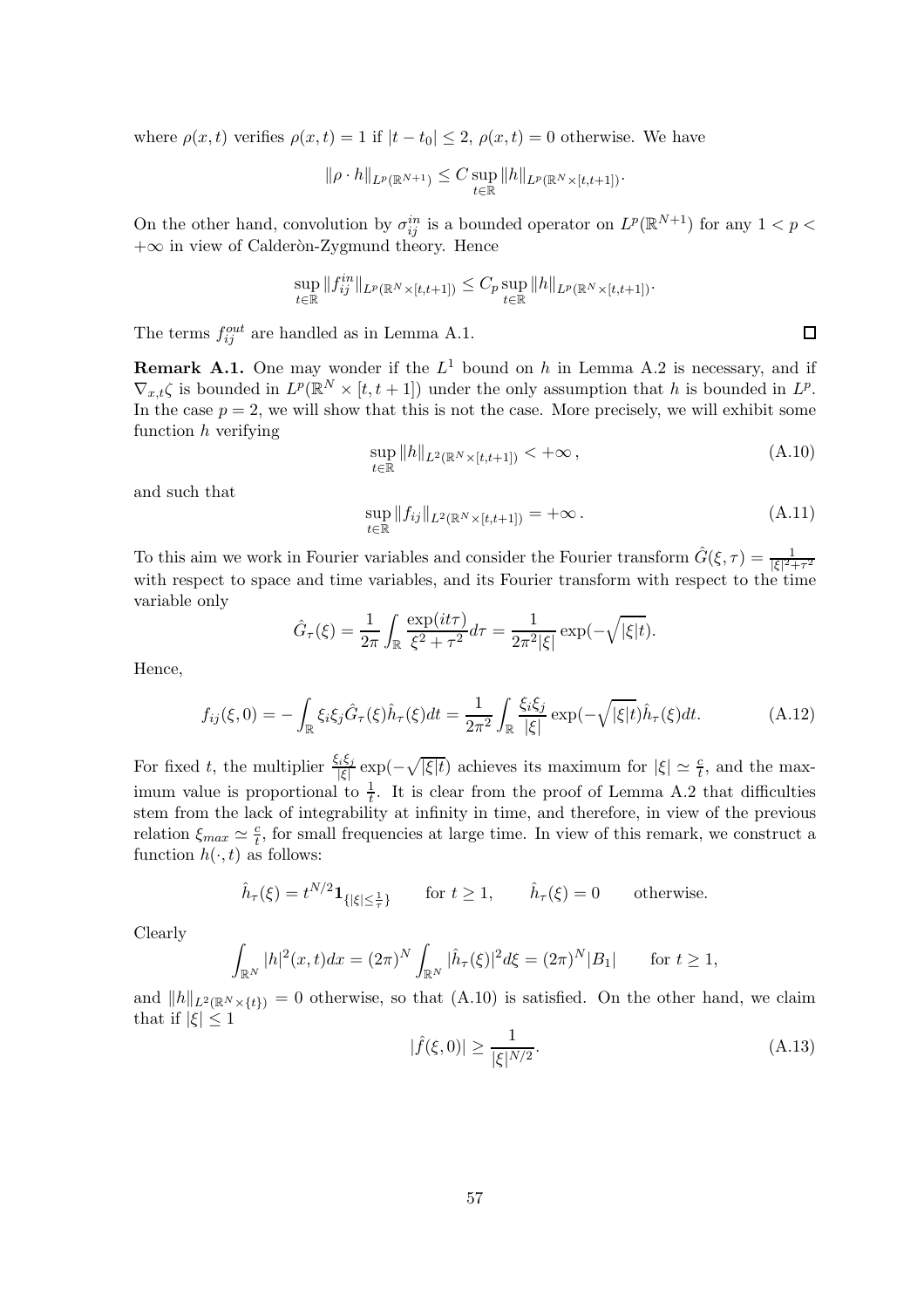Indeed,  $|\xi| \exp(-\sqrt{|\xi|t}) \geq \frac{c}{t}$  $\frac{c}{t}$  for  $\frac{1}{2|\xi|} \leq t \leq \frac{1}{|\xi|}$  $\frac{1}{|\xi|}$ , and  $\hat{h}_{\tau}(\xi) = t^{N/2}$  for  $t \leq \frac{1}{|\xi|}$  $\frac{1}{\left|\xi\right|}$ , and therefore

$$
\int_{\mathbb{R}} |\xi| \exp(-\sqrt{|\xi|t}) \hat{h}_{\tau}(\xi) dt \geq c \int_{\frac{1}{2|\xi|}}^{\frac{1}{|\xi|}} t^{\frac{N-2}{2}} dt \geq \frac{c}{|\xi|^{N/2}}.
$$

This establish the claim (A.13), and hence  $\hat{f}(0) \notin L^2(\mathbb{R}^N)$ ,  $f \notin L^2(\mathbb{R}^N)$  and similarly one establishes (A.11).

**Remark A.2.** The same type of arguments shows that the high frequency part of  $f$  remains bounded in  $L^2(\mathbb{R}^N)$ . For this purpose we consider the functions  $g_{ij}$  defined in Fourier coordinates by

$$
\hat{g}_{ij}(\xi,0) = \int_{\{|t| \ge 1\}} \frac{\xi_i \xi_j}{|\xi|} \mathbf{1}_{\{|\xi| > 0\}} \exp(-\sqrt{|\xi|t}) dt.
$$

The functions  $g_{ij}$  represent the high-frequency terms in f arising from the contribution of h for  $|t| \ge 1.33$  Since for  $|\xi| \ge 1$  and  $|t| \ge 1$ ,  $|\xi| \exp(-\sqrt{|\xi|t}) \le \exp(-\frac{\sqrt{t}}{2})$  $\frac{\sqrt{t}}{2}$ , we have

$$
\|\hat{g}_{ij}(\cdot,0)\|_{L^2(\mathbb{R}^N)} \leq C \int_{\{|t|\geq 1\}} \exp(-\frac{\sqrt{t}}{2}) \|\hat{h}\|_{L^2(\mathbb{R}^N)} dt,
$$

so that

$$
||g(\cdot,0)||_{L^2(\mathbb{R}^N)} \leq C \sup_{t>0} ||h||_{L^2(\mathbb{R}^N \times [t,t+1])}.
$$

### A.2 Parabolic problems

We consider the initial value parabolic problem

$$
\begin{cases}\n\frac{\partial \varphi}{\partial t} - \Delta \varphi = \omega & \text{on } \mathbb{R}^N \times (0, +\infty), \\
\varphi(x, 0) = 0 & \text{for } x \in \mathbb{R}^N.\n\end{cases}
$$
\n(A.14)

**Lemma A.3.** Let  $1 \leq p \leq N$  and assume that

$$
\sup_{t\in\mathbb{R}^+} \|\omega\|_{L^p(\mathbb{R}^N\times[t,t+1])} < +\infty.
$$

Then, there exists a unique solution  $\varphi$  to (A.14) such that  $|\nabla_x \varphi| \leq g_1+g_2$  where the functions  $g_1$  and  $g_2$  satisfy

$$
\sup_{t \in \mathbb{R}^+} \|g_1\|_{L^r(\mathbb{R}^N \times \{t\})} \le K(r) \sup_{t \in \mathbb{R}^+} \|\omega\|_{L^p(\mathbb{R}^N \times [t,t+1])}
$$
\n(A.15)

where r is any number satisfying  $r > p^*$  and

$$
\sup_{t \in \mathbb{R}^+} \|g_2\|_{L^p([t,t+1],L^{p^*})} \le K(p) \sup_{t \in \mathbb{R}^+} \|\omega\|_{L^p(\mathbb{R}^N \times [t,t+1])},\tag{A.16}
$$

where  $p^*$  is the Sobolev exponent in dimension N, i.e.  $p^* = Np/(N - p)$ .

<sup>&</sup>lt;sup>33</sup>The contribution for  $|t| \leq 1$  is handled by standard estimates.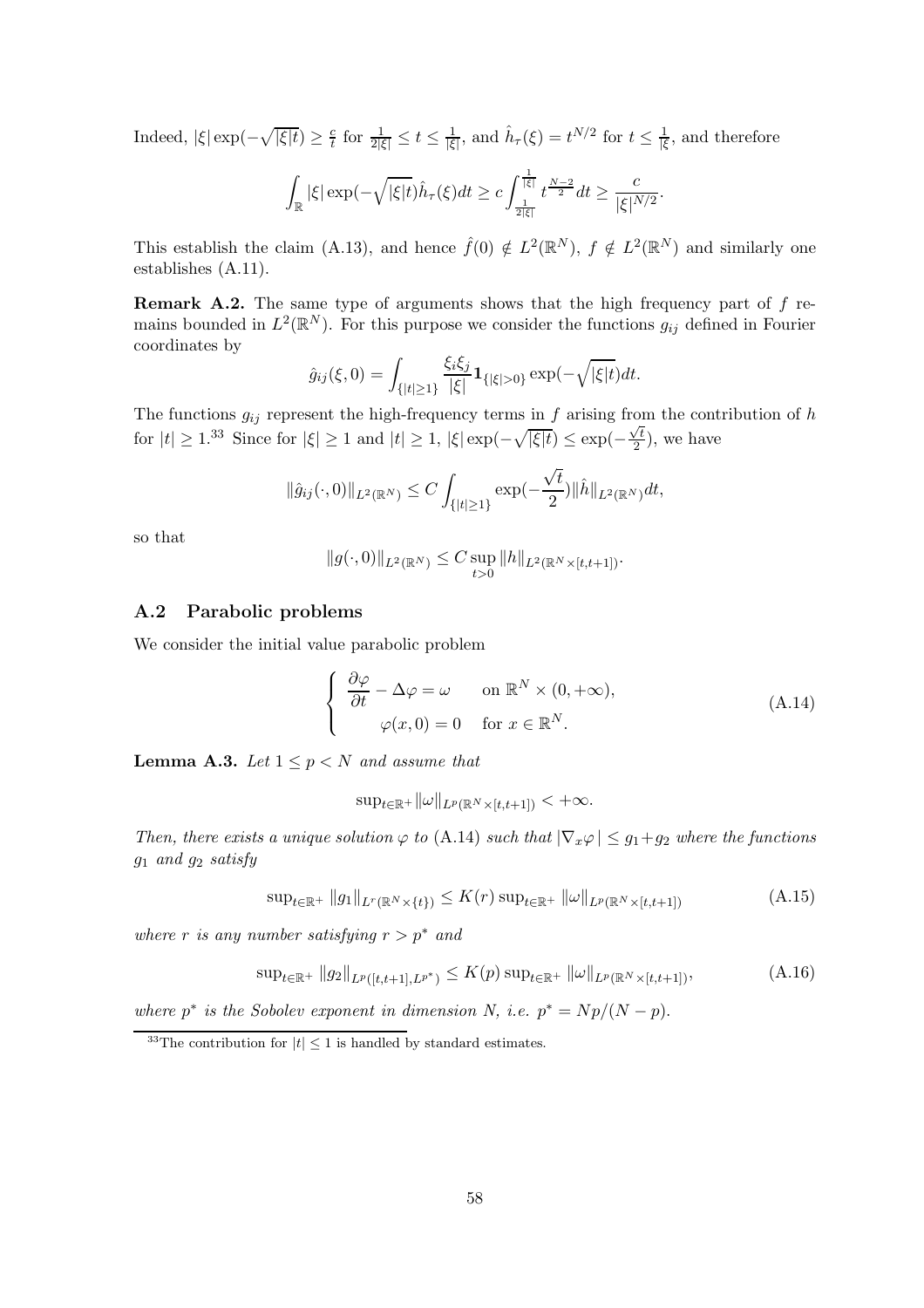*Proof.* Let G be the fundamental solution of the heat operator on  $\mathbb{R}^N \times \mathbb{R}^+$ , given by

$$
G(x,t) = \frac{1}{(4\pi t)^{N/2}} \exp\left(-\frac{|x|^2}{4t}\right)
$$
, for  $x \in \mathbb{R}^N$ ,  $t > 0$ 

so that for some explicit constant  $C > 0$  we have

$$
|\nabla_x G(x,t)| \leq CA_t(x) \equiv C \frac{|x|}{t^{\frac{N+2}{2}}} \exp\left(-\frac{|x|^2}{4t}\right).
$$

Consider the function  $\varphi$  defined by

$$
\varphi(x,t) = G * \omega = \int_0^t e^{(t-s)\Delta} \omega_s ds.
$$

We split this integral in two terms  $\varphi_1$  and  $\varphi_2$  by restricting the integration on the intervals  $[0, t-1]$  and  $[t-1, t]$  respectively. The term  $\varphi_1$  is the contribution from the source  $\omega_s$  in the "remote" past, and the term  $\varphi_2$  is the contribution from the "near" past. We handle each of these terms in a different way.

Step 1: Estimates for  $\nabla\varphi_1$ . We have

$$
|\nabla \varphi_1(x,t)| \le \int_0^{t-1} A_{t-s} * |\omega_s| ds \equiv \int_0^{t-1} f_s(x) ds.
$$

By Young's inequality,

$$
||f_s||_{L^r(\mathbb{R}^N)} \leq ||A_{t-s}||_{L^q(\mathbb{R}^N)}||\omega_s||_{L^p(\mathbb{R}^N)}
$$

for any numbers  $1 \leq p, q, r \leq +\infty$  satisfying the relation

$$
\frac{1}{p} + \frac{1}{q} = 1 + \frac{1}{r}.\tag{A.17}
$$

An elementary computation shows that

$$
||A_t||_{L^q(\mathbb{R}^N)} = C_q t^{-\gamma}, \quad \text{where} \quad \gamma = \frac{(N+1)q - N}{2q}.
$$

In particular,  $\gamma > 1$  and

$$
\int_{1}^{+\infty} \|A_s\|_{L^q(\mathbb{R}^N)} ds < +\infty \qquad \text{if and only if} \quad q > \frac{N}{N-1}.\tag{A.18}
$$

Therefore, if  $p < N$ , for any number r satisfying the relation  $r > (1/p - 1/N)^{-1}$  we may find some  $q_r$  satisfying (A.17) and (A.18). In particular,

$$
\begin{aligned} \|\int_0^{t-1} f_s ds \|_{L^p(\mathbb{R}^N)} &\le \int_0^{t-1} \|f_s\|_{L^p(\mathbb{R}^N)} ds \\ &\le C_q \int_0^{t-1} (t-s)^{-\gamma} \|\omega_s\|_{L^p(\mathbb{R}^N)} \\ &\le C \sup_{t \in \mathbb{R}^+} \|\omega\|_{L^p(\mathbb{R}^N \times [t,t+1])} .\end{aligned}
$$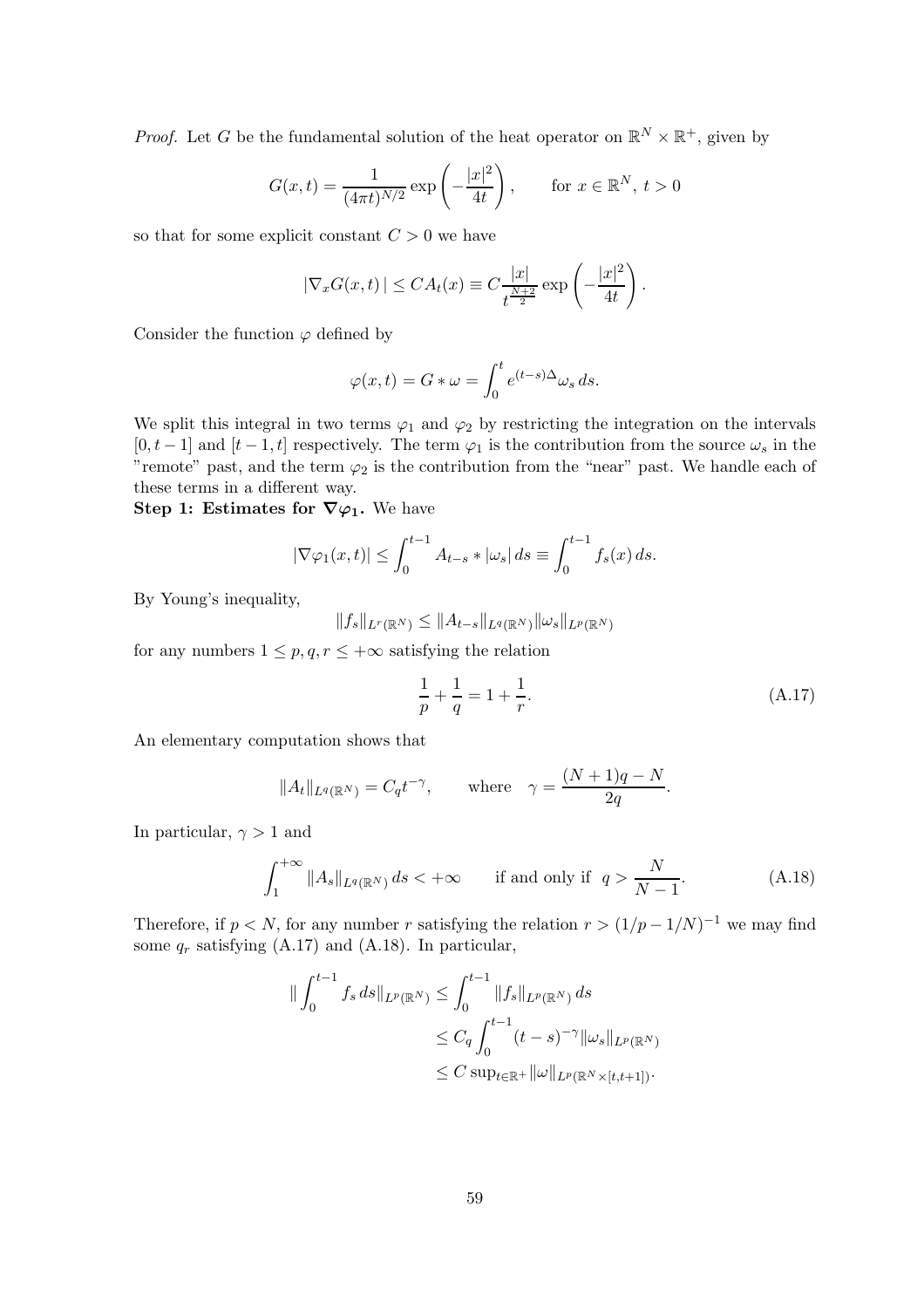Step 2: Estimates for  $\nabla \varphi_2$ . The function  $\varphi_2$  satisfies the heat equation

$$
\begin{cases} \frac{\partial \varphi_2}{\partial t} - \Delta \varphi_2 = \omega \mathbf{1}_{\mathbb{R}^N \times [t-1,t]} \\ \varphi_2(x, t-1) = 0. \end{cases}
$$

By the classical  $L^p - L^q$  theory for the heat operator, we thus obtain

$$
\|\nabla \varphi_2\|_{L^p(\mathbb{R}^N\times [t-1,t])} \leq C \|\omega\|_{L^p(\mathbb{R}^N\times [t-1,t])}
$$

and relation (A.15) follows by the Sobolev embedding.

We turn now to the problem

$$
\begin{cases}\n\frac{\partial \varphi}{\partial t} - \Delta \varphi = \text{div}_x h & \text{on } \mathbb{R}^N \times (0, +\infty), \\
\varphi(x, 0) = 0 & \text{for } x \in \mathbb{R}^N,\n\end{cases}
$$
\n(A.19)

where  $h = (h_1, \dots, h_N)$  and div<sub>x</sub> represents the divergence operator on  $\mathbb{R}^N$ . We have

**Lemma A.4.** Let  $1 \leq p < +\infty$  and assume that

$$
\sup_{t\in\mathbb{R}^+} \|h\|_{L^p(\mathbb{R}^N\times[t,t+1])} < +\infty.
$$

Then, there exists a unique solution  $\varphi$  to (A.19) such that  $|\nabla_x \varphi| \leq g_1 + g_2$  where the functions  $g_1$  and  $g_2$  satisfy

$$
\sup_{t \in \mathbb{R}^+} \|g_1\|_{L^r(\mathbb{R}^N \times \{t\})} \le K(r) \sup_{t \in \mathbb{R}^+} \|h\|_{L^p(\mathbb{R}^N \times [t,t+1])}
$$
(A.20)

for every  $r > p$  and

$$
\sup_{t \in \mathbb{R}^+} \|g_2\|_{L^p(\mathbb{R}^N \times [t,t+1])} \le K(p) \sup_{t \in \mathbb{R}^+} \|h\|_{L^p(\mathbb{R}^N \times [t,t+1])}.\tag{A.21}
$$

*Proof.* As in Lemma A.3, we decompose  $\varphi = \varphi_1 + \varphi_2$ , where

$$
\varphi_1(t,.) = \int_0^{t-1} e^{(t-s)\Delta} \operatorname{div} h(.,s) \, ds, \qquad \varphi_2(t,.) = \int_{t-1}^t e^{(t-s)\Delta} \operatorname{div} h(.,s) \, ds,
$$

The function G still denoting the fundamental solution of the heat equation, we have

$$
|D_x^2 G(x,t)| \leq C B_t(x) \equiv C \left( \frac{|x|^2}{t^{\frac{N+4}{2}}} + \frac{1}{t^{\frac{N+2}{2}}} \right) \exp \left( -\frac{|x|^2}{4t} \right).
$$

Step 1: Estimates for  $\nabla\varphi_1$ . We have

$$
|\nabla \varphi_1(x,t)| \leq \int_0^{t-1} B_{t-s} * |h_s| ds \equiv \int_0^{t-1} f_s(x) ds.
$$

By Young's inequality,

$$
||f_s||_{L^r(\mathbb{R}^N)} \leq ||B_{t-s}||_{L^q(\mathbb{R}^N)}||h_s||_{L^p(\mathbb{R}^N)}
$$

 $\Box$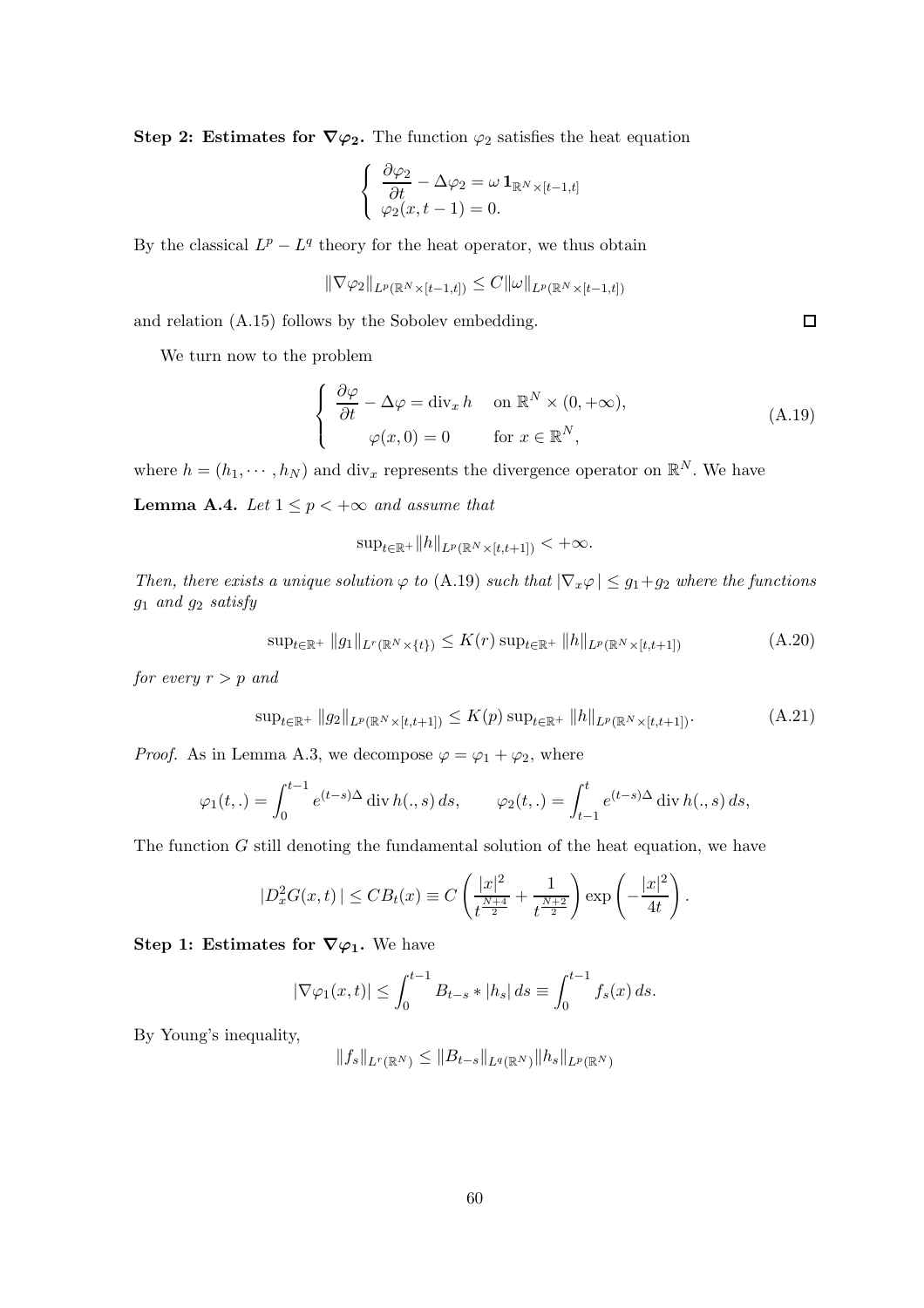for any numbers  $1 \leq p, q, r \leq +\infty$  satisfying  $\frac{1}{p} + \frac{1}{q} = 1 + \frac{1}{r}$ . We compute

$$
||B_t||_{L^q(\mathbb{R}^N)} = C_q t^{-\gamma}, \quad \text{where} \quad \gamma = \frac{(N+2)q - N}{2q}.
$$

In particular, for every  $q > 1$  we have  $\gamma > 1$  so that  $\int_1^{+\infty} ||B_s||_{L^q(\mathbb{R}^N)} ds < +\infty$ . Inequality (A.20) follows, setting  $g_1 = |\nabla \varphi_1|$ .

Step 2: Estimates for  $\nabla \varphi_2$ . Estimate (A.21) for  $g_2 = |\nabla \varphi_2|$  is derived as in Step 2 of Lemma A.3, using standard  $L^p - L^q$  estimates for the heat operator. Lemma A.3, using standard  $L^p - L^q$  estimates for the heat operator.

We end this section recalling some classical results concerning the initial value problem for the heat operator.

**Lemma A.5.** We have, for every  $t > 0$ ,

$$
\left\|e^{t\Delta}\right\|_{\mathcal{L}\left(L^2(\mathbb{R}^N),L^\infty(\mathbb{R}^N)\right)} = \frac{C_N}{t^{N/4}}
$$

where the constant  $C_N$  depends only on N.

*Proof.* For  $t = 1$ , the estimate is a direct consequence of the Cauchy-Schwartz inequality and the fact that  $G(., 1)$  is bounded in  $L^2$ . The estimate for arbitrary t follows by scaling.  $\Box$ 

Remark A.3. i) The supremum defining the norm in Lemma A.5 is achieved only by the Gaussian  $\exp(-|x|^2/4t)$ , its multiples and its translates.

ii) More generally, we also have, for  $1 \leq p < +\infty$ , the estimate

$$
\left\| e^{t\Delta} \right\|_{\mathcal{L}(L^p(\mathbb{R}^N), L^\infty(\mathbb{R}^N))} = \frac{C(N, p)}{t^{N/2p}}.
$$
\n(A.22)

and

$$
\left\| \nabla^k e^{t\Delta} \right\|_{\mathcal{L}(L^p(\mathbb{R}^N), L^\infty(\mathbb{R}^N))} = \frac{C(N, p, k)}{t^{N/2p + k/2}}.
$$
\n(A.23)

#### A.3 Local parabolic estimates

In this section we provide some pointwise and smoothing estimates for the heat operator on bounded domains. Let

$$
\Lambda = B(0, 1) \times [0, 1],
$$
  $\Lambda_{\frac{1}{2}} = B(0, \frac{1}{2}) \times [\frac{3}{4}, 1].$ 

We first have

Lemma A.6. Let u and a be respectively a smooth and a continuous real-valued function on  $Λ$  such that  $\bar{a} = \inf_{Λ} a ≥ 2$  and let  $b > 0$ ,  $d > 0$ . Assume that

$$
|u| \le d \qquad on \ \partial_P \Lambda \equiv B(0,1) \times \{0\} \cup \partial B(0,1) \times [0,1]
$$

and

$$
|\partial_t u - \Delta u + au| \le b \qquad on \ \Lambda.
$$

Then, there exists a constant  $c > 0$  depending only on N such that

$$
|u| \le C\left(\frac{b+d}{\bar{a}}\right) \qquad on \ \Lambda_{\frac{1}{2}}.
$$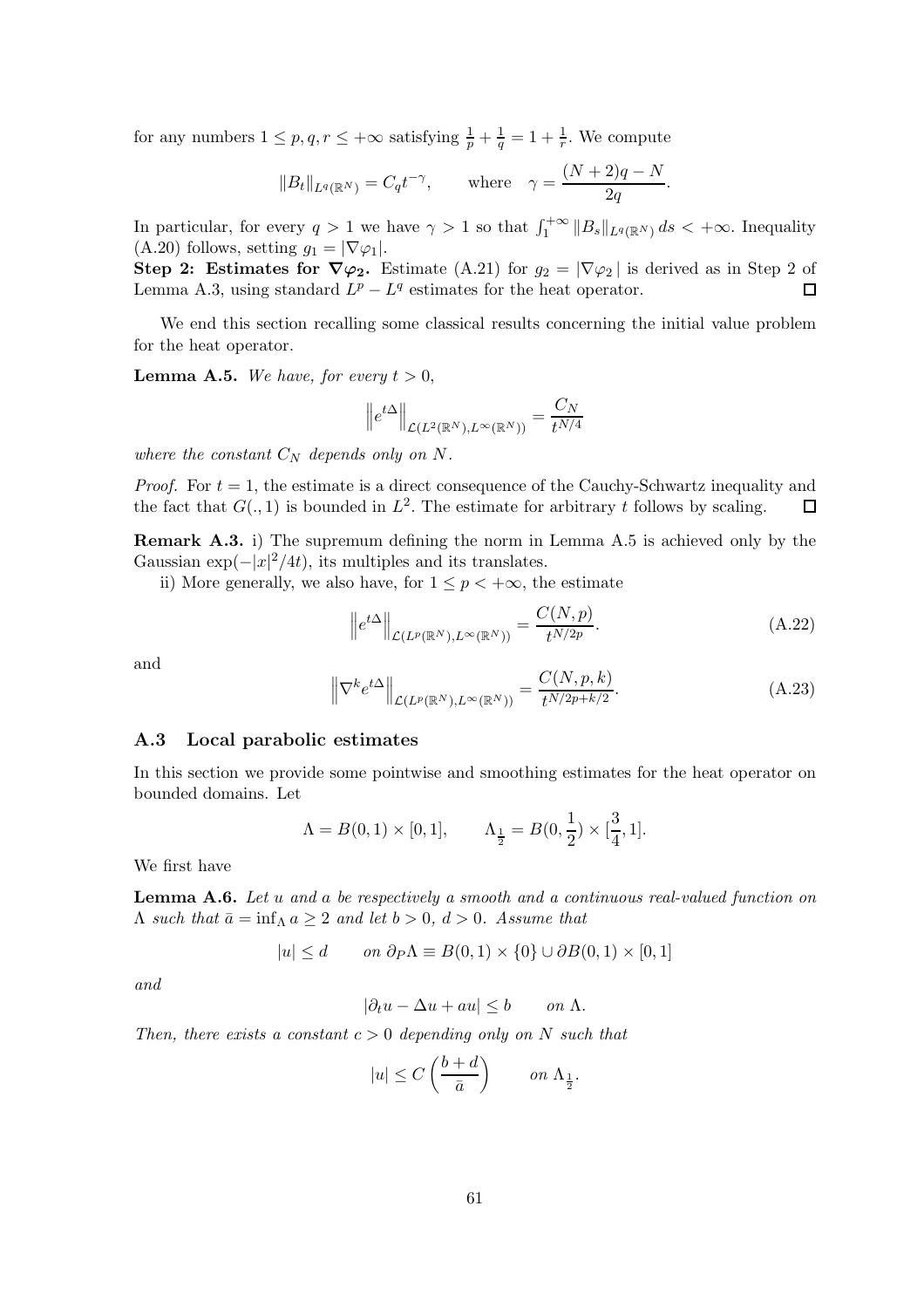*Proof.* By linearity, it suffices to consider the case  $d = 1$ . Let  $\chi$  be a smooth cut-off function defined on  $\mathbb{R}^N$  such that  $0 \leq \chi \leq 1$  and  $\chi \equiv 1$  on  $B(0, \frac{1}{2})$  $(\frac{1}{2}), \chi \equiv 0 \text{ on } \mathbb{R}^N \setminus B(0, \frac{3}{4})$  $\frac{3}{4}$ . Consider the function  $\tau$  defined on [0, 1] by  $\tau(t) = 1 - \exp(-\overline{a}t)$ , so that  $0 \leq \tau(t) \leq 1$  and set  $\sigma_0(x,t) = 1 - \tau(t)\chi(x)$ . We have  $\sigma_0 \geq 0$  on  $\Lambda$ , and

$$
\partial_t \sigma_0 + a \sigma_0 \ge 0,
$$
  $|\Delta \sigma_0| \le |\tau(t)| \cdot |\Delta \chi(x)| \le C_0$  on  $\Lambda$ ,

so that  $\partial_t \sigma_0 - \Delta \sigma_0 + a \sigma_0 \geq -C_0$  on  $\Lambda$ . Finally set  $\sigma = \sigma_0 + (\frac{C_0 + b}{\bar{a}})$ . By construction,

$$
\partial_t \sigma - \Delta \sigma + a \sigma \ge b \ge \partial_t u - \Delta u + au \quad \text{on } \Lambda.
$$

On the other hand,

$$
\sigma = 1 + \frac{C_0 + b}{a} \ge 1 \ge u \quad \text{on } \partial_P \Lambda,
$$

so that, by the maximum principle,  $u \le \sigma$  on  $\Lambda$ . Since  $\chi \equiv 1$  on  $B(0, 1/2)$ , we have on  $\Lambda_{\frac{1}{2}}$ 

$$
u \le \sigma \le \exp(-\frac{3}{4}\bar{a}) + \frac{C_0+b}{\bar{a}} \le C\left(\frac{b+1}{\bar{a}}\right).
$$

Applying the same argument to  $-u$  we complete the proof.

**Lemma A.7.** Let u be a smooth real-valued function on  $\Lambda$  and assume

$$
|\partial_t u - \Delta u| \le b \qquad on \ \Lambda,\tag{A.24}
$$

$$
|u| \le d \qquad on \ \Lambda. \tag{A.25}
$$

Then, there exists  $0 < \alpha < 1$ ,  $0 < \beta < 1$  and  $c > 0$  depending only on N such that

$$
\|\nabla u\|_{\mathcal{C}_P^{0,\alpha}(\Lambda_{\frac{1}{2}})} \leq C(b^{\beta}c^{1-\beta} + d).
$$

Here the norm  $\mathcal{C}_{P}^{0,\alpha}$  $P_P^{\text{O},\alpha}$  denotes the parabolic Hölder norm defined by

$$
||g||_{\mathcal{C}_{P}^{0,\alpha}(\Lambda)} = \sup \{ \frac{|g(x,t) - g(x',t')|}{(|x - x'| + |t - t'|^{1/2})^{\alpha}}, \quad (x,t), \ (x',t') \in \Lambda \}.
$$

*Proof.* Since (A.24) and (A.25) are  $L^{\infty}$  bounds, we deduce from standard linear theory that, for every  $1 < q_1, q_2 < +\infty$ ,

$$
||u||_{W^{1,q_1}(I,L^{q_2}(B_{1/2}))} \le C(b+d), \qquad ||u||_{L^{q_1}(I,W^{1,q_2}(B_{1/2}))} \le C(b+d),
$$

where  $I = [3/4, 1]$ . Interpolating these inequalities we obtain  $||u||_{W^{1/3,q_1}(I, W^{4/3,q_2}(B_{1/2}))}$  $C(b + d)$ . Choosing  $q_1$  and  $q_2$  sufficiently large (in particular  $q_1 > 3$ ,  $q_2 > 3N$ ), we obtain that for every  $0 < \gamma < 1$ ,  $||u||_{\mathcal{C}^{0,1/4}(I,\mathcal{C}^{1,\gamma}(B_{1/2}))} \leq C_{\gamma}(b+d)$ . On the other hand, (A.25) can be rephrased as  $||u||_{L^{\infty}(I,L^{\infty}(B_{1/2}))} \leq d$ , and therefore, by interpolation again,  $||u||_{\mathcal{C}^{0,1/5}(I,\mathcal{C}^{1,\alpha}(B_{1/2}))} \leq C(b^{\beta}d^{1-\beta}+d)$ , for some  $\alpha < 1/5$  and  $0 < \beta = \beta(\alpha) < 1$ .  $\Box$ 

 $\Box$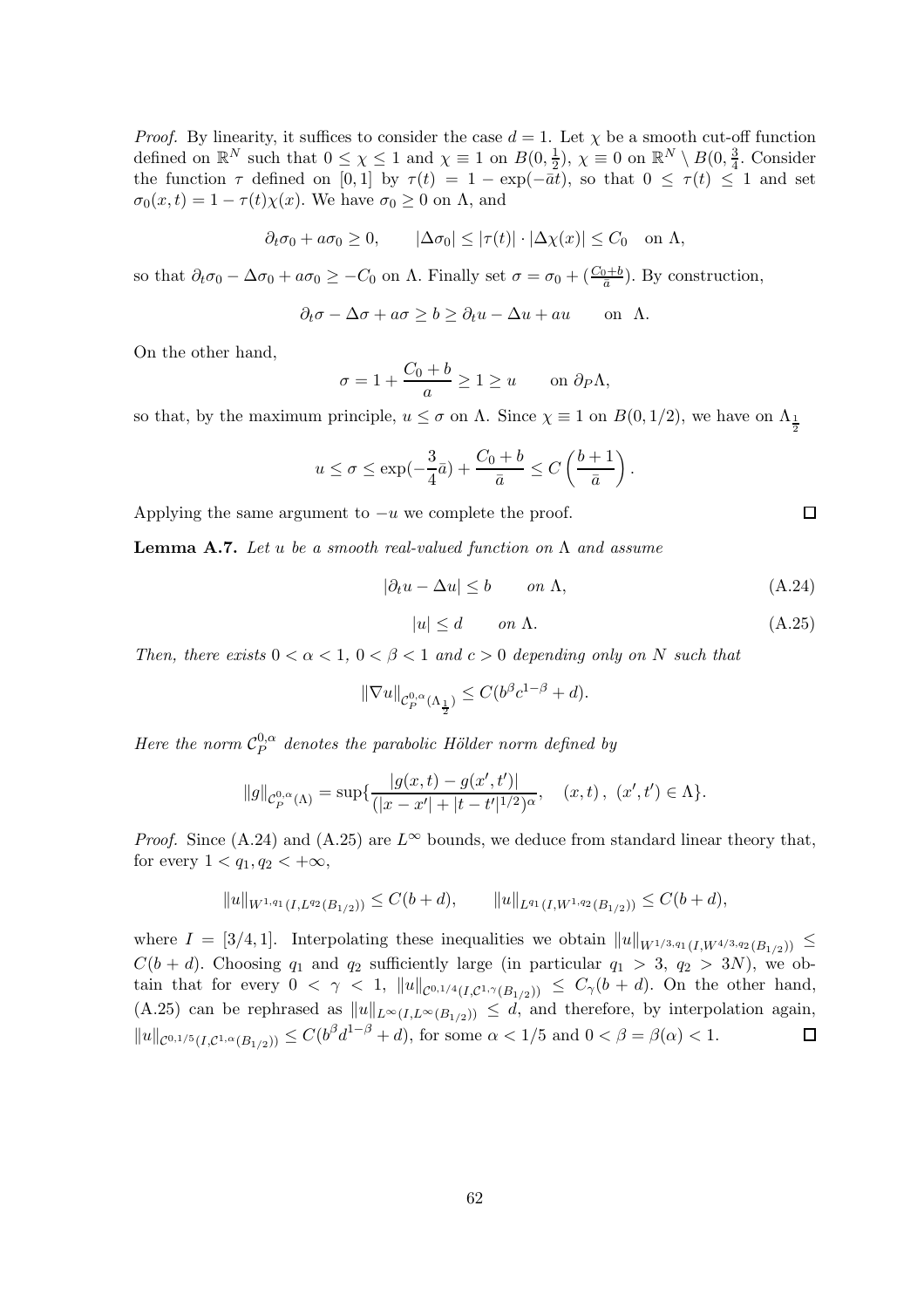### Appendix B : Estimates for Jacobians

The fact that Jacobians have remarkable compensation properties, in particular in the context of the Ginzburg-Landau functional, has played an expanding role in recent years, after the pioneering work of Jerrard and Soner [19]. In this appendix we provide some variants, using the results of [7], adapted to the parabolic situation considered in this paper. Throughout this appendix, we assume that  $w_{\varepsilon}$  is defined on  $\mathbb{R}^N \times \mathbb{R}$  and satisfies the following bounds

$$
\int_{\mathbb{R}^N \times [t, t+1]} e_{\varepsilon}(w_{\varepsilon}) \le CM_0 |\log \varepsilon|, \qquad \forall \, t > 0 \tag{B.1}
$$

$$
\int_{\mathbb{R}^N \times \mathbb{R}} |\partial_t w_\varepsilon|^2 \le CM_0 |\log \varepsilon|,
$$
\n(B.2)

$$
|w_{\varepsilon}| \le 3. \tag{B.3}
$$

The following is a direct consequence of Theorem 2 of [7].

**Proposition B.1.** Assume  $w_{\varepsilon}$  verifies (B.1), (B.2) and (B.3). Then we may write<sup>34</sup>

$$
J_{x,t}w_{\varepsilon}=\omega_{\varepsilon}+\delta h_{\varepsilon}\,,
$$

where  $\omega_{\varepsilon}$  and  $h_{\varepsilon}$  verify

$$
\|\omega_{\varepsilon}\|_{L^{1}(\mathbb{R}^{N}\times[t,t+1])} \le CM_{0}, \qquad \forall t > 0,
$$
\n(B.4)

$$
||h_{\varepsilon}||_{L^{p}(\mathbb{R}^{N}\times[t,t+1])} \leq C_{p}M_{0}\varepsilon^{\alpha_{p}} \tag{B.5}
$$

for every  $1 < p < 2$ , where  $\alpha_p > 0$  is some number depending only on p.

*Proof.* We apply Theorem 2 of [7] to  $w_{\varepsilon}$  restricted to the slices  $\Lambda_n = \mathbb{R}^N \times [n - \frac{1}{4}]$  $\frac{1}{4}$ ,  $n+\frac{5}{4}$  $\frac{5}{4}$ , for  $n \in \mathbb{N}^*$ <sup>35</sup> This provides a function  $v_\varepsilon^n : \Lambda_n \to \mathbb{C}$  such that

$$
|v_{\varepsilon}^{n}| \leq 1, \qquad \qquad \int_{\Lambda_{n}} e_{\varepsilon}(v_{\varepsilon}^{n}) \leq C \int_{\Lambda_{n}} e_{\varepsilon}(w_{\varepsilon}) \leq CM_{0} |\log \varepsilon|, \qquad \qquad (B.6)
$$
  

$$
||J_{x,t}v_{\varepsilon}^{n}||_{L^{1}(\Lambda_{n})} \leq CM_{0}, \qquad \qquad ||v_{\varepsilon}^{n} - w_{\varepsilon}||_{L^{2}(\Lambda_{n})} \leq CM_{0}\varepsilon^{\alpha},
$$

where  $0 < \alpha < 1$  is some positive number. We set

$$
\omega_{\varepsilon}^{n} = J_{x,t} v_{\varepsilon}^{n}, \qquad h_{\varepsilon}^{n} = \frac{1}{2} (v_{\varepsilon}^{n} - w_{\varepsilon}) \times (\delta v_{\varepsilon}^{n} + \delta w_{\varepsilon}), \qquad \text{on } \Lambda_{n}
$$

so that  $Jw_{\varepsilon} = \omega_{\varepsilon}^n + \delta h_{\varepsilon}^n$  on  $\Lambda_n$ . Clearly  $\|\omega_{\varepsilon}^n\|_{L^1(\Lambda_n)} \leq CM_0$ . Moreover, by Cauchy-Schwarz inequality,

$$
||h_{\varepsilon}^{n}||_{L^{1}(\Lambda_{n})} \leq CM_{0}\varepsilon^{\alpha}||\log \varepsilon|^{1/2}.
$$

On the other hand, since  $|v_{\varepsilon}^n| \leq 1$ ,  $|w_{\varepsilon}| \leq 3$ , we deduce  $||h_{\varepsilon}^n||_{L^2(\Lambda_n)} \leq CM_0 |\log \varepsilon|^{1/2}$ , so that by interpolation

$$
||h_{\varepsilon}^n||_{L^p(\Lambda_n)} \le C_p M_0 \varepsilon^{\alpha_p} \qquad \text{for every } 1 \le p < 2.
$$

<sup>&</sup>lt;sup>34</sup>Here we will denote  $\delta$  and  $\delta^*$  respectively the exterior differentiation operator for differential forms on  $\mathbb{R}^N \times \mathbb{R}$  and its formal adjoint, while we will use the standard notations d and  $d^*$  when restricting to time slices  $\mathbb{R}^N \times \{t\}.$ 

<sup>&</sup>lt;sup>35</sup>Although the domain  $\Omega$  in [7] was assumed to be bounded, a careful reading of the proof shows that the arguments carry over to the situation considered here.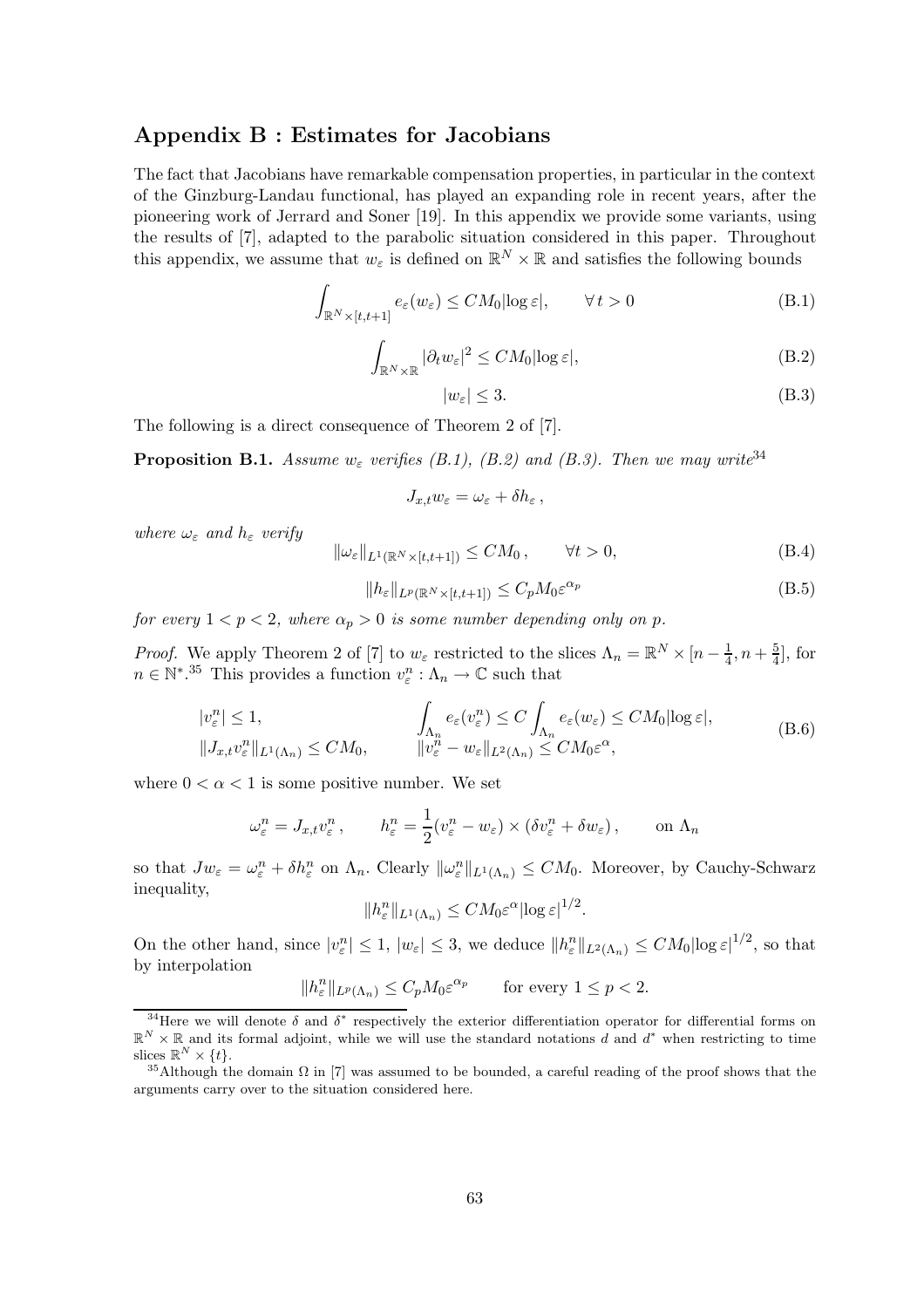To complete the proof, we merely have to reconnect the functions  $h_{\varepsilon}^n$ , defined on the sets  $\Lambda_n$ , in the overlapping regions. For this purpose we use a partition of unity on the time axis. We write

$$
1 = \sum_{i \in \mathbb{Z}} g(t - i), \qquad t \in \mathbb{R},
$$

where the function g has compact support on  $\Lambda_0$  and is lipschitz. Hence

$$
J_{x,t}w_{\varepsilon} = \sum_{i \in \mathbb{Z}} g(t-i)(\omega_{\varepsilon}^i + \delta h_{\varepsilon}^i) = \sum_{i \in \mathbb{Z}} g(t-i)\omega_{\varepsilon}^i + g'(t-i)dt \wedge h_{\varepsilon}^i + \sum_{i \in \mathbb{Z}} \delta(g(t-i)h_{\varepsilon}^i).
$$

We set  $\omega_{\varepsilon} = \sum$ i∈Z  $g(t-i)\omega_{\varepsilon}^i + g'(t-i)dt \wedge h_{\varepsilon}^i$ , and  $h_{\varepsilon} = \sum$ i∈Z  $g(t-i)h_{\varepsilon}^i$ , and one easily verifies the desired estimates, since the sums involve a finite number of non-zero terms.

If we restrict the attention to space-time components of the Jacobians, i.e. the quantities

$$
J_{x,t}^{0i}w_{\varepsilon} = \frac{\partial w_{\varepsilon}}{\partial t} \times \frac{\partial w_{\varepsilon}}{\partial x_i}, \quad \text{for } i = 1, ..., N,
$$

then better estimates can be obtained in view of assumption (B.2). This important observation was already stressed in [26] (see also [16] and [6], Section 6, for related ideas).

**Proposition B.2.** Let  $w_{\varepsilon}$  verify conditions (B.1), (B.2) and (B.3). Then we may write

$$
J_{x,t}w_{\varepsilon} = \omega_{\varepsilon} + \text{div}_{x,t}\lambda_{\varepsilon},
$$

where  $\omega_{\varepsilon}$  is a real-valued two-form and  $\lambda_{\varepsilon}$  is a two-form with coefficients in  $\mathbb{R}^N$  satisfying<sup>36</sup>

$$
||w_{\varepsilon}||_{L^{1}(\mathbb{R}^{N}\times[t,t+1]}\leq CM_{0},\tag{B.7}
$$

$$
\|\lambda_{\varepsilon}\|_{L^{q}(\mathbb{R}^{N}\times[t,t+1])} \leq C_{q}M_{0}\varepsilon^{\alpha_{q}}\tag{B.8}
$$

for every  $1 < q < 2$ , where  $\alpha_q > 0$  is some number depending only on p. Moreover, writing

$$
\omega_{\varepsilon} = \sum_{i=1}^{N} \omega_{\varepsilon}^{0i} dt \wedge dx_i + \sum_{1 \leq i < j \leq N} \omega_{\varepsilon}^{ij} dx_i \wedge dx_j,
$$

the space-time components  $\omega_{\varepsilon}^{0i}$  verify, for  $p > 2$ ,

$$
\left(\int_{\mathbb{R}}\|\omega_{\varepsilon}^{0i}\|_{L^{1}(\mathbb{R}^{N}\times[t,t+1])}^{p}dt\right)^{\frac{1}{p}} \leq CM_{0}.
$$
\n(B.9)

*Proof.* We consider again the slices  $\Lambda_n = \mathbb{R}^N \times [n - \frac{1}{4}]$  $\frac{1}{4}$ ,  $n + \frac{5}{4}$  $\frac{5}{4}$  and set

$$
A_n = \int_{\Lambda_n} \left| \frac{\partial w_{\varepsilon}}{\partial t} \right|^2 dx dt, \qquad B_n = \int_{\Lambda_n} e_{\varepsilon}(w_{\varepsilon}(x, t)) dx dt.
$$

Let be given  $p > 2$ . We distinguish two cases:

<sup>36</sup>Writing  $\lambda_{\varepsilon} = \sum_{i,j=0}^{N} \lambda_{\varepsilon}^{ij} dx_i \wedge dx_j$ , we define  $\text{div}_{x,t} \lambda_{\varepsilon} = \sum_{i,j=0}^{N} \text{div}_{x,t} \lambda_{\varepsilon}^{ij} dx_i \wedge dx_j$ .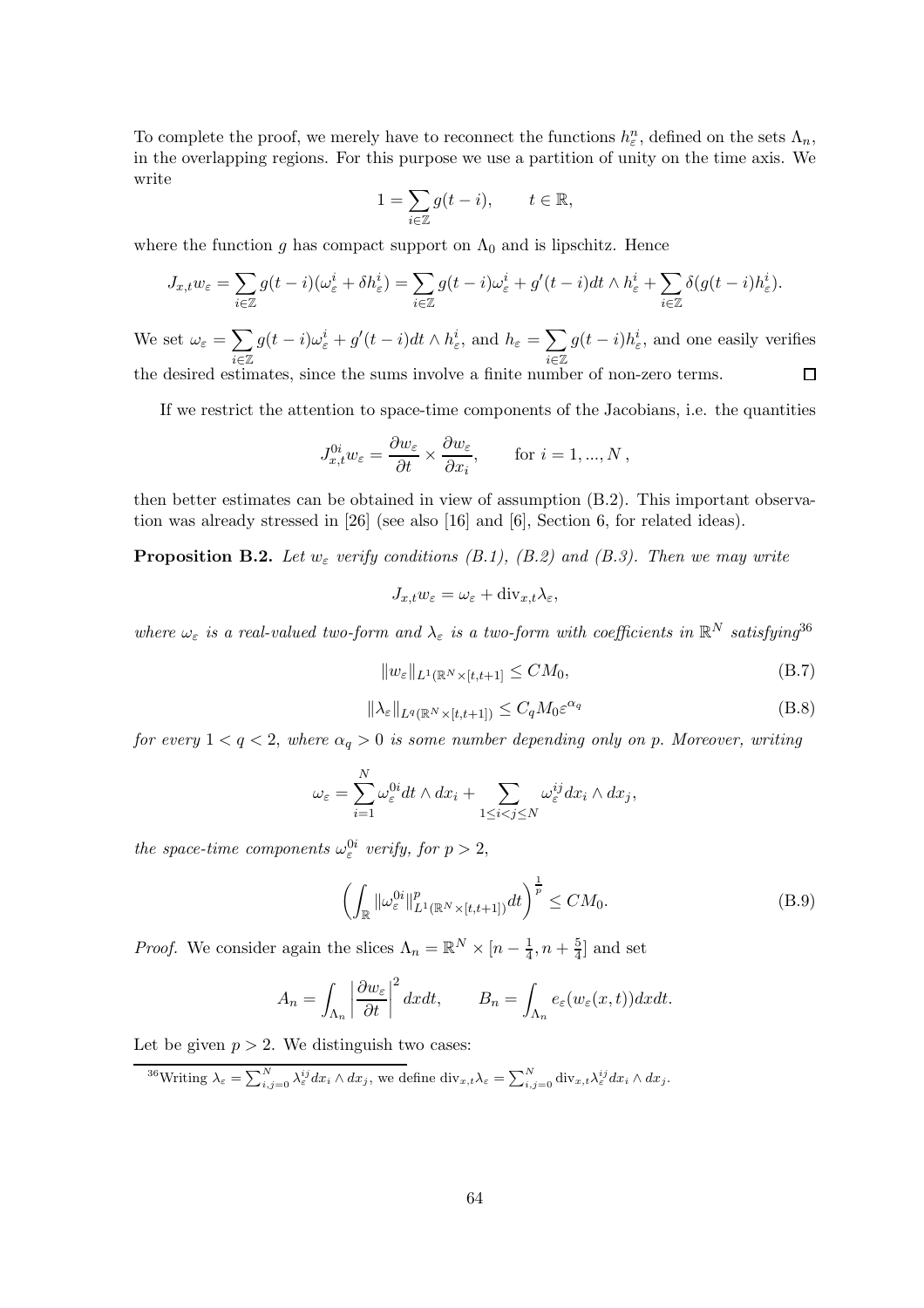**Case 2.**  $A_n \geq (M_0 |\log \varepsilon|)^{-\frac{p+2}{p-2}}$ . In this case, we rescale (as in [16, 6, 26]) the function  $w_{\varepsilon}$ with respect to the time variable, and set

$$
\tilde{w}_{\varepsilon}^{n}(x,s) = w_{\varepsilon}(x, \sqrt{\frac{B_{n}}{A_{n}}}s + n - \frac{1}{4}), \quad \text{for } (x,s) \in \tilde{\Lambda}_{n} \equiv \mathbb{R}^{N} \times [0, \frac{3}{2}\sqrt{\frac{A_{n}}{B_{n}}}].
$$

Notice that the width of the strip  $\tilde{\Lambda}_n$  is larger than  $|\log \varepsilon|^{-\tau}$  for some  $\tau > 0$ . We compute

$$
\int_{\tilde{\Lambda}_n} \left| \frac{\partial \tilde{w}_{\varepsilon}^n}{\partial s} \right|^2 dx ds = \sqrt{\frac{B_n}{A_n}} \int_{\Lambda_n} \left| \frac{\partial w_{\varepsilon}}{\partial t} \right|^2 = \sqrt{A_n B_n}.
$$

and

$$
\int_{\tilde{\Lambda}_n} e_{\varepsilon}(\tilde{w}_{\varepsilon}^n(x,s))dxds = \sqrt{\frac{A_n}{B_n}} \int_{\Lambda_n} e_{\varepsilon}(w_{\varepsilon}(x,t))dxdt = \sqrt{A_n B_n}.
$$

We argue as in Proposition B.1 and apply<sup>37</sup> Theorem 2 of [7] to  $\tilde{w}^n_{\varepsilon}$  on  $\tilde{\Lambda}_n$ . This yields a complex-valued function  $\tilde{v}^n_{\varepsilon}$  on  $\tilde{\Lambda}_n$  such that  $|\tilde{v}^n_{\varepsilon}| \leq 1$ , and

$$
\int_{\tilde{\Lambda}_n} \frac{1}{2} \left| \frac{\partial \tilde{v}^n_{\varepsilon}}{\partial s} \right|^2 + e_{\varepsilon} (\tilde{v}^n_{\varepsilon}(x, s) dx ds \le C \int_{\tilde{\Lambda}_n} \frac{1}{2} \left| \frac{\partial \tilde{w}^n_{\varepsilon}}{\partial s} \right|^2 + e_{\varepsilon} (\tilde{w}^n_{\varepsilon}(x, s) dx ds \le C \sqrt{A_n B_n},
$$
  

$$
\|J_{x,s} \tilde{v}^n_{\varepsilon}\|_{L^1(\tilde{\Lambda}_n)} \le \frac{C}{|\log \varepsilon|} \int_{\tilde{\Lambda}_n} \frac{1}{2} \left| \frac{\partial \tilde{w}^n_{\varepsilon}}{\partial s} \right|^2 + e_{\varepsilon} (\tilde{w}^n_{\varepsilon}(x, s) dx ds \le C \frac{\sqrt{A_n B_n}}{|\log \varepsilon|},
$$
  

$$
\|\tilde{v}^n_{\varepsilon} - \tilde{w}^n_{\varepsilon}\|_{L^2(\tilde{\Lambda}_n)} \le C (A_n B_n)^{1/4} \varepsilon^{\alpha}.
$$

We inverse next the scaling and go back to the original strip  $\Lambda_n$ , where we define the functions  $v_{\varepsilon}^n$  as follows

$$
v_{\varepsilon}^{n}(x,t) = \tilde{v}_{\varepsilon}^{n}(x, \sqrt{\frac{A_{n}}{B_{n}}}t - n + \frac{1}{4}), \qquad (x,t) \in \Lambda_{n}.
$$

The integral of space-time components of  $J_{x,s}\tilde{v}^n_{\varepsilon}$  are invariant under this transformation, that is

$$
||J_{x,t}^{0i}v_{\varepsilon}^{n}||_{L^{1}(\Lambda_{n})} = ||J_{x,s}^{0i}\tilde{v}_{\varepsilon}^{n}||_{L^{1}(\tilde{\Lambda}_{n})} \leq C\frac{\sqrt{A_{n}B_{n}}}{|\log \varepsilon|},
$$
\n(B.10)

whereas, for  $1 \leq i \leq j \leq N$ ,

$$
||J_{x,t}^{ij}v_{\varepsilon}^{n}||_{L^{1}(\Lambda_{n})} = \sqrt{\frac{B_{n}}{A_{n}}}||J_{x,s}^{ij}\tilde{v}_{\varepsilon}^{n}||_{L^{1}(\tilde{\Lambda}_{n})} \le CM_{0}.
$$
\n(B.11)

On the other hand, we have  $||v_{\varepsilon}^n - w_{\varepsilon}||_{L^2(\Lambda_n)} \leq C\sqrt{B_n}\varepsilon^{\alpha}$ . We set

$$
\omega_{\varepsilon}^n = J_{x,t} v_{\varepsilon}^n, \qquad h_{\varepsilon}^n = (v_{\varepsilon}^n - w_{\varepsilon}) \times (\delta v_{\varepsilon}^n + \delta w_{\varepsilon}),
$$

and

$$
\lambda_{\varepsilon}^{n,ij}=(0,\cdots,(v_{\varepsilon}^n-w_{\varepsilon})\times\partial_{x_j}(v_{\varepsilon}^n+w_{\varepsilon}),\cdots,-(v_{\varepsilon}^n-w_{\varepsilon})\times\partial_{x_i}(v_{\varepsilon}^n+w_{\varepsilon})).
$$

<sup>&</sup>lt;sup>37</sup>This is possible because the width of the strip is not too small.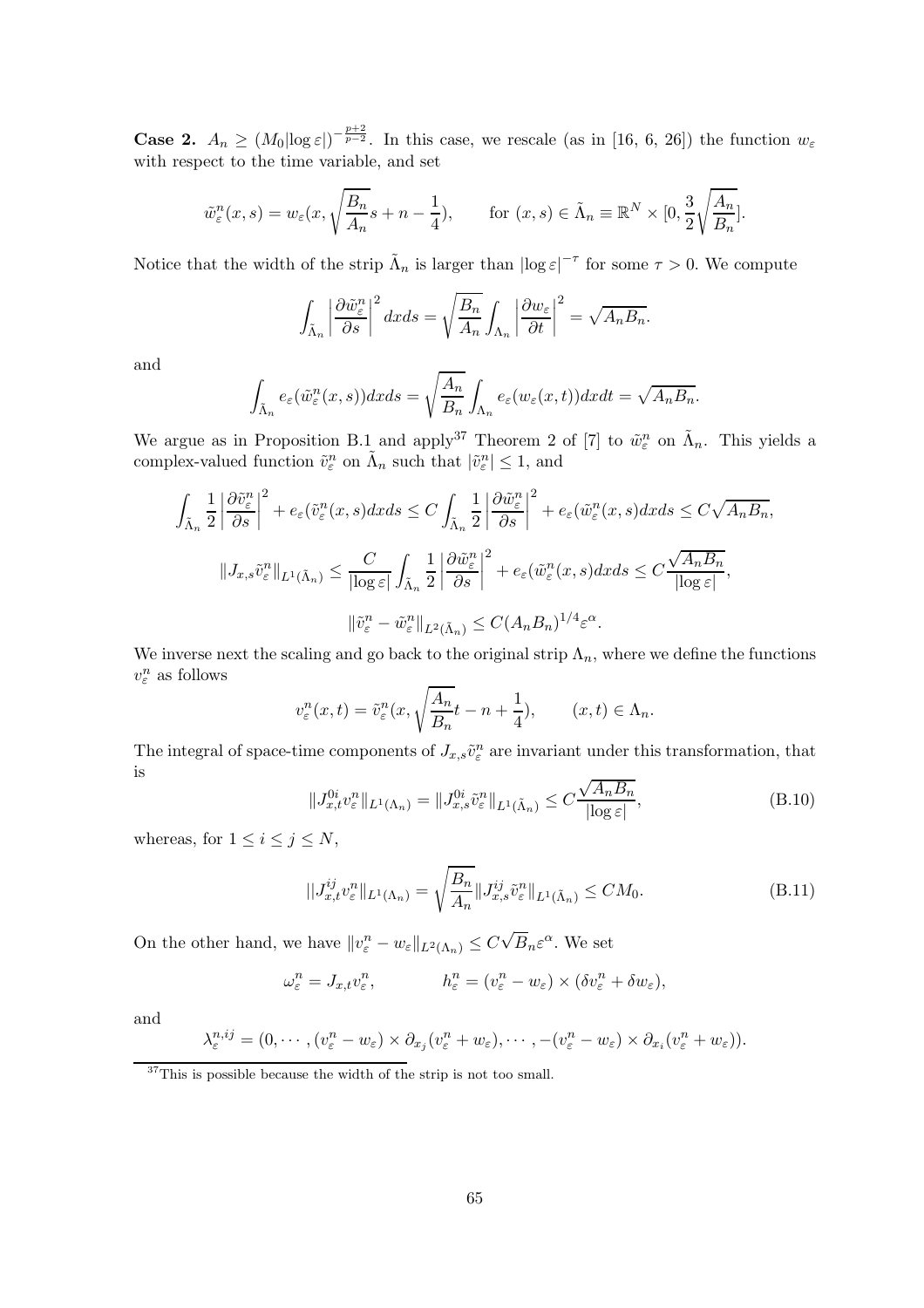In view of (B.10), we have

$$
\|\omega_{\varepsilon}^{n,0i}\|_{L^{1}(\Lambda_{n})} \le CM_0^{1/2} \sqrt{\frac{A_n}{|\log \varepsilon|}}.
$$
\n(B.12)

**Case 1.**  $A_n < (M_0|\log \varepsilon|)^{-\frac{p+2}{p-2}}$ . In this case, the previous method may not apply, since the width of the scaled strip  $\tilde{\Lambda}_n$  might be too small. Therefore we argue differently, and distinguish spatial and space-time components. For  $i = 1, \dots, N$ , we set

$$
\omega_{\varepsilon}^{n,0i} = J_{x,t}^{0i} w_{\varepsilon} , \qquad \lambda_{\varepsilon}^{n,0i} = 0 \qquad \text{on } \Lambda_n.
$$

By Cauchy-Schwarz inequality, we have in particular

$$
\|\omega_{\varepsilon}^{n,0i}\|_{L^1(\Lambda_n)} \le A_n^{1/2} B_n^{1/2} \le C M_0^{1/2} |\log \varepsilon|^{1/2} A_n^{1/2}.
$$
 (B.13)

For the spatial components  $\omega_{\varepsilon}^{n,ij}$  we use the construction of Proposition B.1, and set as above

$$
\omega_{\varepsilon}^{n,ij} = J_{x,t}^{ij} v_{\varepsilon}^n, \qquad \lambda_{\varepsilon}^{n,ij} = (0,\cdots,(v_{\varepsilon}^n - w_{\varepsilon}) \times \partial_{x_j} (v_{\varepsilon}^n + w_{\varepsilon}), \cdots, -(v_{\varepsilon}^n - w_{\varepsilon}) \times \partial_{x_i} (v_{\varepsilon}^n + w_{\varepsilon})),
$$

where  $v_{\varepsilon}^{n}$  is defined by Theorem 2 of [7] restricted to  $\Lambda_{n}$  and verifying (B.6).

We need now to recombine the different strips. To that aim, set  $I_1 = \{n \in \mathbb{Z}, A_n \leq$  $(M_0|\log \varepsilon|)^{-\frac{p+2}{p-2}}\},\$ i.e. the set of indices n where Case 2 holds, and  $I_2 = \mathbb{Z} \setminus I_1$ . In view of  $(B.12)$  and  $(B.2)$ , we have

$$
\sum_{n \in I_2} \|\omega_{\varepsilon}^{n,0i}\|_{L^1(\Lambda_n)}^2 \le C \frac{M_0}{|\log \varepsilon|} \sum_{n \in I_2} A_n \le CM_0^2.
$$
 (B.14)

On the other hand, by (B.13), we have

$$
\sum_{n \in I_1} ||\omega_{\varepsilon}^{n,0i}||_{L^1(\Lambda_n)}^p \leq CM_0^{p/2} |\log \varepsilon|^{p/2} \sum_{n \in I_1} A_n^{p/2}.
$$

We write

$$
\sum_{n\in I_1} A_n^{p/2} \le \sup_{n\in I_1} A_n^{\frac{p-2}{2}} \sum_{n\in \mathbb{Z}} A_n \le CM_0 |\log \varepsilon| \cdot |\log \varepsilon|^{-\frac{p+2}{2}},
$$

so that finally

$$
\sum_{n\in I_1} \|\omega_{\varepsilon}^{n,0i}\|_{L^1(\Lambda_n)}^p \le CM_0^p. \tag{B.15}
$$

Combining (B.14) and (B.15), we are led to

$$
\sum_{n\in\mathbb{Z}} \|\omega_{\varepsilon}^{n,0i}\|_{L^1(\Lambda_n)}^p \le CM_0^p. \tag{B.16}
$$

The proof of Proposition B.2 is then completed as in Proposition B.1, reconnecting the  $\omega_{\varepsilon}^n$ and  $\lambda_{\varepsilon}^{n}$  using a partition of unity. Estimates (B.7) and (B.8) are derived as in Proposition B.1, whereas estimate (B.9) is a direct consequence of (B.16).  $\Box$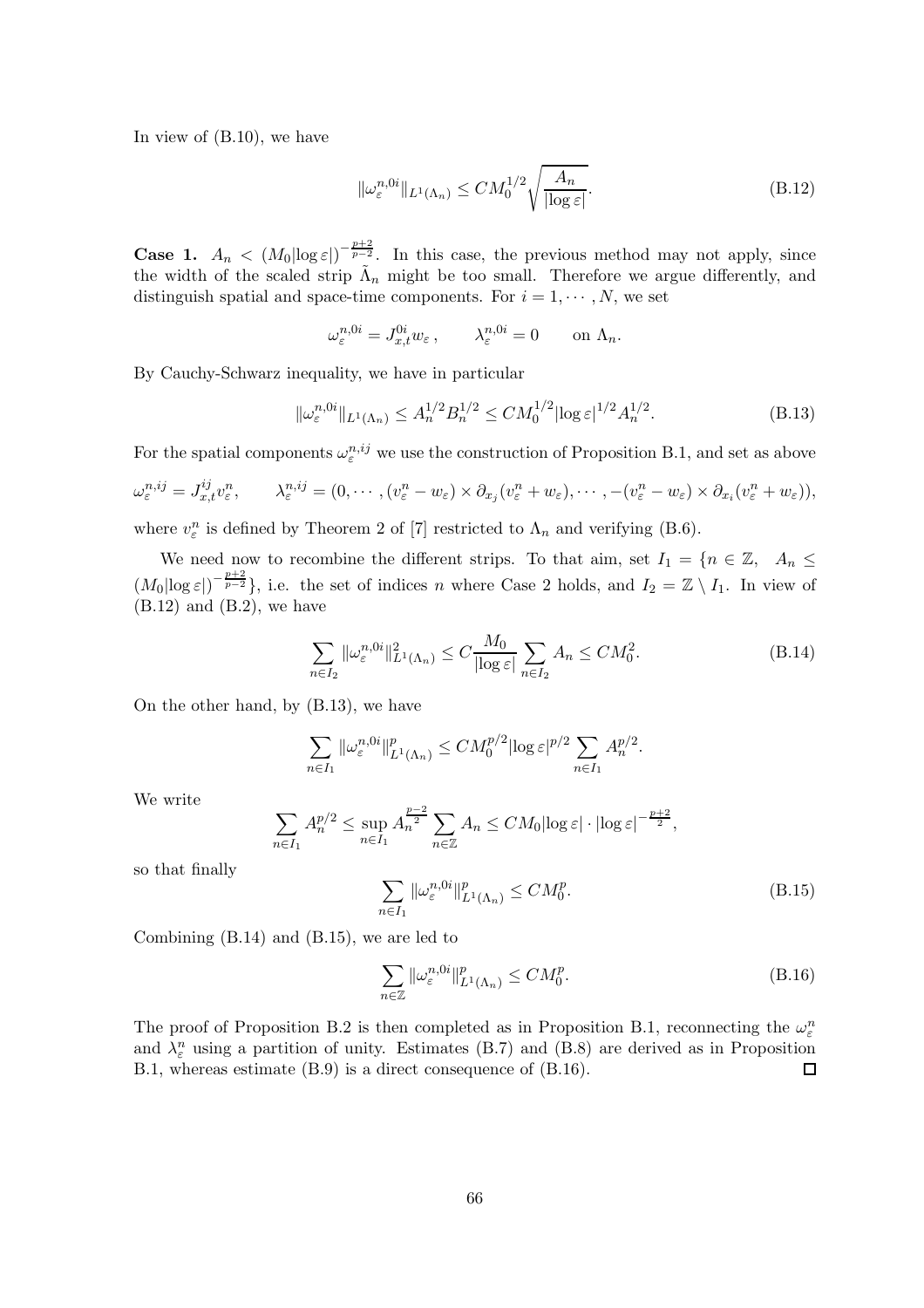# Appendix C : Higher order regularity for  $(PGL)_{\epsilon}$

The aim of this section is to provide the proof of Theorem 2.1. The starting point of the analysis is the following Harnack-Moser-Struwe type inequality

**Proposition C.1.** Assume (2.22) holds. There exists a constant  $0 < \sigma_0 < \frac{1}{2}$  $rac{1}{2}$  such that, if  $\sigma \leq \sigma_0$ , then

$$
e_{\varepsilon}(u_{\varepsilon})(x,t) \le C(\Lambda) \int_{\Lambda} e_{\varepsilon}(u_{\varepsilon}), \qquad (C.1)
$$

for any  $(x,t) \in \Lambda_{\frac{3}{4}}$ .

The proof of Proposition C.1 is given in [6], Theorem 2. The case  $\int_{\Lambda} e_{\varepsilon}(u_{\varepsilon})$  is small was treated before by Struwe [31], whereas in [6] we allow a  $\log \varepsilon$  divergence.

**Proof of Theorem 2.1.** By scaling, it suffices to consider the case  $\Lambda = B(0,1) \times [0,1]$ .

**Step 1: proof of i).** It is an immediate consequence of  $(C.1)$ . For the proof of ii) and iii) we heavily rely on the system of equations for  $\theta_{\varepsilon} \equiv 1 - \rho_{\varepsilon}$  and  $\varphi_{\varepsilon}$ 

$$
\partial_t \theta_{\varepsilon} - \Delta \theta_{\varepsilon} + a \theta_{\varepsilon} = (1 - \theta_{\varepsilon}) |\nabla \varphi_{\varepsilon}|^2, \tag{C.2}
$$

$$
\rho_{\varepsilon}^{2} \partial_{t} \varphi_{\varepsilon} - \text{div} \left( \rho_{\varepsilon}^{2} \nabla \varphi_{\varepsilon} \right) = 0, \tag{C.3}
$$

where

$$
a \equiv \frac{1 + (1 - \theta_{\varepsilon})^2}{\varepsilon^2}
$$

In particular,  $\bar{a} = \inf_{\Lambda} a \geq \varepsilon^{-2}$ .

Step 2: proof of (2.24). We apply Lemma A.6 to equation (C.2) on  $\Lambda_{\frac{3}{4}}$  with  $u = \theta_{\varepsilon}$ ,  $b = 2\|\nabla\varphi_{\varepsilon}\|_{L^{\infty}(\Lambda_{3/4})}, d = 1.$  We therefore obtain

$$
||1 - \rho_{\varepsilon}||_{L^{\infty}(\Lambda_{5/8})} \le C(\Lambda) \varepsilon^{2} (||\nabla \varphi_{\varepsilon}||_{L^{\infty}(\Lambda_{3/4})}^{2}),
$$
\n(C.4)

.

so that (2.24) follows.

Step 3: estimates on  $|\nabla \rho_{\varepsilon}|$ . It follows from  $(C.4)$  that  $||a\theta_{\varepsilon}||_{L^{\infty}(\Lambda_{5/8})} \leq C |\log \varepsilon|$ , and therefore

$$
|\partial_t \theta_{\varepsilon} - \Delta \theta_{\varepsilon}| \le C |\log \varepsilon|.
$$

We apply Lemma A.7 on  $\Lambda_{5/8}$  to  $\theta_{\varepsilon}$  with  $b = C|\log \varepsilon|$  and  $d = C\varepsilon^2 |\log \varepsilon|$ . This yields

$$
\|\nabla \rho_{\varepsilon}\|_{\mathcal{C}^{0,\alpha}(\Lambda_{9/16})} = \|\nabla \theta_{\varepsilon}\|_{\mathcal{C}^{0,\alpha}(\Lambda_{9/16})} \le C\varepsilon^{\beta_1} \tag{C.5}
$$

for some  $0 < \alpha, \beta_1 < 1$ , which gives the desired estimate for the right-hand side of (2.25). We turn next to  $\partial_t \theta_{\varepsilon}$ . For that purpose, we will differentiate (C.2) according to time: however, this requires higher order estimates on  $\varphi_{\varepsilon}$ .

Step 4: estimates on  $D_x^2\varphi_{\varepsilon}$ . We turn to (C.3); expanding the r.h.s. and dividing by  $\rho_{\varepsilon}$ we are led to

$$
\partial_t \varphi_{\varepsilon} - \Delta \varphi_{\varepsilon} = 2 \frac{\nabla \rho_{\varepsilon}}{\rho_{\varepsilon}} \cdot \nabla \varphi_{\varepsilon}.
$$
 (C.6)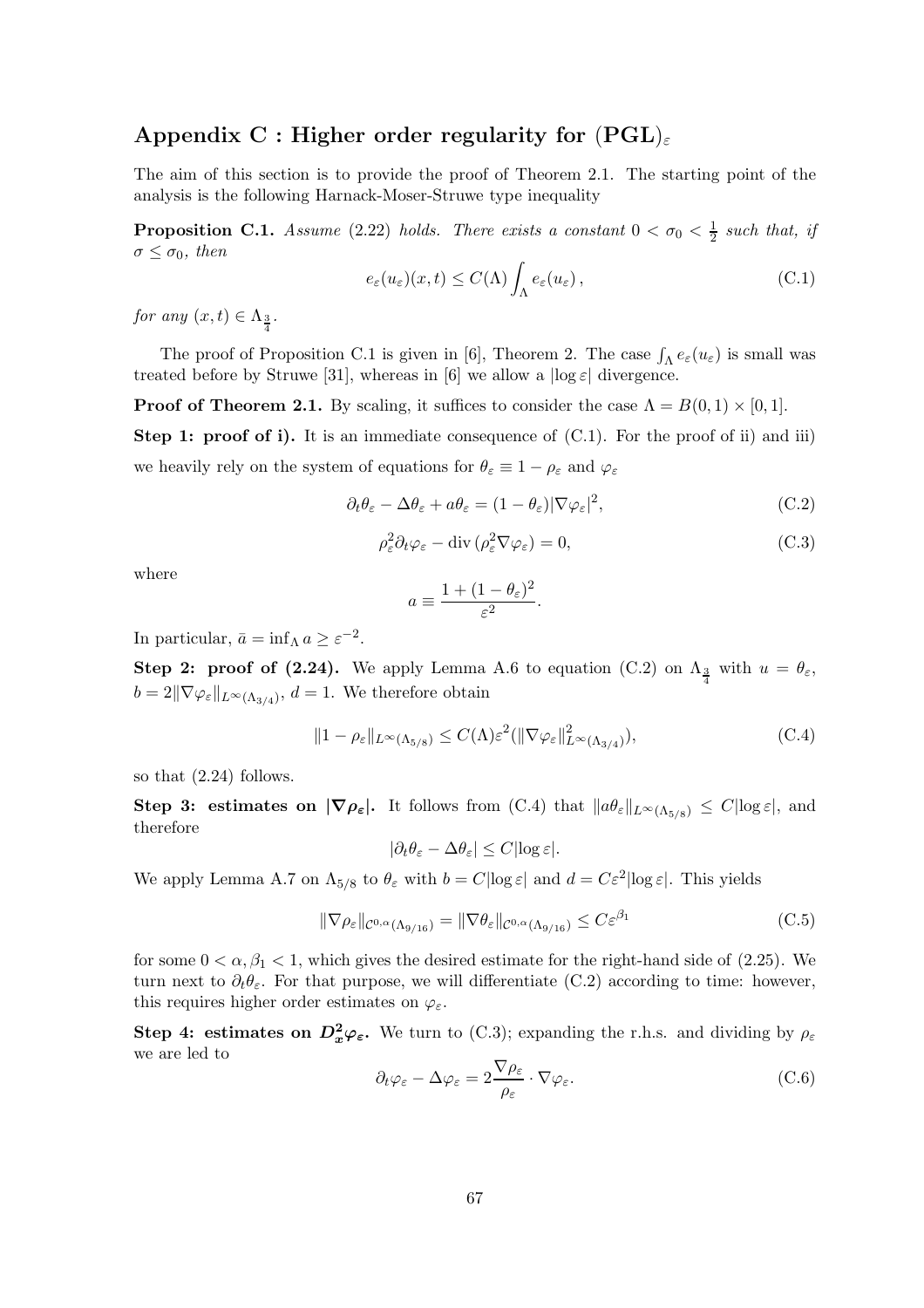Since  $\nabla \rho_{\varepsilon} \in C^{0,\alpha}(\Lambda_{9/16})$  and  $\rho_{\varepsilon} \geq \frac{1}{2}$  we obtain, invoking standard Schauder theory (see e.g.  $[15]$  that

$$
||D_x^2 \varphi_{\varepsilon}||_{\mathcal{C}^{0,\alpha}(\Lambda_{17/36})} \le C |\log \varepsilon|^{1/2}.
$$
 (C.7)

**Step 5: estimates on**  $D_x^2 \rho_{\varepsilon}$ **.** We differentiate (C.2) with respect to x. Setting  $u = \nabla \theta_{\varepsilon}$  we obtain

$$
\partial_t u - \Delta u + \frac{2}{\varepsilon^2} u = -\nabla \rho_\varepsilon |\nabla \varphi_\varepsilon|^2 + 2(1 - \theta_\varepsilon) D_x^2 \varphi_\varepsilon \nabla \varphi_\varepsilon + (4 - 3\theta_\varepsilon) \frac{\theta_\varepsilon}{\varepsilon^2} \nabla \theta_\varepsilon.
$$

In view of estimates  $(C.4)$ ,  $(C.5)$  and  $(C.7)$ , the r.h.s. of the previous equation is uniformly bounded on  $\Lambda_{\frac{17}{36}}$  by  $C|\log \varepsilon|$ . On the other hand, we already know that u is bounded by  $C\varepsilon^{\beta}$ . 36 Invoking Lemma A.6 once more, we deduce

$$
\|\nabla u\|_{L^{\infty}(\Lambda_{33/64})} = \|D_x^2 \rho_{\varepsilon}\|_{L^{\infty}(\Lambda_{33/64})} \le C\varepsilon^{\beta_2},\tag{C.8}
$$

for some  $0 < \beta_2 < 1$ .

Step 6: estimates on  $\partial_t \nabla \varphi_{\varepsilon}$ . Differentiating (C.6) with respect to x and by Step 5 we obtain

$$
\|\partial_t \nabla \varphi_{\varepsilon}\|_{L^{\infty}(\Lambda_{65/128})} \le C |\log \varepsilon|^{1/2}.
$$
 (C.9)

Step 7: proof of  $(2.25)$  completed. In view of Step 6, we may now differentiate equation (C.2) with respect to t. Setting  $u = \partial_t \theta_\varepsilon$  we obtain

$$
\partial_t u - \Delta u + au = 2(1 - \theta_\varepsilon) \nabla \varphi_\varepsilon \partial_t \nabla \varphi_\varepsilon,\tag{C.10}
$$

where

$$
a = \frac{2}{\varepsilon^2} - |\nabla \varphi_{\varepsilon}|^2 - \frac{4 - 3\theta_{\varepsilon}}{\varepsilon^2} \theta_{\varepsilon}.
$$

We notice that  $a \geq \frac{1}{\varepsilon^2}$  (if  $\varepsilon$  is sufficiently small). In view of (C.9) we obtain

$$
|\partial_t u - \Delta u + au| \le C |\log \varepsilon| \qquad \text{on } \Lambda_{\frac{65}{128}}.
$$

On the other hand,

$$
|u| = |\partial_t \theta_{\varepsilon}| = |\Delta \theta_{\varepsilon} - \frac{1 + (1 - \theta_{\varepsilon})^2}{\varepsilon^2} \theta_{\varepsilon} + (1 - \theta_{\varepsilon}) |\nabla \varphi_{\varepsilon}|^2| \le C |\log \varepsilon|.
$$

Invoking Lemma A.6 we obtain  $|u| \leq C \varepsilon^2 |\log \varepsilon|$  $|\log \varepsilon|$  on  $\Lambda_{\frac{129}{256}}$ . Applying Lemma A.7 we are led to

$$
||u||_{\mathcal{C}^{0,\alpha}(\Lambda_{1/2})}=||\partial_t \nabla \rho_{\varepsilon}||_{\mathcal{C}^{0,\alpha}(\Lambda_{1/2})}\leq C\varepsilon^{\beta_1}.
$$

In particular, this completes the proof of  $(2.25)$ , and hence ii).

**Proof of iii).** We introduce the solution  $\Phi_{\varepsilon}$  of the boundary value problem on  $\Lambda_{\frac{1}{2}}$ 

$$
\begin{cases} \n\partial_t \Phi_{\varepsilon} - \Delta \Phi_{\varepsilon} = 0 & \text{on } \Lambda_{\frac{1}{2}},\\ \n\Phi_{\varepsilon}(x, t) = \varphi_{\varepsilon}(x, t) & \text{on } \partial_P \Lambda_{\frac{1}{2}}.\n\end{cases} \tag{C.11}
$$

$$
\begin{cases} \n\partial_t \Phi_1 - \Delta \Phi_1 = 2 \frac{\nabla \rho_{\varepsilon}}{\rho_{\varepsilon}} \cdot \nabla \varphi_{\varepsilon} & \text{on } \Lambda_{\frac{1}{2}},\\ \n\Phi_1(x,0) = 0 & \text{on } \partial_P \Lambda_{\frac{1}{2}}.\n\end{cases}
$$
\n(C.12)

The r.h.s. of (C.12) is estimated by  $C\varepsilon_3^{\beta}$  for some  $0 < \beta_3 < 1$  in  $C^{0,\alpha}(\Lambda_{\frac{1}{2}})$ . Estimate iii) follows immediately.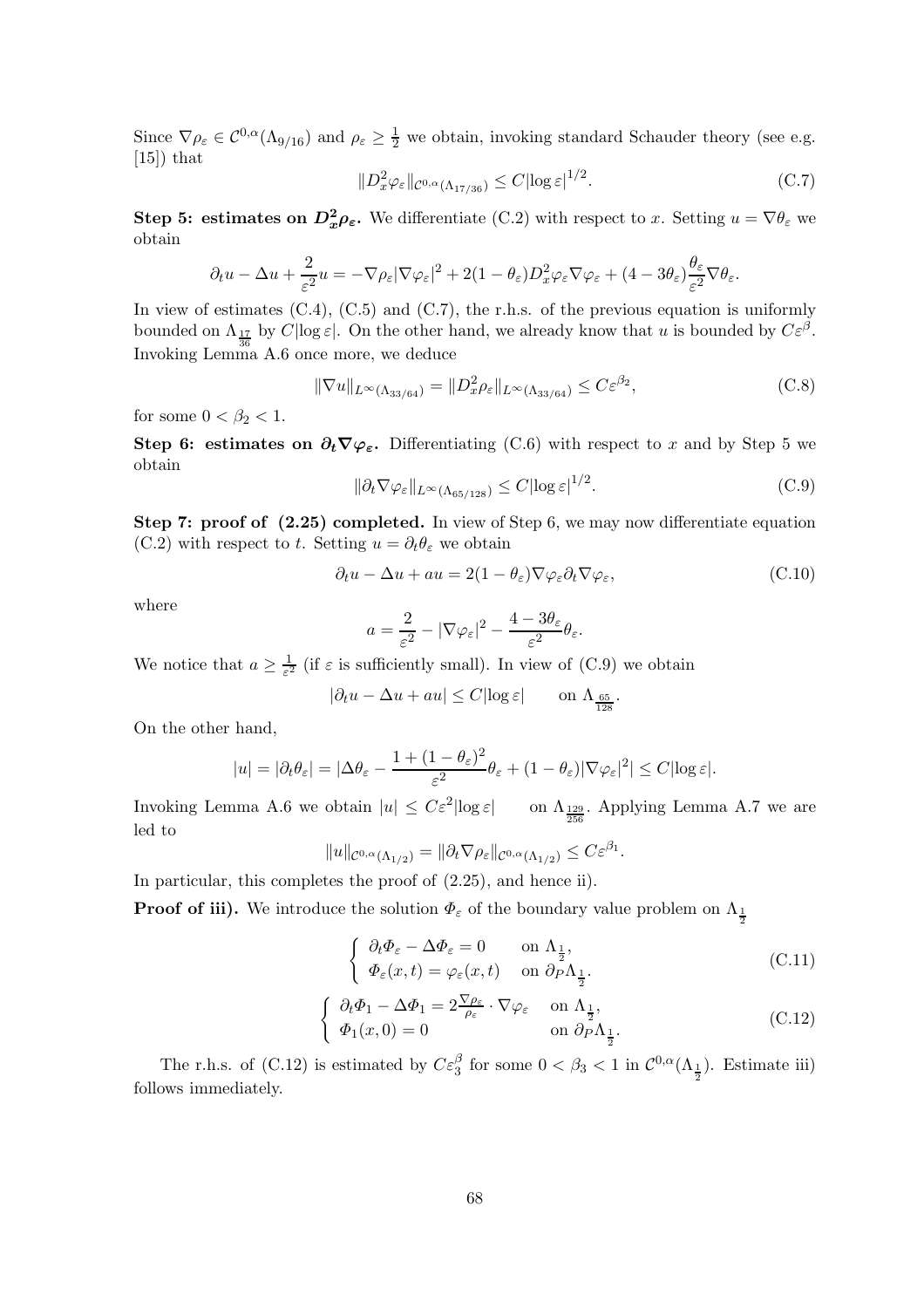# References

- [1] G. Alberti, S. Baldo and G. Orlandi, Variational convergence for functionals of Ginzburg-Landau type, Indiana Math. Journal, submitted.
- [2] L. Ambrosio and M. Soner, A measure theoretic approach to higher codimension mean curvature flow, Ann. Sc. Norm. Sup. Pisa, Cl. Sci.  $25$  (1997), 27-49.
- [3] P. Baumann, C-N. Chen, D. Phillips, P. Sternberg, Vortex annihilation in nonlinear heat flow for Ginzburg-Landau systems, Eur. J. Appl. Math. 6 (1995), 115–126.
- [4] F. Bethuel, H. Brezis and F. Hélein, *Ginzburg-Landau vortices*, Birkhäuser, Boston, 1994.
- [5] F. Bethuel, G. Orlandi and D. Smets, Vortex rings for the Gross-Pitaevskii equation, Jour. Eur. Math. Soc. 6 (2004), 17-94.
- [6] F. Bethuel, G. Orlandi and D. Smets, Convergence of the parabolic Ginzburg-Landau equation to motion by mean curvature, Annals of Math., to appear.
- [7] F. Bethuel, G. Orlandi and D. Smets, Approximations with vorticity bounds for the Ginzburg-Landau functional, Comm. Contemp. Math. 6 (2004), 803-832.
- [8] K. Brakke, The motion of a surface by its mean curvature, Princeton University Press, 1978.
- [9] H. Brezis and T. Gallouet, *Nonlinear Schrödinger evolution equations*, Nonlinear Anal. 4 (1980), 677-681.
- [10] L. Bronsard and R.V. Kohn, Motion by mean curvature as the singular limit of Ginzburg-Landau dynamics, J. Differential Equations 90 (1991), 211-237.
- [11] G. Buttazzo, Integral representation theory for some classes of local functions, Optimization and nonlinear analysis (Haifa, 1990), 64-75, Pitman Res. Notes Math. Ser., 244, Longman Sci. Tech., Harlow, 1992.
- [12] X. Chen, Generation and propagation of interfaces for reaction-diffusion equations, J. Differential Equations 96 (1992), 116-141.
- [13] E. De Giorgi, Some conjectures on flow by mean curvature, Proc. of the Capri Workshop 1990, Benevento-Bruno-Sbordone (eds.), 1990.
- [14] W. E, Dynamics of vortices in Ginzburg-Landau theories with applications to superconductivity, Phys. D  $77$  (1994), no. 4, 383-404.
- [15] A. Friedman, Partial differential equations of parabolic type, Prentice-Hall, Englewood Cliffs, N.J. 1964.
- [16] R.L. Jerrard, Vortex dynamics for the Ginzburg-Landau wave equation, Calc. Var. Partial Diff. Eq. 9 (1999), no. 1, 1-30.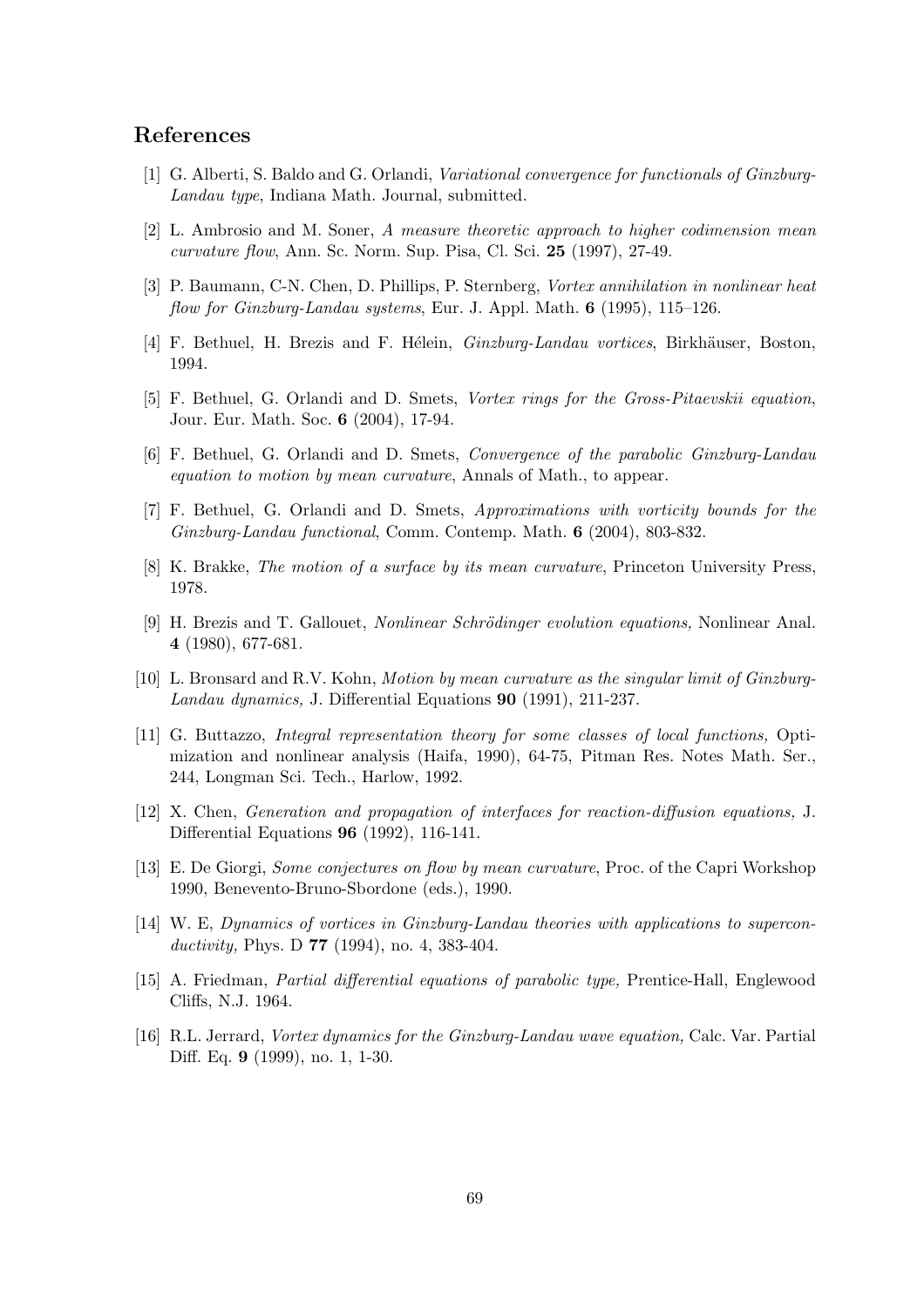- [17] R.L. Jerrard and H.M. Soner, Dynamics of Ginzburg-Landau vortices, Arch. Rational Mech. Anal. 142 (1998), 99-125.
- [18] R.L. Jerrard and H.M. Soner, Scaling limits and regularity results for a class of Ginzburg-Landau systems, Ann. Inst. H. Poincaré Anal. Non Linéaire  $16$  (1999), 423-466.
- [19] R.L. Jerrard and H.M. Soner, The Jacobian and the Ginzburg-Landau energy, Calc. Var. PDE 14 (2002), 151-191.
- [20] F.H. Lin, Some dynamical properties of Ginzburg-Landau vortices, Comm. Pure Appl. Math. 49 (1996), 323–359.
- [21] F.H. Lin, Complex Ginzburg-Landau equations and dynamics of vortices, filaments, and codimension-2 submanifolds, Comm. Pure Appl. Math. 51 (1998), 385-441.
- [22] J.C. Neu, *Vortices in complex scalar fields*, Phys. D **43** (1990), no.2-3, 385-406.
- [23] L.M. Pismen and J. Rubinstein, Motion of vortex lines in the Ginzburg-Landau model, Phys. D 47 (1991), 353-360.
- [24] Y. Reshetnyak, Weak convergence of completely additive functions on a set, Siberian Math. J. 9 (1968), 487-498.
- [25] J. Rubinstein and P. Sternberg, On the slow motion of vortices in the Ginzburg-Landau heat-flow, SIAM J. Appl. Math. **26** (1995), 1452-1466.
- [26] E. Sandier and S. Serfaty, A product-estimate for Ginzburg-Landau and corollaries, J. Funct. Anal., to appear.
- [27] E. Sandier and S. Serfaty, Gamma-convergence of gradient flows with applications to Ginzburg-Landau, Comm. Pure App. Math., to appear.
- [28] S. Serfaty, Vortex Collision and Energy Dissipation Rates in the Ginzburg-Landau Heat Flow, in preparation.
- [29] H.M. Soner, Ginzburg-Landau equation and motion by mean curvature. I. Convergence, and II. Development of the initial interface, J. Geom. Anal. 7 (1997), no. 3, 437-475 and 477-491.
- [30] D. Spirn, Vortex dynamics of the full time-dependent Ginzburg-Landau equations, Comm. Pure Appl. Math. 55 (2002), no. 5, 537-581.
- [31] M. Struwe, On the evolution of harmonic maps in higher dimensions, J. Diff. Geom. 28 (1988), 485–502.

#### Addresses

Fabrice Bethuel, Laboratoire Jacques-Louis Lions, Université Pierre et Marie Curie, 4 place Jussieu BC 187, 75252 Paris, France & Institut Universitaire de France. E-mail : bethuel@ann.jussieu.fr